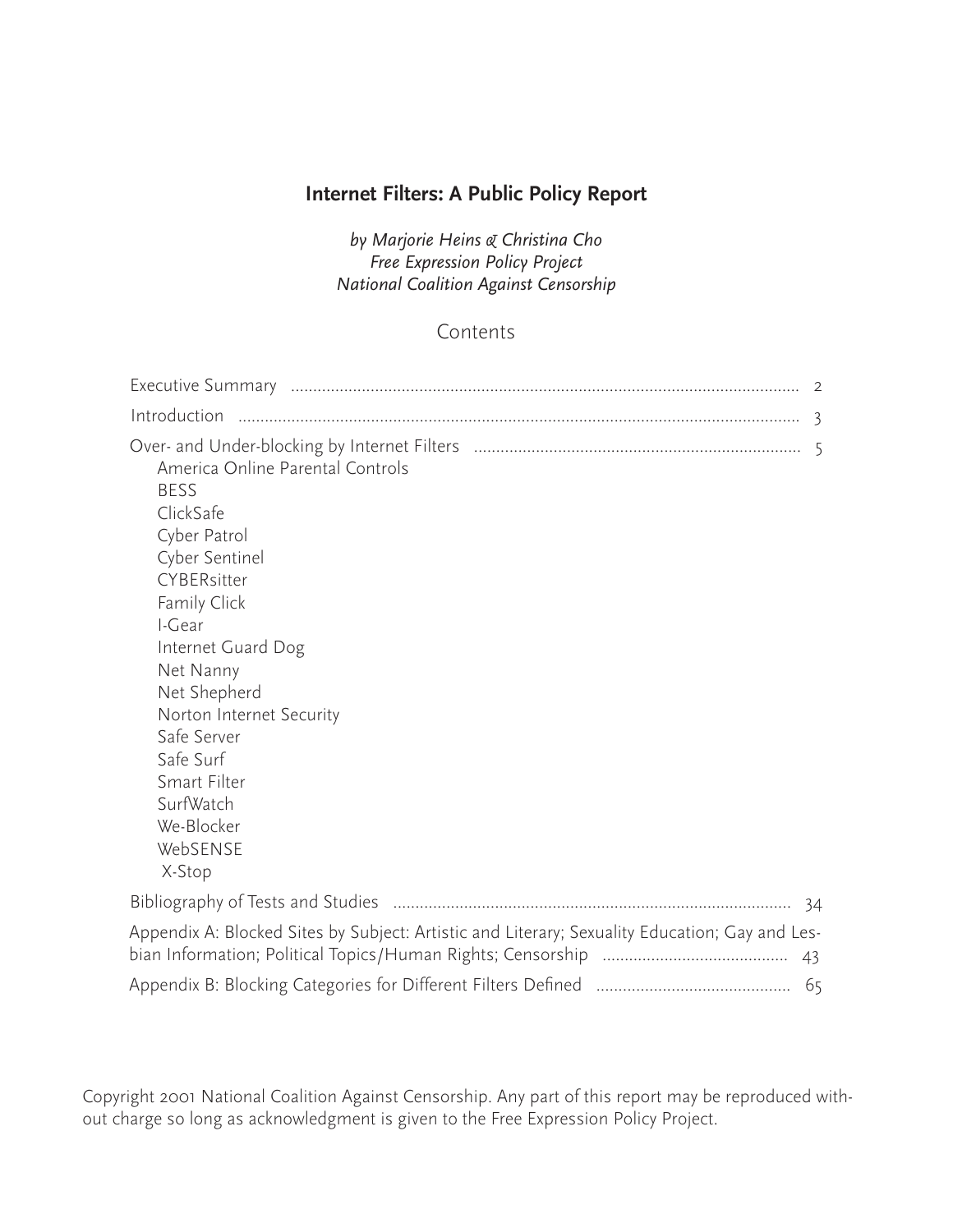# **EXECUTIVE SUMMARY**

In the spring and summer of 2001, the Free Expression Policy Project of the National Coalition Against Censorship surveyed all of the studies and tests that it was able to locate describing the actual operation of 19 products or software programs that are commonly used to filter out World Wide Web sites and other communications on the Internet. This report summarizes the results of that survey. Its purpose is to provide a resource for policymakers and the general public as they grapple with the difficult, often hotly contested issues raised by the now-widespread use of Internet filters.

The existing studies and tests vary widely. They range from anecdotal accounts to extensive tests applying socialscience methodologies. In some instances, we located only one or two test reports; in other cases-for example, Cyber Patrol, SmartFilter, and X-Stop-we found a great many. Most tests simply describe the actual sites that a particular product blocked when Web searches were conducted. Nearly every one, however, revealed massive overblocking by filtering software.

This problem stems from the very nature of filtering, which must, because of the sheer number of Internet sites, rely to a large extent on mindless mechanical blocking through identification of key words and phrases. Where human judgment does come into play, filtering decisions are based on different companies' broad and varying concepts of offensiveness, "inappropriateness," or disagreement with the political viewpoint of the manufacturer. A few examples of over-blocking from the more than 70 studies or tests summarized in this report are:

- BESS blocked the home pages of the Traditional Values Coalition and Massachusetts Congressman Edward Markey.
- Cyber Patrol blocked MIT's League for Programming Freedom, part of the City of Hiroshima Web site, Georgia O'Keeffe and Vincent Van Gogh sites, and the monogamy-advocating Society for the Promotion of Unconditional Relationships.
- CYBERsitter blocked virtually all gay and lesbian sites and, after detecting the phrase "least 21," blocked a news item on the Amnesty International Web site (the offending sentence read, "Reports of shootings in Irian Jaya bring to at least 21 the number of people in Indonesia and East Timor killed or wounded").
- I-Gear blocked an essay on "Indecency on the Internet: Lessons from the Art World," the United Nations report "HIV/AIDS: The Global Epidemic," and the home pages of four photography galleries.
- Net Nanny, SurfWatch, Cybersitter, and BESS, among other products, blocked House Majority Leader Richard "Dick" Armey's official Web site upon detecting the word "dick."
- SafeSurf blocked the home pages of the Wisconsin Civil Liberties Union and the National Coalition Against Censorship.
- SmartFilter blocked the Declaration of Independence, Shakespeare's complete plays, Moby Dick, and Marijuana: Facts for Teens, a brochure published by the National Institute on Drug Abuse (a division of the National Institutes of Health).
- SurfWatch blocked such human-rights sites as the Commissioner of the Council of the Baltic Sea States and Algeria Watch, as well as the University of Kansas's Archie R. Dykes Medical Library (upon detecting the word "dykes").
- WebSENSE blocked the Jewish Teens page and the Canine Molecular Genetics Project at Michigan State University.
- X-Stop blocked the National Journal of Sexual Orientation Law, Carnegie Mellon University's Banned Books page, "Let's Have an Affair" catering company, and, through its "foul word" function, searches for Bastard Out of Carolina and "The Owl and the Pussy Cat."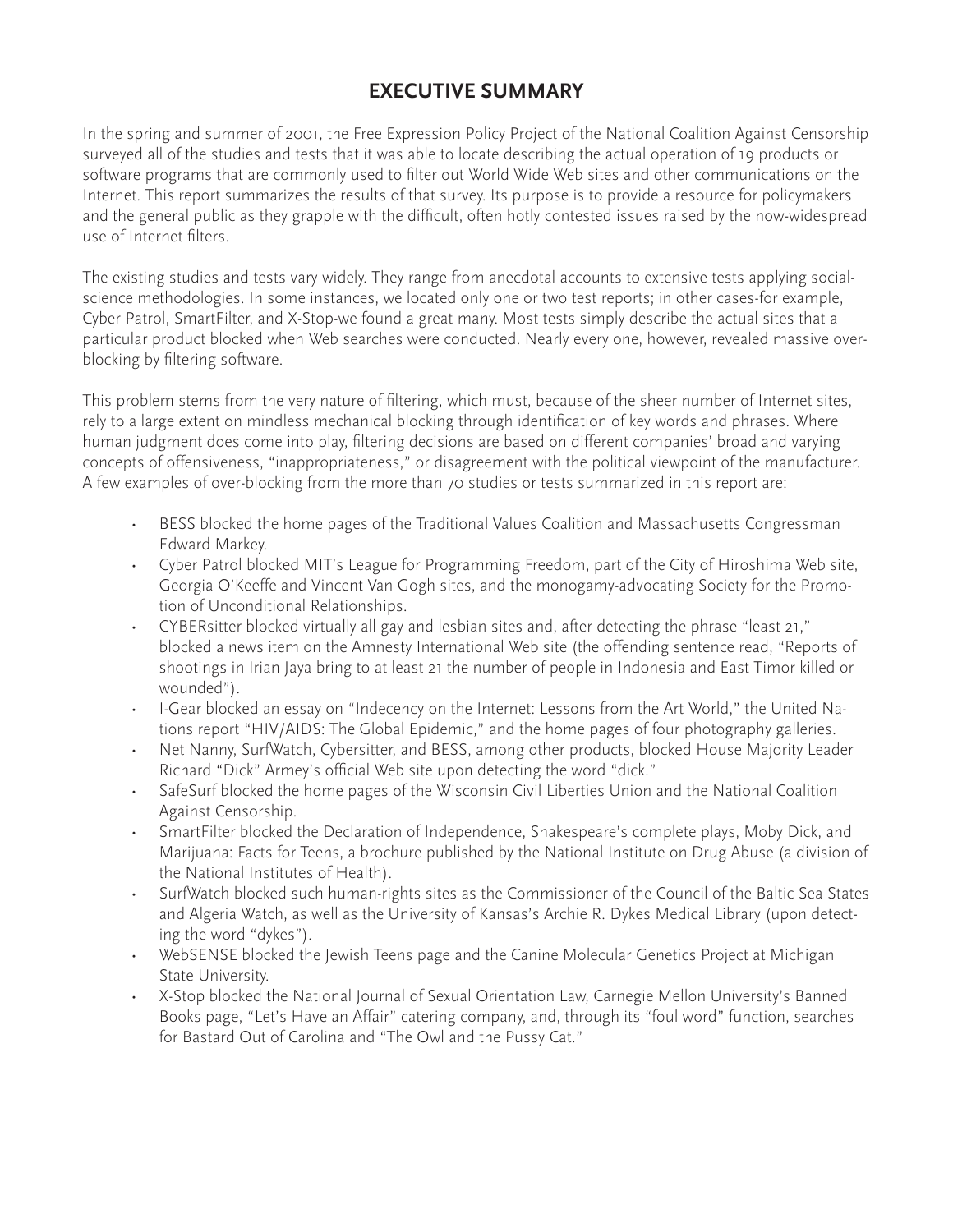## **INTRODUCTION**

The still new, revolutionary medium of the Internet contains a wealth of information, images, and ideas-as the U.S. Supreme Court observed in 1997, "the content on the Internet is as diverse as human thought."1 Unsurprisingly, not all of this online expression is accurate, pleasant, or inoffensive. Virtually since the arrival of the Internet, concerns have been expressed about minors' access to online pornography, about the proliferation of Web sites advocating racial hatred, and about other online content deemed to be offensive or dangerous. Congress and the states responded in the late 1990s with censorship laws, but most of these have been struck down by the courts. Partly as a result, individual parents, employers, school districts, and other government entities have turned with increasing frequency to privately manufactured Internet rating and filtering programs.

Early Internet filtering was based on either "self-rating" by those who published online communi-cations; or "third-party rating" by filter manufacturers. Because of the Internet's explosive growth (now more than a billion Web sites, many of which change daily), and the consequent inability of filtering companies to review and evaluate even a fraction of it, third-party rating had to rely largely on mechanical blocking by key words or phrases such as "over 18," "breast," "sex," or "pussy." The results were not difficult to predict: large quantities of valuable information and literature, particularly about sexuality, feminism, gay and lesbian issues, civil rights, and other politically important subjects, were blocked.

Even where company employees did review Web sites, there arose massive problems of subjectivity. The political attitudes of the different filter manufacturers were reflected in blocking decisions, particularly with respect to such subjects as homosexuality, human rights, and criticism of filtering software. The alternative, self-rating, did not suffer these disadvantages, but it proved impossible to persuade the great majority of online speakers to self-rate their sites. Online news organizations, for example, are among those that steadfastly refused to reduce their content to decontextualized, simplistic letters or codes through self-rating.

Third-party rating and filtering systems have thus become the industry standard, at least in the United States. Private software companies actively market such products as SurfWatch and Cyber Patrol, which contain multiple categories of potentially offensive, "inappropriate," or "objectionable" material. Internet service providers such as America Online provide "parental control" options that block Web sites based on technological word or phrase identification, augmented by the company's-or its subcontractor's-judgments about age-appropriateness. Some manufacturers market products that essentially block all of the Internet, with only a few hundred or thousand preselected sites accessible (so-called whitelists). One company-later the subject of a First Amendment lawsuiterroneously claimed that its "X-Stop" software was able to identify and block only "illegal" obscenity and child pornography: an impossible task, since legal judgments in both categories are subjective, and under the Supreme Court's three-part obscenity test, determinations of legality vary depending on different communities' standards of "prurience" and "patent offensiveness."2

The late 1990s saw political battles in many communities over the use of filtering products in public libraries. New groups such as Family Friendly Libraries attacked the American Library Association (ALA) for adhering to a no-censorship and no-filtering policy, even for minors. (The ALA and other champions of intellectual freedom objected to the over-blocking propensities of filtering software, and advocated noncensorial approaches such as privacy screens and "acceptable use" policies.) Online anti-censorship groups such as the Censorware Project and Peacefire began to publish reports documenting the blocking of numerous valuable, educational sites by different filters. In December 2000, Congress passed the Children's Internet Protection Act ("CIPA"), mandating filters in all schools and libraries that receive federal financial assistance through the E-rate or "universal service" program, or through the Library Services and Technology Act.3 This amounted to about 60% of the nation's libraries and public schools.

Thus, although initially promoted as a voluntary alternative to coercive government censorship, Internet filtering is now embraced by government at both the federal and local levels. Reports of over-blocking, of vague and subjective standards, and of politically biased blocking decisions continue, while industry spokespersons assert that their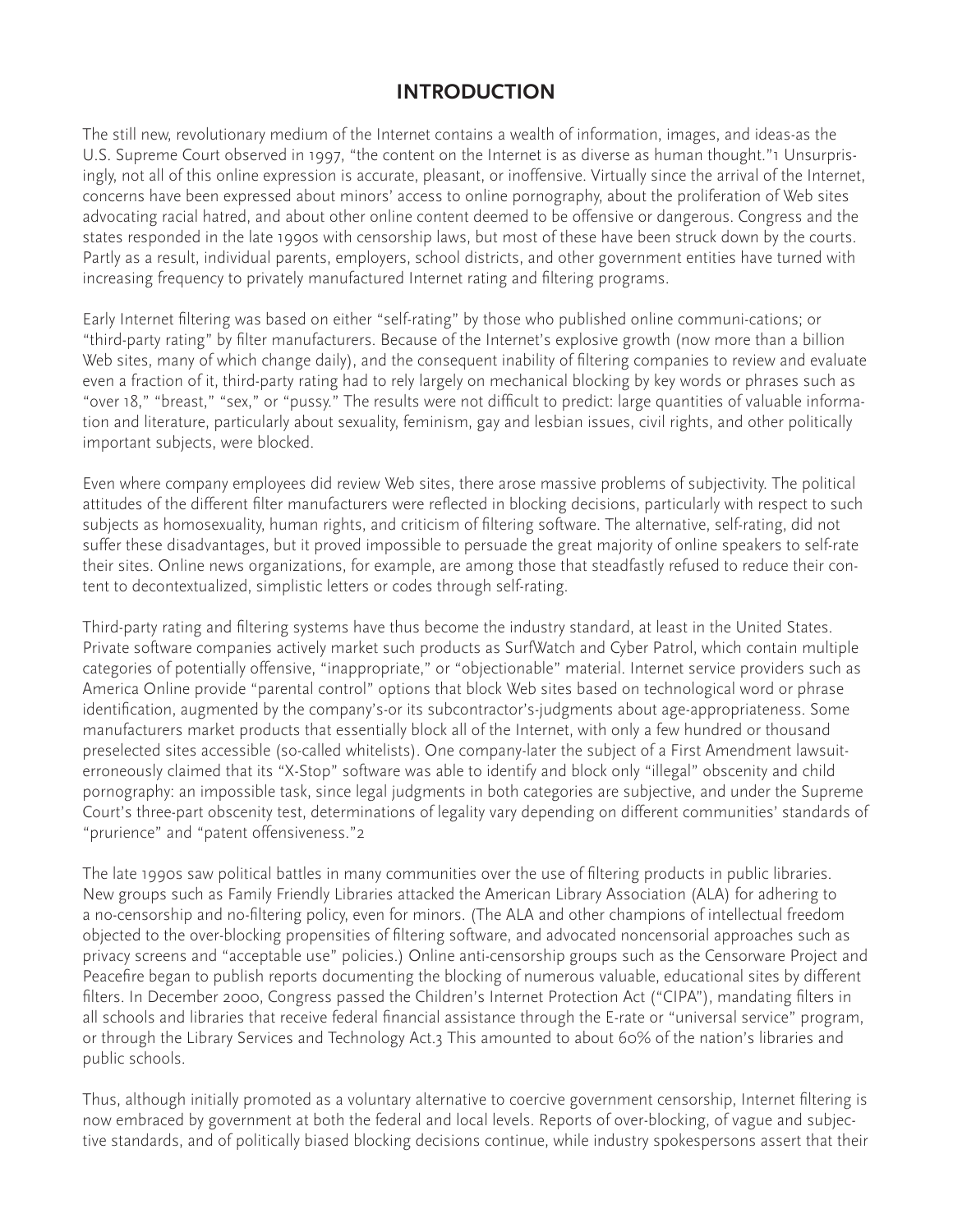methodologies are improving and that new software programs designed to distinguish between acceptable and unacceptable material will soon be on the market. But no filtering technology, no matter how sophisticated, can make contextualized judgments about the value, offensiveness, or age-appropriateness of online expression.

Internet filtering has thus become a major public policy issue, and is likely to remain so. In the interests of advancing informed debate on this important issue, the Free Expression Policy Project has collected and summarized all of the studies and tests that it has been able to locate on the actual operation of Internet filters. The report presents this information in one place and in readily accessible form, so that the ongoing policy debate will be better informed about what Internet filters actually do, and their ultimate impact on free expression.

The report is organized by filtering product. Necessarily, there is some overlap, since many studies have sampled more than one product. A bibliography of all the studies is included, along with an appendix listing blocked sites according to subject: artistic and literary sites; sexuality education; gay and lesbian information; political topics; and sites relating to censorship itself. (Another appendix, describing the blocking categories used by different products, is available in the online version of this report.)

Where the study gives Web addresses or URLs, we have included these and checked their accuracy whenever possible. (Some Web addresses are now obsolete.) If we have not given Web addresses, it is because they were not supplied in the underlying report.

We hope that Internet Filters: A Public Policy Report will prove a useful resource for policymakers, parents, teachers, librarians, and all others concerned with the Internet, intellectual freedom, or the education of youth. Internet filtering is popular, despite its unreliability, because many parents, political leaders, and educators feel that the alternative-unfettered Internet access-is even worse. But to make these policy choices, it is necessary to have complete and accurate information about what filters actually do. Ultimately, less censorial approaches such as media literacy, sexuality education, and Internet acceptable-use training may be better policy choices than Internet filters in addressing concerns about young people's access to "inappropriate" content or disturbing ideas.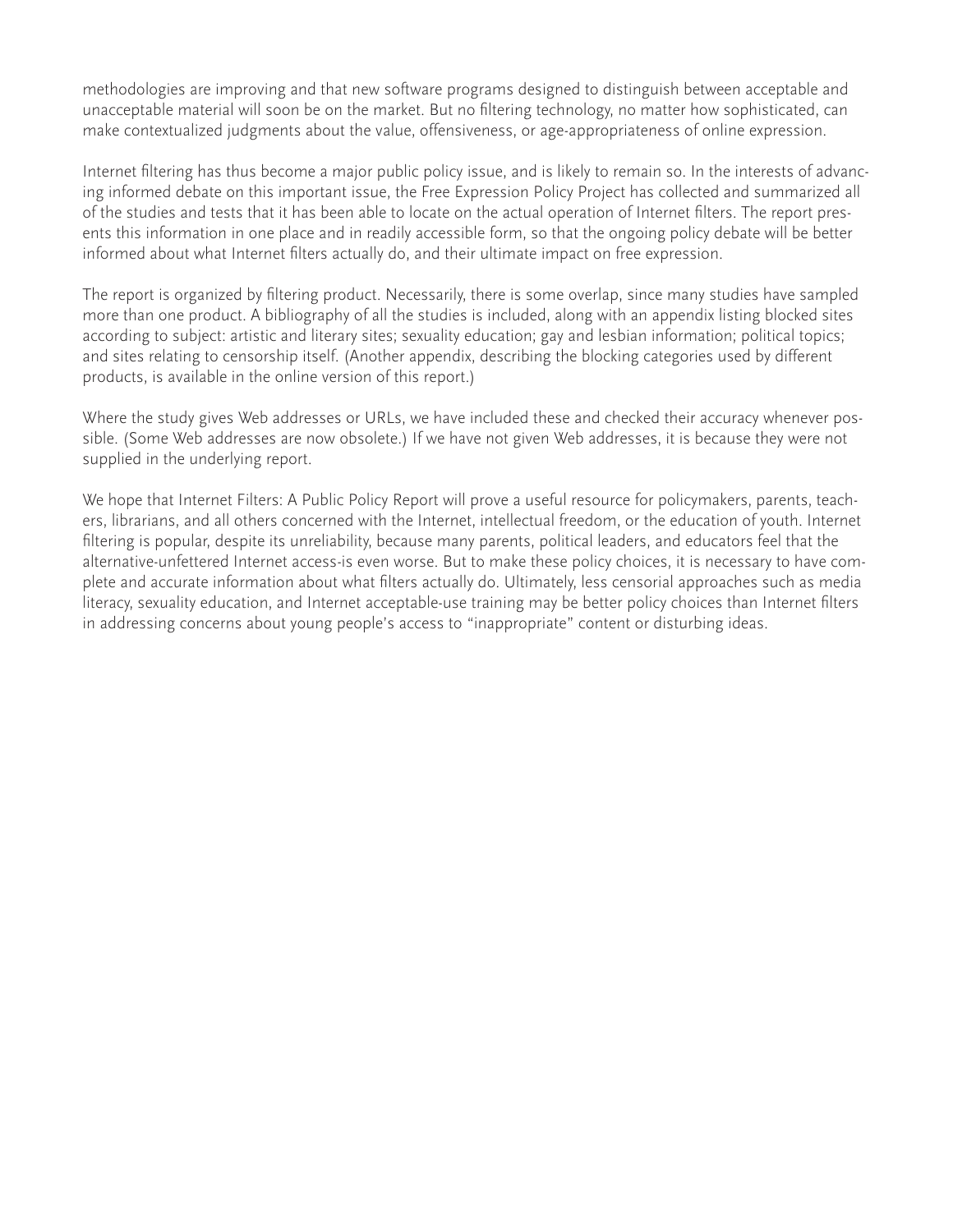# **OVER- AND UNDER-BLOCKING BY INTERNET FILTERS**

## **America Online Parental Controls**

AOL offers three levels of Parental Controls: "Kids Only," for children aged 12 and under, "Young Teen," for ages 13-15, and "Mature Teen," for ages 16-17, which allows access to "all content on AOL and the Internet, except certain sites deemed for an adult (18+) audience." At one time AOL employed Cyber Patrol's block list; at another point it stated it was using SurfWatch. While as of 2001 the Parental Controls information page provided no specific information as to its filtering categories or methodology other than its use of a user-recommended database of sites, on May 2, 2001, AOL announced that Parental Controls had integrated the RuleSpace Company's "Contexion Services," which identifies "objectionable" sites "by analyzing both the words on a page and the context in which they are used."4

#### *Access Denied, Version 2.0: The Continuing Threat Against Internet Access and Privacy and its Impact on the Lesbian, Gay, Bisexual and Transgender Community, Gay and Lesbian Alliance Against Defamation (GLAAD), 1999.*

This 1999 report was a follow-up to GLAAD's 1997 report Access Denied: The Impact of Internet Filtering Software on the Lesbian and Gay Community, which described the potential defects of various filtering products without identifying particular blocked sites. Access Denied, Version 2.0 addressed AOL Parental Controls only in its introduction, where it reported that AOL's "Kids Only" setting blocked the Web site of Children of Lesbians and Gays Everywhere (COLAGE), as well as a number of "family, youth and national organization Web sites with lesbian and gay content," none of which were specifically named or described in the report.

#### *Brian Livingston, "AOL's 'youth filters' protect kids from Democrats," CNet News.com, Apr. 24, 2000.*

This news report described Livingston's investigation of AOL's blocking decisions for signs of political bias. He found that the "Kids Only" setting blocked the Web sites of the Democratic National Committee (www.democrats. org), the Green Party (www.greens.org), and Ross Perot's Reform Party (www.reformparty.org), but not those of the Republican National Committee (www.rnc.org) and the conservative Constitution (www.ustaxpayers.org) and Libertarian (www.lp.org) parties. Livingston also reported that AOL's "Young Teen" setting blocked the home pages of the Coalition to Stop Gun Violence (www.gunfree.org), Safer Guns Now (www.safergunsnow.org), and the Million Mom March (www.millionmommarch.com), but neither the NRA site (www.nra.org) nor the commercial sites for Colt (www.colt.com) and Browning (www.browning.com) firearms.

### *"AOL Parental Controls error rate for the first 1,000 .com domains," Peacefire, Oct. 23, 2000.*

Peacefire Webmaster Bennett Haselton selected 1,000 dot-com domains he had compiled for a similar test of SurfWatch 2 months earlier (see p. 39), and attempted to access each site on AOL 5.0 adjusted to its "Mature Teen" setting. Five of the 1,000 working domains were blocked, including a-aji.com, a site on which vinegar and seasonings were sold. Haselton decided the 4 others were "pornographic" and thus accurately blocked. This produced an "error rate" of 20%, the lowest, by Peacefire's calculation, of the 5 filters it tested. AOL also "blocked far fewer pornographic sites than any of the other programs," however. Haselton stated that 5 blocked domains was an insufficient sample to gauge the efficacy of AOL Parental Controls accurately, and that the true error rate could fall anywhere between 5 and 75%.

#### *"Digital Chaperones for Kids," Consumer Reports, Mar. 2001.*

Consumer Reports published its assessments of AOL's "Young Teen" and "Mature Teen" settings in this review of various filtering technologies. Through each, Consumer Reports attempted to access 86 Web sites it deemed objectionable because they contained "sexually explicit content or violently graphic images" or promoted "drugs, tobacco, crime, or bigotry," and 53 it deemed legitimate because they "featured serious content on controversial subjects." The "Mature Teen" setting left 30% of the "objectionable" sites unblocked; the "Young Teen" filter failed to block 14%-the lowest such error rate of all products reviewed as far as underinclusive filtering was concerned. But "Young Teen" also blocked 63% of the "legitimate" sites, including Peacefire.org, Lesbian.org, an online guide to lesbian politics, history, arts, and culture, the Web sites of the Citizens' Committee for the Right to Keep and Bear Arms and the Southern Poverty Law Center, and SEX, Etc., a sex-education site written by and for teenagers, and hosted by Rutgers University.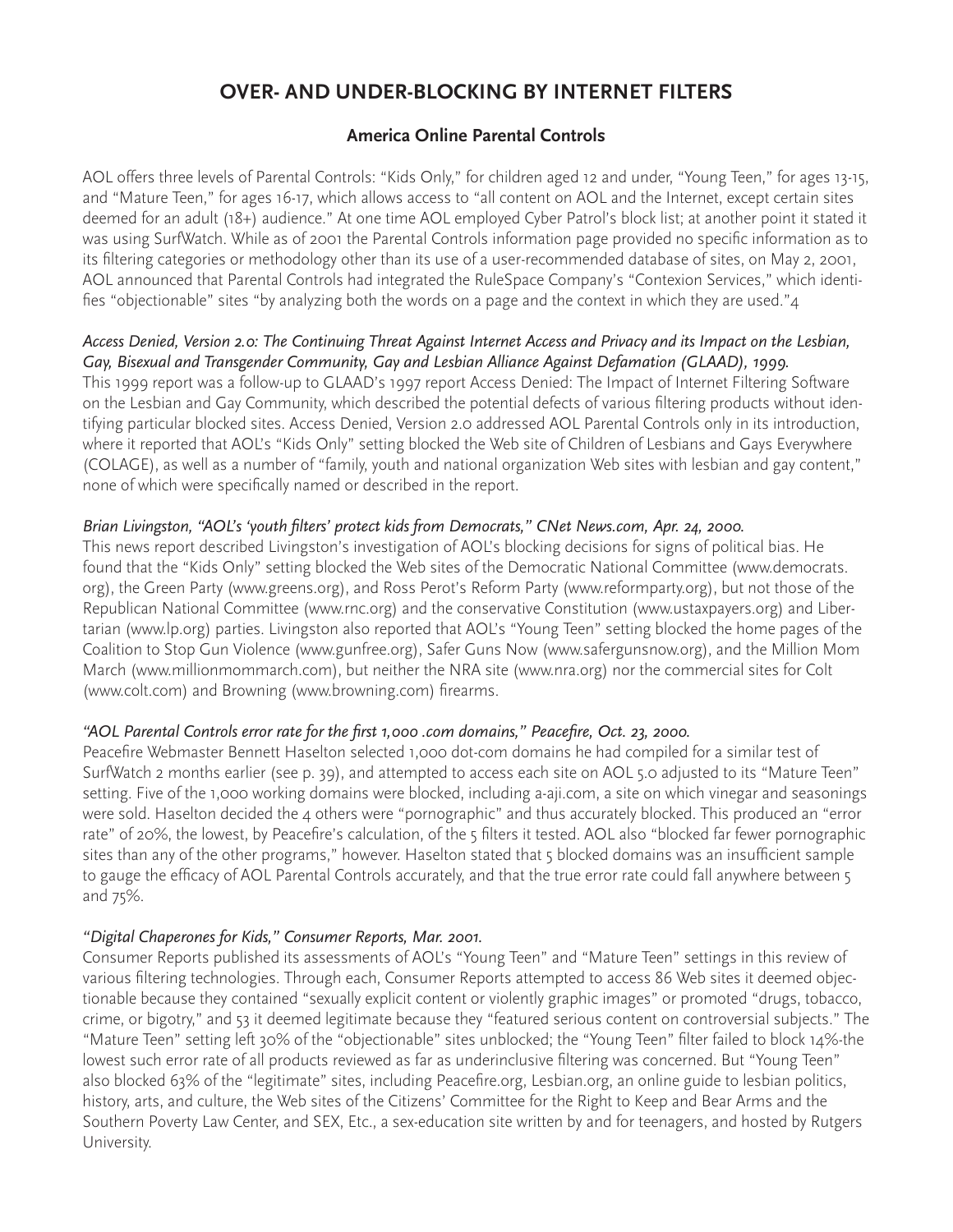#### *Miscellaneous Reports*

• In "BabelFish blocked by censorware" (Feb. 27, 2001), Peacefire reported that AOL's "Mature Teen" setting barred access to Babel-ish (babelfish.altavista.com), AltaVista's foreign-language translation service.

#### **BESS**

BESS, manufactured by N2H2, provides its Internet-filtering services in one of 2 ways: either as a proxy server, whereby each Web request is passed through a server located at N2H2 itself, or in the form of a dedicated server called the "Internet Filtering Manager," installed on a local computer or system. Dedicated-server administrators can enable or disable any of BESS's blocking categories, as well as BESS's keyword filtering features; users on BESS proxy servers cannot. In both scenarios, BESS provides 29 categories of blocked content under its "Typical School Filtering" setting, ranging from "Adults Only" and "Alcohol" to "Gambling," "Lingerie," "Personals," and "Tasteless/Gross." (See appendix B for a complete list.) N2H2 states that 4 of the 29 classifications-"History," "Medical," "Moderated," and "Text/Spoken Only"-are designed to distinguish between sites falling squarely into BESS's blocking categories and those that may contain sexually oriented, violent, or other question-able content but also some educational merit, such as the Starr report to Congress on President Clinton's sexual transgressions.

Under the "Maximum Filtering" setting, all 29 categories, as well as employment sites, message and bulletin boards, investment-related sites, images of individuals wearing swimsuits, and all Web searches are blocked. Configured for "Minimal Filtering," N2H2's Internet Filtering Manager blocks sites falling into the categories of "Adults Only," "Hate/ Discrimination," "Illegal," "Pornography," "Sex," and "Violence."

#### *Karen Schneider, A Practical Guide to Internet Filters, 1997.*

From April to September 1997, Karen Schneider supervised a nationwide team of librarians in testing 13 filtering technologies, including BESS. The results of the Internet Filter Assessment Project, or TIFAP, were published later that year in Schneider's Practical Guide to Internet Filters.

The researchers began by seeking answers to some 100 common research queries on the Web, on both unfiltered computers and ones equipped with BESS (and the various other filters) configured for maximum blocking, including keyword blocking. Each query fell into one of 11 categories: "sex and pornography," "anatomy," "drugs, alcohol, and tobacco," "gay issues," "crimes (including pedophilia and child pornography)," "obscene or 'racy' language," "culture and religion," "women's issues," "gambling," "hate groups and intolerance," and "politics." The queries were purposely devised to gauge filters' handling of controversial issues-for instance, "I'd like some information on safe sex"; "I want to do some research on Robert Mapplethorpe"; "I want information on the legalization of marijuana"; "I want information on PFLAG" [Parents and Friends of Lesbians and Gays]; "Is the Aryan Nation the same thing as Nazis?"; and "Who are the founders of the Electronic Frontier Foundation and what does it stand for?" In some cases, the queries contained potentially provocative terms "intended to trip up keyword-blocking mechanisms" such as "How do beavers make their dams?"; "Can you find me some pictures from Babes in Toyland?"; "I need some information and a picture of the Enola Gay"; "I'm a farmer and want to research rape-the plant used to make canola oil"; and "I'm trying to find out about the Paul Newman movie The Hustler."

Schneider used Web sites, blocked and unblocked, that arose from these searches to construct her testing sample of 240 URLs. Researchers tested these URLs against a version of BESS configured for "Maximum Filtering," but with keyword filtering disabled. TIFAP found that "several" (Schnieder did not say how many) nonpornographic sites were blocked, including a page discussing X-rated videos but not containing any pornographic imagery, and an informational page on trichomaniasis, a vaginal disease. Upon notification and review, BESS later unblocked the trichomaniasis site. A Practical Guide included neither the names nor the Web addresses of the blocked sites.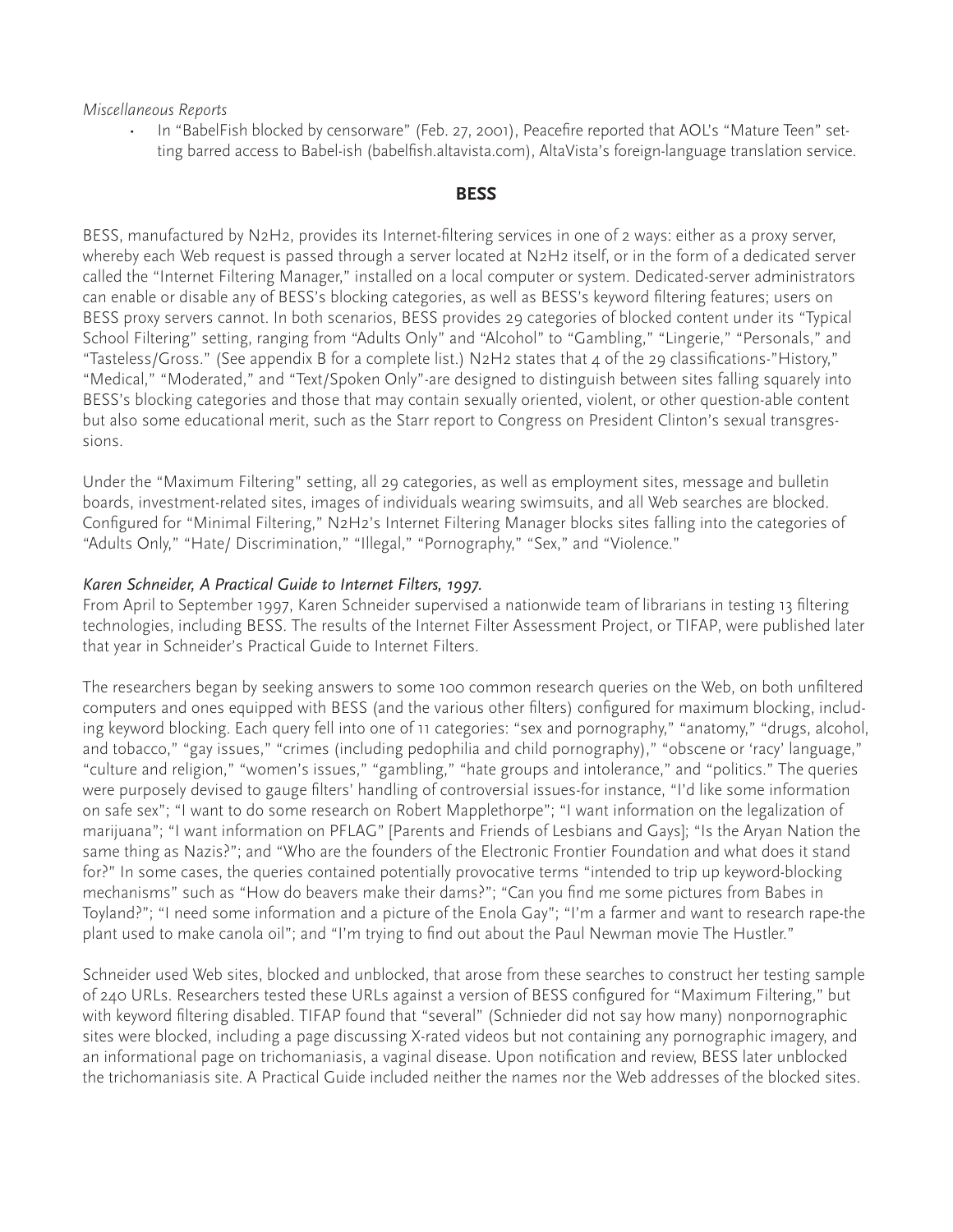## *Passing Porn, Banning the Bible: N2H2's Bess in Public Schools, Censorware Project, 2000.*

From July 23-26, 2000, the Censorware Project tested "thousands" of URLs against 10 BESS proxy servers, 7 of which were in use in various public schools across the United States. Among the blocked Web sites were Friends of Lulu (friends-lulu.org), a site promoting comic books to girls, a page from Mother Jones magazine's site (bsd. mojones.com/hellraiser\_central), the Institute of Australasian Psychiatry (www.iap.org.au); the nonprofit effort Stop Prisoner Rape (www.spr.org), and a portion of the Columbia University Health Education Program site on which users are invited to submit "questions about relationships; sexuality; sexual health; emotional health; fitness; nutrition; alcohol, nicotine, and other drugs; and general health" (www.goaskalice.columbia.edu). BESS also blocked several sites opposing censorship, including the Web site of the United Kingdom-based Feminists Against Censorship (www.fiawd.demon.co.uk/FAC), the personal site of a librarian opposing Internet-filter use in libraries (burn.ucsd.edu/~mail/library), and Time magazine's "Netly News," which has reported, positively and negatively, on filtering software.

The report noted that BESS does not (as is implied in its published filtering criteria) review home pages hosted by such free site providers as Angelfire, Geocities, and Tripod (owing, it seems, to their sheer number). Instead, users must configure the software to block none or all of these sites; some schools opt for the latter, thus prohibiting access to such sites as The Jefferson Bible (www. angelfire.com/co/JeffersonBible), a com-pendium of Biblical passages selected by Thomas Jefferson, and the Web site of the Eustis Panthers (www.angelfire.com/fl/eustispanthers), a high-school baseball team. Though each proxy was configured to filter out pornography to the highest degree, Censorware was able to access "hundreds" of pornographic Web sites, of which 46 are listed in Passing Porn. Of the total unblocked pornographic URLs, some 285 were listed on Yahoo.com, and of these, 28 were accessible through all 7 of the proxies in use in public schools.

## *"'BESS, the Internet Retriever' Examined," Peacefire, 2000.*

This report consists of a list of 15 sites that Peacefire deemed inappropriately blocked by BESS during the first half of 2000. These included Peacefire.org itself, which was blocked for "Profanity" when the word "piss" appeared on the site (within a quotation from a letter written by Brian Milburn, president of CYBERsitter's manufacturer, Solid Oak Software, to journalist Brock Meeks). Also blocked were two portions of the Web site of Princeton University's Office of Population Research, both resources on contraception methods (information on emergency contraception pills was found on opr.princeton.edu/ec/ecp.html; information on IUDs on opr.princeton.edu/ec/eciud. html); the Safer Sex page (www.safersex.org); 5 gay-interest sites, including the home page of the Illinois Federation for Human Rights (www.suba.com/~ifhr/ifhr.html), which "works to preserve the equal rights of lesbian and gay Illinoisians," and 2 online magazines devoted to gay topics (www.youth.org/loco/quirx/index.html and www. oasismag.com); 2 Web sites providing resources on eating disorders (members.aol.com/edapinc/home.html and www.stud.unit.no/studorg/ ikstrh/ed); and 3 sites discussing breast cancer (www.undnj.edu/univhosp/d163.html, members.aol.com/BCLEGIS/index.html, and www.blooberry.com/bformfaq).5

#### *"Mandated Mediocrity: Blocking Software Gets a Failing Grade," Peacefire & Elec-tronic Privacy Information Center (EPIC), Oct. 2000.*

"Mandated Mediocrity" describes another 23 Web sites inappropriately blocked by BESS. The URLs were tested against an N2H2 proxy as well as a trial copy of the N2H2 Internet Filtering Manager set to "Typi-cal School Filtering." Among the blocked sites were the home page of the Traditional Values Coalition (www.traditionalvalues.org); Hillary for President (www.hillary4president.org); The Smoking Gun (www.smokinggun .com), an online selection of primary documents relating to current events ("obtained from government and law enforcement sources, via Freedom of Information requests, and from court files nationwide"); a selection of travel photographs of Utah's national parks (meltingpot.fortunecity.com/offord/719/herbsutah.htm); "What Is Memorial Day?" (members.aol. com/ceharger/what\_is\_memorial\_day.htm), an essay lamenting the "capitalistic American" conception of the holiday as nothing more than an occasion for a 3-day weekend; the home page of "American Government and Politics," a course at St. John's University (users.aol.com/drblw/homepage.htm); and the Circumcision Information and Research Pages (www.cirp.org), a site that contained no nudity and was designated a "Select Parenting Site" by ParenthoodWeb.com.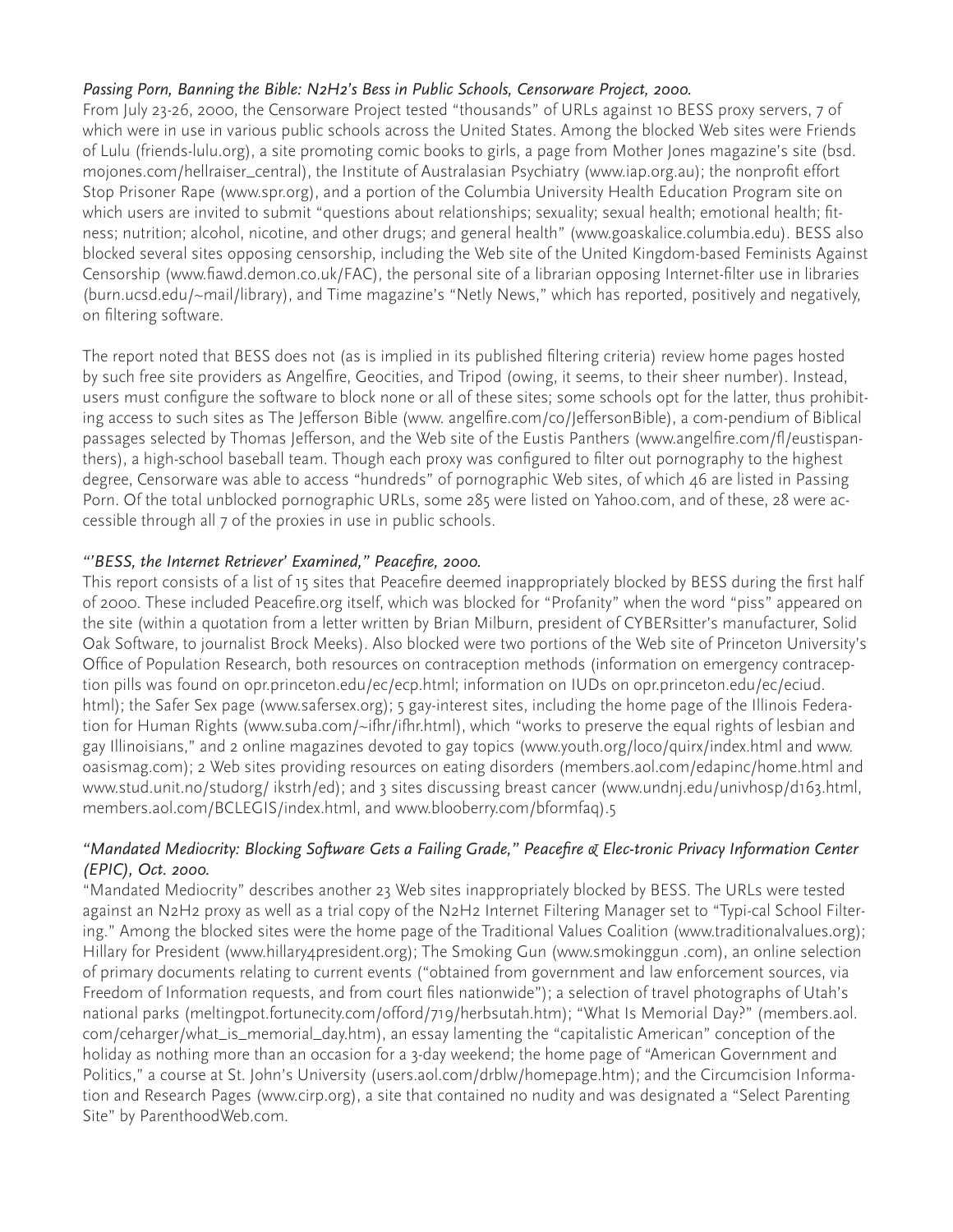### *"BESS error rate for 1,000 .com domains," Peacefire, Oct. 23, 2000.*

This October 2000 test involving a sample of 1,000 active dot-com domains has already been described (see p. 6). As N2H2 evidently reviewed Peacefire's earlier SurfWatch report and prepared for a similar test of its own software by unblocking any of the 1,000 sites inappropriately filtered by BESS,6 Peacefire selected the second 1,000 dot-com domains for testing against a BESS proxy server in use at a school where Peacefire had found a student to help test BESS's performance.

The filter was configured to block sites in the categories of "Adults Only," "Alcohol," "Chat," "Drugs," "Free Pages," "Gambling," "Hate/Discrimination," "Illegal," "Lingerie," "Nudity," "Personals," "Personal Information," "Porn Site," "Profanity," "School Cheating Info," "Sex," "Suicide/Murder," "Tasteless/Gross," "Tobacco," "Violence," and "Weapons." The program's keyword-blocking features were also enabled. The BESS proxy blocked 176 of the 1,000 domains; among these, 150 were "under construction." Of the remaining 26 sites, Peacefire deemed 7 wrongly blocked: a-celebrity.com, a-csecurite.com, a-desk.com, a-eda.com, a-gordon.com, a-h-e.com, and a-intec. com.

The report said the resulting "error rate" of 27% was unreliable given how small a sample was examined; the true error rate "could be as low as 15%." Peacefire's Bennett Haselton also noted that the dot-com domains tested here were "more likely to contain commercial pornography than, say, .org domains. ... [W]e should expect the error rate to be even higher for .org sites" (Haselton's emphasis), and added that the results called into question N2H2 CEO Peter Nickerson's claim, in 1998 testimony before the House Subcommittee on Telecommunications, Trade, and Consumer Protection, that "[a]ll sites that are blocked are reviewed by N2H2 staff before being added to the block lists."7

#### *"Blind Ballots: Web Sites of U.S. Political Candidates Censored by Censorware," Peacefire, Nov. 7, 2000.*

"Blind Ballots" was published on Election Day, 2000. Peacefire obtained a random sample of U.S. political candidates' Web sites from NetElection.org, a site providing information on political campaigns nationwide, and set out to see which sites BESS's (and Cyber Patrol's) "Typical School Filtering" would allow users to access. (Around the start of the 2000 school year, BESS and Cyber Patrol asserted that together they were providing filtered Internet access to more than 30,000 schools nationwide.8)

BESS's wholesale blocking of free Webpage hosting services caused the sites of one Democratic candidate, 5 Republicans, 6 Libertarians (as well as the entire Missouri Libertarian Party site), and 13 other third-party candidates to be blocked. Report coauthor Bennett Haselton commented that, as "many of our political candidates run their campaigns on a shoestring, and use free-hosting services to save money," BESS's barring of such hosts leads it to an inadvertent bias toward wealthy or established politicians' sites. Congressional incumbent Edward Markey (a Democrat from Massachusetts), also had his site (www.edmarkey.org) blocked-unlike the others, it was not hosted by Geocities or Tripod, but was blocked because BESS categorized its content as "Hate, Illegal, Pornography, and/ or Violence." "While blocking software com-panies often justify their errors by pointing out that they are quickly corrected," Haselton wrote, "this does not help any of the candidates listed above. . . . [C]orrections made after Election Day do not help them at all."

*"Amnesty Intercepted: Global Human Rights Groups Blocked by Web Censoring Software," Peacefire, Dec. 12, 2000.* In response to complaints from students barred from the Amnesty International Web page, among others, at their school computer stations, Peacefire undertook an examination of various filters' treatment of human rights sites. Peacefire found that BESS's "Typical School Filtering" blocked the home pages of the International Coptic Congress (www.copts.com), which tracked human rights violations against Coptic Christians living in Egypt; and Friends of Sean Sellers (www.seansellers.com), which contained links to the works of the Multiple Personality Disorder-afflicted writer who was executed in 1999 for murders he had committed as a 16-year-old (the site opposed capital punishment). "Typical school filtering" also denied access to the official sites of recording artists Suzanne Vega (www.vega.net) and the Art Dogs (www.artdogs.com); both contained statements that portions of their proceeds would be donated to Amnesty International. Peacefire also reported that BESS's "Minimal Filtering" configuration blocked the Web sites of Human Rights & Tamil People (www.tamilrights.org), which tracks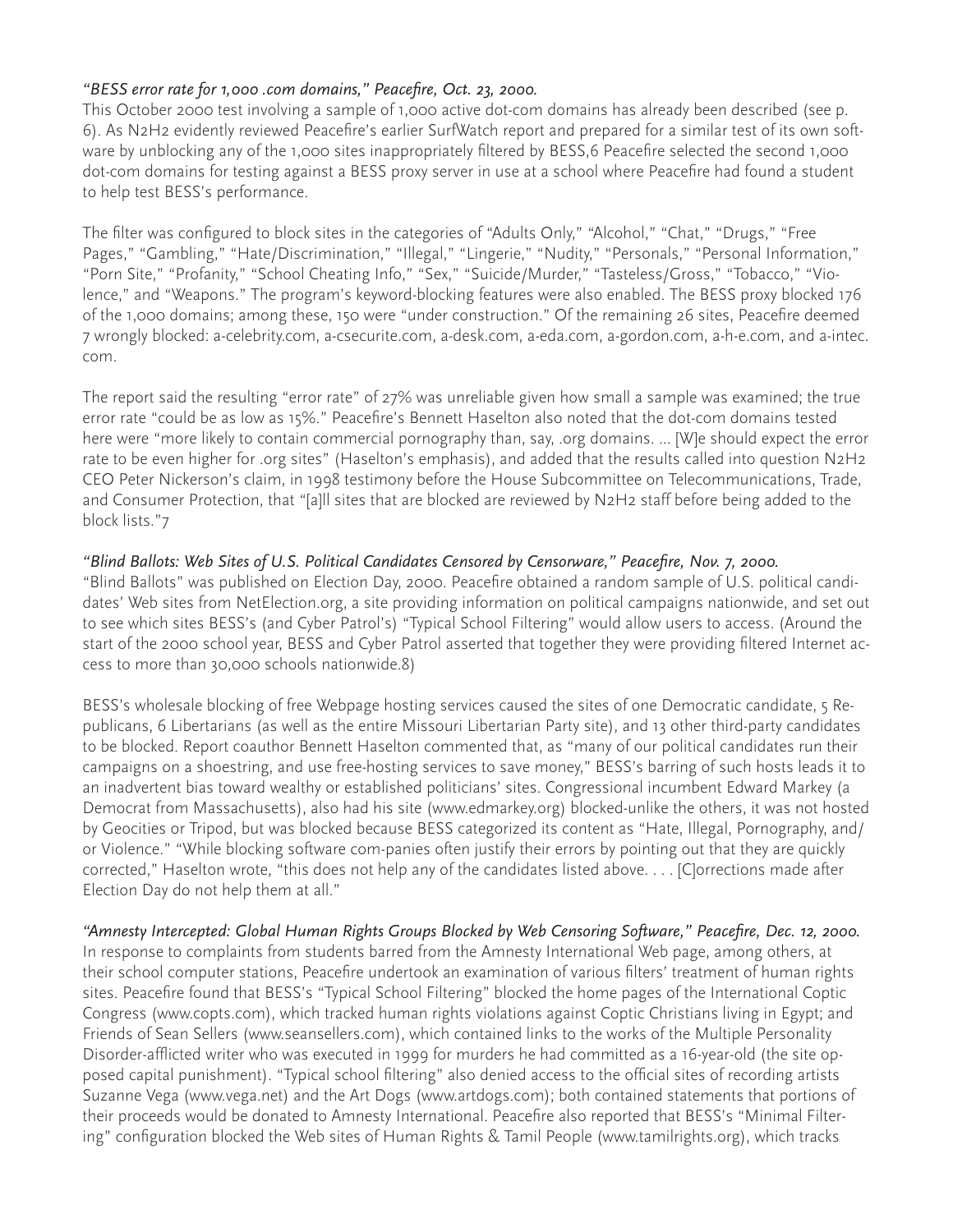govern-ment and police violence against Hindu Tamils in Sri Lanka, and Casa Alianza (www.casa-alianza.org), which documents the condition of homeless children in the cities of Central America.

#### *Miscellaneous Reports*

- In its survey of "Winners of the Foil the Filter Contest" (Sept. 28, 2000), the Digital Freedom Network reported that BESS blocked House Majority Leader Richard "Dick" Armey's official Web site (armey. house.gov) upon detecting the word "dick."
- Peacefire reported, in "BabelFish blocked by censorware" (Feb. 27, 2001), that BESS blocked the URLtranslation site BabelFish (babelfish.altavista.com).
- In "Teen Health Sites Praised in Article, Blocked by Censorware" (Mar. 23, 2001), Peacefire noted that BESS blocked portions of TeenGrowth (www.teengrowth.com), a teen-oriented health education site that was recognized by the New York Times in the recent article, "Teenagers Find Health Answers with a Click."9

## **ClickSafe**

Rather than relying on lists of objectionable URLs, ClickSafe is designed to review each requested page in real time. According to company cofounder Richard Schwartz's outline for testimony submitted to the commission created by the 1998 Child Online Protection Act (the COPA Commission) in 2000, ClickSafe "uses state-of-the-art, content-based filtering software that combines cutting edge graphic, word and phrase-recognition technology to achieve extra-ordinarily high rates of accuracy in filtering pornographic content," and "can precisely distinguish between appropriate and inappropriate sites."

#### *"Sites blocked by ClickSafe," Peacefire, July 2000.*

Upon learning that ClickSafe blocked the home page of cyberlaw scholar Lawrence Lessig (www.thestandard.com/ people/display.0,1157,1739,00.html), who was to testify before the COPA Commission, Peace-fire attempted to access various pages on the COPA Commission site, as well as the Web sites of organizations and companies with which the commissioners were affiliated, through a computer equipped with ClickSafe. On the COPA Commission's site, ClickSafe blocked the Frequently Asked Questions page (www.copacommission.org/commission/ faq.shtml); the biographies of commission members Stephen Balkam (www.copacommission.org/commission/ balkam .shtml), Donna Rice Hughes (www.copacommission.org/commission/hughes.shtml), and John Bastian (www.copacommission.org/commission/bastian.shtml); a list of "technologies and methods within the scope" of the commis-sion's inquiry (www.copacommission.org/ commission/technologies.shtml); the commission's Scope and Timeline Proposal (www.copacommission.org/commission/scope.shtml); and two versions of the statute itself (www.copacommission.org/commission/original.shtml and www.copacommission.org/commission/ amended.shtml).

As for groups with representatives on the commission, Peacefire found that ClickSafe blocked several organizations' and companies' sites, at least partially: Network Solutions (www.networksolutions.com/legal/service-agreement.html); the Internet Content Rating Association (www.icra.org/about.html); Security Software's information page on its signature filtering product, Cyber Sentinel (www.securitysoft.com/cyber-page.html); FamilyConnect (www.familyconnect.com/block.html), a brand of blocking software-the page blocked was one on which users could submit URLs to be reviewed as potential blocks or unblocks; the National Law Center for Children and Families (www.nationallawcenter.org/federal.htm); the Christian site Crosswalk.com; and the Center for Democracy and Technology (www.cdt.org). In addition to the CDT, ClickSafe blocked the home pages of the ACLU (www.aclu.org), the Electronic Frontier Foundation (www.eff.org), and the American Family Association (www.afa.net), as well as part of the official site of Donna Rice Hughes's book, Kids Online: Protecting Your Children in Cyberspace (www. protectkids.com/app.a.html).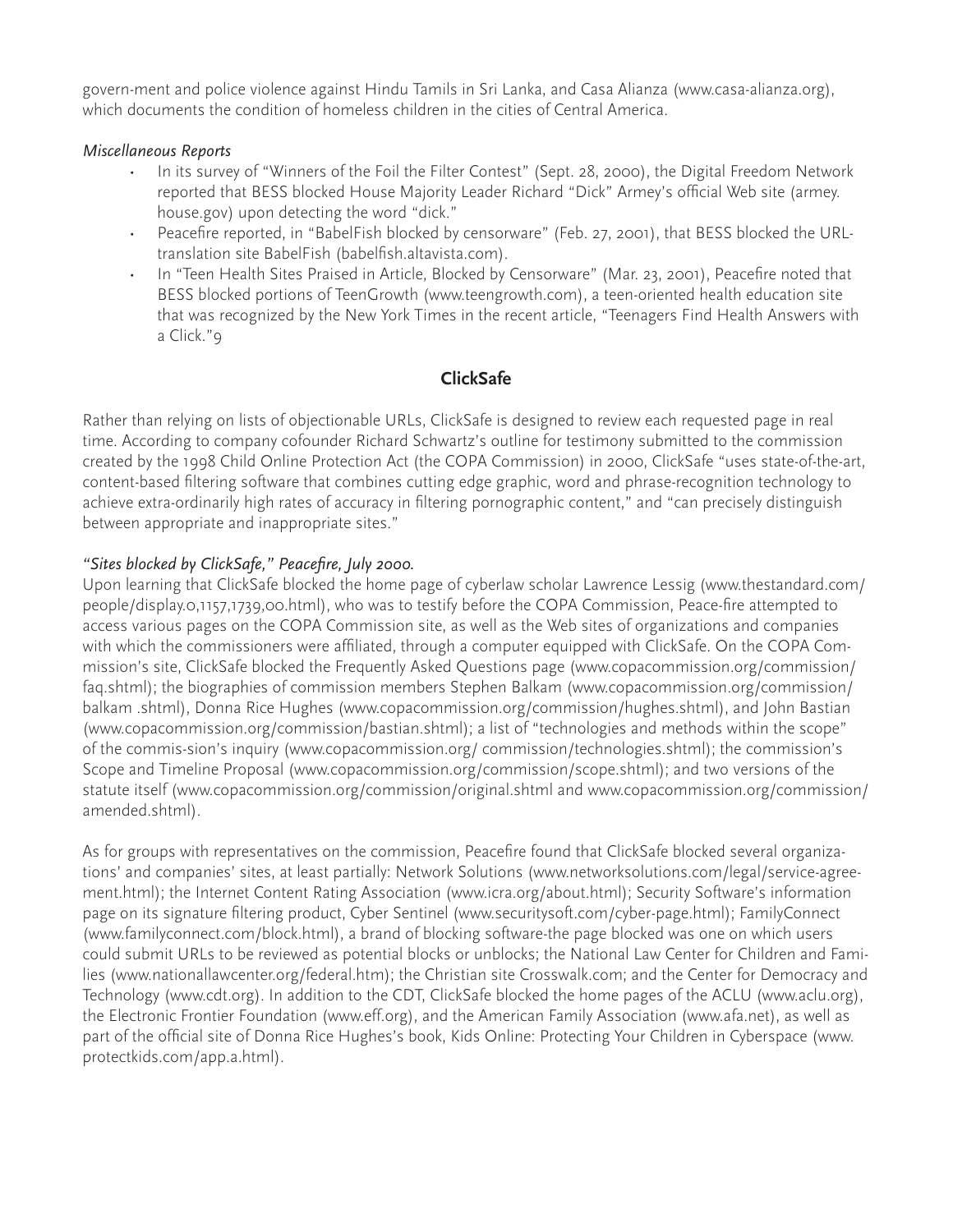## **Cyber Patrol**

Cyber Patrol, currently owned by Surf-Control, operates with 12 default blocking categories, including "Partial Nudity," "Intoler-ance," "Drugs/Drug Culture," and "Sex Education." (See appendix B.) According to the manufacturer's Web site, "Cyber Patrol employs a team of professional researchers at least 21 years of age including parents and teachers" to determine whether sites are to be blocked. Any page that "contains more than 3 instances in 100 messages or any easily accessible pages with graphics, text or audio that fall within the definition" of any of the 12 categories "will be considered sufficient to place the source in that category." As with most filtering products, Cyber Patrol's list of prohibited sites is not made public, but SurfControl offers the CyberNOT search engine, a feature on its Web site through which users can enter URLs and receive immediate responses as to whether or not those pages are on the filter's block list. SurfControl adds, "Internet sites that contain information or software programs designed to hack into filtering software, including Cyber Patrol, are added to the CyberNOT list in ALL categories as a measure of protection for the parents, educators and businesses that rely on Cyber Patrol to screen Internet content."

## *Brock Meeks and Declan McCullagh, "Jacking in from the 'Keys to the Kingdom' Port," CyberWire Dispatch, July 3, 1996.*

The first evaluation of Cyber Patrol appeared in this early report on the problems of Internet filtering by journalists Brock Meeks and Declan McCullagh. Meeks and McCullagh viewed a decrypted version of Cyber Patrol's block list (along with those of CYBERsitter and Net Nanny), and noticed that Cyber Patrol stored the Web addresses it blocked only partially, cutting off all but the first 3 characters at the end of a URL. For instance, the software was meant to block loiosh.andrew.cmu.edu/~shawn, a Carnegie Mellon student home page containing information on the occult; yet on its block list Cyber Patrol recorded only loiosh.andrew.cmu.edu/ ~sha, thereby blocking every site beginning with that URL segment and leaving, at the time of the report's publication, 23 unrelated sites on the CMU server blocked.

The authors also found that with all default categories enabled, Cyber Patrol barred multiple sites concerning cyberliberties-the Electronic Frontier Foundation's censorship archive, for example, and the home page of MIT's League for Programming Freedom. Also blocked were the Queer Resources Directory, which counts among its resources information from the Centers for Disease Control and Prevention, the AIDS Book Review Journal, and AIDS Treatment News. Cyber Patrol also blocked a number of newsgroups dealing with homosexuality and gender issues, such as alt.journalism.gay-press, soc.support.youth.gay-lesbian-bi, alt.feminism, and soc.feminism, as well as soc.support.fat-acceptance.

#### *Karen Schneider, A Practical Guide to Internet Filters, 1997.*

The Internet Filter Assessment Project tested Cyber Patrol configured to block only "Full Nudity" and "Sexual Acts." Schneider reported that the software "blocked 'good sites' 5-10% of the time, depending on the tester, and pornographic sites slipped through about 10% of the time." One of the "good sites" was www.disinfo.com, described by Schneider as a site "devoted to debunking propaganda."

#### *"Cyber Patrol: The Friendly Censor," Censorware Project, Nov. 22, 1997.*

Censorware Project member Jonathan Wallace tested his personal collection of approximately 270 Web sites on ethics, politics, and law-all "containing controversial speech but no obscenity or illegal material"-against the Cyber-NOT search engine after learning that the Web pages of Sex, Laws, and Cyberspace, the 1996 book he co-authored with Mark Mangan, were blocked by Cyber Patrol. Wallace found 12 of his chosen sites were barred, including Deja News (www.dejanews.com), a searchable archive of USENET materials,10 and the Web page of the Society for the Promotion of Unconditional Relationships (dspace.dial.pipex.com/ town/estate/xgv92/spur2.htm), an organization advocating monogamy whose site includes such articles as "The Role of Faith in Relationships."

Wallace reported that Cyber Patrol also blocked several sites featuring politically loaded content, such as the Flag Burning Page (formerly www.indirect.com/user/warren/flag.html; now www.esquilax.com/flag), which examines the issue of flag burning from a constitutional perspective; Interactivism (www.interactivism.com), a site inviting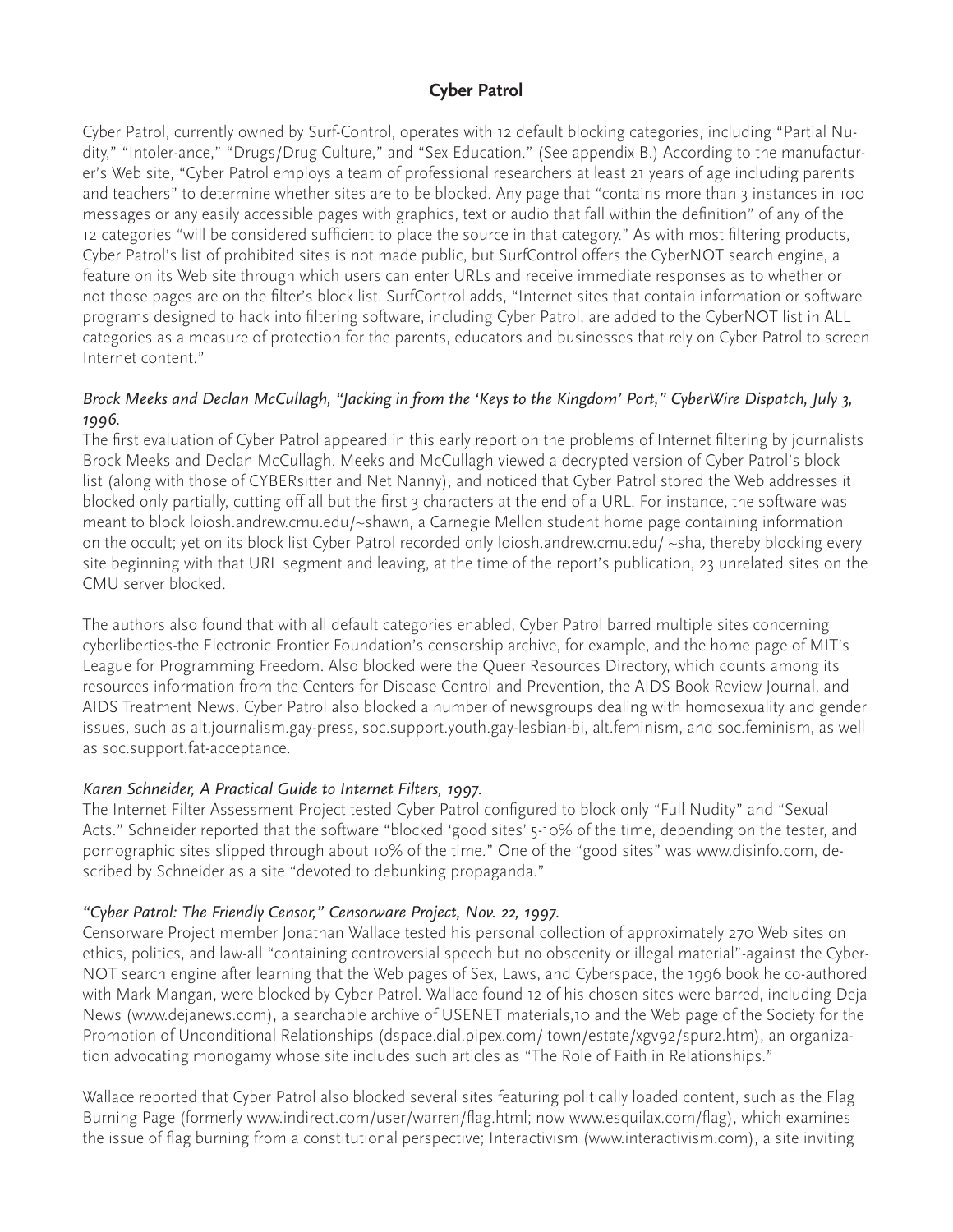users to engage in political activism by corresponding with politicians on issues such as campaign-finance reform and Tibetan independence; Newtwatch (no longer active; formerly www.cais.com/newtwatch), a Democratic Partyfunded page that consisted of reports and satires on the former Speaker of the House; Dr. Bonzo, another nowinactive page (www.iglou.com/drbonzo/anathema .htm), which featured "satirical essays on religious matters"11; and the Web site of the Second Amendment Foundation (www.saf.org)-though, as Wallace noted, Cyber Patrol did not block other gun-related sites, such as that of the National Rifle Association.

## *"Gay sites netted in Cyber Patrol sting," press release, GLAAD, Dec. 19, 1997.*

Cyber Patrol's evident bias against homosexuals was reported by the Gay and Lesbian Alliance Against Defamation (GLAAD) in a Dec. 1997 press release stating that Cyber Patrol was blocking the entire "WestHollywood" subdirectory of Geocities. WestHollywood, at that time, was home to more than 20,000 gay- and lesbian-interest sites, such as that of the National Black Lesbian and Gay Leadership Forum's Young Adult Program. When contacted, Cyber Patrol's then-manufacturer Microsystems Software cited, by way of explanation, the high potential for WestHollywood sites to contain nudity or pornographic imagery. GLAAD's press release pointed out, however, that Geocities expressly prohibited "nudity and pornographic material of any kind" on its server.

Microsystems CEO Dick Gorgens re-sponded to further inquiry with the admission that GLAAD was "absolutely correct in [its] assessment that the subdirectory block on WestHollywood is prejudicial to the Gay and Lesbian Geocities community. . . . Over the next week the problem will be corrected." Yet according to the press release, after a week had passed, the block on WestHollywood remained.

## *Blacklisted by Cyber Patrol: From Ada to Yoyo, Censorware Project, Dec. 22, 1997.*

This report documented a number of sites that the Censorware Project considered wrongly blocked in the "Full Nudity" and "Sexual Acts" categories. Among them were Creature's Comfort Pet Service (www.creaturescomfort. com/main.html); Air Penny (BeInMyPoster.com), a Nike site devoted to basketball player Penny Hardaway; the MIT Project on Mathematics and Computation (www-swiss.ai.mit .edu); AAA Whole-sale Nutrition (pas-fitness. com); the site of the National Academy of Clinical Biochemistry (nacb.org); the online edition of Explore Underwater magazine (www.exploreuw.com); the computer science department of England's Queen Mary and Westfield College (murphys.dcs.qmw.ac.uk); and the Web site of the United States Army Corps of Engineers Construction Engineering Research Laboratories (pandora.cecer.army .mil). The report took its title from 2 additional sites blocked for "Full Nudity" and "Sexual Acts": "We, the People of Ada" (www.ada-twp.org), an Ada, Michigan, committee devoted to "bring[ing] about a change for a more honest, fiscally responsible and knowledgeable township government," and Yoyo (yoyo.cc.monash.edu.au), a server of Melbourne's Monash University.

Blacklisted also catalogued 4 nonpornographic sites "oriented toward alternative sexuality" that were blocked for "Full Nudity" and "Sexual Acts": Gay Daze (gaydaze.com), "a sort of online soap opera" centered around 6 homosexual characters; Gay Mart, an online catalog merchant selling such items as gay-themed baseball caps and cookie jars; the home page of a West Hollywood coffee dealer called Stonewall, Inc. (www.stonewallinc.com); and, as was reported 3 days earlier by GLAAD, the WestHollywood subdirectory of Geocities. In addition, Blacklisted reported that every site hosted by the free Web page provider Tripod (members.tripod.com) was barred, not only for nudity or sexually explicit content, but also for "Violence/Profanity," "Gross Depictions," "Intolerance," "Satanic/ Cult," "Drugs/Drug Culture," "Militant/Extreme," "Questionable/ Illegal & Gambling," and "Alcohol & Tobacco." Tripod was home, at the time of the report, to 1.4 million distinct pages, but smaller servers and service providers were also blocked in their entirety-Blacklisted lists 40 of them. Another section of the report lists hundreds of blocked newsgroups, including alt.atheism, alt.adoption, alt.censorship, alt.journalism, rec.games.bridge (for bridge enthusiasts), and support.soc.depression.misc (on depression and mood disorders).

The day after Blacklisted was published, Microsystems Software unblocked 55 of the 67 URLs and domains the report had cited. Yet 8 of the remaining 12, according to the Censorware Project, were still wrongly blocked: Nike's Penny Hardaway site, the National Academy of Biochemistry sites, 4 Internet s ervice providers (phantom.datamg. com, www.dada.it, www.ctsserver.com, and thorgal.globalxs.nl), Tripod, and a site-in-progress for a software company (www.rotw.com). This last site, at the time of Censorware's Dec. 25, 1997, update to Blacklisted, contained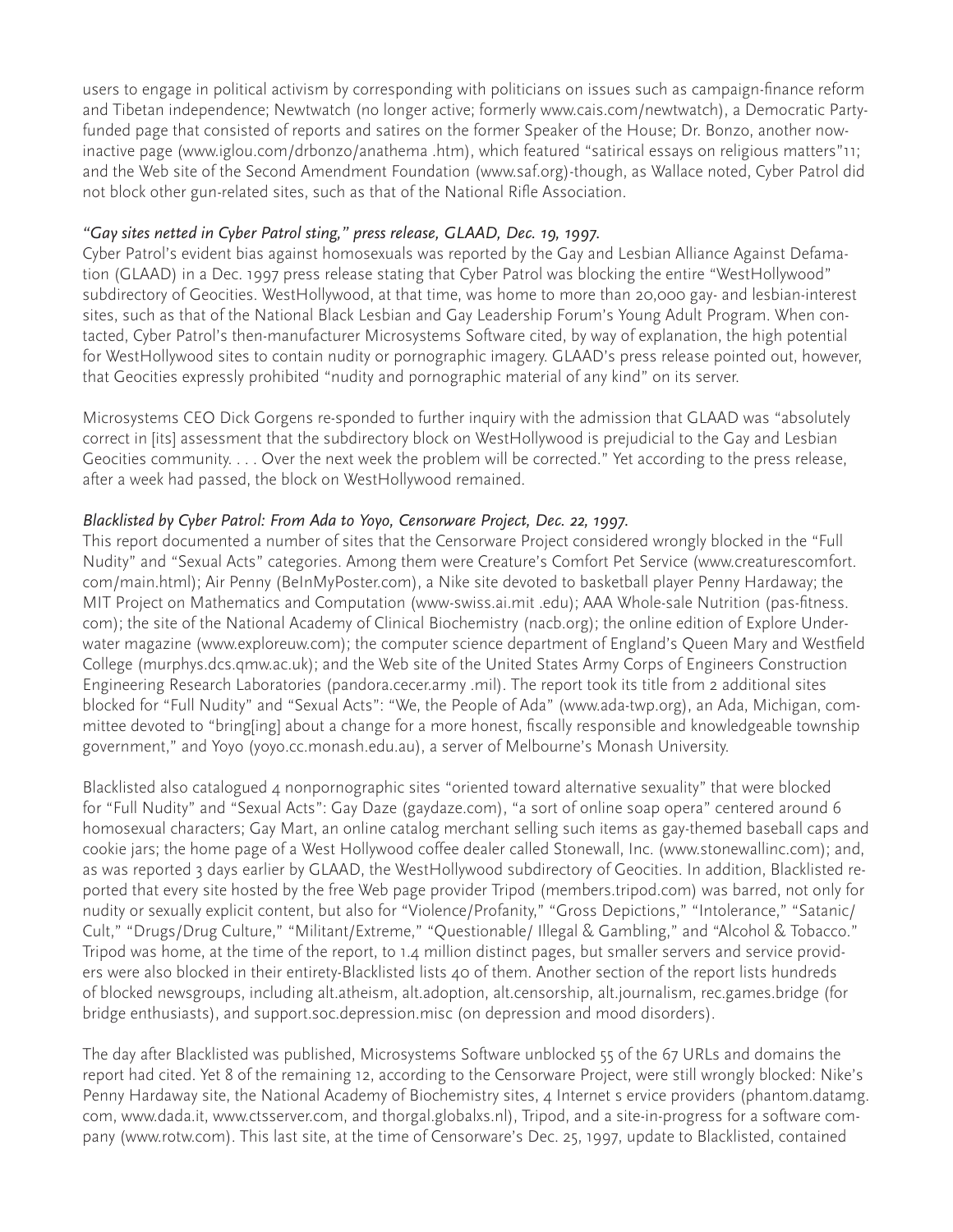very little content, but did contain the words "HOT WEB LINKS"-which was "apparently enough for Cyber Patrol to continue to block it as pornography through a second review." Of the 4 other sites left blocked, 2, Censorware acknowledged, fell within the Microsystems Software's blocking criteria and "shouldn't have been listed as wrongful blocks originally."

#### *Christopher Hunter, "Filtering the Future?: Software Filters, Porn, PICS, and the Internet Content Conundrum," July 1999.*

In June 1999, Christopher Hunter of the University of Pennsylvania's Annenberg School for Communication tested 200 URLs against 4 widely used Internet filters, including Cyber Patrol. Contending that existing reports on blocked sites applied "largely unscientific methods" (that is, they did not attempt to assess overall percentages of "wrongly" blocked sites), Hunter tested Cyber Patrol, CYBERsitter, Net Nanny, and SurfWatch by "social science methods of randomization and content analysis."

Hunter intended half of his testing sample to approximate an average Internet user's surfing habits. Thus, the first 100 sites consisted of 50 "randomly generated" by Webcrawler's random links feature and 50 others Hunter compiled through Altavista searches for the 5 most frequently requested search terms as of April 1999: "yahoo," "warez" (commercial software products made obtainable for illegal download), "hotmail," "sex," and "MP3"12. Hunter gathered the first 10 matches from each of these 5 searches.

For the other 100 sites, Hunter focused on material often identified as bases of controversial blocks. He therefore added to his testing sample the Web sites of the 36 plaintiff organizations in ACLU v. Reno and ACLU v. Reno II, the American Civil Liberties Union's challenges to the 1997 Communications Decency Act and the 1998 Child Online Protection Act, respectively. Hunter then conducted Yahoo searches for sites pertaining to Internet portals, political issues, feminism, hate speech, gambling, religion, gay pride and homosexuality, alcohol, tobacco, and drugs, pornography, news, violent computer games, safe sex, and abortion. From each of the first 12 of these 13 searches, Hunter chose 5 of the resulting matches for his sample, and then selected 4 abortion-related sites (2 pro- and 2 anti-) in order to arrive at a total of 100 URLs.

Hunter evaluated the first page of each site using the Internet rating system devised by the Recreational Software Advisory Council (called RSACi). Under RSACi's 4 categories (violence, nudity, sex, and language) and 5 grades within each category, a site with a rating of zero in the "sex" category, for example, would contain no sexual content or else only "innocent kissing; romance," while a site with a "sex" rating of 4 might contain "explicit sexual acts or sex crimes." Using these categories, Hunter made his own judgments as to whether a filtering product erroneously blocked or failed to block a site, characterizing a site whose highest RSACi rating he thought would be zero or one as nonobjectionable, while determining that any site with a rating of 2, 3, or 4 in at least one RSACi category should have been blocked.

Hunter concluded that Cyber Patrol blocked 20, or 55.6%, of the sites containing material he deemed objectionable according to RSACi standards, and 15, or 9.1%, of sites he deemed innocuous. Among these 15 sites were the feminist literary site RiotGrrl (www.riotgrrl.com); the home page of Stop Prisoner Rape (www.igc.apc.org/spr); the Qworld contents page (www.qworld.org/TOC.html), a collection of links to online gay-interest resources; an article on "Promoting with Pride" on the Queer Living page (www.qmondo.com/queerliving); the Web site of the Coalition for Positive Sexuality, or CPS (www.positive.org/Home/index.html), which promotes "complete and honest sex education"; SIECUS, the Sexuality Information and Education Council of the United States (www.siecus.org); and Gay Wired Presents Wildcat Press (www.gaywired.com/wildcat/index), a page devoted to an award-winning independent press. Five of the other sites Hunter deemed over-blocked, however, were alcohol- and tobacco-related promotional sites, and thus did fall within Cyber Patrol's filtering criteria. On the other hand, similar alcohol and tobacco sites were left unblocked.

In Feb. 2000, filtering advocate David Burt responded to Hunter's study with a press release citing potential sources of error.13 Burt argued that "200 sites is far too small to adequately represent the breadth of the entire world wide web" and charged that all but the 50 randomly generated URLs constituted a skewed sample, contain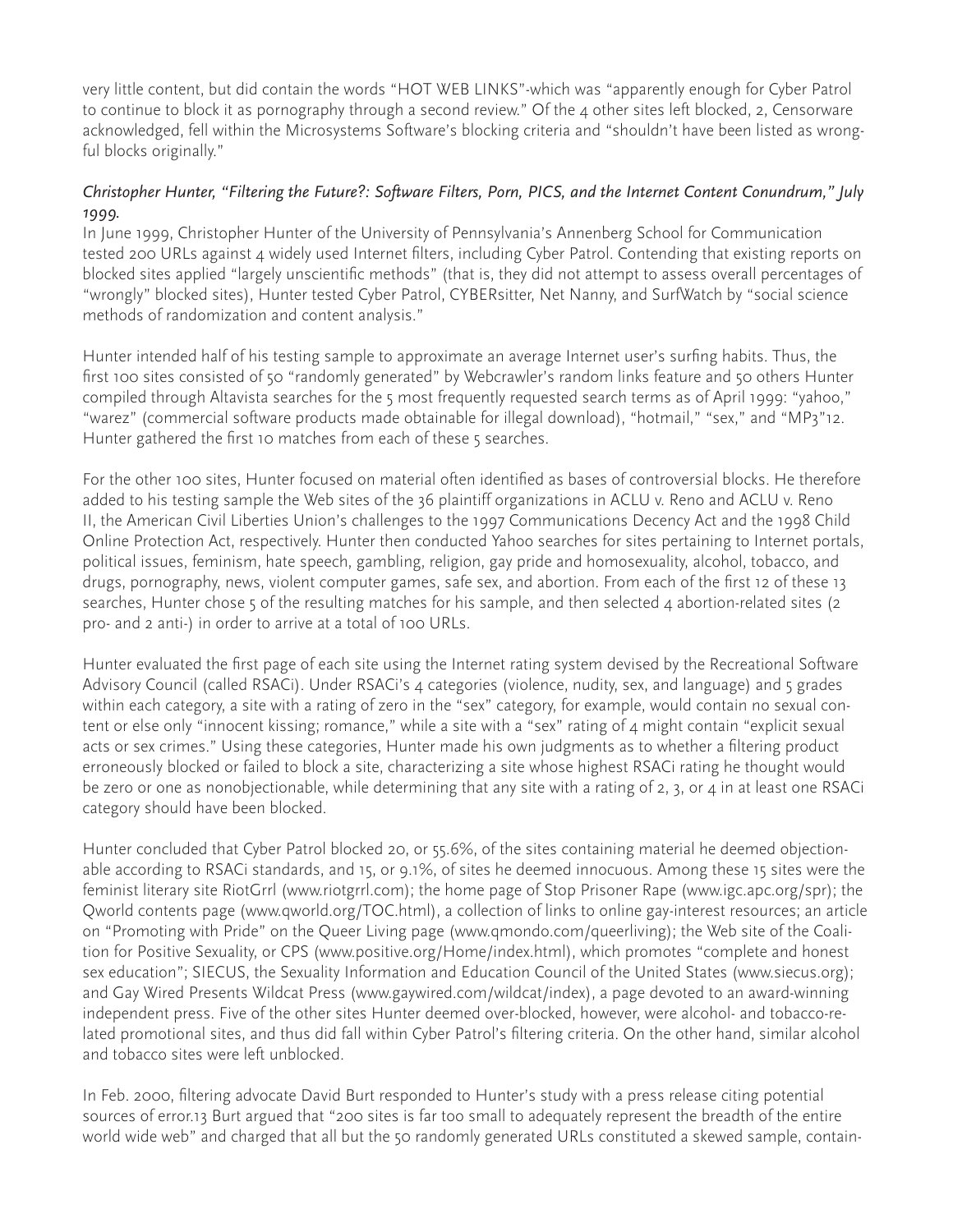ing content "instantly recognizable as likely to trigger filters" and "not represented in the sample proportionately to the entire Internet," thus giving rise to "much higher-than-normal error rates." A more serious problem, however, is that in attempting to arrive at "scientific" estimates of percentages of wrongly blocked sites, Hunter relied on his own subjective judgments of appropriateness.

#### *Youth Access to Alcohol and Tobacco Web Marketing: The Filtering and Rating Debate, Center for Media Education, Oct. 1999.*

In April 1999, Center for Media Education researchers tested Cyber Patrol (along with 5 other filters) for underinclusive blocking of alcohol and tobacco marketing materials. They first selected the official sites of 10 beer manufacturers (such as www.budweiser.com) and 10 liquor companies (such as www.absolutvodka.com) that are currently popular and "[have] elements that appeal to youth." They added 10 other sites pertaining to alcohol-discussing drinking games or containing cocktail-making instructions, for example-and 14 sites promoting smoking. (As major U.S. cigarette brands are not advertised online, CME chose the home pages of such magazines as Cigar Aficionado [cigaraficionado.com] and Smoke Magazine [smokemag.com].) Cyber Patrol blocked only 43% of the promotional sites.

The CME also conducted Web searches on three popular search engines-Yahoo, Go/InfoSeek, and Excite-for the alcohol- and tobacco-related terms "beer," "Budweiser lizards," "cigarettes," "cigars," "drinking games," "home brewing," "Joe Camel," "liquor," and "mixed drinks." It then attempted to access the first 5 sites returned in each search. Cyber Patrol blocked 30% of the result pages, allowing, for example, cigarettes4u.com, tobaccotraders. com, and homebrewshop.com, which, according to the report, "not only promoted the use of alcohol and tobacco, but also sold products and accessories related to their consumption."

To test blocking of educational and public-health information on alcohol and tobacco, the CME added to its sample 10 sites relating to alcohol consumption-www. alcoholismhelp.com, for instance, and the Mothers Against Drunk Driving (www.madd.org) and National Organization on Fetal Alcohol Syndrome (www.nofas.org) sites-and 10 anti-smoking sites, including www.tobaccofreekids.org, www.wholetruth.com, and the site of the American Cancer Society (www3.cancer.org). Cyber Patrol did not block any of the sites in this group. Nor did it block most sites returned by the 3 search engines when terms like "alcohol," "alcoholism," "fetal alcohol syndrome," "lung cancer," or "substance abuse" were entered. Cyber Patrol allowed access to an average of 4.8 of the top 5 search results in each case; CME deemed an average of 4.1 of these contained important educational information.

#### Eddy Jansson and Matthew Skala, The Breaking of Cyber Patrol  $\Re$  4, Mar. 11, 2000.

Jansson and Skala decrypted Cyber Patrol's block list and found questionable blocking of Peacefire's site, for example, as well as a number of anonymizer and foreign-language Web translation services on the grounds that they fell under all of Cyber Patrol's default filtering categories. Blocked under every category but "Sex Education" was the Church of the SubGenius site, which parodies the Christian church and corporate and consumer culture, and 2 sites with information pertaining to pirated software.

Also on the block list, for "Intolerance," were a personal home page on which the word "voodoo" appeared-in a mention of voodoo-cycles.com-and the Web archives of Declan McCullagh's Justice on Campus Project (joc.mit. edu/cornell), which worked "to preserve free expression and due process at universities." Blocked in the "Satanic/ Cults" category were webdevils.com (a site of multimedia Net-art projects) and Mega's Metal Asylum, a page devoted to heavy metal; the latter site was also branded "Militant/Extremist." Also blocked as "Militant/Extremist," as well as "Violence/Profanity" and "Questionable/Illegal & Gambling," were a portion of the Nuclear Control Institute site; a personal page dedicated, in part, to raising awareness of neo-Nazi activity; multiple editorials opposing nuclear arms from Washington State's Tri-City Herald; part of the City of Hiroshima site; the former Web site of the American Airpower Heritage Museum in Midland, Texas; an Illinois Mathematics and Science Academy student's personal home page, which at the time of Jansson and Skala's report consisted only of the student's résumé; and the Web site of a sheet-music publisher. The "Marston Family Home Page," a personal site, was also blocked under the "Militant/Extremist" and "Questionable/Illegal & Gambling" categories-presumably, according to the report, because one of the children wrote, "[T]his new law the Communications Decency Act totally defys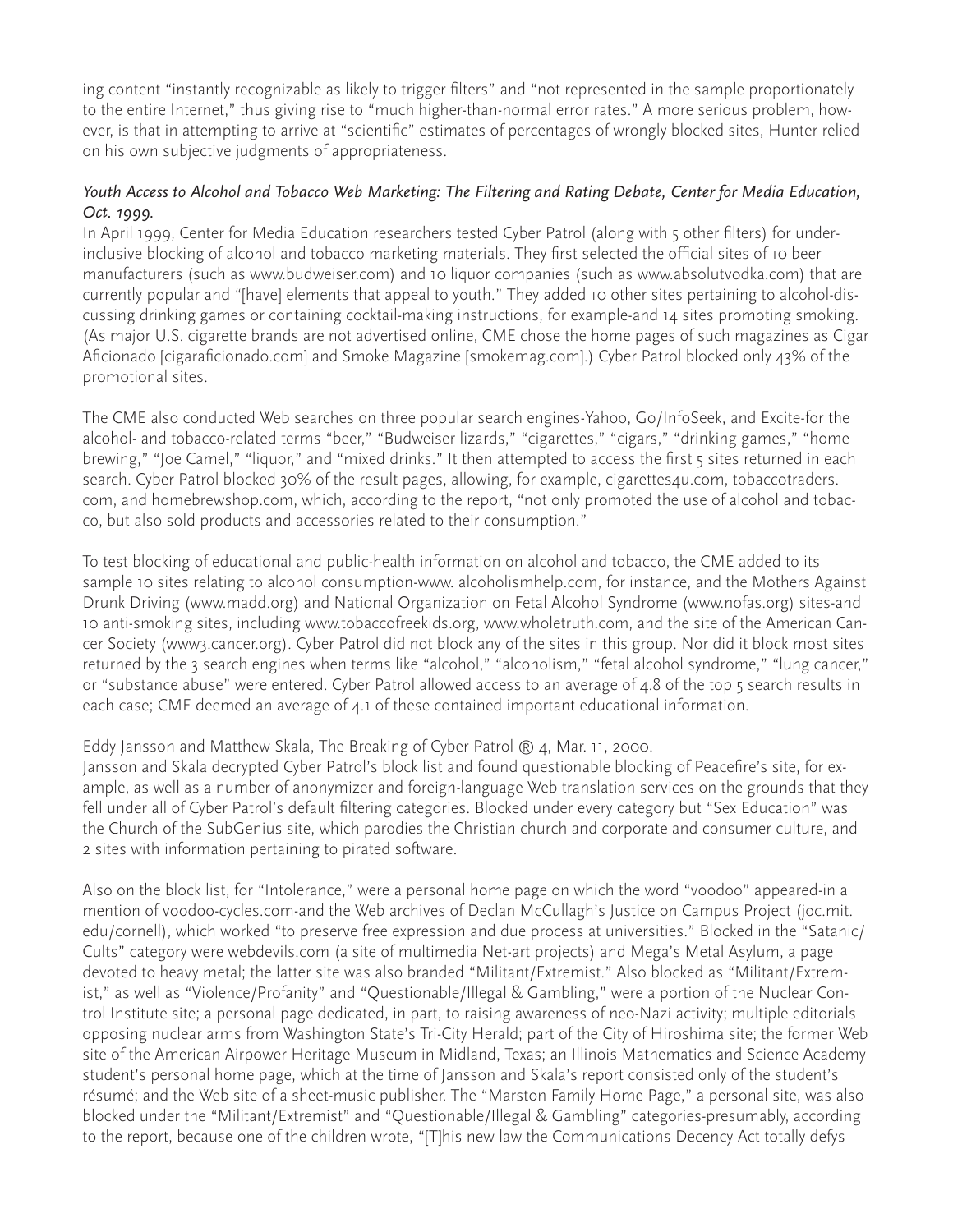[sic] all that the Constitution was. Fight the system, take the power back. . . ."

#### *"Cyber Patrol error rate for first 1,000 .com domains," Peacefire, Oct. 23, 2000.*

Peacefire tested Cyber Patrol's average rate of error, using the same 1,000 dot-com domains as a test sample that it used for an identical investigation of SurfWatch. In accordance with its Oct. 21, 2000, block list, Cyber Patrol blocked 121 Web sites for portrayals of "Partial Nudity," "Full Nudity," or "Sexual Acts." Of the 121 sites blocked, Peacefire eliminated 100 that were "under construction," and assessed the remaining 21. It considered 17 wrongly blocked, including a-actionhomeinspection.com, a-1bonded.com (a locksmith's site), a-1janitorial.com, a-1radiatorservice.com, and a-attorney-virginia.com. Peacefire deemed 4 sites appropriately blocked under Cyber Patrol's definition of sexually explicit content, for an error rate of 81%. Peacefire's Haselton wrote that Cyber Patrol's actual error rate was anywhere between 65 and 95%, but was unlikely to be "less than 60% across all domains," and as with BESS, that the results may have been skewed in Cyber Patrol's favor owing to the test's focus on dot-com domains, which "are more likely to contain commercial pornography than, say, .org domains."

## *"Blind Ballots: Web Sites of U.S. Political Candidates Censored by Censorware," Peacefire, Nov. 7, 2000.*

In its Election Day report, Peacefire revealed that Cyber Patrol, configured to block "Partial Nudity," "Full Nudity," and "Sexual Acts," blocked the Web sites of 4 Republican candidates, 4 Democrats, and one Libertarian. The Web site of one additional Democratic candidate, Lloyd Doggett (www.doggettforcongress.com), was blocked under Cyber Patrol's "Questionable/Illegal/Gambling" category. The day after Peacefire published these findings, ZDNet News reporter Lisa Bowman contacted Cyber Patrol's current manufacturer, SurfControl. A company spokesperson directed Bowman to the CyberNOT search engine, which indicated that none of the URLs were actually prohi-bited. But later the same day, after down-loading Cyber Patrol's most recent block list, Bowman attempted to access each site, and found that the software did indeed bar her from the candidate sites in question. Hasel-ton noted that Bowman's test suggested the unreliability of the CyberNOT engine.14

#### *"Amnesty Intercepted: Global Human Rights Groups Blocked by Web Censoring Software," Peacefire, Dec. 12, 2000.*

"Amnesty Intercepted" reported the following organizations' sites blocked by Cyber Patrol on account of "sexually explicit" content: Amnesty International Israel (www.amnesty.org.il); the Canadian Labour Congress (www.clc-ctc. ca); the American Kurdish Information Network (www.kurdistan.org), which tracks human rights violations against Kurds in Iran, Iraq, Syria, and Turkey; the Mumia Solidaritäts Index (www.mumia.de), which is devoted to protesting the death sentence against Mumia Abu Jamal; the Milarepa Fund (www.milarepa.org), a Tibetan-interest group; Peace Magazine (www.peacemagazine.org); the Bonn International Center for Conversion (www.bicc.de), which promotes the transfer of human, industrial, and economic resources away from the defense sector; the Canada Asia Pacific Resource Network (www.caprn.bc.ca), whose stated "mission is to promote regional solidarity among trade unions and NGOs in the Asia Pacific" region; the Sisterhood Is Global Institute (www.sigi.org), an organization opposing violations of the human rights of women worldwide; the Metro Network for Social Justice (www.mnsj.org); the Society for Peace, Unity, and Human Rights for Sri Lanka (www.spur.asn.au); and the International Coptic Congress (www.copts.com).

#### *"Digital Chaperones for Kids," Consumer Reports, Mar. 2001.*

Consumer Reports found that Cyber Patrol failed to block 23% of the magazine's chosen 86 "easily located web sites that contain sexually explicit content or violently graphic images, or that promote drugs, tobacco, crime, or bigotry." Yet it did, Consumer Reports noted, block the home page of Operation Rescue (which the authors of the article classified as objectionable on account of its graphic images of aborted fetuses). The filter also blocked such nonobjectionable sites as Peacefire (www.peacefire.org) and Lesbian.org.

#### *Kieren McCarthy, "Cyber Patrol bans The Register," The Register, Mar. 5, 2001; Drew Cullen, "Cyber Patrol unblocks The Register," The Register, Mar. 9, 2001.*

Days after the Consumer Reports article appeared, the British newspaper The Register received word that its online edition was blocked by Cyber Patrol. The publication was notified by an employee of Citrix Systems, an application server software provider, that he had been unable to access the Register site from his office computer, on which the company had installed Cyber Patrol. SurfControl unblocked the site within days, with the exception of a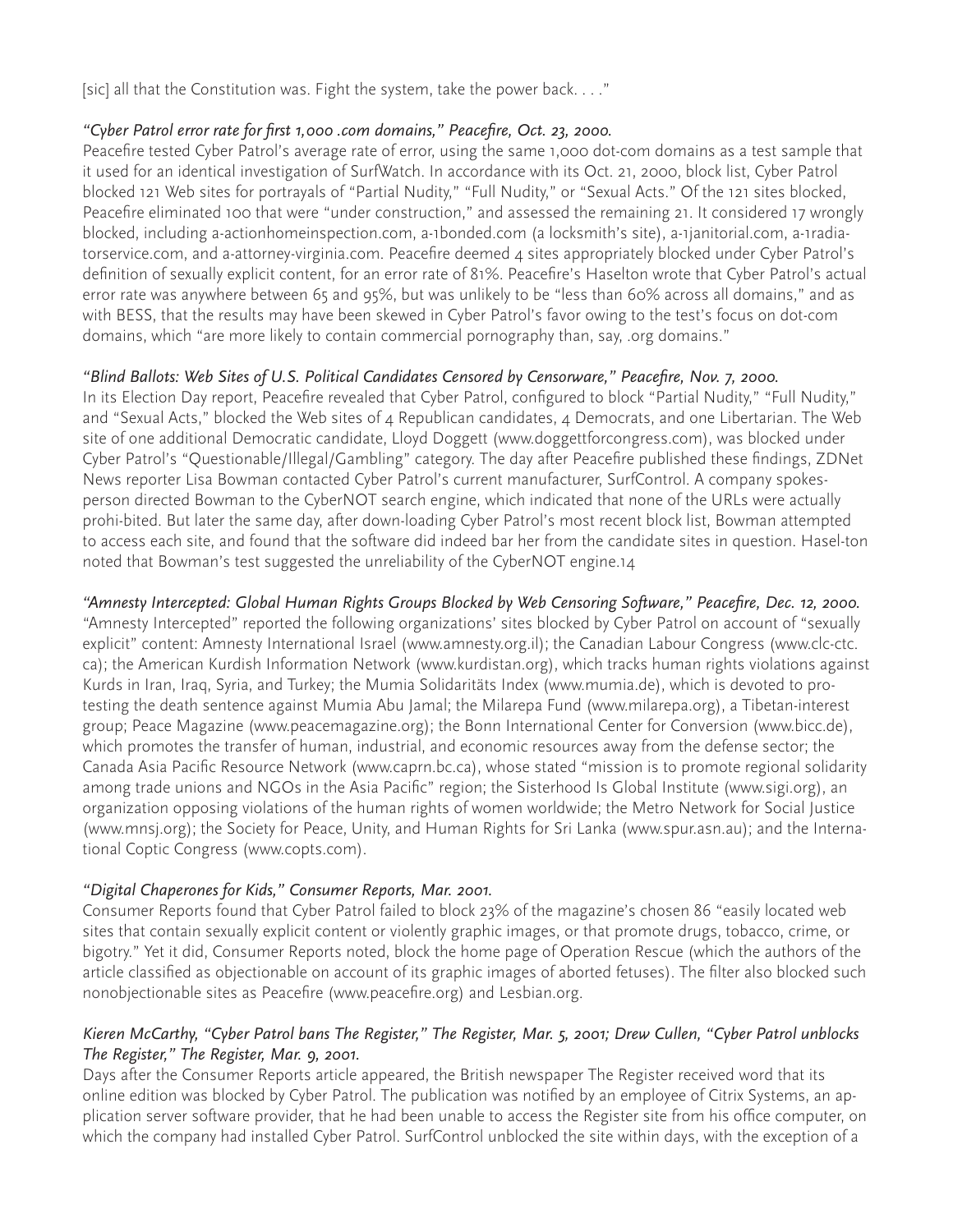page containing the Dec. 12, 2000, article that was the basis of the initial block: a piece by Register staff reporter John Leyden on Peacefire's recently introduced filter-disabling program. A SurfControl representative explained, "The Register published an article written by Peacefire containing information on how to access inappropriate sites specifically blocked by Cyber Patrol. Given [the] irresponsible nature of the article, apparently encouraging users to over-ride Cyber Patrol's filtering mechanism, we took the decision to block The Register-upholding our first obligation to customers by preventing children or pupils from being able to surf websites containing sexually explicit, racist or inflammatory material." Cullen responded that there was no "sexually explicit, racist," or "inflammatory" material in the article, which "merely describes peacefire.exe and provides a link to the Peacefire.org Web site. . . . To say The Register in any way enables the children of SurfControl customers to access a cracking utility is, quite simply, false."15

#### *Miscellaneous reports*

- In "How well does Internet filtering software protect students?" (Jan. 1998), Electronic School columnist Lars Kongshem wrote that Cyber Patrol denied users access to a page on tobacco use prevention that appeared on a site maintained by Maryland's Department of Health and Mental Hygiene.
- In his expert witness report for the defendants in Mainstream Loudoun, et al. v. Board of Trustees of the Loudoun County Library (July 14, 1998), David Burt reported that his comparative testing of Cyber Patrol, I-Gear, SurfWatch, and X-Stop had revealed that Cyber Patrol blocked 40% of sites Burt had selected as nonobscene, including the sex-information sites Di Que Si (www.webcom.com/~cps/DiQueSi/index.html), All About Sex (www.allaboutsex.org), New Male Sexuality (www.thriveonline.com/sex/malesex.intro.html), and Internet Sex Radio (www.radiosex.com/tool.html).
- In the New York Times article "Library Grapples with Internet Freedom" (Oct. 15, 1998), Katie Hafner reported that Cyber Patrol blocked Web searches for Georgia O'Keeffe and Vincent van Gogh, while hits from searches for "toys" included sites selling sex toys.
- In Feb. 2000, filteReality, a Web site maintained by former librarian Brian Smith, found that Cyber Patrol blocked Internet Trash (www.internettrash.com), a free Web-page hosting service; the site of the Adult Children of Heterosexuals (www.tiac.net/users/danam/acoh.html); and the home page of a plastic surgeon (www.psurg.com) that contained some "images showing examples of the doctor's genital enhancement work." Smith noted that "Cyber Patrol's description of its criteria explicitly states that 'non-prurient' images of nudity are not supposed to be blocked."
- Peacefire reported, in "BabelFish blocked by censorware" (Feb. 27, 2001), that Cyber Patrol blocked the foreign-language Web-page-translation service, featured on AltaVista (babelfish.altavista.com), in all 12 filtering categories, from "Violence/Profanity" to "Alcohol & Tobacco."
- In the article "Teen Health Sites Praised in Article, Blocked by Censorware" (Mar. 23, 2001), Peacefire reported that Cyber Patrol blocked ZapHealth (www.zaphealth.com), a health-education site that, according to Bonnie Rothman Morris's New York Times article published 3 days earlier, contains "[a]rticles about issues of pressing interest to a teenage audience."

## **Cyber Sentinel**

Rather than maintaining and updating a list of sites to be blocked, or designating forbidden categories, Cyber Sentinel scans each requested + for certain keywords and phrases in its various databases, or "libraries." Its "child predator library," for instance, contains such phrases and "do you have a pic" and "can I call you." Promotional text on Cyber Sentinel's Web site (www.securitysoft.com/cyber-page.html) claims it is "the most advanced Internet filtering software package available today."

#### *Youth Access to Alcohol and Tobacco Web Marketing: The Filtering and Rating Debate, Center for Media Education, Oct. 1999.*

The CME's June 1999 study (see p. 17) found Cyber Sentinel ineffective in screening out material promoting alcohol and tobacco use. It blocked only 11% of the promotional sites selected by the CME, allowing users to access an average of 39 of the 44 pages, and blocked just 3% of the pages resulting from the researchers' searches for alcohol- and tobacco-related promotional material.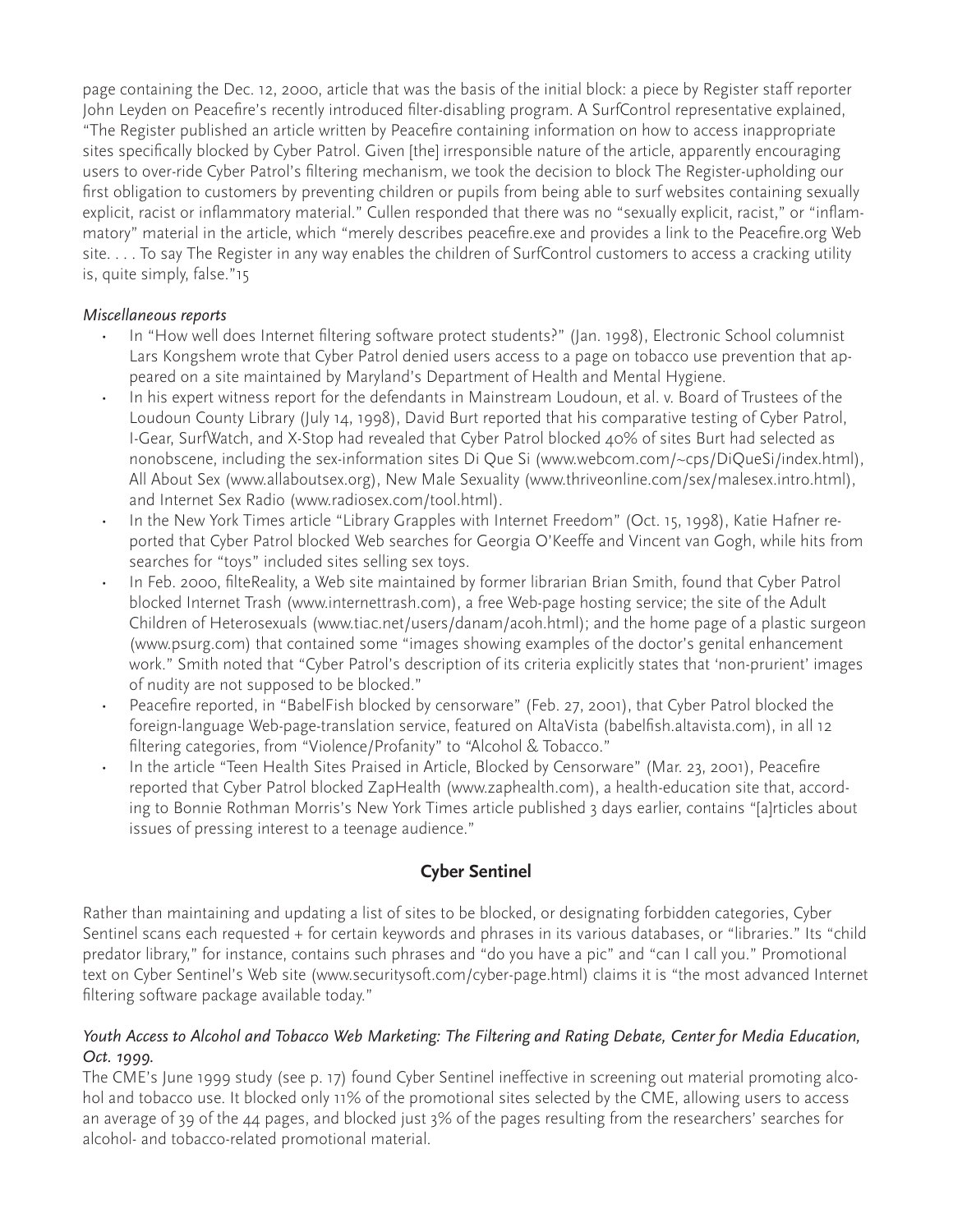#### *"Sites blocked by Cyber Sentinel," Peacefire, Aug. 2, 2000.*

Having conducted "about an hour of ad-hoc experimentation," Peacefire found that Cyber Sentinel blocked CNN (www.cnn.com), because, as system log files revealed, the word "erotic" appeared on the front page-in the title of an article, "Naples museum exposes public to ancient erotica"); a result page for a search of the word "censorship" on Wired magazine's site, for one of the results contained the word "porn" in the title ("Feds Try Odd Anti-Porn Approach"); result pages for searches of the term "COPA" on the Wired and other news sites, also on account of article titles containing the word "porn" (for instance, "Appeals court rules against Net porn law"); and a portion of the Web site of the Ontario Center for Religious Tolerance (www.religioustolerance.org/sci\_rel.htm), containing an essay on collisions between science and religion throughout history.

Cyber Sentinel also blocked sites associated with both sides of the civil liberties and Internet censorship debates: an ACLU press release, "Calls for Arrest of Openly Gay GOP Convention Speaker Reveal Danger of Sodomy Laws Nationwide" (www.aclu.org/ news/2000/n073100b.html), because of the term "anal sex"; the home page of the American Family Association (www.afa.net), because of the word "porn" ("The current administration and the Justice Department have been good to the porn industry"); on account of the word "cum," the biographies of COPA Commission members Stephen Balkam (www.copacommission.org/commission/balkam.shtml) and Donna Rice Hughes (www.copacommission.org/commission/hughes.shtml)-for both graduated magna cum laude; the COPA Commission's list of research papers (www.copacommission.org/papers), because the word "porn" appeared in the title of filtering advocate David Burt's report, "Dangerous Access, 2000 Edition: Uncovering Internet Porn in America's Libraries"; and the home page for Donna Rice Hughes's book, Kids Online: Protecting Your Children in Cyberspace (www.protectkids.com), an appendix of which is titled "Porn on the Net."

## **CYBERsitter**

Before 1999, CYBERsitter, in addition to blocking entire sites and searches for terms on its block list, would excise terms it deemed objectionable or leave blank spaces where they would otherwise appear. This procedure led to some early notoriety for the product, such as the instance in which it deleted the word "homosexual" from the sentence, "The Catholic Church opposes homosexual marriage"-and left Web users reading "The Catholic Church opposes marriage."

In 1999, CYBERsitter modified its system and established 7 default settings, including "PICS Rating adult topics," which "[c]overs all topics not suitable for children under the age of 13," "sites promoting the gay and lesbian life style," and "[s]ites advocating illegal/ radical activities." Its total list of blocking categories grew to 22 (see appendix B). Users could, as they can with the most recent versions of the software, enable or disable any specific category.16

## *Brock N. Meeks and Declan McCullagh, "Jacking in from the 'Keys to the Kingdom' Port," CyberWire Dispatch, July 3, 1996.*

Meeks and McCullagh reported that CYBERsitter blocked a newsgroup devoted to gay issues (alt.politics. homosexual), the Queer Resources Directory (qrd.org), and the home page of the National Organization for Women (www.now.org). CYBERsitter's list of prohibited word combinations included "[gay, queer,bisexual] [male,men,boy,group,rights, community,activities]" and "[gay,queer, homosexual,lesbian,bisexual] [society, culture]." According to the report, Brian Milburn, president of CYBERsitter's manufacturer, Solid Oak Software, responded, "We have not and will not bow to pressure from any organization that disagrees with our philosophy. We don't simply block pornography. That's not the intention of our product. The majority of our customers are strong family-oriented people with traditional family values. I wouldn't even care to debate the issues if gay and lesbian issues are suitable for teenagers.' We filter anything that has to do with sex. Sexual orientation [is about sex] by virtue of the fact that it has sex in the name."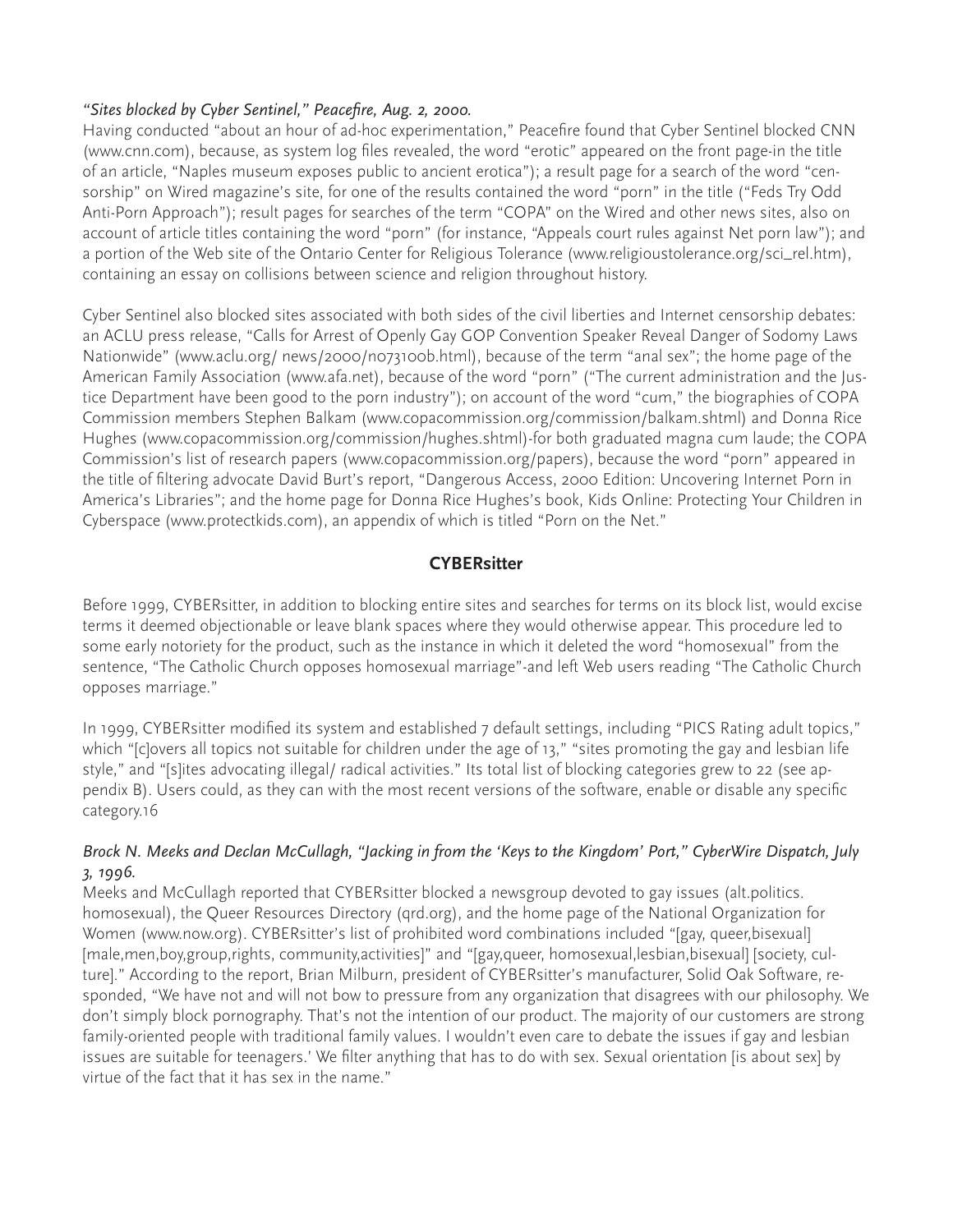## *"CYBERsitter: Where do we not want you to go today?" Peacefire, Nov. 5-Dec. 11, 1996.*

Peacefire's Bennett Haselton reported that among CYBERsitter's blocked domains were, in addition to Peacefire. org itself, the "online communities" Echo Communications (www.echonyc.org) and the Whole Earth 'Lectronic Link (www.well.com); the Web site of Community ConneXion (www.c2.org), which manufactured an anonymoussurfing program; the ISP CRIS.com; and the home page of the National Organization for Women (www.now.org). CYBERsitter also barred any user from conducting a Yahoo search for the term "gay rights."

### *"Cybersitter Blocks The Ethical Spectacle," Ethical Spectacle, press release, Jan. 19, 1997.*

In early 1997, CYBERsitter blocked the Ethical Spectacle, an online magazine "examining the intersection of ethics, law and politics in our society," after editor Jonathan Wallace added a link to the site titled "Don't Buy Cybersitter," which directed users to Peacefire's report "CYBERsitter: Where do we not want you to go today?" Wallace wrote to Milburn and Solid Oak technical support "demanding an explanation. I pointed out that The Spectacle does not fit any of their published criteria for blocking a site. I received mail in return demanding that I cease writing to them and calling my mail 'harassment'-with a copy to the postmaster at my ISP."

## *Karen G. Schneider, A Practical Guide to Internet Filters, 1997.*

Schneider's Internet Filter Assessment Project reported that unlike other filtering products, CYBERsitter does not permit its keyword-blocking feature to be disabled. Regarding CYBERsitter's claim that it "looks at how the word or phrase is used in context," Schneider quoted one TIFAP tester: "[N]othing could be further from the truth." Tthe filter deleted the word "queer," for example, from Robert Frost's "Stopping by the Woods on a Snowy Evening" ("My little horse must think it queer / To stop without a farmhouse near"). CYBERsitter did not block sites containing instructions for the growing of marijuana but did block a news item on the legislation surrounding it.

## *Marie José Klaver, What does Cybersitter block? June 23, 1998.*

In June 1998, Marie-José Klaver decrypted and published CYBERsitter's full list of blocked words, strings, sites, and domains. Among the domains on the block list were servers of the University of Chicago (student-www.uchicago. edu), the University of Virginia's Information Technology and Communication division (watt.seas.uvirginia.edu), Georgia State University (panther.gsu.edu), the University of Michigan's engineering department (www-personal. engin.umich.edu), and Rutgers University (quartz.rutgers.edu); several large Dutch domains, including euronet.nl, huizen.dds.nl, and worldaccess.nl; and the phrases "bennetthaselton," "peacefire," and "dontbuycybersitter."

## *Christopher Hunter, "Filtering the Future," July 1999.*

Though Christopher Hunter's study (see p. 16) concluded that CYBERsitter was the most reliable filter in his test in terms of screening out "objectionable" sites (it blocked 25, or 69.4%, of such sites in his sample), he also noted that the software performed well below the 90-95% rate of accuracy boasted by the manufacturer. CYBERsitter fared worst in its treatment of "nonobjectionable" material, blocking 24, or 14.6%, of the sites to which Hunter assigned RSACi ratings no higher than one. Among these were Sharktagger (www.sharktagger.com), a site promoting responsible shark fishing and conservation through the practice of tagging; a listing of local events posted on Yahoo (localevents.yahoo.com); RiotGrrl (www.riotgrrl.com); Planned Parenthood (www.plannedparenthood.org); Stop Prisoner Rape (www.igc.apc.org/spr); the National Organization for Women (www.now.org); the feminist performance-art and activist troupe Guerrilla Girls (www.guerrillagirls.com); the Church of Scientology (www.scientology.org); The Body (www.thebody.com/index.shtml), an informational site on AIDS and HIV; Williams College's information page on safe sex (wso.williams.edu/orgs/peerh/sex/safesex); the Coalition for Positive Sexuality (CPS) (www.positive.org/Home/index.html), SIECUS (www.siecus.org), and Pro-Life America (www.prolife.org).

CYBERsitter proved particularly likely to deny access to nonpornographic sites relating to homosexuality, blocking the QWorld contents page (www.qworld.org/TOC.html); the gay Internet communities Planet Out (www. planetout.com), PrideNet (www. pridenet.com), and the Queer Zone (www.queerzone.com); A Different Light Bookstore (www.adlbooks.com), which specializes in gay and lesbian literature; Gay Wired Presents Wildcat Press (www.gaywired.com/wildcat/index); and Queer Living's "Promoting with Pride" page (www.qmondo.com/ queerliving). (These sites, while not falling under RSAC's definition of unacceptability, do fall within CYBERsitter's default filtering category of "sites promoting the gay and lesbian life style.")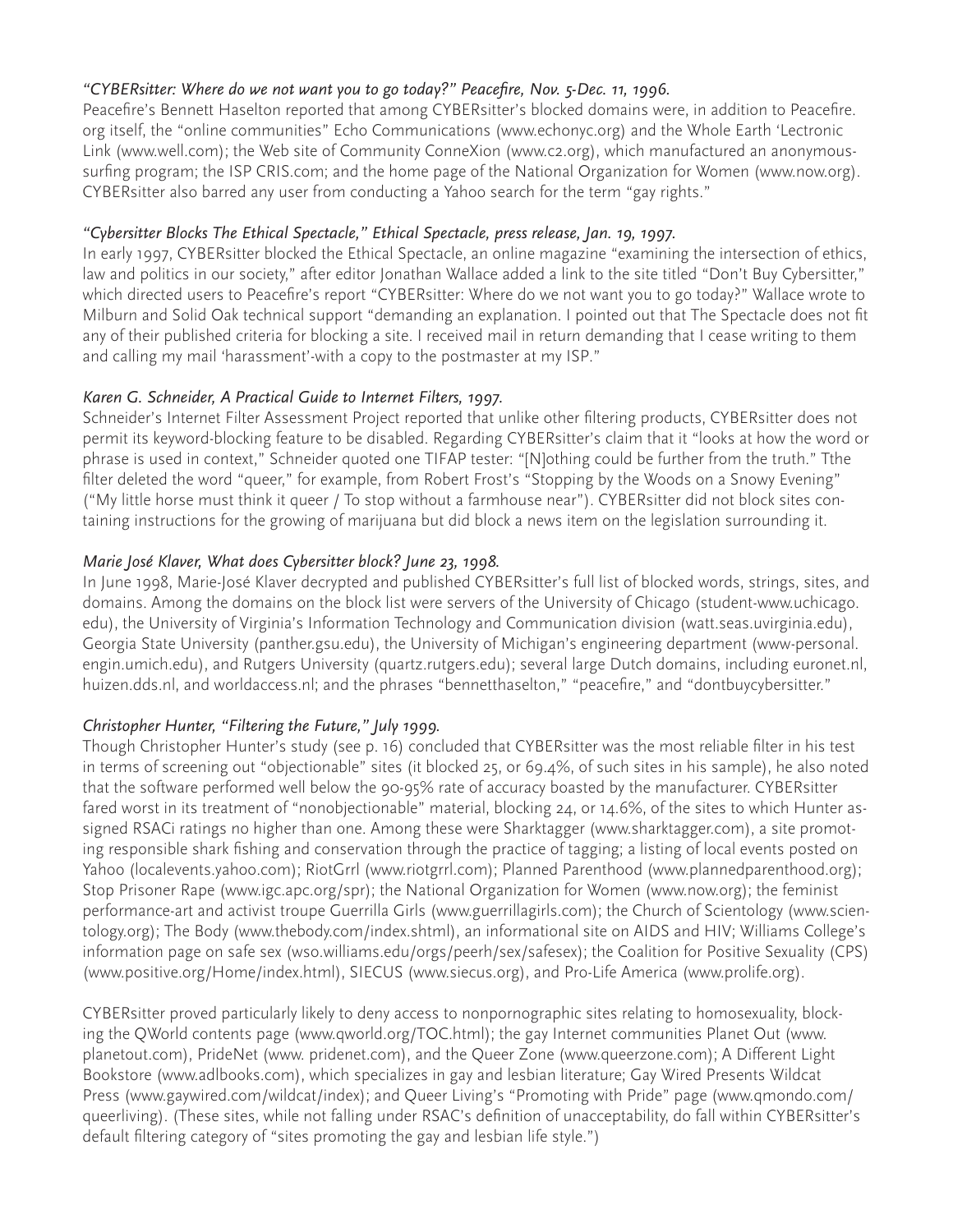## *Youth Access to Alcohol and Tobacco Web Marketing, Center for Media Education, Oct. 1999.*

CME charged CYBERsitter with under- and overinclusive filtering of alcohol- and tobacco-related material, as it blocked only 19% of the promotional sites in CME's sample-leaving unblocked beer sites such as heineken.com, and sites on which tobacco products were sold, such as lylessmokeshop .com. While performing better than most other filters in its response to searches for promotional content-CYBERsitter prohibited searches for "beer," "cigarettes," "cigars," and "liquor"-it subsequently blocked just 3% of the result pages (from the allowed searches) that the CME testers attempted to view. CYBERsitter also blocked 13% of the CME's chosen educational and publichealth sites, including alcoholism.miningco.com, al-anon.alateen.org, and health.org, and prohibited testers from conducting searches for "alcohol," "alcoholism," "fetal alcohol syndrome," "tobacco," and "tobacco settlement."

## *"CYBERsitter Examined," Peacefire, 2000.*

Peacefire reported that CYBERsitter blocked a number of nonprofit sites, including Peacefire.org itself; the Penal Lexicon (www.penlex.org.uk), an British online project documenting prison conditions worldwide, and the home page of the Human Awareness Institute (www.hai.org.uk), an organization that "[a]ims to create a world where people live in dignity, respect, understanding, truth, kindness, honesty, compassion and love." CYBERsitter also denied access to various educational servers, including those of the Department of Astronomy at Smith College (earth.ast.smith.edu), the Computer Animation Laboratory at the California Institute of the Arts (itchy.calarts.edu), the University of Oregon (darkwing.uoregon.edu), and the College of Humanities and Social Sciences at Carnegie Mellon University (hss.cmu.edu).

CYBERsitter blocked the Village Voice Web site (www.villagevoice.com); Calweb, an Internet service provider (www. calweb.com); Internex Online (www.io.org), another ISP, which hosts the Web site of the National Organization of People Attacking Sales of Tobacco to Youth (www.io.org/~pete/ccSmok3.html); and Pathfinder (pathfinder.com), which at one time published a search engine on which users could check URLs against CYBERsitter's block list.

## *"Amnesty Intercepted," Peacefire, Dec. 12, 2000.*

CYBERsitter blocked a number of pages on the Amnesty International site because of its keyword-filtering mechanism. A news item, for instance (www.amnesty.org/news/1998/32107198.htm), containing the sentence, "Reports of shootings in Irian Jaya bring to at least 21 the number of people in Indonesia and East Timor killed or wounded," was prohibited for its "sexually explicit" content. Peacefire's review of the system log revealed that CYBERsitter had blocked the site after detecting the words "least 21." The filter blocked another human rights page, which noted that the United Nations Convention on the Rights of the Child "defines all individuals below the age of 18 years as children," for the words "age of 18."

## *"Digital Chaperones for Kids," Consumer Reports, Mar. 2001.*

While failing to block 22% of sites that Consumer Reports deemed objectionable because of "sexually explicit content or violently graphic images" or promotion of "drugs, tobacco, crime, or bigotry," CYBERsitter blocked "nearly one in five" of the sites the authors considered inoffensive, including Lesbian.org, the Citizens' Committee for the Right to Keep and Bear Arms, and the Southern Poverty Law Center.

#### *Miscellaneous reports*

- In a review of "Filtering Utilities" (Apr. 8, 1997), PC Magazine noted that CYBERsitter blocked an engineering site with "BourbonStreet" in its URL.
- According to the Digital Freedom Network's article on "Winners of the Foil the Filter Contest" (Sept. 28, 2000), CYBERsitter blocked House Majority Leader Richard "Dick" Armey's official Web site (armey. house.gov) upon detecting the word "dick," and Focus on the Family's Pure Intimacy page (www. pureintimacy.org), which protests pornogaphy and is geared toward individuals "struggling with sexual temptations."
- In "Teen Health Sites Praised in Article, Blocked by Censorware" (Mar. 23, 2001), Peacefire reported that CYBERsitter barred part or all of three out of the four sites discussed in a recent New York Times article on helpful online health-education resources for teenagers: ZapHealth (www.zaphealth.com);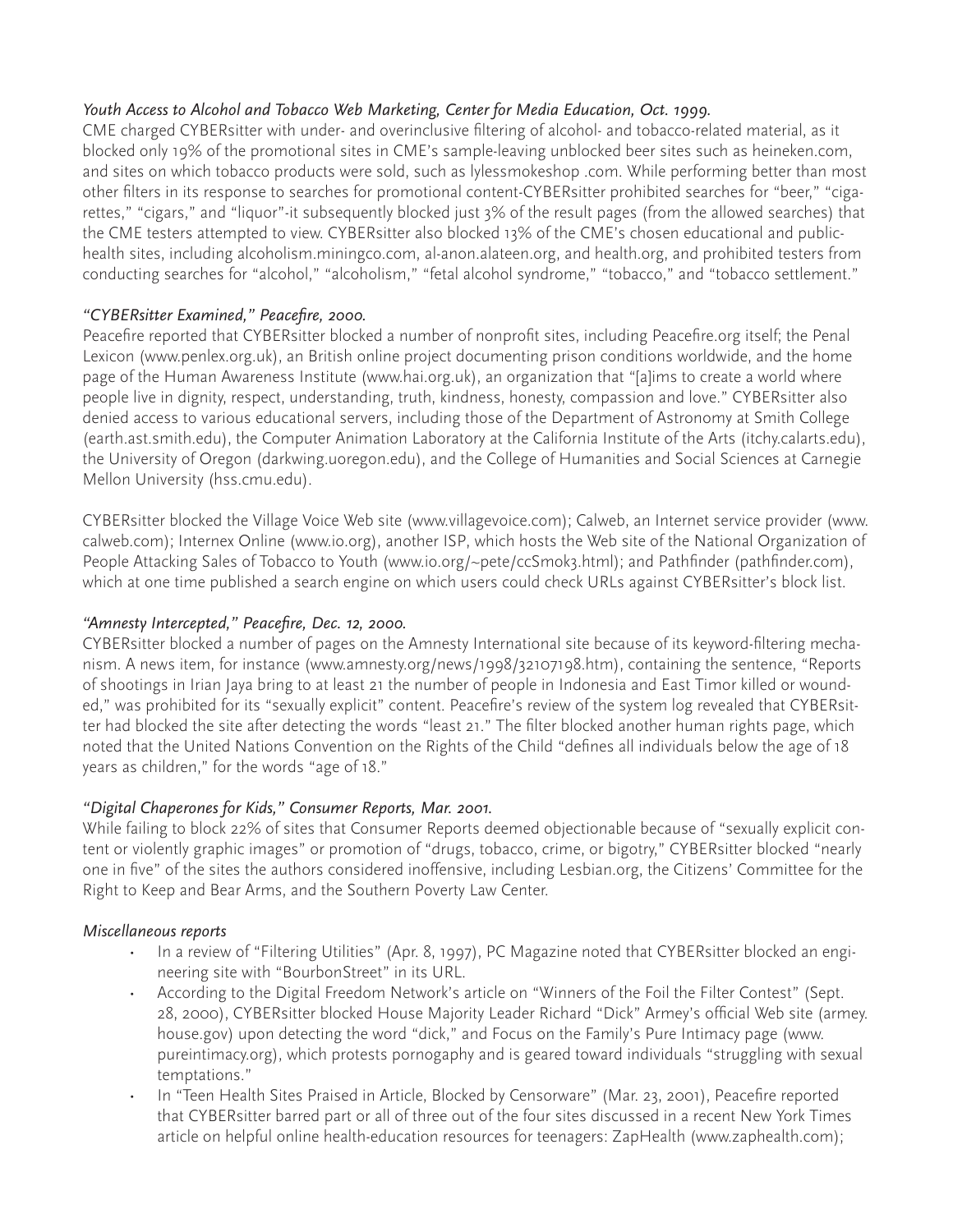various pages on Kidshealth.org, including its anti-smoking page (kidshealth.org/teen/safety/substances/smoking.html), a page comprising advice on travel safety (kidshealth.org/teen/safety/safebasics/ travel\_tips.html), and a profile of KidsHealth staff member Pamela Arn-presumably because CYBERsitter detected its blacklisted phrase "pamela.html" in the URL and confused the site with one devoted to Pamela Anderson; and part of iEmily (www.iemily.com), including the Terms of Service page, on which the words "sexually oriented" appeared-for one of the terms of service is that users "will not use [iEmily's] message boards or chat rooms to post any material which is . . . sexually oriented."

• In a Censorware Project post "Columnist Opines Against Censorware, Gets Column Blocked" (Mar. 29, 2001), Bennett Haselton reported that CYBERsitter blocked "Web Filters Backfire on their Fans," a Chicago Tribune article that criticized filtering software as well as the Children's Internet Protection Act, apparently because the software detected the words "porno," "Internet porn," and "Peacefire."

## **Familyclick**

FamilyClick (whose spokesperson is Donna Rice Hughes) allows users to choose from a variety of filtering configurations. Its least restrictive "Full FamilyClick access" setting, "recommended for ages 18+," blocks sites falling into any of 7 categories, including "Crime," "Gambling," and "Chat." Its "Teen access" setting, for ages 15-17, blocks the previous 7 categories as well as "Personals," "Illegal Drug Promotion," "Chat/Message Boards," and "Non-FamilyClick Email Services." "Pre-Teen access," for ages 12-14, bars 4 additional categories; these include "Advanced Sex Education" and "Weapons." "Kids access," geared toward ages 8-11, blocks "Basic Sex Education," defined as "[s]ites providing information at the elementary level about puberty and reproduction." Finally, the "Children's Playroom," for ages 7 and under, "is 100% safe. It contains activities, games and content that have been pre-selected and pre-approved by FamilyClick."

#### *"Sites blocked by FamilyClick," Peacefire, Aug. 1, 2000.*

Bennett Haselton conducted "about an hour's worth of ad-hoc testing" of FamilyClick on its least restrictive "18+" setting and found the following sites blocked: a report from the U.S. embassy in Beijing on the state of the AIDS epidemic in China (www.usembassy-china.org.cn/english/sandt/aidsdy97.htm); a research study on "Gambling and Problem Gambling in Washington State" (www.wscpg.org/adultstudy2.htm), sponsored by the Washington State Council on Problem Gambling; a Spanish-language glossary of AIDS terms (www.aids-sida.org/diccsida. html); the home page of Camp Sussex (www.campsussex.org), which organizes summer-camp programs for children of low-income households; Psyart, an online journal published by the University of Florida's Institute for the Psychological Study of the Arts (web.clas.ufl.edu/ipsa/journal); an essay titled "Triangles and Tribulations: The Politics of Nazi Symbols" (www.remember.org/educate/elman.html), on a Holocaust-studies site; a Christian Research Journal article condemning homosexuality (iclnet.org/pub/resources/text/cri/cri-jrnl/web/crj0107a. html); the genealogical page for one Alice Ficken (riggenbach.org/html/d0013/g0005339.html)-perhaps, Haselton observed, because "Ficken" is the infinitive form of "fuck" in German; an inventory of state sodomy laws on the Web site of the ACLU (www.aclu.org/ issues/gay/sodomy.html); a genealogical index of individuals bearing the name "Mumma" (www.mumma.org/databases/ mumma/mumma-surname.html); a background report on pornography by the Minnesota Family Council (www.mfc.org/backgrounder/bg-pornography2.html); a portion of the Ontario Center for Religious Tolerance site, tracking anti-Wiccan content on Christian Web sites (religioustolerance.org/chrw\_int.htm); an essay on the Federation of American Scientists site called "Countering Terrorism" (www.fas.org/irp/eprint/calahan.htm), regarding the terrorist slaying of 11 Israeli athletes at the 1972 Munich Olympics; and a guide to "Eating Right" for COPD (chronic obstructive pulmonary disease) patients (www.aarc. org/patient\_resources/tips/copd.html).

#### *"Online Oddities and Atrocities Museum," Online Policy Group, n.d.*

The Online Policy Group maintains, as part of its "Online Oddities and Atrocities Museum," a list of sites at different times mistakenly blocked by FamilyClick. These include the home page of the Christian Coalition (which is headed by FamilyClick founder Tim Robertson's father, Pat Robertson), the Web site of The Oprah Winfrey Show, which was blocked, in the midst of a product demonstration by Donna Rice Hughes during her appearance on that program, and the FamilyClick site itself.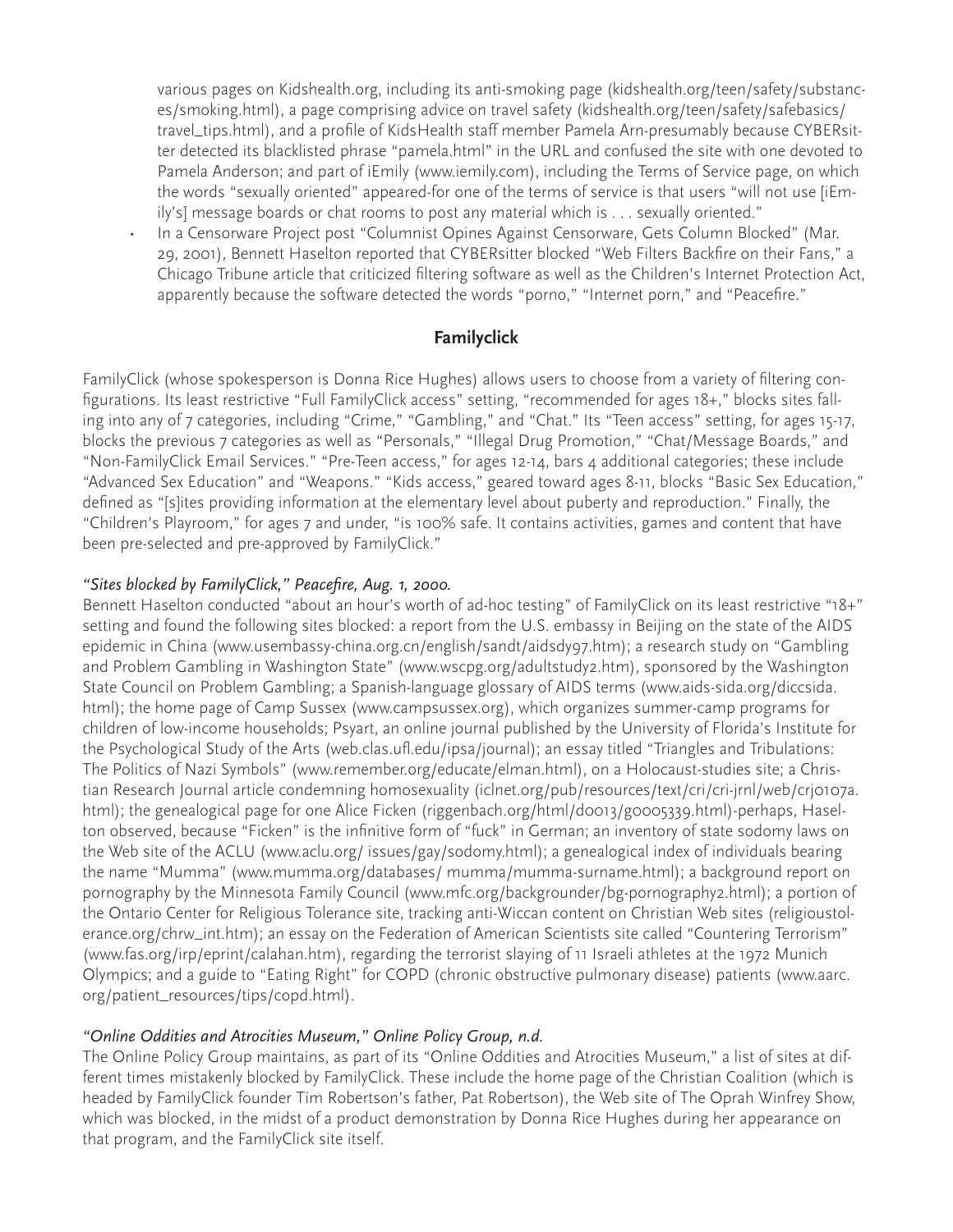#### **I-Gear**

I-Gear, manufactured by Symantec, operates by a combination of a set of predefined URL databases and a "Dynamic Document Review." The site databases are divided into 22 categories (see appendix B). Dynamic Document Review further reviews the content of a requested page: If the URL is not in any of the databases, I-Gear scans the page for trigger words from the corresponding "DDR Dictionaries." Each matching word on the site receives a numerical score; if the total score for the page exceeds 50 (which is the default maximum score; it can be adjusted to anywhere between one and 200), the site is blocked. According to the product literature, "In addition to unconditionally vulgar words, I-Gear looks for words that are conditionally appropriate. I-Gear reviews each word on a page and examines the surrounding words to determine the context" of such terms. The example given in I-Gear's manual is the word "sexual": While the string "hot sexual pictures" may be included in the "Sex/Acts" dictionary and thus earn a page a few points, the string "sexual harassment" will not.

#### *Karen Schneider, A Practical Guide to Internet Filters, 1997.*

Schneider suggests that I-Gear's state-of-the-art-sounding Dynamic Document Review basically amounts to keyword blocking. For this reason, TIFAP tested I-Gear under its least restrictive "adult" setting with DDR disabled, thus using only the list of proscribed databases. It found that, even with this configuration, I-Gear blocked the entire Gay and Lesbian directory of Yahoo, as well as pages containing the words "cockfighting" and "pussycat."

#### *Anemona Hartocollis, "Board Blocks Student Access to Web Sites: Computer Filter Hobbles Internet Research Work," New York Times, Nov. 10, 1999.*

The New York Times reported that I-Gear barred students at Benjamin Cardozo High School, Queens, New York, from conducting Web searches for such topics as breast cancer, eating disorders, AIDS, and child labor. Though Symantec senior product manager Bernard I. May responded to the news by insisting that I-Gear demonstrated "absolutely no preference of one group or another," the article also noted that I-Gear blocked the home pages of abortion advocacy groups Planned Parenthood and the Alan Guttmacher Institute, but not the sites of such antiabortion organizations as Right to Life and Operation Rescue. Students were also unable to access portions of an electronic text of The Grapes of Wrath-specifically, "a passage in which a woman lets a starving man suckle at her breast."

#### *"Analysis of first 50 URL's blocked by I-Gear in the .edu domain," Peacefire, Mar. 2000.*

Peacefire evaluated the first 50 dot-edu sites blocked in the "Sexual Acts" category according to a February 2000 I-Gear block list. Of the 50 blocks, Peacefire determined that 27 constituted "obvious errors" and 10, "marginal errors" (blocking of sites with moderately adult content but not falling within I-Gear's stated definition of "sexual acts"). Among the "obvious" wrongful blocks were a number of sites containing references to or information on homosexuality-such as the personal home page of Carnegie Mellon Robotics Institute programmer Duane T. Williams (www.cs.cmu.edu/~dtw) and the text of an anti-gay pamphlet (cyberbuzz.gatech.edu/gala/challenge\_queers. html), posted on the Web site of the Gay and Lesbian Alliance at the Georgia Institute of Technology-as well as sites with anti-censorship content, such as Mark Maimone's home page (www.cs.cmu.edu/~mwm/txthome.html), which contained links to information on "Net Privacy and Advocacy" as well as various astronomy, cartography, and art museum sites; and an essay on "Indecency on the Internet: Lessons from the Art World" (www.csulb. edu/~jvancamp/article1.html), by Julie Van Camp, a specialist in the philosophy of art law.

Other sites blocked for reasons unknown included "Semi-Automatic Morph Between Two Supermodels" (www. ai.mit.edu/people/spraxlo/R/superModels.htm), an animation sequence in which images of two models' faces morph into each other, written by an MIT student; a diagram of a milk pasteurization system (babcock.cals.wisc. edu/bab/des/lacs/lac4/machine.html); a site containing Book X, in Latin, of the Confessions of St. Augustine (ccat.sas.upenn.edu/~jod/latinconf/10.html)-possibly, as Haselton speculated later, because of the common appearance of the word "cum"17; two others, on the Wheaton College server, comprising sections of The Decline and Fall of the Roman Empire (ccel.wheaton.edu/gibbon/decline4.txt and ccel.wheaton.edu/gibbon/decline6.txt); and lecture notes from a philosophy course at the University of Notre Dame (www.coins.nd.edu/~gklima/lectures. htm).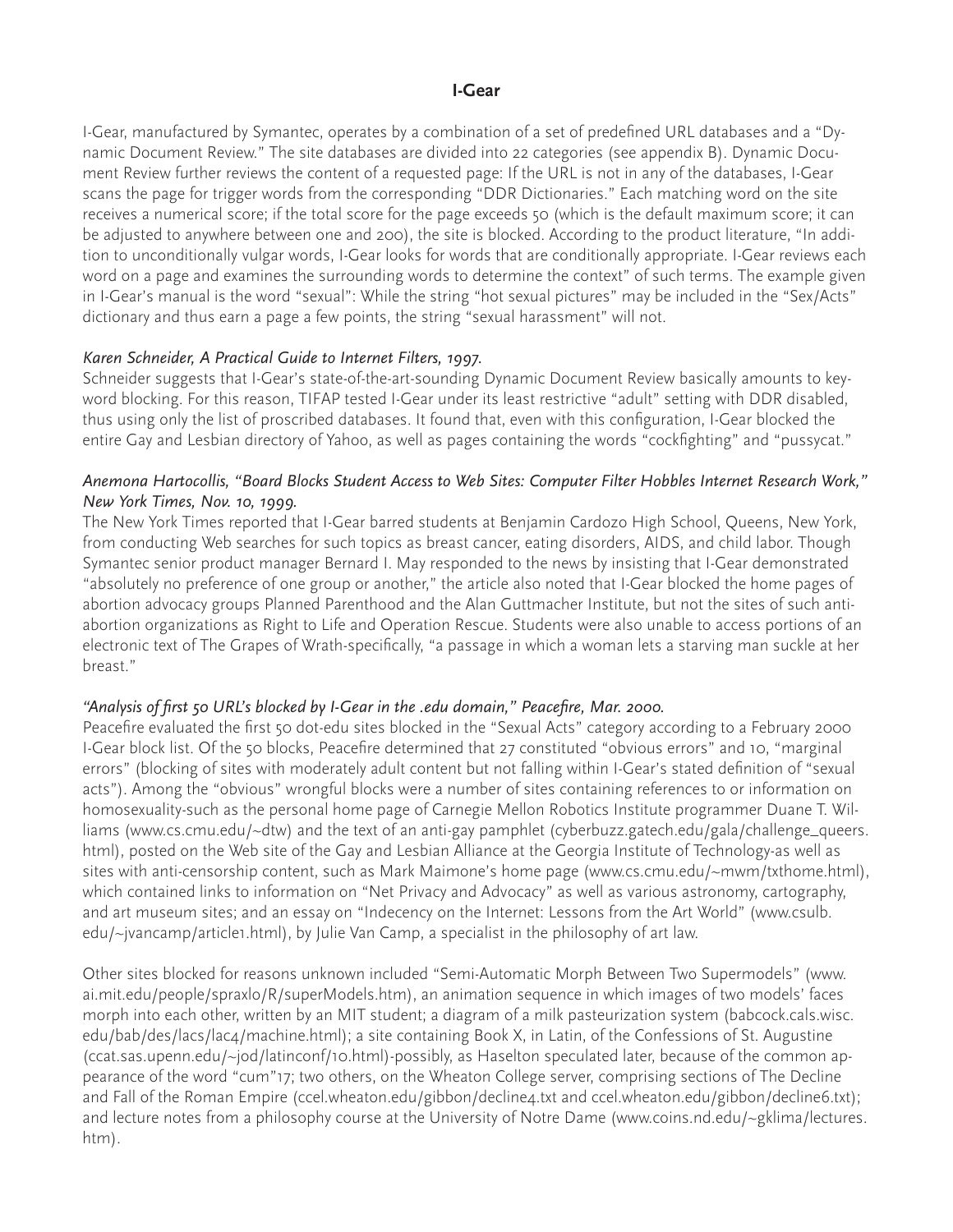## *"I-Gear Examined," Peacefire, 2000.*

In tests of I-Gear throughout the first half of 2000, Peacefire found more sites blocked for questionable reasons, including the full text of Jane Eyre; the texts of the Electronic Privacy Information Center's (EPIC) legal challenge to the Communications Decency Act (www.epic.org/free\_speech/censorship/lawsuit) and of the Philadelphia district court's ruling against the CDA in ACLU v. Reno (www.vtw.org/speech/decision.html); transcripts of testimony from ACLU v. Reno (www.aclu.org/court/3-22-96.txt); "Readings on Computer Communications and Freedom of Expression," a supplementary reading list for a course on Internet ethics at MIT (www-swiss.ai.mit.edu/6095/ readings-free-expression.html); and the free-speech page of the Center for Democracy and Technology's site (www. cdt.org/speech).

I-Gear also barred a United Nations report, "HIV/AIDS: The Global Epidemic" (www.us.unaids.org/highband/ document/epidemio/situat96.html); the sites of the Albert Kennedy Trust (www.akt.org.uk), which works on behalf of homeless gay teenagers; the Anti-Violence Project (www.avp.org), which specifically opposes anti-gay violence; the International Gay and Lesbian Human Rights Committee (www.igc.org/beijing/ngo/iglhrc.html); the Human Rights Campaign (www.hrcusa.org); and the Harvard Gay and Lesbian Caucus (www.hglc.org/hglc/index.html); two pages of the National Organization for Women site, one providing information on gay rights (www.now.org/ issues/lgbi/), the other a press release on the legal status of gay marriage in Hawaii (www.now.org/nnt/08-95/hawaii.html); a statement on equal rights for homosexuals (and women) in the workplace from the Industrial Workers of the World (www.iww.org/oahu01/s8.html); a portion of GLAAD's site containing information for prospective volunteers (www.glaad.org/glaad/volunteer.html); "The Homosexual Movement: A Response" (episcopalnet.org/ tractsforourtimes/ramsey.html), a statement by the Ramsey Colloquium, "a group of Jewish and Christian theologians, ethicists, philosophers, and scholars," sponsored by the Institute on Religion and Public Life; two Web sites relating to the Christian Coalition-that of the organization's legal arm, the American Center for Law and Justice (www.aclj.org), and of the Pat Robertson-owned Christian Broadcasting Network (www.cbn.org); and the home page of the British Conservative Party (www.conservative-party.org.uk).

Other blocked sites included a Cato Institute policy-analysis paper titled "Feminist Jurisprudence: Equal Rights or Neo-Paternalism?" (www.cato.org/pubs/pas/pa-256.html), a gender studies page on Carnegie Mellon University's English server (www.english-server.hss.cmu.edu/gender.html), Planned Parenthood (www.ppfa.org), CyberNOTH-ING's commentary on the sensationalism and careless journalism of Phillip Elmer-Dewitt's 1995 Time magazine cover story, "On a Screen Near You: Cyberporn" (www.cybernothing.org/cno/reports/cyberporn.html), and the article "PETA and a Pornographic Culture" (www.envirolink.org/arrs/far/newsletter/v8\_n3-4\_94/inside.html), which protested the use of nude models in recent PETA advertising campaigns, and contained no images from them.

#### *Miscellaneous reports*

- In his July 14, 1998 expert witness report for the defendants in Mainstream Loudoun v. Board of Trustees of Loudoun County Library, David Burt reported that I-Gear blocked the Born-Again Virgins site (www.sexless.org), the Fine Art Nude Webring (www.fineartnude.com/webring), and the home pages of four photography galleries: Alan Lindsay Garrett Gallery (www.onedoor.com/infrared/Nudes.html), Debenport Fine Art Photography (www.debenport.com), Ralph Oellerich Gallery (oellerich.com), and Sepia Studios (www.cyber-dyne.com/~gjohnson).
- Peacefire's Amnesty Intercepted (Dec. 12, 2000) reported that I-Gear blocked the official site of the 1999 International Conference Combating Child Pornography on the Internet (www.stop-childpornog. at).
- In the March 23, 2001, report "Teen Health Sites Praised in Article, Blocked by Censorware" Bennett Haselton reported that I-Gear's Dynamic Document Review led to the partial blocking of three sites lauded in a recent New York Times article detailing health education sites for teens: iEmily (www.iEmily .com), KidsHealth (www.kidshealth.org), and ZapHealth (www.zaphealth.com).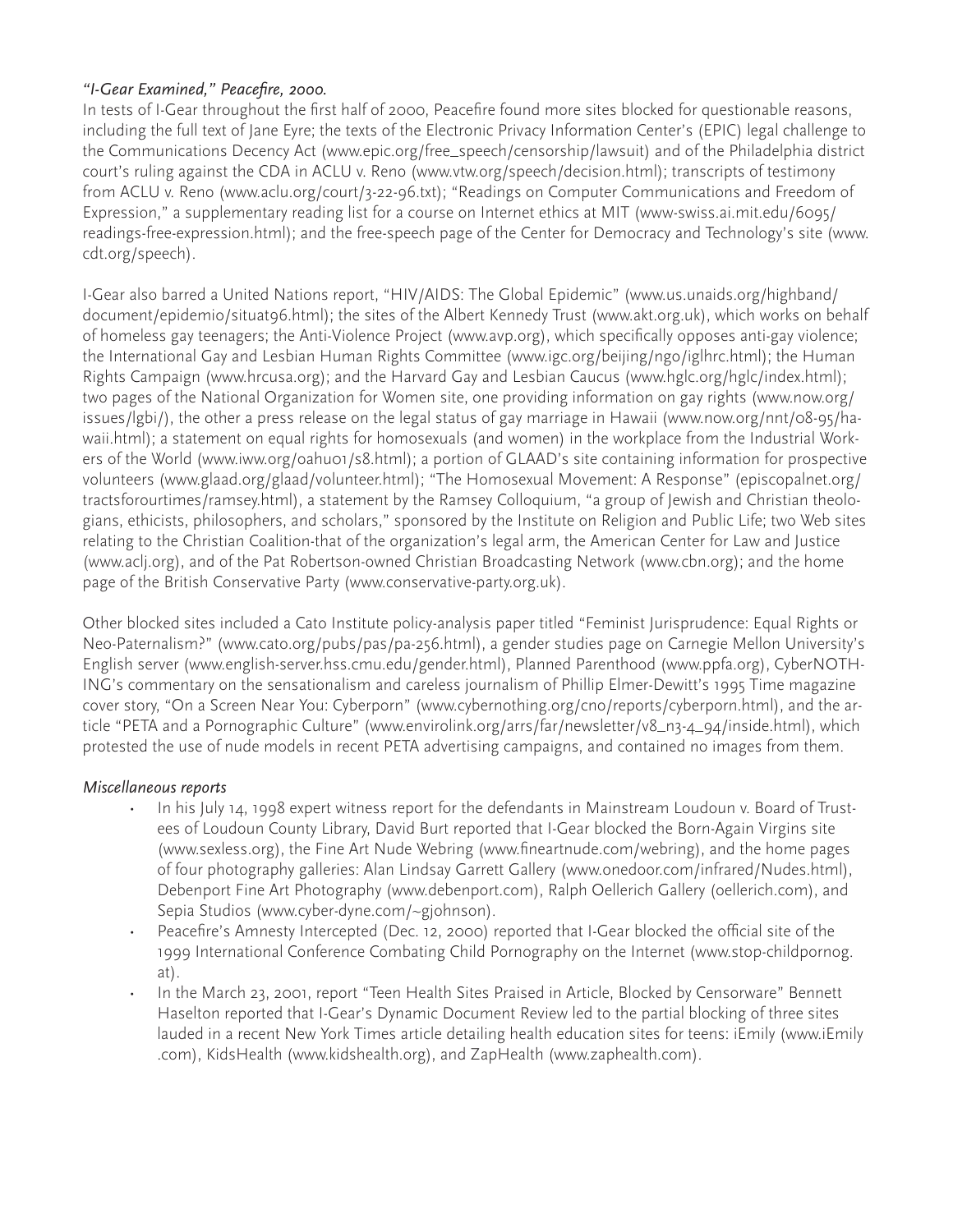## **Internet Guard Dog**

Internet Guard Dog, manufactured by McAfee , announces that it "allows children to surf and chat safely" through "a comprehensive objectionable content database" which prevents "messages deemed inappropriate ... from reaching your child." "[O]ffensive words" as well as sites are blocked. A June 9, 2000 review in PC Magazine noted that Guard Dog allows the user to filter by category (e.g., drugs, gambling, the occult) from levels o through 4, and that "[w]hen a line contains a disallowed word, Guard Dog replaces the entire line with asterisks."18

#### *"Digital Chaperones for Kids," Consumer Reports, Mar. 2001.*

Guard Dog failed to block 30% of "easily located web sites that contain sexually explicit content or violently graphic images, or that promote drugs, tobacco, crime, or bigotry," but it did block nearly 20% of sites deemed politically controversial but innocuous, including the Web site of the National Institute on Drug Abuse, a division of NIH; and SEX, Etc., the Rutgers University educational site written by and for teens.

## **Net Nanny**

Net Nanny relies nearly exclusively on a published keyword list, which accompanies a short list of actual prohibited sites. While generally commended for its willingness to disclose its blocking list, Net Nanny has nonetheless been charged with inappropriate and, more frequently, ineffective filtering.

#### *Karen Schneider, A Practical Guide to Internet Filters, 1997.*

Schneider reported that Net Nanny blocked a long-obsolete URL that was part of an early version of Yahoo (akebono. standard.edu/yahoo/Art/Erotica/Pictures). But it did not block www.creampie.com, a sexually explicit site that had been in existence for 6 months.

#### *Christopher Hunter, "Filtering the Future," July 1999.*

Hunter concluded, based on his designations of objectionable and nonobjectionable sites, that Net Nanny's major failing lies in its underinclusive blocking. The software "performed horrendously," he wrote, "blocking a measly 17% of objectionable content" (it failed to block 30 sites, including www.xxxhardcore.com and www.ultravixen.com). But it also blocked the fewest "nonobjectionable sites" (3%). That 3% consisted of 5 sites: the Queer Resources Directory (www.qrd.org/qrd); the official home page of the White House (www.whitehouse.gov/WH/welcome.html)-www. whitehouse.com is a well-known pornographic site; the Web site of Arthur R. Butz (pubweb.acns.nwu.edu/~abutz), who is a Northwestern University engineering professor and a subscriber to Holocaust revisionism; the site of the Adelaide Institute (www.adam.com.au/fredadin/adins.html), another revisionist history site; an online casino site (www. superbet.com); and the Coalition for Positive Sexuality home page (www.positive.org/Home/index.html).

#### *Youth Access to Alcohol and Tobacco Web Marketing, Center for Media Education, Oct. 1999.*

Net Nanny allowed every search CME attempted, for both promotional and educational alcohol- and tobacco-related sites. It blocked just 2% of the promotional sites in the CME's standard test sample. Though initially unable to access the official Cuervo Tequila site (www.cuervo.com), furthermore, CME researchers easily viewed it by entering the page's numerical IP address instead of its alphabetical one. Thus, "it would appear," according to the report, "that Net Nanny does not regularly take IP addresses into consideration when compiling its black list"-making it easy to circumvent. What Net Nanny did block was health.org, apparently because its front page title, "Drug AbuseXXXXXXXXX," was detected by the product's keyword-blocking feature.

#### *"Net Nanny Examined," Peacefire, 2000.*

Peacefire reported on newsgroups and mailing lists it deemed inappropriately blocked, including bit.listserv.aidsnews, sci .med.aids, alt.feminism, soc.feminism, aids-stat-request@wubios.wustl.edu (which disseminates statistical information on AIDS), act-up-request@world.std.com (the e-mail list of the AIDS Coalition to Unleash Power), eagles-request@flash.usc.edu (a discussion forum for homosexuals currently or formerly affiliated with the Boy and Girl Scouts of America), and noglstp-request@elroy.jpl.nasa.gov (the e-mail list of the National Organization of Gay and Lesbian Scientists and Technical Professionals).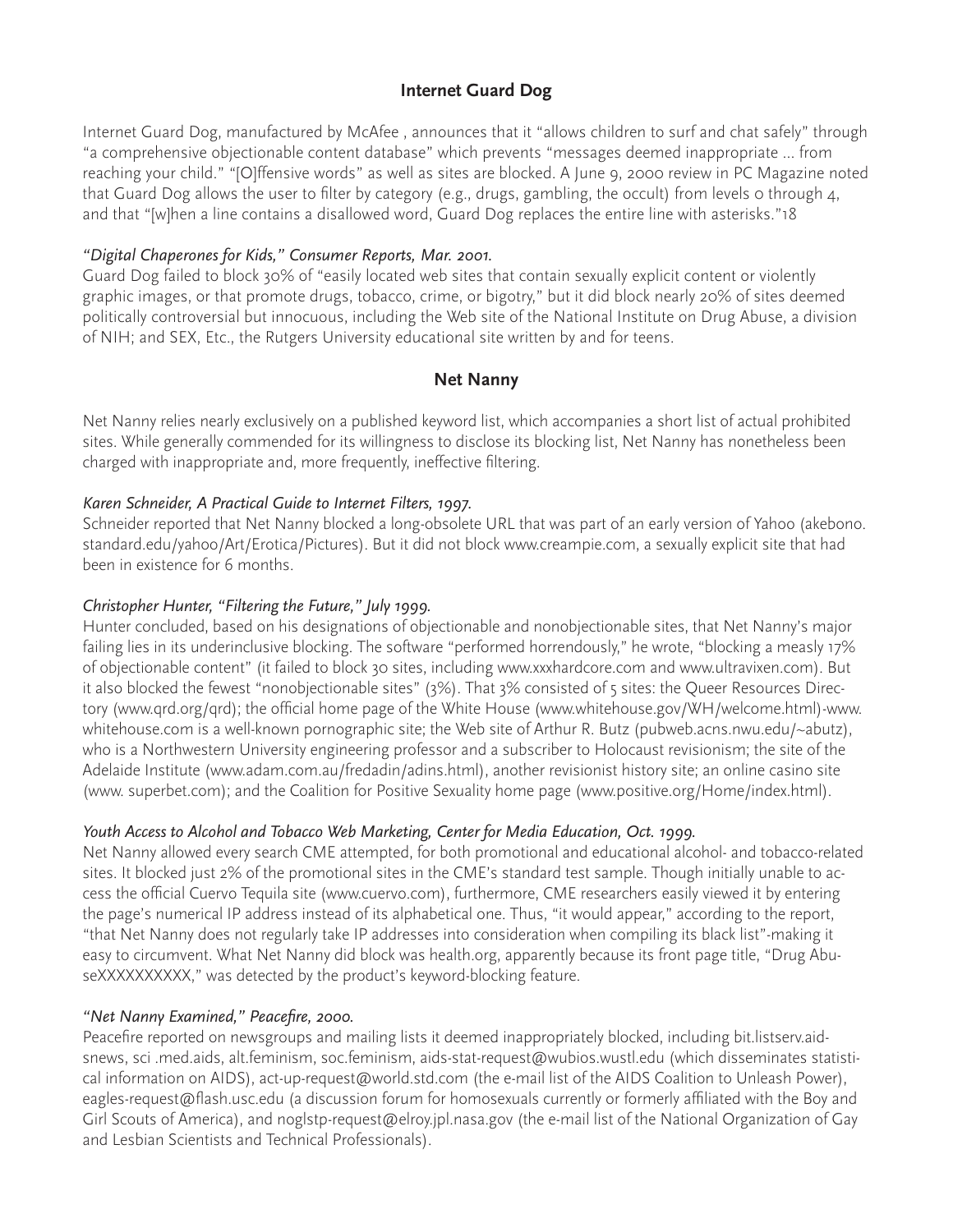### *"Digital Chaperones for Kids," Consumer Reports, Mar. 2001.*

Consumer Reports reinforced Hunter's and the CME's conclusions, reporting that Net Nanny failed to block 52% of the 86 "easily located web sites," selected by the magazine, that "contain sexually explicit content or violently graphic images, or that promote drugs, tobacco, crime, or bigotry." The filter did, however, block Rutgers University's teen-oriented SEX, Etc.

#### *Miscellaneous reports*

- According to Brock N. Meeks and Declan McCullagh's "Jacking in from the 'Keys to the Kingdom' Port" (July 3, 1996), Net Nanny blocked every mailing list originating at cs.coloradu.edu, the computer-science division of the University of Colorado, as well as unspecified "feminist newsgroups."
- In "Adam and Eve Get Caught in 'Net Filter" (Feb. 5, 1998), the Wichita Eagle reported that students at Wichita's Friends University, where Net Nanny had been installed at public computer stations, were barred from accessing pages containing educational material on sexually transmitted diseases, prostitution, and Adam and Eve.
- Net Nanny was cited in the Digital Freedom Network's "Winners of the Foil the Filter Contest" (Sept. 28, 2000) for blocking House Majority Leader Richard "Dick" Armey's official Web site (armey.house. gov) upon detecting the word "dick." It also precluded a high school student in Australia from accessing sites on the genetics of cucumbers once Net Nanny detected the word "cum" in "cucumbers."

## **Net Shepherd**

In October 1997, AltaVista and the filtering software Net Shepherd launched an AltaVista-based "Family Search" engine designed to screen the results of AltaVista searches and furnish users with pre-filtered results consisting only of sites deemed appropriate according to NetShepherd's database of site ratings. Net Shepherd claimed to have rated more than 300,000 sites based on "quality" and "maturity," relying on "demographically appropriate internet users'" judgments of what would be "superfluous and/or objectionable to the average family."19

## *"Faulty Filters: How Content Filters Block Access to Kid-Friendly Information on the Internet," Electronic Privacy Information Center (EPIC), 1997.*

In November 1997, EPIC performed the same 100 searches on standard AltaVista and the "Family Search" version. Its sample of search terms included 25 schools, 25 charitable and political organizations, 25 educational and cultural organizations, and 25 "miscellaneous concepts and entities" that could be of research interest to children, for instance "astronomy," "Bill of Rights," "Teen Pregnancy," and "Thomas Edison."

The first search term on EPIC's list was "Arbor Heights Elementary." This primary school's site (www.halcyon.edu/ arborhts/arborhts.html) contained, among other features, an online version of Cool Writers Magazine, a literary serial geared for children aged 7-12. The search on unfiltered AltaVista resulted in 824 sites mentioning the school, while the same search through NetShepherd returned only 3. Thus, EPIC determined that 99.6% of search results were filtered out. In subsequent searches for elementary, middle, and high schools, EPIC concluded that NetShepherd blocked between 85.6 and 98.9% of material, even though "several of the pages that were returned with the unfiltered search engine but not with the filtered search engine" contained nothing "that an average user family would consider to be inappropriate or objectionable."

EPIC found similar filtering of charitable and political organizations, ranging from 88.9 to 99.9%. Among the most heavily filtered search results were those for "American Cancer Society" (which had 38,762 relevant sites on an unfiltered search but only 6 with NetShepherd), "United Jewish Appeal" (for which Net Shepherd allowed only one of the 3,024 sites that were otherwise reported as relevant); and "United Way" (for which Net Shepherd allowed 23 out of 54,300 responsive sites). As for educational, artistic, and cultural institutions, NetShepherd filtered between 91.4 and 99.9% of relevant sites. On a search for "National Aquarium," NetShepherd allowed 63 of the 2,134 sites otherwise reported by AltaVista. Similarly, NetShepherd blocked 99.5% of sites responsive to the search term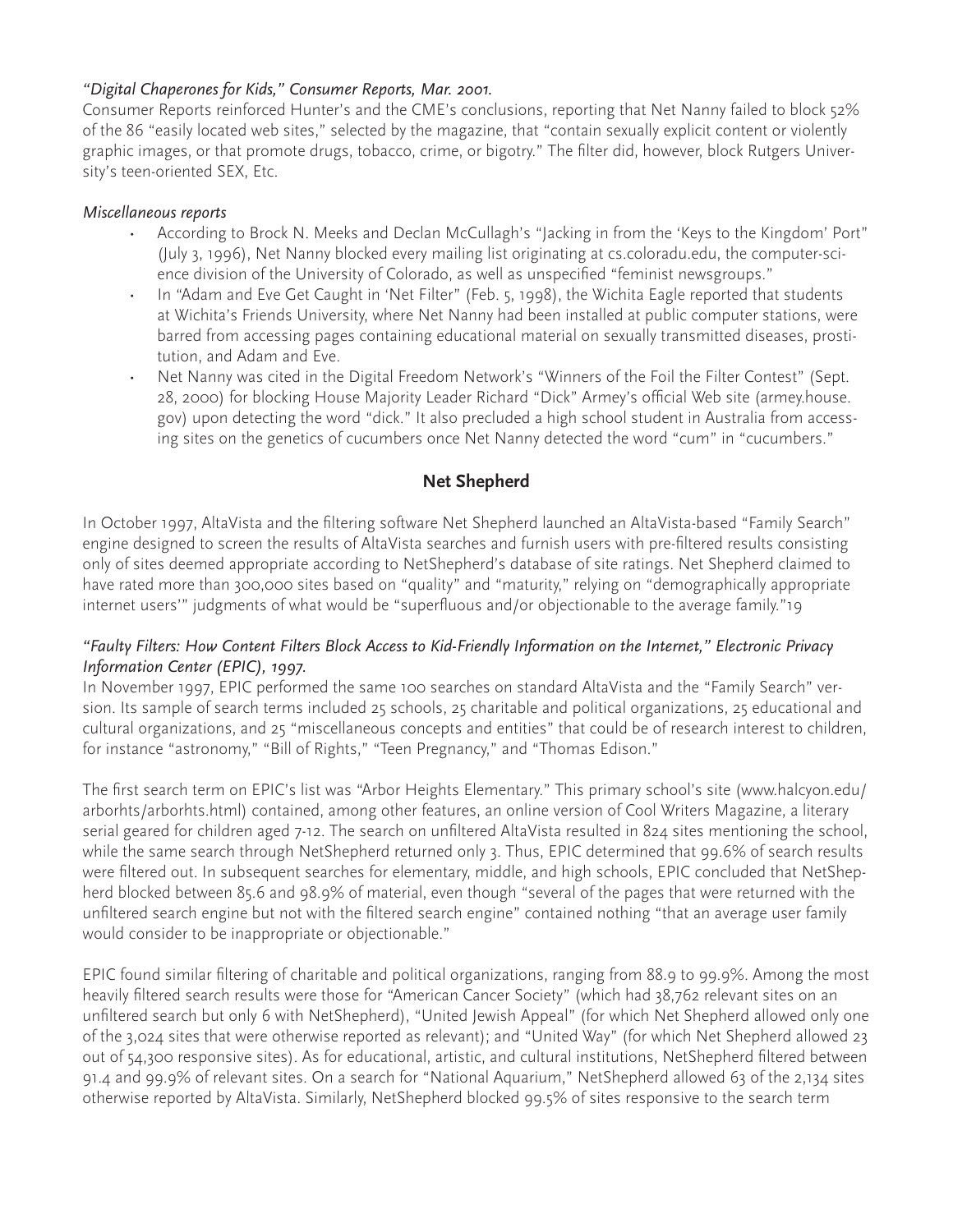"photosynthesis," 99.9% for "astronomy," and 99.9% for "Wolfgang Amadeus Mozart." (EPIC's legal director David Sobel later told the Free Expression Policy Project that the blocking percentages were actually somewhat lower than Faulty Filters reported, because even unfiltered AltaVista would not have provided access to all the responsive sites.)

## **Norton Internet Security 2001 Family Edition**

The Norton Internet Security Family Edition is manufactured by Symantec, which also produces I-Gear. The methodology and blocking categories are the same as I-Gear's.

#### *"Digital Chaperones for Kids," Consumer Reports, Mar. 2001.*

Consumer Reports found that the NIS Family Edition left unblocked 20% of the sites it deemed objectionable, while filtering the sites of such organizations as the Citizens' Committee for the Right to Keep and Bear Arms and NIH's National Institute on Drug Abuse.

#### **Safeserver**

SafeServer relies on so-called Intelligent Content Recognition Technology (iCRT), "a leading-edge technology based on artificial intelligence and pattern recognition technologies . . . trained to detect English-language pornography" and to screen requested Web pages in real time. It has 7 categories of objectionable content: "Hate," "Pornography," "Gambling," "Weapons," "Drugs," "Job Search," and "Stock Trading." It does not state its criteria for determining that a Web site fits into any of these categories.

#### *"SafeServer error rate for first 1,000 .com domains," Peacefire, Oct. 23, 2000.*

On a SafeServer proxy in use at a high school (where an unnamed student had volunteered to assist with Peacefire's research), configured to bar sites in the categories of "Drugs," "Gambling," "Hate," "Pornography," and "Weapons," Peacefire attempted to access a selection of commercial domains used earlier in an identical test of SurfWatch, and also in concurrent tests of Cyber Patrol and AOL Parental Controls. SafeServer blocked 44 pages in the 1,000-site sample; 15 of those 44 were "under construction." Peacefire determined that of the remaining 29 sites, 10 were inappropriately blocked: a-1autowrecking.com, a-1coffee.com, a-1security.com, a-1upgrades.com, a-2 -r.com, a-abacomputers.com, a-artisticimages.com, a-baby.com, a-build.com, and a-c-r.com. As with other filters tested similarly, Haselton acknowledged that the resulting error rate of 34% was not entirely reliable because of the small sample under review, and that SafeServer could have an error rate as low as 15%; but that the rate of error among .org sites would presumably be higher, since pornographic sites were more prevalent among commercial domains.

#### **Safesurf**

SafeSurf operates a voluntary self-rating system whereby authors of Web pages can evaluate their sites according to 10 content categories, including "Profanity," "Nudity," "Glorifying Drug Use," and "Other Adult Themes." (See appendix B.) In addition, each page is assigned a numerical rating, or a "SafeSurf Identification Standard" (indicated by the "SafeSurf Wave": SS~~) between one and 9 to indicate its age range. Web-page authors may assign ratings in other categories as necessary. For instance, an author may assign his or her material a "Nudity" rating of one if it includes "Subtle Innuendo; [nudity] subtly implied through the use of composition, lighting, shaping, revealing clothing, etc." or a rating of 7 if it presents "[e]rotic frontal nudity." From 1996-97, SafeSurf offered a remote server-based Internet Filtering Solution for schools, libraries, ISPs, and businesses.

#### *"SafeSurf Examined," Peacefire, 2000.*

According to this online report updated in July 2000, SafeSurf blocked multiple sites containing likely opposition to Web censorship and filtering, such as the Electronic Frontier Foundation's Internet Censorship and Regulation archive (www.eff.org/pub/Censorship/Internet\_censorship\_bills); a list of free-speech links on the Web site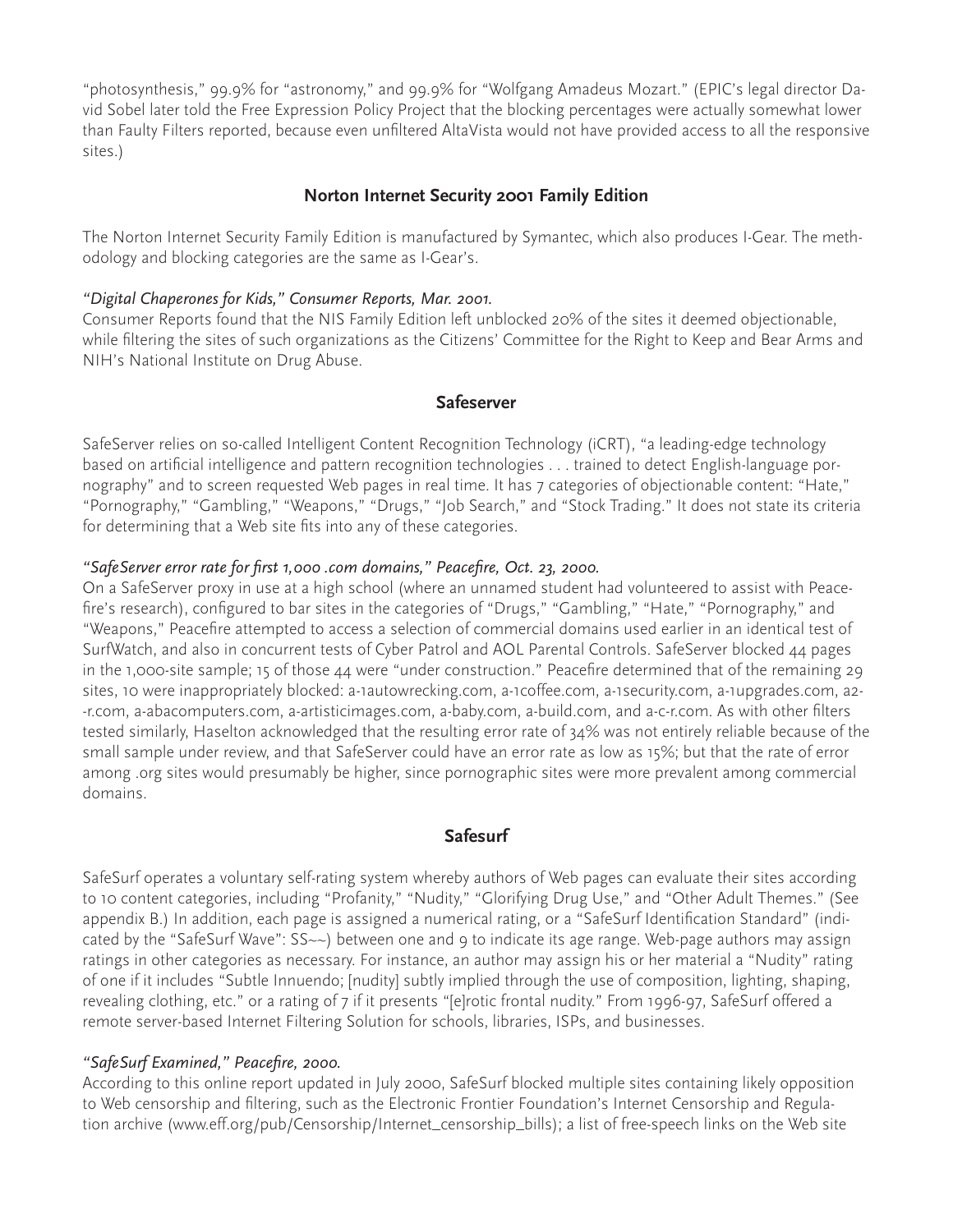of the American Communication Association (www.uark.edu/depts/comminfo/www/freespeech.html); "The X-Stop Files" and "The Mind of a Censor," two articles in the Ethical Spectacle, one reporting sites inappropriately blocked by X-Stop (www.spectacle.org/cs/xstop.html), the other profiling Internet-filter advocate David Burt (www. spectacle.org/cs/burt.html); a CNET news article on guidelines drafted by the American Library Association for countering campaigns for mandatory filtering (news.cnet.com/news/0,10000,0-1005-200-318677,00.html); the home pages of the Wisconsin Civil Liberties Union (www.aclu-wi.org) and the National Coalition Against Censorship (www.ncac.org); Echo Communications (www.echonyc.org), which was a plaintiff in ALA v. Pataki, a successful challenge to New York's Internet censorship law; and a Scientific American article on "Turf Wars in Cyberspace" (www.sciam.com/explorations/062496explorations.html). SafeSurf also blocked the online edition of Free Inquiry (www.secularhumanism.org/library/fi/index.html), a publication of the Council for Secular Humanism; a United Nations paper on "HIV/AIDS: The Global Epidemic" (www.us.unaids.org/highband/document/epidemio/situat96.html); and, for reasons unclear, the full texts of The Odyssey (darkwing.uoregon.edu/~joelja/odyssey.html) and The Iliad (darkwing.uoregon.edu/~joelja/ iliad.html), both of which appeared on the University of Oregon server.

## **Smartfilter**

SmartFilter, manufactured by Secure Computing, was originally intended for employers seeking to limit employees' non-work-related Internet usage. By 1999, it was also targeting schools.20 The filter's control list has undergone slight modifications, but on the whole, prior to 2001 SmartFilter divided objectionable sites into 27 categories, which could be enabled according to each customer's needs. When SmartFilter 3.0 was unveiled in January 2001, 3 of the categories ("Alternative Journals," "Non-Essential," and "Worthless") had been removed, and 6 others added, including "Mature" and "Nudity." In addition, the "Sex" category was adjusted to encompass not only sites containing pornographic images or sexually oriented material, but also "text of sex acts." But educational information on sex ("sexually transmitted diseases, safe sex, teen pregnancy") previously included in the "Sex" category, was now excluded. This latest version of SmartFilter did not deem a page a "Sex" site on the basis of "nudity" alone. (See appendix B for definitions of all the blocking categories.)

#### *Karen Schneider, A Practical Guide to Internet Filters, 1997.*

Testing SmartFilter with only its "Sex" category enabled, TIFAP found 12 sites blocked, of which 7, in TIFAP's estimation, were blocked erroneously. These included 3 sites on marijuana use, 3 gay-interest sites, and a site containing information on safe sex. (No specific information on the blocked sites was provided.)

#### *"SmartFilter Examined," Peacefire, 2000.*

In September 1997, Peacefire tested SmartFilter configured to block sites falling into categories likely to be activated in a school setting: "Criminal Skills," "Drugs," "Gambling," "Hate Speech," and "Sex." Among the organizations whose sites were blocked were Community United Against Violence (www.xq.com/cuav/index.html), which works to prevent anti-gay hate crime; Peaceable Texans for Firearms Rights (www.io.com/~velte/pt.htm); the Marijuana Policy Project (www.mpp.org); the National Institute on Drug Abuse (www.nida.nih.gov); Mother Jones magazine (www.mojones.com); the United States Information Agency (www.usia.gov); the American Friends Service Committee (www.afsc.org); the Consortium on Peace Research, Education, and Development (igc.apc. org/copred); the gay-themed Oasis Magazine (www.oasismag.com); the Stop AIDS Project (www.stopaids.org); and Campaign for Our Children (www.cfoc.org), a nonprofit organization working to prevent teen pregnancy. In addition to pornography, SmartFilter blocked sites containing educational information on "sexually transmitted diseases, safe-sex, and teen pregnancy."

#### *Censored Internet Access in Utah Public Schools and Libraries, Censorware Project, Mar. 1999.*

The Censorware Project secured Internet log files from Sept. 10-Oct. 10, 1998, of the Utah Education Network, or UEN, a state agency responsible for providing telecommunications services to all the state's public schools and many of its libraries. UEN's Internet access was filtered by SmartFilter. Censorware deemed about 350 Web pages needlessly blocked under one or more of the 5 categories chosen by UEN: "Criminal Skills," "Drugs," "Gambling," "Hate Speech" and "Sex."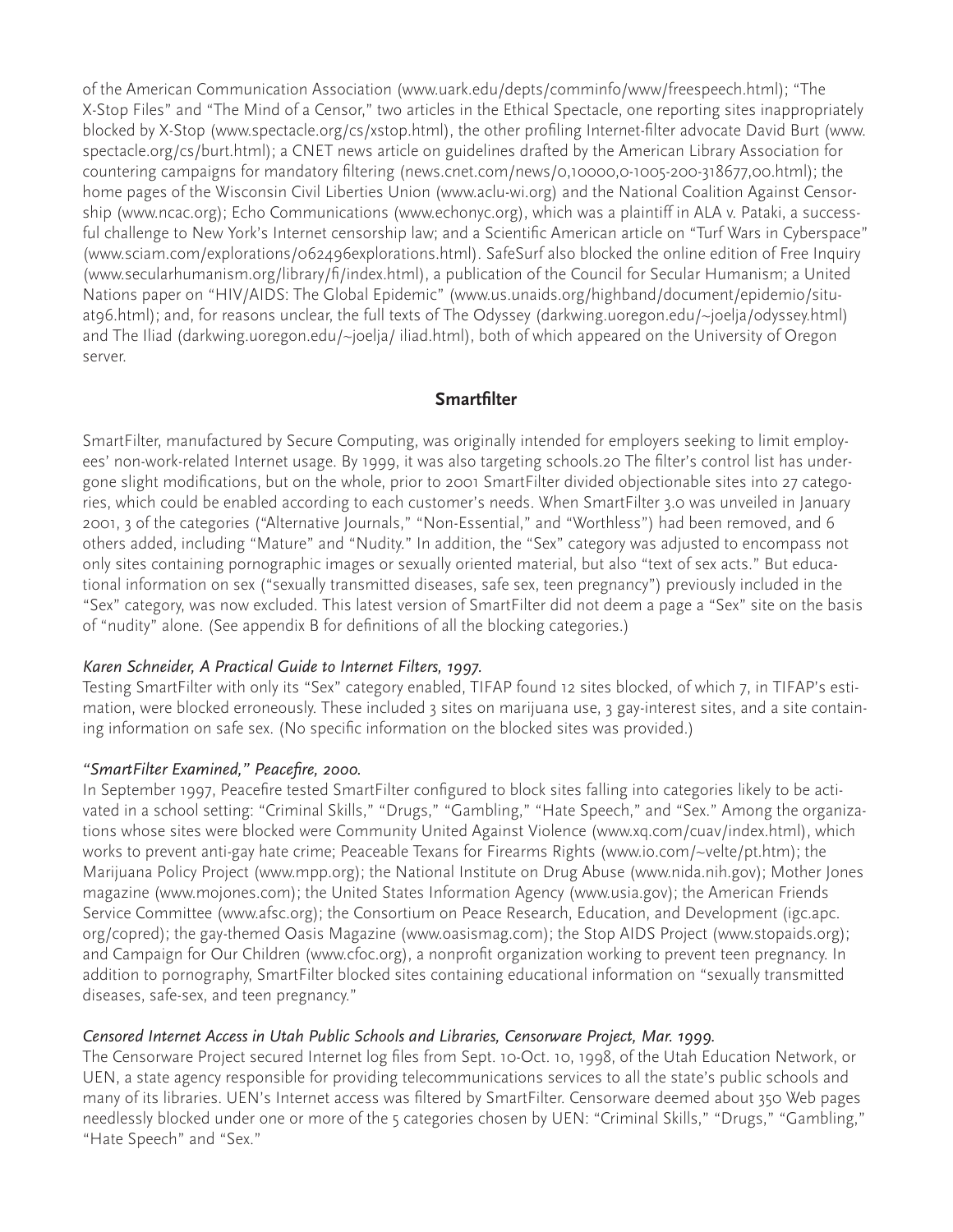Secure Computing claimed that "sites are not added to the Control List without first being viewed and approved by our staff," yet Censorware found that the home page of the Instructional Systems Program at Florida State University (mailer.fsu.edu/~wwager/index\_public.html) was blocked under the "gambling" category, presumably because the word "wager" appears in the URL. (Walter Wager, a member of the program faculty, apparently maintained the site). SmartFilter also blocked "Marijuana: Facts for Teens" (www.nida.nih.gov/MarijBroch/MarijIntro.html), a brochure published by the National Institute on Drug Abuse (a division of the National Institutes of Health), as a drug-related site. Censorware's findings also strongly suggested that SmartFilter blocked the entire Wiretap server (wiretap.area.com or wiretap.spies.com) under the category of "criminal skills"-on account, it seems, of its URL-even though Wiretap consists solely of electronic texts such as presidential inaugural addresses, the Declaration of Independence, Shakespeare's complete plays, The Jungle Book, Moby Dick, and the Book of Mormon. Another server entirely blocked, for reasons unclear, was gopher.igc.apc.org, under the "Drugs" category; this server of the Institute for Global Communications was home to numerous nonprofit activist groups, such as the Rainforest Action Network (gopher.igc.apc.org/11/orgs/ran), Human Rights Watch (gopher.igc.apc. org/11/int/hrw), and Earth First! (gopher.igc.apc.org/11/orgs/ef.journal), and to a transcript of a radio forum on "Electronic Porn and Computer Network Censorship" (gopher.igc.apc.org/00/orgs/pacifica/tel/7).

In other cases, possibly owing to keyword- or URL-based filtering, pages were blocked whose aims were to raise awareness of such issues as "Hate Speech" and "Drugs." Among these were Hate Watch (www.hatewatch.org/ frames.org), a site monitoring and opposing online hate speech; a scholarly paper titled "'... as if I were the master of the situation': Proverbial Manipulation in Adolf Hitler's Mein Kampf," from the archives of De Proverbio: An Electronic Journal of International Proverb Studies (ftp.utas.edu.au/docs/flonta/DP,1,1,95/HITLER.html); the home page of the Iowa State Division of Narcotics Enforcement (www.state.ia.us/government/dps/dne/dne. html); and a portion of the Web site of National Families in Action, a national drug education, prevention, and policy center (www.emory.edu/NFIA/NEW/ HEROINCHIC).

Three months after Censored Internet Access was published, Secure Computing issued a press release interpreting the report as a confirmation of SmartFilter's effectiveness.21 During the period in question, the release stated, "there were over 54 million web access attempts and of those, according to the report, less that 300 were denied access because the site contacted had been mis-categorized. This represents stunning accuracy rate of 99.9994 percent." Similarly, David Burt posted a report in which he claimed that only 279 sites were actually included in Censorware's study, after eliminating sites listed more than once (in his estimation; often, Burt grouped as one site what actually amounted to the blocking of multiple distinct pages on a single server), and that of these, only 64 actually constituted inappropriate blocks.22

## *"Lies, Damn Lies, and Statistics," Censorware Project, June 23, 1999.*

This was the Censorware Project's response to Secure Computing's and David Burt's rebuttals of Censored Internet Access. Author Jamie McCarthy stated, "In Utah, for every 22 times SmartFilter 'correctly' blocked someone from accessing a webpage, there was one 'wrongly' blocked access. In other words, the overblocking rate was about 5%." Censorware also identified 3 problems with Secure Computing's and David Burt's interpretations of its findings. First, only instances of overblocking had been considered in the original report; mistakenly unblocked sites could have constituted an altogether different source of additional error on SmartFilter's part. Second, Censorware's investigation did not include sites on SmartFilter's block list that were overridden by the UEN-such as mormon.com, which accounted for 6,434 of the total 122,700 blocked page requests. "Counting these accesses," Censorware wrote, "would raise the error rate from 1 in 22 to 1 in 19." Third, Secure Computing only took into account the approximately 300 blocked sites, forgetting that within the interval under study there had been 5,601 individual wrongful blocks.

Regarding Burt's detailed analyses of the sites deemed needlessly blocked, Censorware conceded that he was, in a few cases, correct (the sites in question being pornographic after all); yet Secure Computing actually removed them from the SmartFilter database after the first report appeared-and added the Censorware site, in all 27 blocking categories.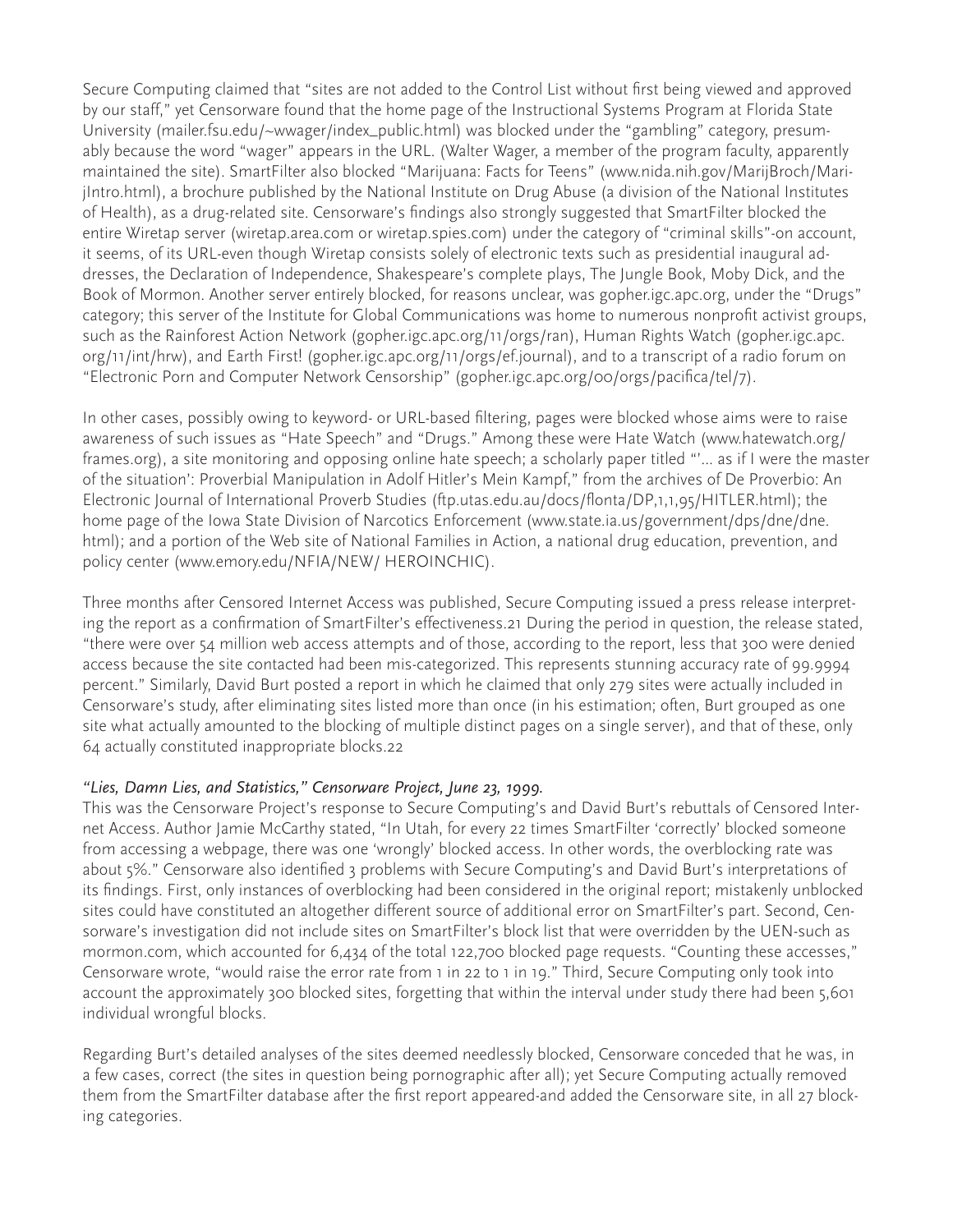### *Seth Finkelstein, "SmartFilter's Greatest Evils," Nov. 16, 2000.*

Examining sites that SmartFilter blocked in more than one category, Finkelstein found that a number of privacy and anonymous surfing sites, many of which allow users to circumvent filtering software, were blocked in every control list category (except "Non-Essential"). His report named 19 such services' sites, including www.anonymizer.com, www.freedom.net, www.private-server.com, www.safeweb.com, and www. silentsurf.com. SmartFilter also blocked, under every available classification but "Non-Essential," many sites providing translations of foreign-language Web pages, for instance www.babelfish.org, www.onlinetrans.com, www.voycabulary.com, and www.worldlingo.com. While such sites did not fall within SmartFilter's published blocking criteria at the time, they would very shortly thereafter (though not, of course, in every category), with the introduction of SmartFilter 3.0.

## *Seth Finkelstein, "SmartFilter-I've Got a Little List," Dec. 7, 2000.*

Finkelstein conducted a series of tests with SmartFilter enabled to block only "Extreme/Obscene" material, and found that SmartFilter blocked a Web site for gay and lesbian Mormons (www.affirmation.org); multiple sites relating to "extreme" sports, such as a page on desert off-roading (www.extreme-offroad.com), a site dedicated to rock climbing (www.climbingmedia.com), and ESPN2's motorcycle sports page (www.motoworld.com); the Gibb Computer Services site (www.gcsextreme.com), which advertises the "GCS Extreme Series-High performance custom computer systems"; sites relating to "hardcore" wrestling (such as www.ecwhardcorewrestling.com and www.4wrestle.com) and punk rock (such as www.stickmenwithrayguns.com and www.vancouverhardcore.com); other popular music sites, devoted to such recording artists as Primus (www.primussucks.com), Tupac Shakur (www.tupac.com), and Marilyn Manson (www.marilynmanson.com); the comic book series Savage Dragon (www. savagedragon.com); illustrator H.R. Giger's home page (www.giger.com); and the official Web site of The Jerry Springer Show (www.jerryspringer.com).

Finkelstein also listed 64 newsgroups blocked by SmartFilter. Among those barred for "Criminal Skills"-related information were the Telecommunications Digest (news:comp.dcom.telecom.tech); two newsgroups maintained by the Computer Professionals for Social Responsibility (news:comp.org.cpsr .announce and news:comp.org. cpsr.talk); the Electronic Frontier Foundation newsgroup (news:comp.org.eff.news); and a newsgroup on "security issues of computers and networks" (news:comp.security.misc). Other newsgroups, blocked on the grounds that they contained "Cult/Occult" material, included one for "studying antiquities of the world" (news:sci.archaeology); one on Mesoamerican archaeology (news:sci.archaeology.mesoamerican); 18 newsgroups pertaining to genealogy; a discussion group on the Baha'i religion (news:soc.religion.bahai); a Bible-study group (news:soc.religion. christian.bible-study); and 12 other newsgroups relating to various religions, including news:soc.religion .hindu and news:talk.religion.buddhism.

#### *Miscellaneous reports*

• Soon after SmartFilter 3.0's introduction, it was cited by Peacefire's "BabelFish blocked by censorware" (Feb. 27, 2001) for filtering out AltaVista's featured foreign-language Web site translation service (babelfish.altavista.com).

#### **Surfwatch**

SurfWatch is owned by SurfControl, which also manufactures Cyber Patrol. It blocks Web sites falling into any of 5 "Core" categories: "Sexually Explicit," "Drugs/ Alcohol," "Gambling," "Violence," and "Hate Speech." (See appendix B.) According to the "Filtering Facts" page of SurfWatch's Web site, "Before adding any site to our database, each site 'candidate' is reviewed by a SurfWatch Content Specialist. Deciphering the gray areas is not something that we trust to technology; it requires thought and sometimes discussion." The statement continues, "We use technology to help find site candidates, but rely on thoughtful analysis for the final decision. Before any site or word pattern is added to the database, it is reviewed for context of use on the Web-how it is being used, what other types of content might be restricted if this is blocked. We review the impact that each word or site block will have once implemented in our filters."23 Yet complaints of SurfWatch's inaccurate filtering have continually arisen in recent years. (See "Miscellaneous reports," below, for examples of what clearly appear to be keyword blocking.)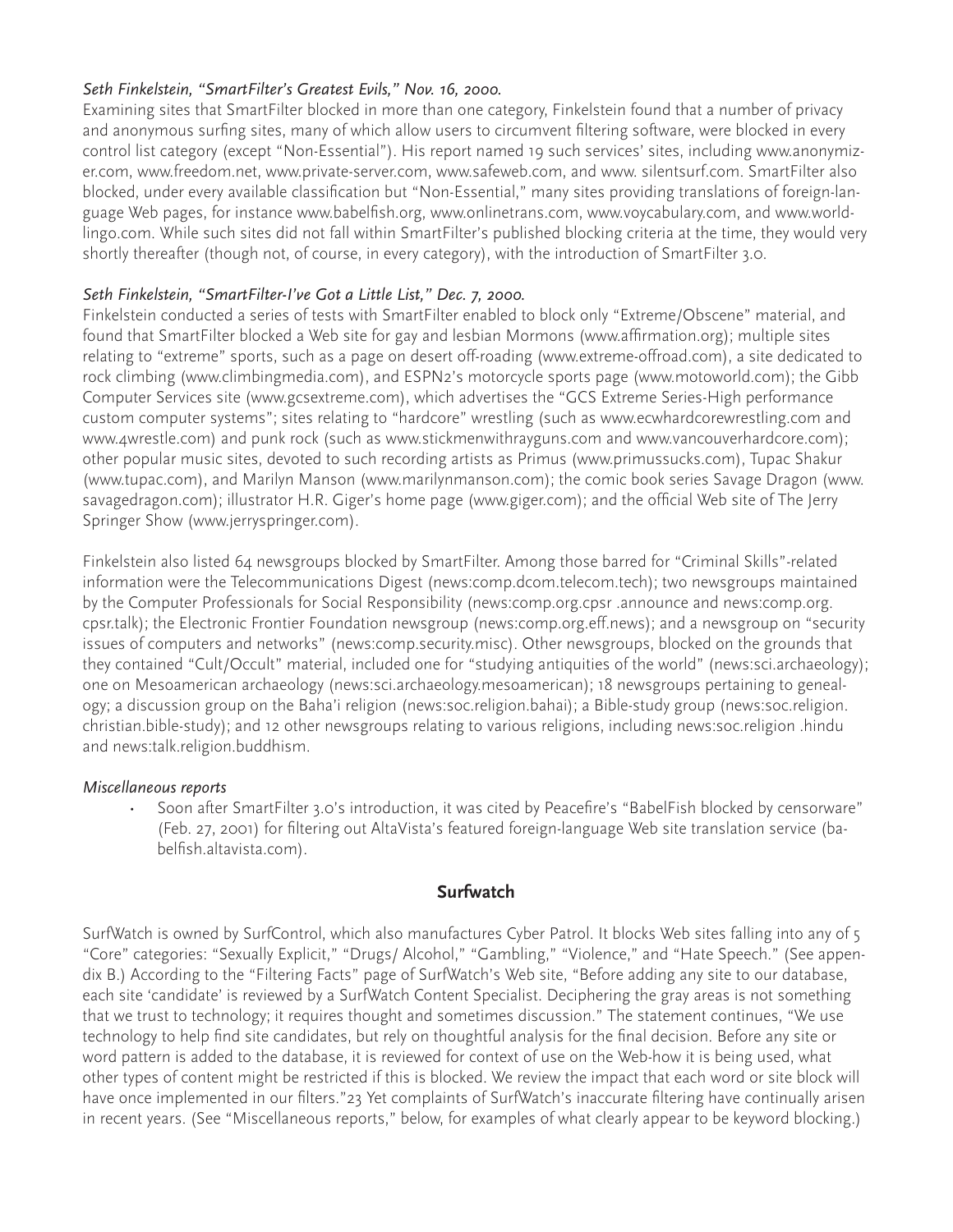## *Christopher Kryzan, "SurfWatch Censorship Against Lesbigay WWW Pages," e-mail release, June 14, 1995.*

As early as 1995, SurfWatch was criticized for inaccurate and politically loaded blocking. In an e-mail release, Web activist Christopher Kryzan wrote that the recently introduced software blocked 10 of the "30-40 queer-related sites" he tested, including those of the International Association of Gay Square Dance Clubs (hawg.stanford. edu/~sgreen/ IAGSDC/clubs.html), the Society for Human Sexuality (weber.u.washington.edu:80/ ~sfpse), the University of California at Berkeley's LGB Association (server.berkeley .edu/mblga/uclgba.html), Queer Web (server .berkeley.edu/mblga), and the Maine Gay Network (www.qrd.org/QRD/www/usa/maine/gaynet.html).

## *Karen Schneider, A Practical Guide to Internet Filters, 1997.*

TIFAP also found SurfWatch blocked nonpornographic sites relating to sexuality (testers could not disable Surf-Watch's keyword-blocking feature). Though searches for "breast cancer" and "chicken breasts" were allowed, searches for "penis" and "vaginal" were not. Schneider also noted that the filter blocked www.utopia-asia.com/ safe.htm, a page of information on safe sex; and www.curbcut.com/Sex.html, "an excellent guide," she wrote, "for sexual activity for the disabled."

## *"Digits: Expletive Deleted," Wall Street Journal, May 6, 1999.*

This column reported that SurfWatch blocked 2 newly registered domains (www. plugandpray.com and www.minow.com)-even though the sites contained as yet no content-apparently because, "in a setup called 'virtual hosting,'" they shared IP addresses with pornography sites. SurfWatch marketing director Theresa Marcroft "conceded that the company's software tends to block even innocuous virtually hosted sites if they are added to an Internet address that has been previously blocked, although she notes that the company responds quickly to unblock clean sites once it knows about them." To the Censorware Project's Jim Tyre, this contradicted the company's claim of "thoughtful analysis"; in a response to the Journal article, he said Marcroft's revelation affirmed "that claims made by the censorware vendors (most, if not all, not just SurfWatch) that all sites are human-reviewed before being banned are outright lies."24

#### *Christopher Hunter, "Filtering the Future," July 1999.*

Hunter reported that SurfWatch blocked 44.4% of sites he deemed objectionable (16 out of 36), and 7% of nonobjectionable ones (12 out of 164). The nonobjectionable sites included Free Speech Internet Television (www. freespeech.org); RiotGrrl (www.riotgrrl.com); All Sports Casino (www.allsportscasino.com), Atlantis Gaming site (www.atlantis-gaming.com), and Platinum Casino (www.platinumcasino.com); the Web sites of Budweiser beer (www.budweiser.com/homepage/default.html), Absolut Vodka (www.absolutvodka.com),and the R.J. Reynolds Tobacco Company (www.rjrt.com); the Adelaide Institute site (www.adam.com.au/fredadin/adins.html), which is devoted to revisionist history; and the home page of Holocaust revisionist Arthur R. Butz (pubweb.acns.nwu. edu/~abutz). While the pages Hunter cited may have contained no material objectionable according to the RSACi ratings, 8 of them did contain content that fell within SurfWatch's published definitions of "Gambling," "Drugs/ Alcohol," or "Hate Speech." But the product then blocked underinclusively in regard to other gambling, drug-, alcohol-, and hate-related sites, and thus the overall degree of error remained basically the same.

#### *Youth Access to Alcohol and Tobacco Web Marketing, Center for Media Education, Oct. 1999.*

CME deemed SurfWatch the most effective of the products it evaluated in preventing access to alcohol- and tobacco-related promotional content (it blocked 70% of its promotional-site test sample) though "testers were still able to access a number of sites, including liquorbywire.com, ciderjack.com, indiantabac.com and lylessmokeshop.com." SurfWatch also blocked, on average, a relatively high 46% of promotional sites generated by Yahoo, Go/InfoSeek, and Excite searches, and prohibited one search, for the term "drinking games," altogether. The filter did not block any of CME's chosen educational or public-health sites.

#### *"SurfWatch error rates for first 1,000 .com domains," Peacefire, Aug. 2, 2000.*

Peacefire procured an alphabetical list of current dot-com domains from Network Solutions, which maintains a list of every dot-com domain in existence, and eliminated the sites that began with dashes rather than letters (as "[a] disproportionate number of these were pornographic sites that chose their domain name[s] solely in order to show up at the top of an alphabetical listing," their inclusion would have rendered the sample an insufficiently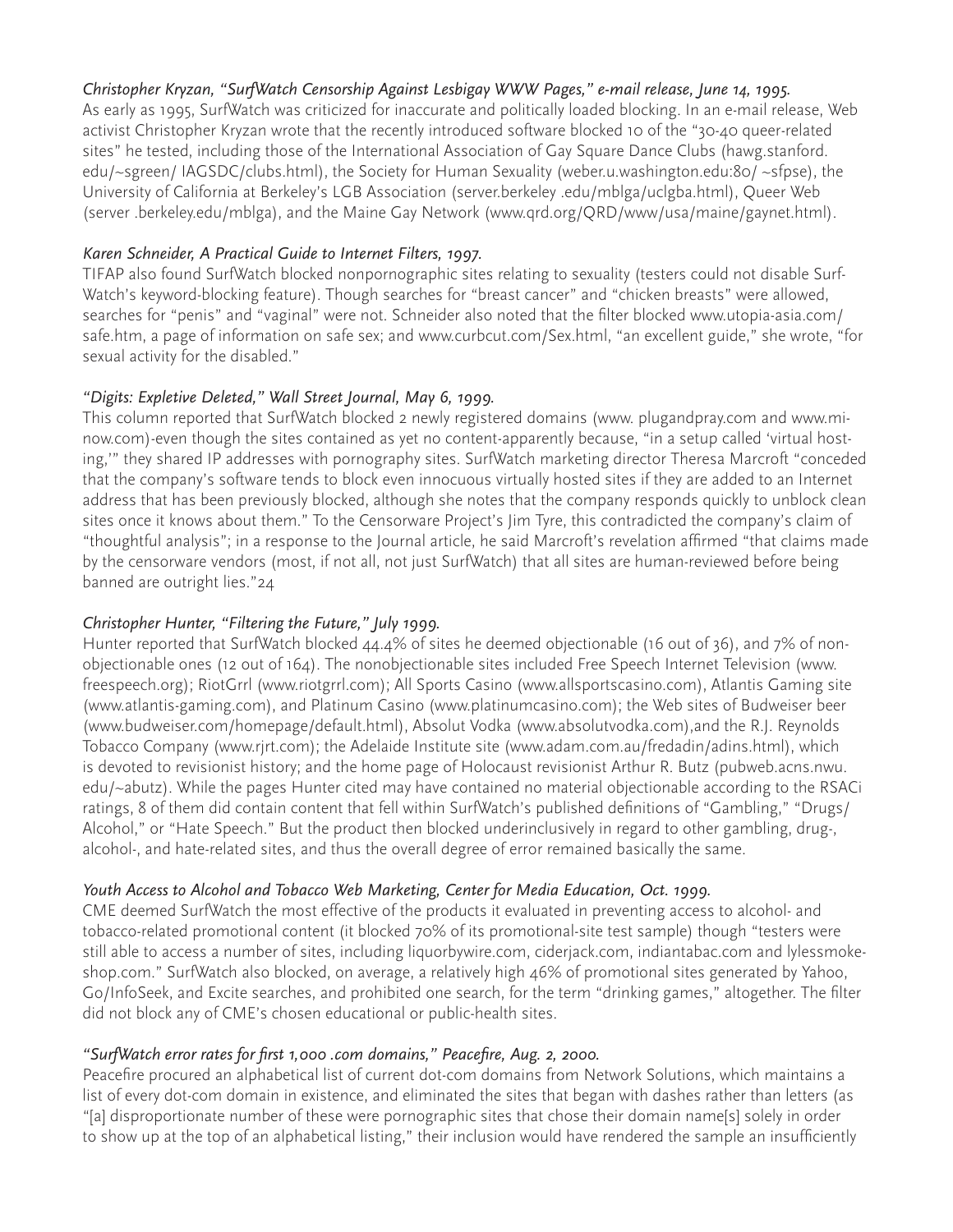representative cross section of the domains in question). From the remaining sites, Peacefire culled the first 1,000 active domains, and attempted to access them against a version of SurfWatch with a block list current as of July 31, 2000, configured to filter only sites with "sexually explicit" content.

SurfWatch blocked 147 of 1,000 domains. After eliminating 96 that were "under construction," Peacefire found that 42 of the remaining 51 were nonpornographic, for an "error rate" of 82%. While Haselton wrote that this figure might not be precise given the limited number of domains he examined (the actual error rate potentially being anything from 65 to 95%), "the test does establish that the likelihood of SurfWatch having an error rate of, say, less than 60% across all domains, is virtually zero." As with other filters tested, Haselton remarked, "we should expect the error rate to be even higher for .org sites that are blocked." And considering the sites that were blocked-such as a-1janitorial.com, a-1sierrastorage .com, and a-advantageauto.com-he found highly questionable SurfWatch's claim of "thoughtful analysis."

## *"Amnesty Intercepted," Peacefire, Dec. 12, 2000.*

SurfWatch blocked a number of human-rights organizations on the grounds that they contained "sexually explicit" material: Algeria Watch (www.algeria-watch.de); Human Rights for Workers (www.senser.com); the Mumia Solidaritäts Index (www.mumia.de); the Sisterhood Is Global Institute (www.sigi.org); the International Coptic Congress (www.copts.com); Liberte Aref (www.liberte-aref.com), which tracks human rights abuses in Djibouti, and advocates, in particular, on behalf of Aref Mohamed Aref, a Djibouti attorney in danger of arrest for his critiques of the government; the Commissioner of the Council of the Baltic Sea States (www.cbss-commissioner.org); Green Brick Road (www.gbr.org), a compilation of resources on global environmental education; and the New York University chapter of Amnesty International (www.lawstudents.org/amnesty). SurfWatch blocked www.lawstudents. org, an "online legal studies information center," in its entirety. In its "Drugs/Alcohol" category, SurfWatch blocked the home pages of the Strategic Pastoral Action Network (www.spanweb.org), Charter 97 (charter97.org), which documents human rights violations in Belarus, and the Kosova Committee in Denmark (www.kosova.dk), an association whose mission, according to its bylaws, is "to support the population of Kosova politically, culturally and respecting human welfare, and in connection with the negotiations concerning the termination of the conflicts in the former Yugoslavia to support the population's justified demands for self-determination." The Web sites of Parish without Borders (www. parish-without-borders.net) and Dalitstan (www.dalitstan.org), an organization working on behalf of the oppressed Dalits, or black untouchables, in India, were blocked under SurfWatch's "Violence/ Hate Speech" classification.

#### *"SurfWatch Examined," Peacefire, 2000.*

SurfWatch blocked, as "Sexually Explicit," various public-health and sex-education sites, including Health-Net's page of "Facts about Sexual Assault" (www.health-net.com/fsex.htm); "What You Should Know about Sex & Alcohol" (www.mckinley.uiuc.edu/health-info/drug-alc/sex-alco.html), from the department of student health services at the University of Queensland; "A World of Risk" (www.app.com/aworldofrisk/SexualIssues/sex.htm), a study of the state of sex education in schools; and various informational pages on sexually transmitted diseases, hosted by Allegheny University Hospitals (www.allhealth.edu/HEALTH/Health\_Sex.html), the Anchorage Community Health Services Division (www.alaskanet.com/Muni/Services/Departments/Health/ Com/sex.html), Washington University (artsci.wustl.edu/~health/sex/sex.html), and the Society for the Advancement of Women's Health Research (www.womens-health.org/sex.htm).

#### *Miscellaneous reports*

- A February 19, 1996 Netsurfer Digest item ("White House Accidentally Blocked by SurfWatch") revealed that SurfWatch blocked a page on the official White House site (www.whitehouse.gov/WH/kids/html/ couples.html), because "couples.html" appeared in the URL-the couples in question were the Clintons and the Gores.
- According to "Internet Names and Filtering Software" (Mar. 5, 1997), an e-mail release to the American Library Association Office for Intellectual Freedom list, SurfWatch blocked the Web site of the University of Kansas's Archie R. Dykes Medical Library upon detecting the word "dykes."
- Lars Kongshem reported in the Electronic School article "How Well Does Internet Filtering Software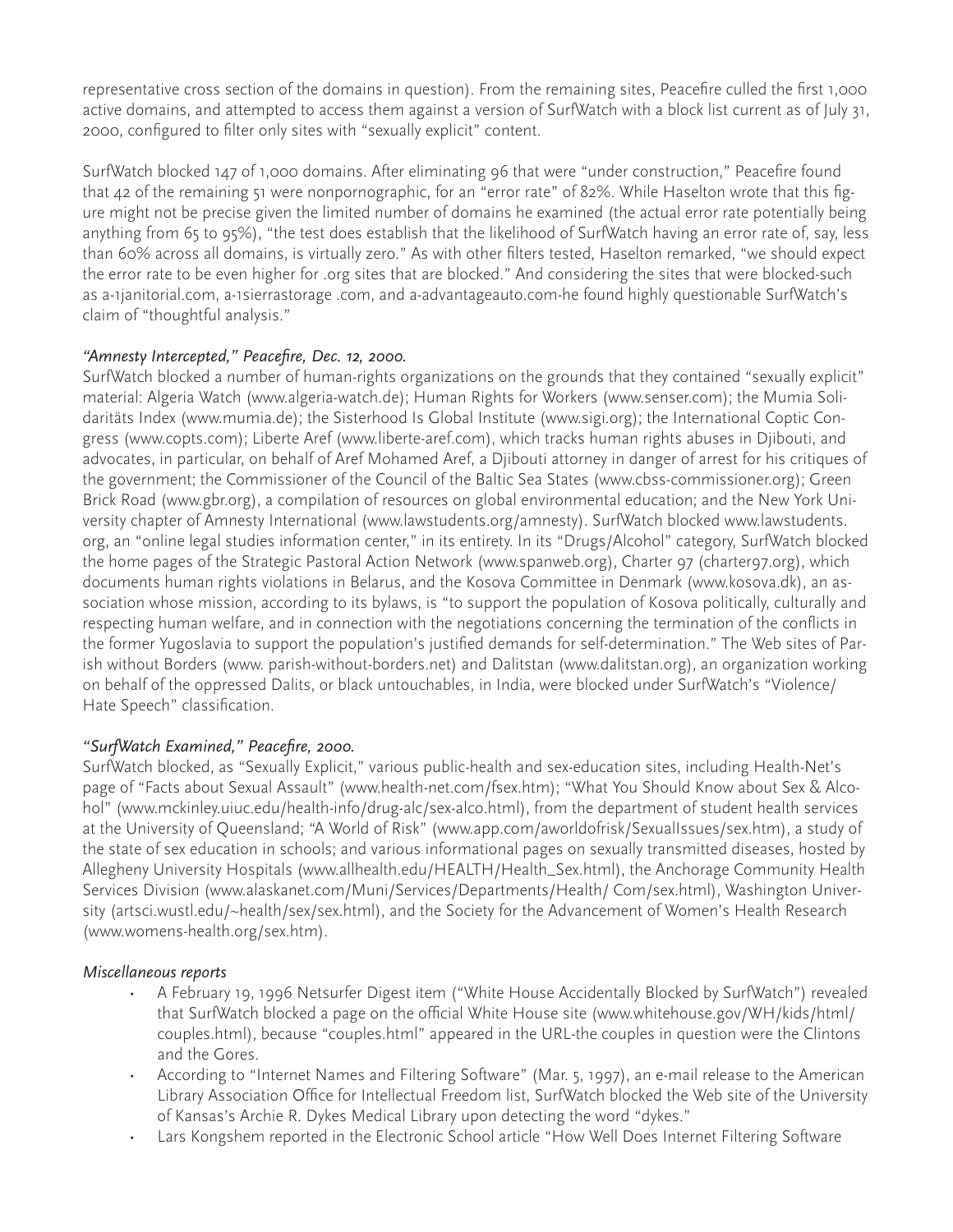Protect Students?" (Jan. 1998) that a librarian in the Stroudsburg, Pennsylvania, school district, "was not able to access the English server at Carnegie Mellon University."

- On March 11, 1999, the New York Times ("Tables Turn on a Filtering Site as It Is Temporarily Blocked") reported that SurfWatch had accidentally and inexplicably blocked Filtering Facts (www.filteringfacts .org), a filter-promoting site maintained by David Burt.
- According to David Burt's July 14, 1998 expert witness report for the defendants in the Mainstream Loudoun, case, SurfWatch prohibited access to 27, or 54%, of sites he considered nonobscene, including Dr. Ruth's official site (www.drruth.com), the home page of the Society for Human Sexuality (www. sexuality.org), Williams College's page on Enjoying Safer Sex (wsd.williams.edu/peerh/ sex/safesex), and five Web sites dedicated to fine-art nude photography: Alan Lindsay Garrett, Debenport, Ralph Oellerich, Fine Line Photography (www2.pair.com/tracylee/ fineline.htm), and Ronald Lee Hildebrand Gallery (www.hilstudio.com/nudes.html).
- The Digital Freedom Network ("Winners of the Foil the Filter Contest," Sept. 28, 2000) reported that SurfWatch blocked House Majority Leader Richard "Dick" Armey's official Web site (armey.house.gov) upon detecting the word "dick.."

## **We-Blocker**

We-Blocker is a free Internet filtering service that blocks sites falling into any of 7 classifications. (See appendix B.) We-Blocker finds potentially objectionable sites through recommendations from users. Then, according to the product information page of the Web site (www.we-blocker.com/webmstr/wm\_dbq.shtml), "A We-Blocker agent reviews the site-if it is CLEARLY objectionable, it is automatically entered into the database. . . . If the site submitted is not clearly objectionable, it is passed to the We-Blocker site review committee."

#### *"We-Blocker.com: Censoring Gay Sites was 'Simply a Mistake,'" press release, GLAAD, Aug. 5, 1999.*

GLAAD reported that We-Blocker had barred the sites of various gay community members and organizations, including the New York Lesbian and Gay Center and the online news service GayBC.com. After notification, the company's CTO (chief technological officer) unblocked the sites and explained that they had been accidentally added to the software's block list after being "flagged" for the key word "sex"-and hence the terms "homosexual," "bisexual," and "sexual orientation"-but not reviewed by a We-Blocker employee. "While admirable in its desire to rectify its mistake," the press release stated, "We-Blocker illustrates how imperfect Internet filtering software can be."

## **WebSENSE**

WebSENSE states that it is designed almost solely for office and library use. It originally operated with 30 blocking categories, including "Shopping," "Sports," and "Tasteless," which could be enabled according to each administrator's needs. The filtering categories were revised with the December 2000 release of WebSENSE Enterprise 4.0, which extended the number of filtering categories from 30 to 53 and supplied greater specificity in some of the individual category definitions. WebSENSE's "Alcohol/ Tobacco," "Gay/Lesbian Lifestyles," and "Personals/ Dating" categories were brought together, along with the new classifications "Restaurants and Dining" and "Hobbies," under an umbrella category, "Society and Lifestyle." Its "Hacking" category was incorporated into the larger "Information Technology," which also encompassed the previously unaccounted-for "Proxy Avoidance Systems," "Search Engines & Portals," "Web Hosting," and "URL Translation Sites." The "Activist" and "Politics" categories were combined into one, as were "Cults" and "Religion," while "Alternative Journals" were absorbed into a "News & Media" category. Separate subcategories were created for "Sex Education" and "Lingerie & Swimsuit." (See appendix B for details on the 53 categories.)

#### *Karen Schneider, A Practical Guide to Internet Filters, 1997.*

Schneider's Internet Filter Assessment Project found that WebSENSE blocked a page discussing pornographic videos but not containing any pornographic material, as well as the entire www.webcom.com host-because one site housed on WebCom contained sexually explicit content.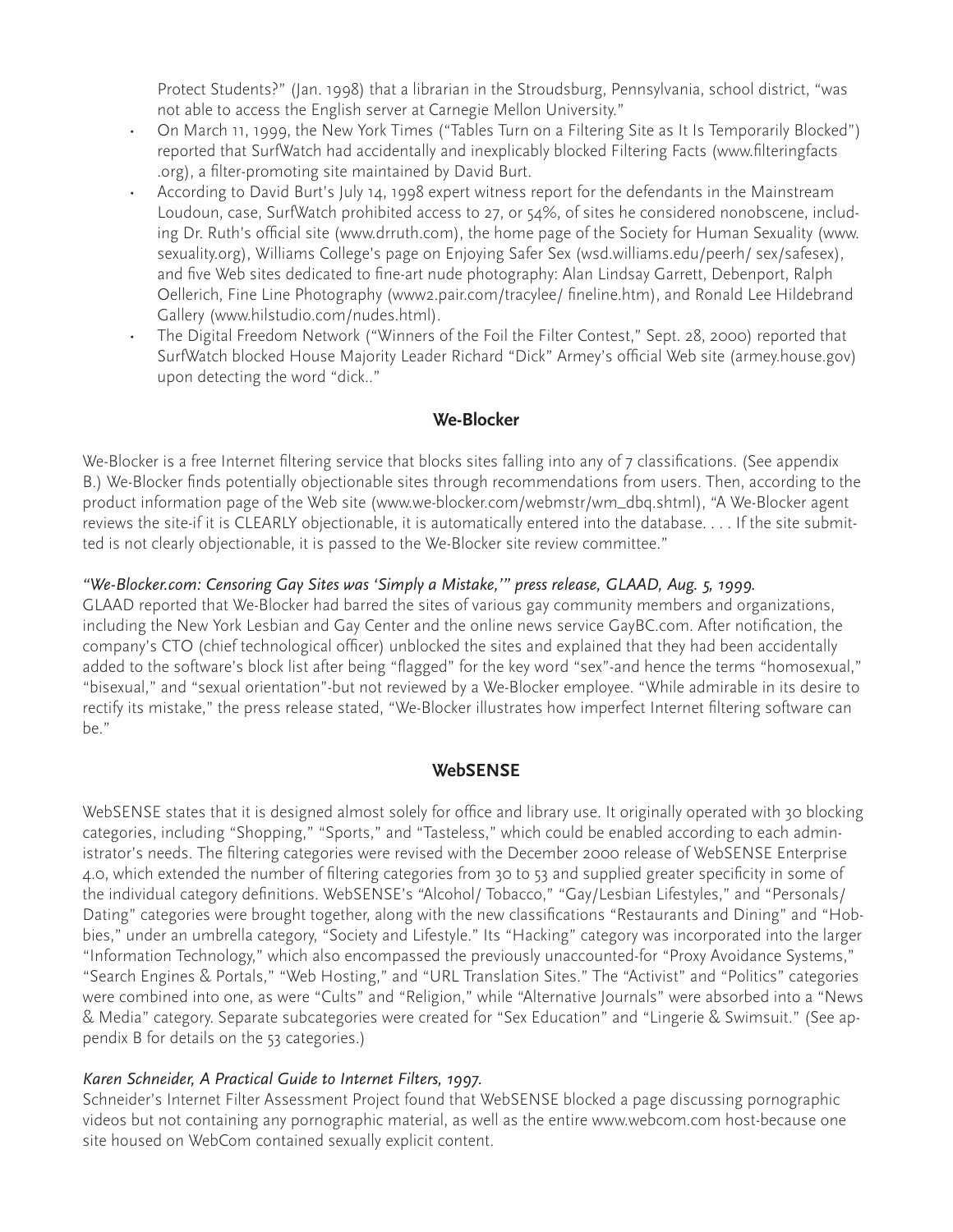Protecting Judges Against Liza Minnelli: The WebSENSE Censorware at Work, Censorware Project, June 21, 1998. The Censorware Project examined WebSENSE after learning it had been installed on computers in federal courts (in the Eighth, Ninth, and Tenth Circuits) and in some Florida and Indiana public libraries. The title of the report was inspired by the authors' discovery that a Liza Minnelli fan page (cobweb.cc.oberline.edu/~dfortune/lizpage. html) was classified by WebSENSE as "Adult Entertainment" and duly blocked. Other "grossly inappropriate" blocks, according to Censorware, included the Jewish Teens page (www.jewishteens.com); the home page of the Canine Molecular Genetics Project at Michigan State University (www.msu.edu/user/zemkedan); a number of Japanese-language sports sites (presumably, according to the report, because the software interpreted a particular fragment of transliterated Japanese as an English-language word on its block list); the home page of the Sterling Funding Corporation, a Rancho Santa Margarita, California-based mortgage loan company (www.sterlingfunding. com); the former site of the Safer Sex page, now devoted to AIDS prevention (alexander.ucsf.edu/~troyer/safesex. html); and a copy of the British Internet service provider Demon's Internet Policy on Censorship (bloodstone. globalnet.co.ul/~probon/demon1.htm). Also deemed erroneous was a block on the "Censorbait" page, consisting of links to, but no images of, "items the censors don't want you to see" - sites relating to sex, drugs, and lock-picking, for instance - on the MIT Student Association for Freedom of Expression site (www.mit.edu/activities/safe/ notsee.html).

#### *Michael Swaine, "WebSENSE Blocking Makes No Sense," WebReview.com, June 4, 1999.*

In June 1999, Webreview.com's Michael Swaine was notified that Swaine's World, his page on technology-related news, had been categorized by WebSENSE as a "Travel" site - for Swaine had once posted an article about a trade show he attended - and was thus being blocked on the computers of a WebSENSE-filtered office. Though the block, once brought to WebSENSE's attention, was removed, Swaine writes, "Many web sites are being appropriately blocked every day because the blocking schemes are woefully inadequate. WebSENSE explained to me why it had blocked by site, but the explanation was hardly reassuring."

#### *Miscellaneous reports*

- The article "Shield Judges from Sex?" in the May 18, 1998, issue of the National Law Journal reported that WebSENSE blocked a travel agency site after detecting the word "exotic" - as in "exotic locales."
- In an article on various filters' treatment of health information for teens ("Teen Health Sites Praised in Article, Blocked by Censorware," Peacefire, Mar. 23, 2001), Peacefire reported that WebSENSE 4.0 blocked TeenGrowth (www.teengrowth.com) as an "Entertainment" site.

#### **X-Stop**

X-Stop's claim to fame is its "Felony Load," later redubbed the "Librarian" edition, through which the product's manufacturers, the Log-On Data Corporation, originally claimed that "only sites qualifying under the Miller standard are blocked," referring to Miller v. California's three-part test for constitutionally unprotected obscenity. Log-On also asserted that "[l]egitimate art or education sites are not blocked by the library edition, nor are so-called 'soft porn' or 'R'-rated sites.25 Subsequently, X-Stop's manufacturer, which changed its name to "8e6 Technologies," only maintained that "Nobody blocks more pornographic sites than X-Stop. We also search out and block sources containing dangerous information like drugs and alcohol, hate crimes and bomb-making instructions."26

The software relies on an automated "MudCrawler" that locates potentially objectionable sites using 44 criteria that are not made public. Borderline cases are reviewed by "'MudCrawler' technicians."27 X-Stop also comes equipped with a "Foul Word Library," whereby users are prohibited from typing (in e-mails or search forms, for instance) any of the listed terms.

#### *Jonathan Wallace, "The X-Stop Files," Oct. 5, 1997.*

Wallace reported a host of benign sites blocked by a version of X-Stop obtained in July 1997, including The File Room (fileroom .aaup.iuc.edu/FileRoom/documents), an online interactive archival project on censorship cases hosted by the University of Illinois at Chicago and initiated by an artist-in-residence at the UIC's School of Art and Design; the National Journal of Sexual Orientation Law (sunsite.unc.edu/gaylaw); Carnegie Mellon University's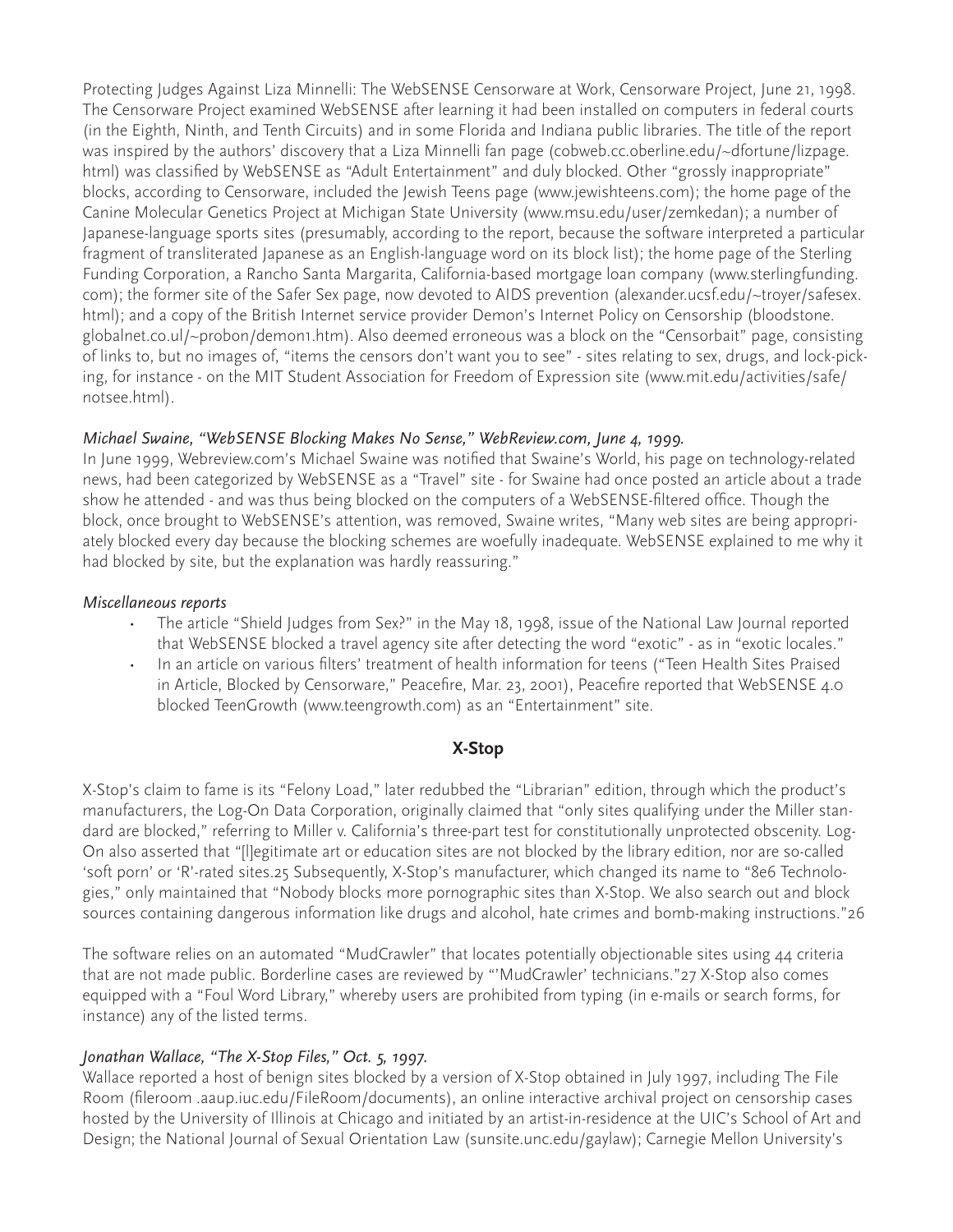Banned Books page (www.cs.cmu.edu/People/spok/banned-books.html); the Web site of the American Association of University Women (www.aauw.org); the AIDS Quilt site (www.aidsquilt.org/aidsinfo); certain sections of the AOL Sucks site (www.aolsucks.org/censor/tos); the home page of the Heritage Foundation (www.heritage.org); multiple sites housed on the isp.igc.apc.org server - Wallace's report specifically cited the "Fairness and Accuracy in Reporting" page (www.isp.igc.apc.org/fair); the Religious Society of Friends (www.quaker.org); and the Quality Resources Online site (www.quality.org).

## *"X-Stop Examined," Peacefire, Sept. 1997.*

Peacefire reported that 15 URLs blocked by X-Stop's "Felony Load" included the online edition of the San Jose Mercury News (www.sjmercury.com); a Web site that Peacefire said belonged to the Holy See (eros.co.il); the site of the Y-ME National Breast Cancer Organization (www.y-me.org); the home page of the art galleries of the Illinois State University College of Fine Arts (orat.ilstu.edu); the Winona State University Affirmative Action Office Home Page (www.winona.msus.edu/Grants/AffirmativeAction/home.htm); the Web site of Community United Against Violence (www.xq.com/cuav), an organization dedicated to preventing anti-gay violence; the Blind Children's Center (www.blindcntr.org/bcc); the Planned Parenthood page (www.ppfa.org/ppfa); and the entire Angelfire host (www.angelfire.com).

## *Karen Schneider, A Practical Guide to Internet Filters, 1997.*

Schneider's Internet Filter Assessment Project also found Planned Parenthood blocked, as well as "a safe-sex Website, several gay advocacy sites, and sites with information that would rate as highly risque, but not obscene, let alone felonious."

## *Documents filed in Mainstream Loudoun v. Board of Trustees of the Loudoun County Library*

*• Plaintiffs' complaint for declaratory and injunctive relief, Dec. 22, 1997.* The original complaint lodged by Mainstream Loudoun reported that X-Stop's "foul word" blocking procedure had rendered it impossible for library patrons to search for the word "bastard" - and thus searches for such novels as Dorothy Allison's Bastard Out of Carolina and John Jakes's The Bastard. Also forbidding the term "pussy," X-Stop barred Web searches for "pussy willows" and "The Owl and the Pussy Cat." On the other hand, the filter allowed searches for "69," "prick," "pecker," dick," blow job," "porn," and "nipple."

*• "Internet Sites Blocked by X-Stop," Plaintiffs' Exhibit 22 (list dated Oct. 1997).*

Plaintiff's Exhibit 22 listed the URLs of 62 sites at one time or another blocked by X-Stop, among them (in addition to many pages also cited by Karen Schneider, the Censorware Project, and others) a page containing information on dachsunds (www.serve.com/adam/dogs/links.html), the Coalition for Positive Sexuality site (www.positive.org/cps/home/index.html), a page on the Lambda Literary Awards (qrd.org.com/qrd/media/books/lammys/lammy.award.winners.announced-06.08.95), which recognize "excellence in gay, lesbian, bisexual and transgendered literature," and the Lesbian and Gay Rights in Latvia site (dspace.dial.pipex.com/town/parade/gf96/LASV.htm).

## *• ACLU memoranda, Jan. 27-Feb. 2, 1998.*

An ACLU researcher reported that among the sites blocked by X-Stop as of February 1, 1998, at the Sterling branch of the Loudoun County Public Library were www.safesex.org; Town Hall (www.townhall. com), a conservative news site; www.addict.com, which proclaimed itself "addicted to loud noise"; the Queer Resources Directory (www.qrd.org/QRD); and www.killuglytv.com, a teen-oriented site containing health information but also vulgar words. Not blocked were a number of "counter" sites, including those promoting abstinence as the only "safe sex," such as the Safest Sex Home Page (www.upbeat. com/family/cool.html); sites containing anti-homosexuality material, for instance a portion of the American Family Association site (www.afa.net/toc.htm) that discusses "Homosexuality in America: Exposing the Myths," and pages on the Concerned Women for America site, one "Debunking the Myth of Gay Youth Suicide" (www.cwfa.org/policypapers/pp\_gaysuicide.html), the other discussing "Health and Homosexuality: How Sexual Behavior Impacts Public Health" (www.cwfa.org/policypapers/pp\_ hlthhom.html); and Web sites of organizations supporting the Communications Decency Act, such as Enough is Enough (www.enough.org), Morality in Media (pw2.netcom.com/~mimnyc/index.html), the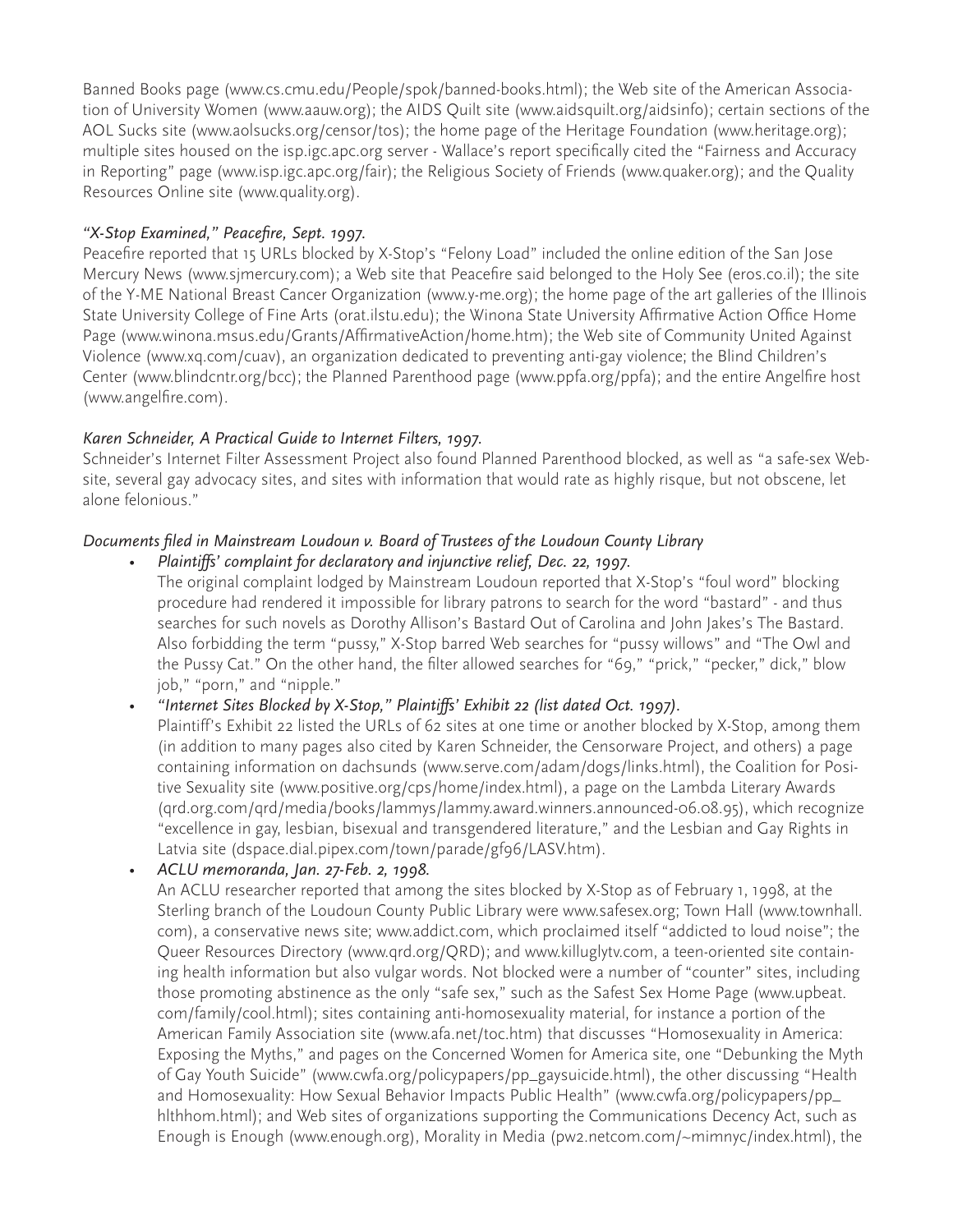National Campaign to Combat Internet Pornography (www.nccip.org), and Oklahomans for Children and Families (www.ocaf.org).

*• Plaintiffs-intervenors' complaint for declaratory and injunctive relief, Feb. 5, 1998.*

The intervenors' complaint describes sites of 8 plaintiff-intervenors - all blocked by X-Stop - including the Ethical Spectacle (www.spectacle.org); Foundry, a Web magazine that published the work of painter Sergio Arau; Books for Gay & Lesbian Teens/Youth; the San Francisco Chronicle - owned SF Gate (www. sfgate.com); the home page of the Renaissance Transgender Association (ren.org), whose mission is "to provide the very best comprehensive education and caring support to transgendered individuals and those close to them"; and Banned Books On-Line, which featured the electronic texts of such literary works as Candide, The Origin of Species, Lysistrata, and Moll Flanders. As of October 1997, X-Stop blocked the entire Banned Books site; by the time of the complaint, X-Stop had unblocked most pages on the site, with the exception of Nicholas Saunders's E for Ecstasy, which "contain[ed] nothing that could remotely qualify as 'pornographic.'"

#### *• ACLU memoranda, June 17-23, 1998.*

ACLU researchers found, in addition to many instances of underblocking, that X-Stop blocked www. gayamerica.com, a collection of links to gay-interest sites; www.gaymardigas.com, which contained a discussion of Fat Tuesday from a gay point of view.; a Dr. Ruth-endorsed site vending sex-education videos (www.sexpert.com/sextainment .video2/html); and multiple non-prurient sex-related sites, such as Sexuality Bytes (www.sexualitybytes.nine.msn.com.au), an "online encyclopedia of sex and sexual health"; the Frequently Asked Questions page of the alt.sex newsgroup (www.halcyon.com/elf/altsex), which presented "educational information" pertaining to sex, contraception, and sex-related laws, along with some textbook-style diagrams and photographs of sex organs; www.heartless-bitches.com, a "grrrls" site with some "harsh language" but no images or "really pornographic" material; and a Geocities-hosted site (www.geocities.com/Colosseum/6954) that contained information on and images of amateur women's wrestling-none of which, according to the researcher, were pornographic or sexually oriented. Subsequent memoranda reported that X-Stop blocked houseochicks.com/malegenwarts.html, a page containing information on genital warts; www.multicom.org/gerbil.sodomy.htm, a "discussion," in the researcher's words, "of sodomy from a philosophical/postmodernist perspective"; and very-koi. net/anal.htm.com, a site about enemas.

#### *• Karen Schneider, Plaintiffs' expert witness report, June 18, 1998.*

Schneider testified that she conducted personal tests of X-Stop, using the same methodology as was applied in A Practical Guide to Internet Filters, with two copies of the program, one purchased in anticipation of her testimony, the other furnished by Log-On Data Corporation on May 27, 1998. Stating that "X-Stop blocks access to a wide variety of websites that contain valuable, protected speech, yet fails to block many arguably 'pornographic' websites," Schneider testified that the filter blocked the page for "Safe Sex - The Manual" (animalfest.hr/filmvi/ a5.html), which had received an "Education through Humor" prize at the World Festival of Animated Films; another safe-sex education page (www.gai.com/ text/aids22.htm); a number of sites pertaining to homosexuality, including a site on which gay-themed jewelry was sold (www.gayweb.com/113/ponce.html); Black Iris (www.blackiris.com/pride), a site selling gay-themed jewelry and apparel; Rainbow Mall (www.rainbow-mall.com/search/search.htm), an index to gay-interest sites; an essay on the Stonewall Riot (qrd.tcp.com/qrd/www/Stonewall25.html); and Arrow Magazine (www.arrowmag.com), an online journal geared for "homosexual men in committed relationships" - on which, according to its self-imposed RSACi rating, neither nudity, sex, nor violence appear. Schneider also cited some pages allowed by X-Stop: a site containing images of "naked women urinating, in some cases on other people" (www.patches.net/home2.html); Absolute Anal Porn (www. absoluteanalporn.com/apmain.html); and two sites containing images of individuals engaging in sexual acts (layla.net/new.htm and www.xxxnakedwomen.com/index5.html).

#### *• David Burt, Defendants' expert witness report, July 14, 1998.*

Filtering advocate David Burt arrived at a different conclusion in his expert witness report on behalf of Loudoun County. He stated that "X-Stop is likely the least restrictive filter for blocking obscenity, while [it] is reasonably effective at blocking what are clearly hard-core sites." To illustrate, Burt selected 100 Web sites, 50 of which were "likely to be obscene" and 50 of which were provocative but "clearly did not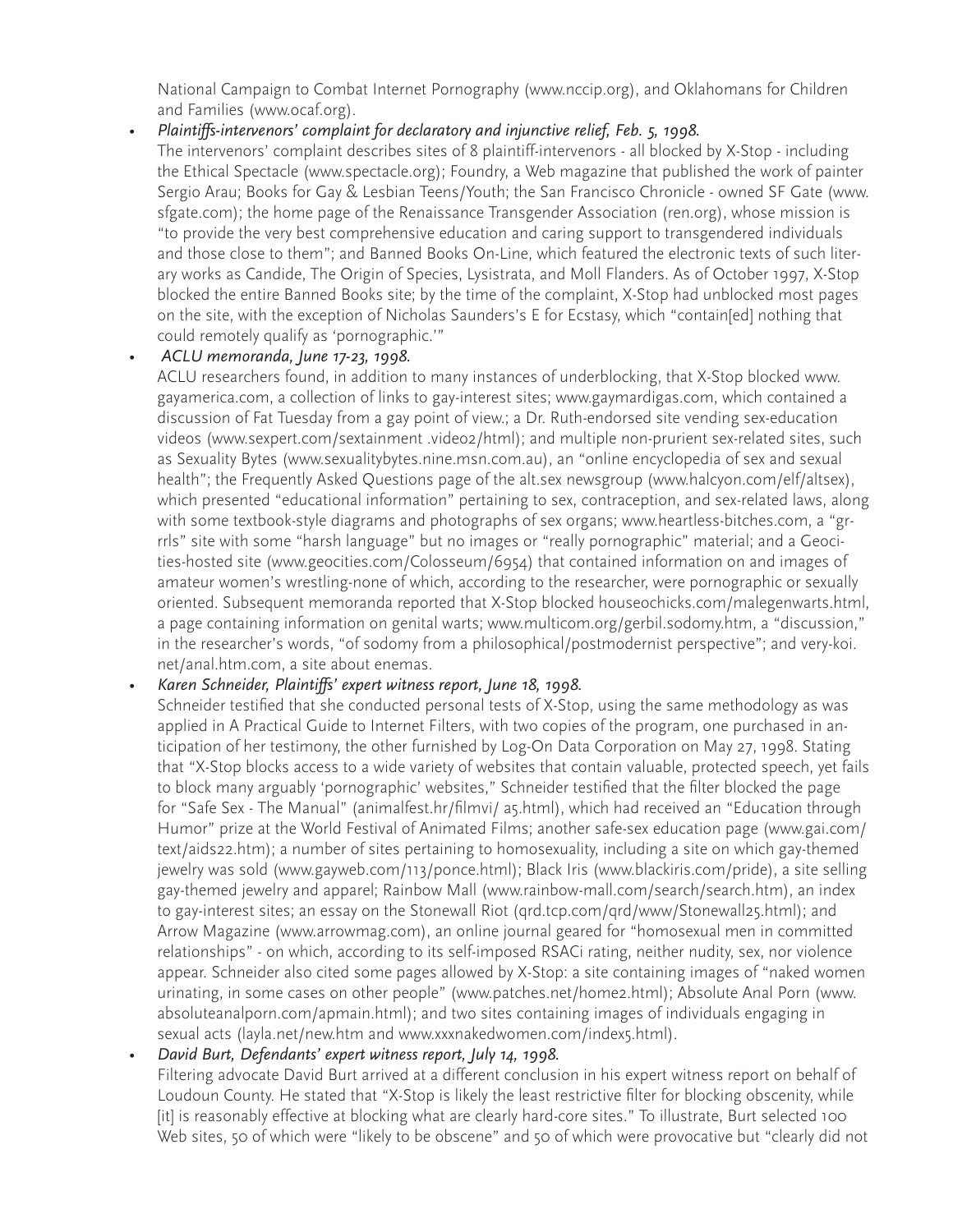meet one of the 'obscene' categories."28 This second 50-site sample comprised 10 soft-core sites, 10 sites devoted to fine-art nude photography, 10 that provided safe sex information, 10 devoted to nude photographs of celebrities (deemed unobjectionable because "this type of pornography almost always consists of simple nudity and partial nudity"), and 10 nonpornographic sites relating to sexuality, such as Dr. Ruth's Web site (www.drruth.com) and the home page of the Coalition for Positive Sexuality (www.positive.org). Burt found that X-Stop blocked 43 of the 50 "likely obscene" sites, or 86%. X-Stop left unblocked 70% of the soft-core sites Burt had selected, all but one (or 90%) of the nude-celebrity sites (barring only the British Babes Photo Gallery [www.celebmaster.com]), and all of the art-nude, safe-sex, and sexuality-information sites. Thus Burt determined that, on average, X-Stop allowed access to 92% of his unobjectionable sites.

#### *• Michael Welles, Plaintiff's Expert Witness Report, Sept. 1, 1998.*

System engineer Michael Welles testified that even with X-Stop installed on his computer, he had easily accessed online pornography, and asserted that "One needs a human judge, and a human judge or team of human judges cannot work quickly enough to process the amount of material that is out [on the Web]. . . . It is simply too large a task, and the size of the task is growing in proportion with the Internet itself." "[I]t is not possible," Welles concluded, "to find a technological method by which a person seeking to establish a blocking system could reliably block sites that must be identified by their subject matter without blocking sites that contain a different subject matter."

#### *• Loren Kropat, Second declaration, Sept. 2, 1998.*

Loudoun County library patron Loren Kropat testified as to sites she found blocked using a public Internet terminal on which X-Stop was installed at the Purcellville, Virginia, library on July 25 and September 2, 1998. Among them were a Washington, DC, gay-interest event-information site (www.gaydc.com); a profile of Edinburgh (freespace.virgin.net/james.anderson1); the homepage of the Let's Have an Affair Catering company (tor-pw1.netcom.ca/~prk.n.to/index.html); and www.venusx.com - the Web site of Eyeland Opticians.

#### *"The X-Stop Files: Déjà Voodoo," Censorware Project, 1999.*

In 1999, well after a federal district court ruled the Internet-filtering policies of the Loudoun County libraries unconstitutional, the Censorware Project published this follow-up to "The X-Stop Files." "If you were the president of a censorware company spotlighted for its bad blocks," the authors wrote, ". . . If your product was then dragged into a lawsuit which hinged on whether or not you blocked innocent sites, would you redouble your efforts, to make sure it blocked only hardcore porn? Log On Data did just that, removing many of the bad blocks we, and the Loudoun county lawyers, called to its attention. At the same time, it introduced more blocks of innocent sites, so that a year later, the product is no better than it was."

Among these new blocks were the Web sites of Godiva Chocolatier (www.godivas.com), and Fascinations (www. fascinations.com), a dealer of toys relating to physics-in both cases, most likely because "long ago and far away, their domain names belonged to porn sites." X-Stop blocked the home page of Redbook magazine, as its META description includes the word "sex." On account of supposed explicit sexual content, the filter also barred the academic sites "Sex Culture in Ancient China" (www.beijingnow .com/chun), which provided a scholarly history of sexology, and Wicked Pleasures (www. wickedpleasures.com), the site for a book on African-American sexuality. Other blocked health- and sex-related sites included the Medical Consumer's Advocate (www.geocities.com/ HotSprings/Spa/4236); an informational site on massage therapy (massagetherapynetwork.com); a site on alternative medicine (www.geocities.com/HotSprings/Spa/6834); a site on aphrodisiacs (www.thanx.com), which stated, on its front page, that it did "NOT contain sexually explicit material" (Censorware's emphasis); GreatSex. com, which sold books and videotapes promoting "clinical and educational sexual wisdom" and contained no nudity; C-Toons (www.c-toons.com), a Web comic serial-intended "to reinforce 'safe sex' attitudes through humorwhose protagonist was a condom; and Darkwhisper, a site dedicated to "exploring the magic and mystery of sadomasochism" and carrying an adult warning prior to its front page but, according to Censorware, containing "serious text only, not unlike what one can find in many libraries" and hence "a good illustration of the lack of any meaningful human review" on X-Stop's part.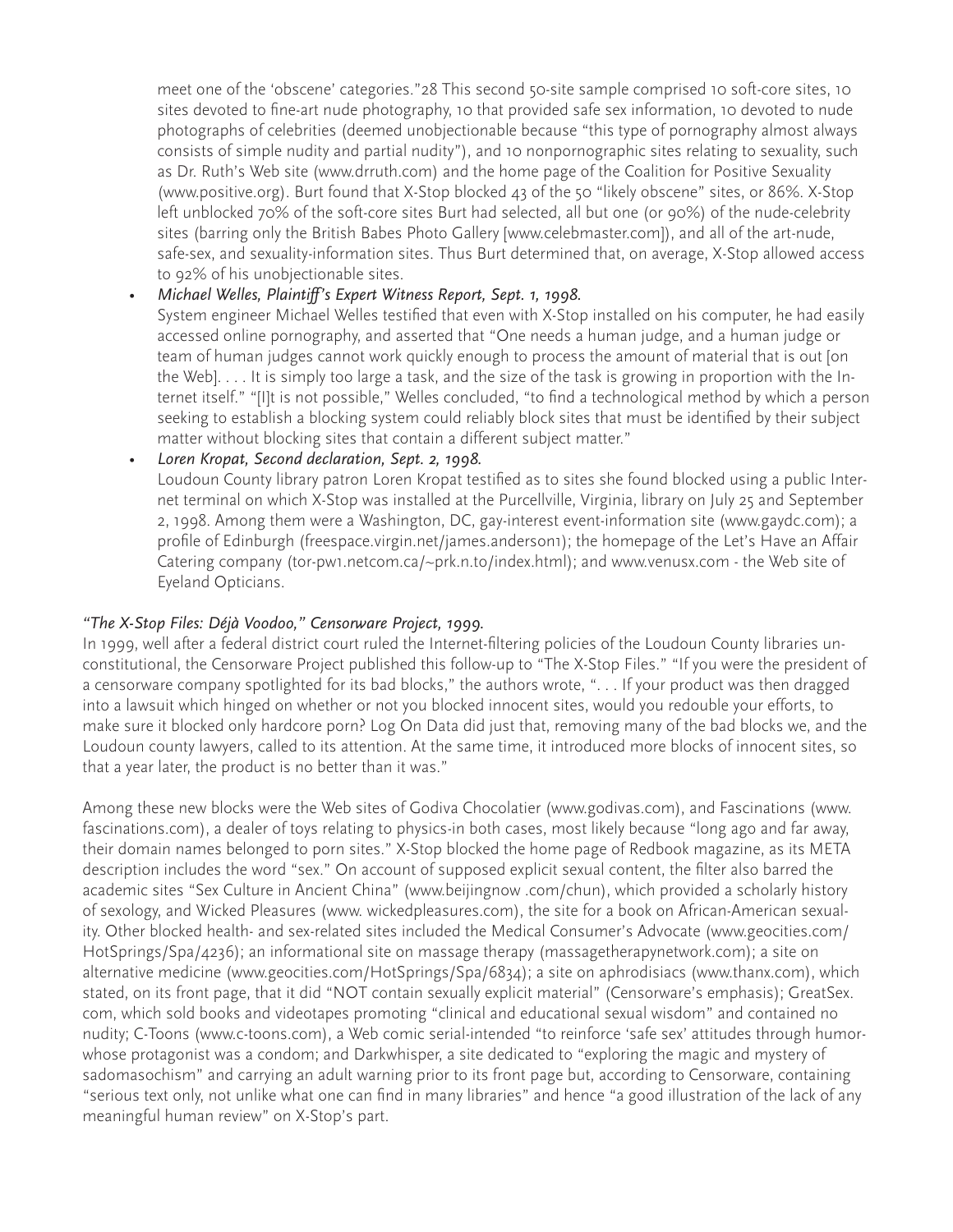Nonpornographic sites relating to homosexuality were also blocked, including the home page of the Gay Pastor (www.geocities.com/WestHollywood/8229), an ordained pastor whose stated mission is "to give [c]ounseling to all gays with regard to our personal adaptation to our new found [sic] lifestyle"; Pato Enterprises (www.donpato. com), which "specializes" according to the report, "in web production and promotion for the (gay) travel industry"; Queer Korner Productions (www.q-corner.com), a site selling gay-themed items such as T-shirts and mugs; the personal home pages of a lesbian doctoral student (www.webweaver.net/~monika) and a gay New Jerseybased computer specialist (www.cnct.com/~markk); and Movie Bear Cinema, which organized viewings of films such as Jurassic Park and Titanic for gay men (www. moviebearcinema.com).

Other blocked pages included the Web site of Home Sweet Loan, a mortgage firm whose URL (runawayteens. com), the report suggested, led to the problematic block; the Thought Shop (www.thoughtshop.com), a site that at the time of Censorware's investigation contained a commentary opposing the Child Online Protection Act; a Web-graphics page called Digital Xtreme! (www.velocity.net/~digital); Web sites for the recording artists Bombay June (www.bombayjune.com) and Marilyn Manson (home8.swipnet.se/~w-80164); a site posting weather forecasts for the Ardennes region of Belgium (www.ardennen.com/winter); and a page in tribute to Gillian Anderson (www.gilliananderson.net), which counted no nude images among its photographs of the actress.

X-Stop also blocked every site hosted by the free Web page provider Xoom-a total, at the time of Déjà Voodoo's publication, of 4.5 million distinct sites. Also found blocked was the so-called "family-friendly" ISP Execulink, which rated its sites by the RSACi system, offered N2H2 BESS filtering at the server level, and designated the Focus on the Family Web site a "favorite" link.

#### *Youth Access to Alcohol and Tobacco Web Marketing, Center for Media Education, Oct. 1999.*

CME deemed X-Stop "the least effective filter at blocking promotional alcohol and tobacco content," for it did not block any of the selected alcohol- and tobacco-related promotional sites, and blocked just 4% of sites generated by searches for promotional terms.

#### "Analysis of first 50 URL's blocked by X-Stop in the .edu domain," Peacefire, Jan. 2000.

Peacefire detailed the first 50 .edu domains on X-Stop's block list as of January 17, 2000. Twenty-four of these, or 48%, were ruled "obvious errors," including a number of innocuous student home pages, a site for a contest in which the grand prize was a boat (webpages.marshall.edu/~jarvis1) "Possibly X-Stop's MudCrawler was confused," Peacefire wrote, "by the phrase on the rules saying you had to be '18 years or older' to enter the drawing" and the Web site of the Paper and Book Intensive (www.sis.ua.edu/ ba/pbi.html), a summer program on the art of the book, papermaking, and conservation, offered by the University of Alabama's School of Library Information Studies. Ten additional URLs, 20% of the overall sample, were found to contain no pornography, but did feature some artistic nudity or harsh language, and were thereby judged "marginal errors."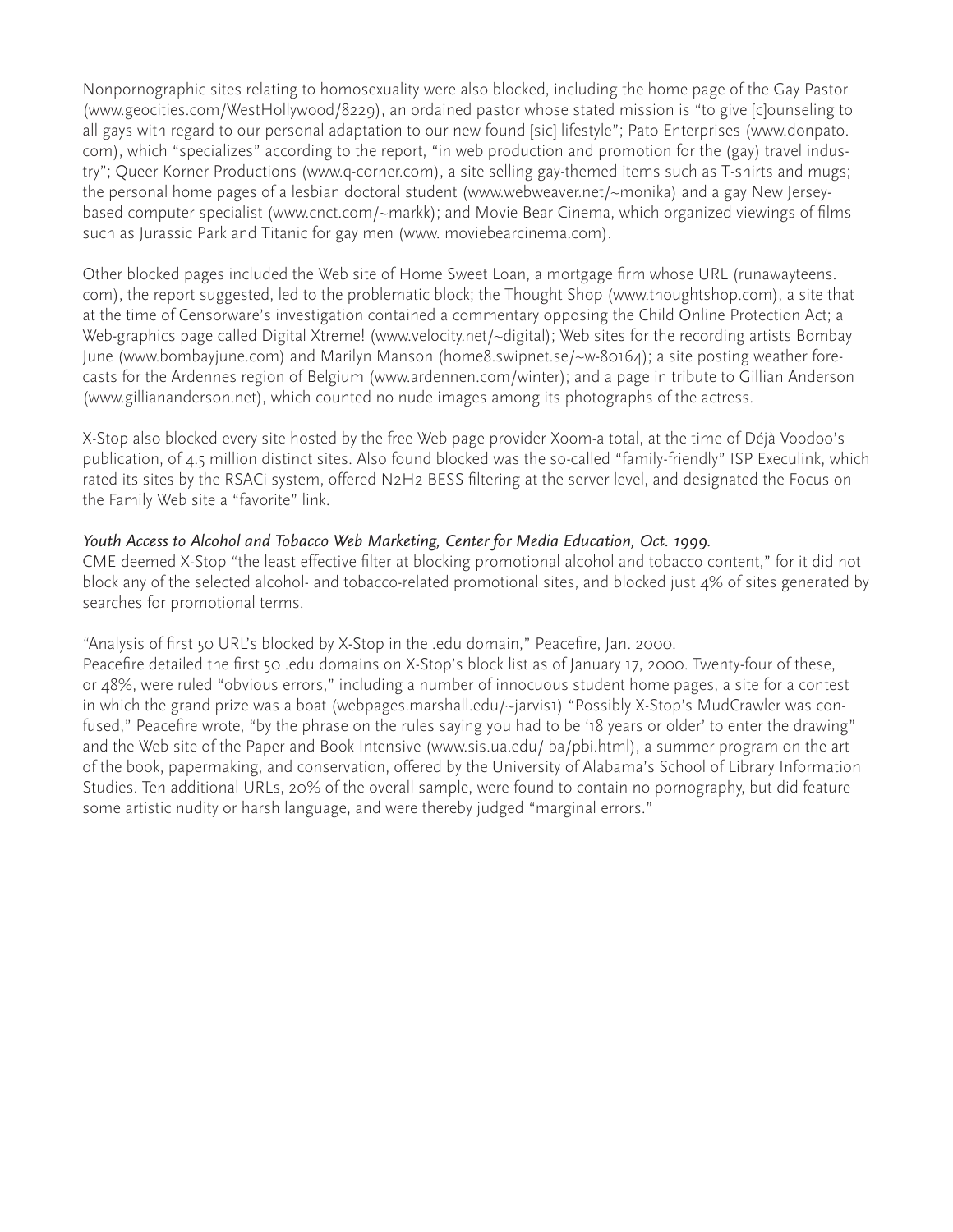# **BIBLIOGRAPHY OF TESTS AND STUDIES**

1. Reno v. ACLU, 521 U.S. 844, 870 (1997), quoting ACLU v. Reno, 929 F. Supp. 824, 842 (E.D. Pa. 1996).

2. See Miller v. California, 413 U.S. 15, 24 (1973). A federal district court ruled in 1998 that a public library board's use of X-Stop violated the First Amendment rights of both library patrons and online publishers. Mainstream Loudoun v. Board of Trustees of Loudoun County Library, 24 F. Supp. 2d 552 (E.D. Va. 1998).

3. Both the ALA and the ACLU filed suit challenging the portion of CIPA that applied to libraries. As of fall 2001, that lawsuit was pending in federal district court in Philadelphia.

4. "AOL Deploys RuleSpace Technology Within Parental Controls," press release, AOL Corporate, May 2, 2001; see www.rulespace.com/press/releases/05022001.html.

5. These last 3 pages, the report noted, were not filtered because of an automatic ban on the keyword "breast," but were evidently reviewed and deemed indecent by a BESS employee: "In our tests, we created empty pages that contained the words breast and breast cancer in the titles, to test whether BESS was using a word filter. The pages we created were accessible, but the previous three sites about breast cancer were still blocked."

6. Bennett Haselton, "Study of Average Error Rates for Censorware Programs," Peacefire, Oct. 23, 2000.

7. Peter Nickerson, testimony, House Subcom. on Telecommunications, Trade, and Consumer Protection, Sept. 11, 1998.

8. "N2H2 Launches Online Curriculum Partners Program, Offers Leading Education Publishers Access to Massive User Base," press release, N2H2, Sept. 6, 2000, www.n2h2.com/news/press/press\_09-26-00\_zone.html; "Cyber Patrol Tells COPA Commission that Market for Internet Filtering Software to Protect Kids is Booming," press release, SurfControl, July 20, 2000, www.surfcontrol.com/news/press\_releases/content/07\_20\_2000.html.

9. Bonnie Rothman Morris, "Teenagers Find Health Answers with a Click," New York Times, Mar. 20, 2001, F8.

10. In a subsequent article, the Censorware Project reported that Cyber Patrol had refused to unblock Deja News, despite its frequent use as a research resource for people ranging from Wallace himself to filtering advocate David Burt. "Cyber Patrol and Deja News," Censorware Project, Feb. 17, 1998, www.censorware.net/reports/dejanews/ index.html

11. Wallace added that the blocking of this site, "long removed from the Web, raises questions about the frequency with which the Cyber Patrol database is updated."

12. Hunter obtained this information from Searchterms.com, which documents the most frequent searches on a variety of popular search engines. Hunter, 49.

13. David Burt, "ALA touts filter study whose own author calls flawed," press release, Filtering Facts, Feb. 18, 2000, www.filteringfacts.org/hunter.htm.

14. "'CyberNOT' search engine," Peacefire, n.d., www.peacefire.org/censorware/Cyber\_Patrol/cybernot-search-engine.html; Lisa Bowman, "Filtering programs block candidate sites," ZDNet News, Nov. 8, 2000, www.zdnet.com/ filters/printerfriendly/0,6061,2651471-2,00.html.

15. John Leyden, "Porn-filter disabler unleashed," The Register, Dec. 19, 2000. The SurfControl representative also wrote, "We should be grateful if The Register would adopt a policy of allowing companies, such as ourselves, the opportunity to respond in full before going to press." "Astonishing," Cullen commented. "Cyber Patrol blocked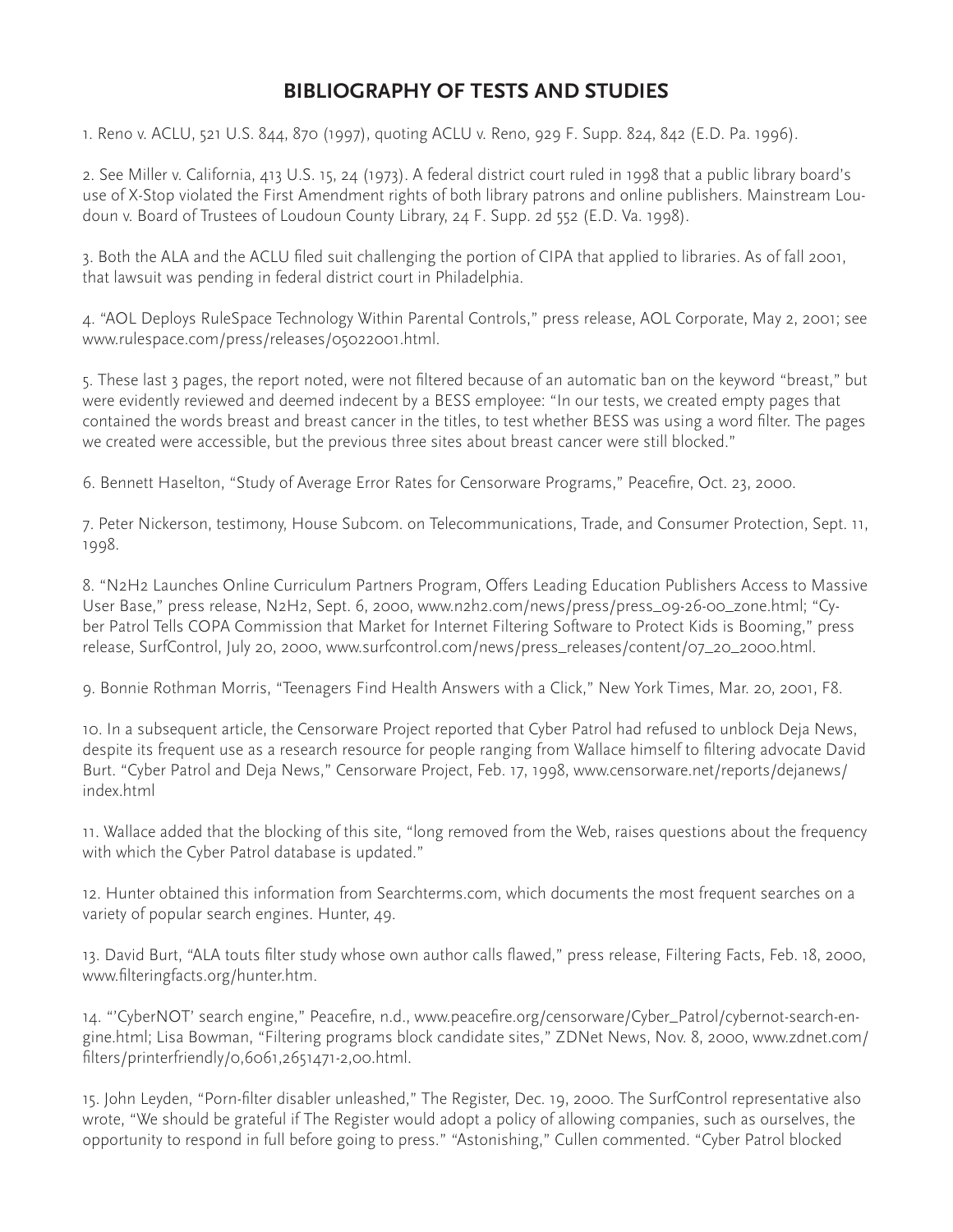The Register without informing us, or giving us a chance to respond in full, or at all."

16. "CYBERsitter Examined," Peacefire, 2000.

17. Chris Oakes, "Censorware Exposed Again," Wired News, Mar. 9, 2000, www.wired.com/news/ technology/0,1282,34842-2,00.html

18. Internet Guard Dog, www.mcafee-at-hom.com/products/internet-guard-dog/default.asp; review of Internet Guard Dog, www.zdnet.com/pcmag/stories/pipreviews/0,9836,254405,00.html.

19. Net Shepherd Press release, Dec. 1997.

20. Secure Computing, "Education and the Internet: A Balanced Approach of Awareness, Policy and Security," white paper, 1999.

21. "Censorware Project unequivocally confirms accuracy of SmartFilter in State of Utah Education Network," press release, Secure Computing, June 18, 1999.

22. David Burt, "Study of Utah School Filtering Finds 'About 1 in a Million' Websites Wrongly Blocked," Filtering Facts, Apr. 4, 1999.

23. SurfWatch promotional material, www.surfcontrol.com/support/surfwatch/filtering\_facts/how\_we\_filter.html.

24. Jim Tyre, post on www.censorware.net, May 14, 1999.

25. This claim no longer appears on the X-Stop Web site, but was quoted in the intervenors' complaint in Mainstream Loudou, v. Board of Trustees of Loudoun County Library, No. 97-2049-A (E.D. Va. Feb. 5, 1998).

26. Product information, www.8e6technologies.com/products/client/index.html

27. Product information, www.xstop.com/technology.

28. Burt defined a "likely obscene" site as one featuring any of the following: "1) Photographs showing vaginal, anal, or oral penetration clearly visible; 2) Photographs of bestiality with penetration clearly visible; 3) Photographs of one person defecating or urinating onto another person's face." BIBLIOGRAPHY OF TESTS AND STUDIES

Access Denied: The Impact of Internet Filtering Software on the Lesbian and Gay Community. New York: Gay and Lesbian Alliance Against Defamation, Dec. 1997.

Access Denied, Version 2.0: The Continuing Threat Against Internet Access and Privacy and its Impact on the Lesbian, Gay, Bisexual and Transgender Community. New York: Gay and Lesbian Alliance Against Defamation, 1999.

"Adam and Eve Get Caught in 'Net Filter." Wichita Eagle, Feb. 5, 1998.

Blacklisted by Cyber Patrol: From Ada to Yoyo [online]. Censorware Project, Dec. 22, 1997, "www.censorware.net/ reports/cyberpatrol/ada-yoyo.html".

Bowman, Lisa M. "Filtering programs block candidate sites" [online]. ZDNet News, Nov. 8, 2000, "www.zdnet. com/filters/printerfriendly/0,6061,2651471-2,00.html".

Brown, Alan. "Winners of the Foil the Filter Contest" [online]. Newark, NJ: Digital Freedom Network, Sept. 28,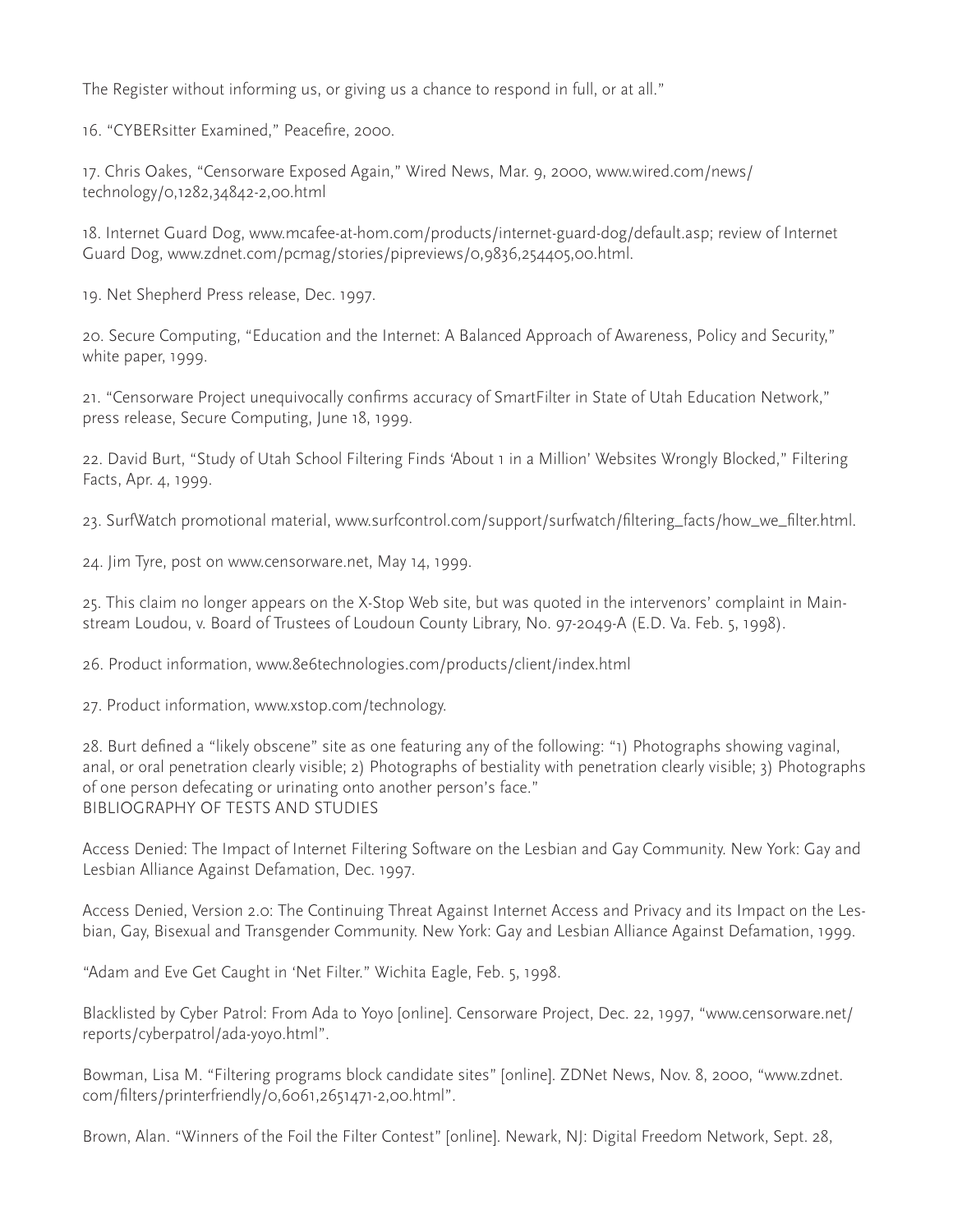2000, "dfn.org/focus/censor/contest.htm".

Burt, David. "ALA touts filter study whose own author calls flawed" [online]. Press release. Lake Oswego, OR: Filtering Facts, Feb. 18, 2000, "www.filteringfacts.org/hunter.htm".

. "Study of Utah School Filtering Finds 'About 1 in a Million' Websites wrongly blocked" [online]. Lake Oswego, OR: Filtering Facts, Apr. 4, 1999, "www.filteringfacts.org/utstudy.htm".

"Censorware Project unequivocally confirms accuracy of SmartFilter in State of Utah Education Network." Press release. San Jose: Secure Computing, June 18, 1999, "www.securecomputing.com/ archive/press/1999/sfcensorware-49.html".

Chelton, Mary K. Re: Internet Names and Filtering Software. In American Library Association Office for Intellectual Freedom newsgroup: ala1.ala.org [online]. Mar. 5, 1997; 15:17:31, "www.peacefire.org/ archives/surfwatch.archie-r-dykes-hospital.txt".

Cullen, Drew. "Cyber Patrol unblocks The Register" [online]. London: The Register, Mar. 9, 2001, "www.theregister. co.uk/content/6/17465.html".

"Cyber Patrol and Deja News" [online]. Censorware Project, Feb. 7, 1998, "censorware.net/reports/ dejanews/index.html".

"Cyber Patrol Tells COPA Commission that Market for Internet Filtering Software to Protect Kids is Booming," press release, SurfControl, July 20, 2000, "www.surfcontrol.com/news/press\_releases/ content/07\_20\_2000.html"

"Cybersitter Blocks The Ethical Spectacle" [online]. Press release. New York: Ethical Spectacle, Jan. 19, 1997, "www. spectacle.org/alert/cs.html".

"Digital Chaperones for Kids," Consumer Reports, Mar. 2001, 20-25.

"Education and the Internet: A Balanced Approach of Awareness, Policy and Security." San Jose: Secure Computing, 1999.

Finkelstein, Seth. "SmartFilter's Greatest Evils" [online]. Nov. 16, 2000, "www.sethf.com/anticensorware/smartfilter/greatestevils.php".

. "SmartFilter-I've Got a Little List" [online]. Dec. 7, 2000, "www.sethf.com/anticensorware/ smartfilter/gotalist.php"

"Gay sites netted in Cyber Patrol sting." Press release. New York: Gay and Lesbian Alliance Against Defamation, Dec. 19, 1997, "www.glaad.org/org/publications/alerts/index.html?record=1434".

Grimes, Ann, Nicole Harris, et al. "Digits: Expletive Deleted." Wall Street Journal, May 6, 1999, B4.

Hafner, Katie. "Library Grapples with Internet Freedom." New York Times, Oct. 15, 1998, G1, G8.

Hartocollis, Anemona. "Board Blocks Student Access to Web Sites: Computer Filter Hobbles Internet Research Work." New York Times, Nov. 10, 1999, B1, B8.

Haselton, Bennett. "Amnesty Intercepted: Global Human Rights Groups Blocked by Web Censoring Software" [online]. Seattle, WA: Peacefire, Dec. 12, 2000, "www.peacefire.org/amnesty-intercepted". Reprinted in Filters and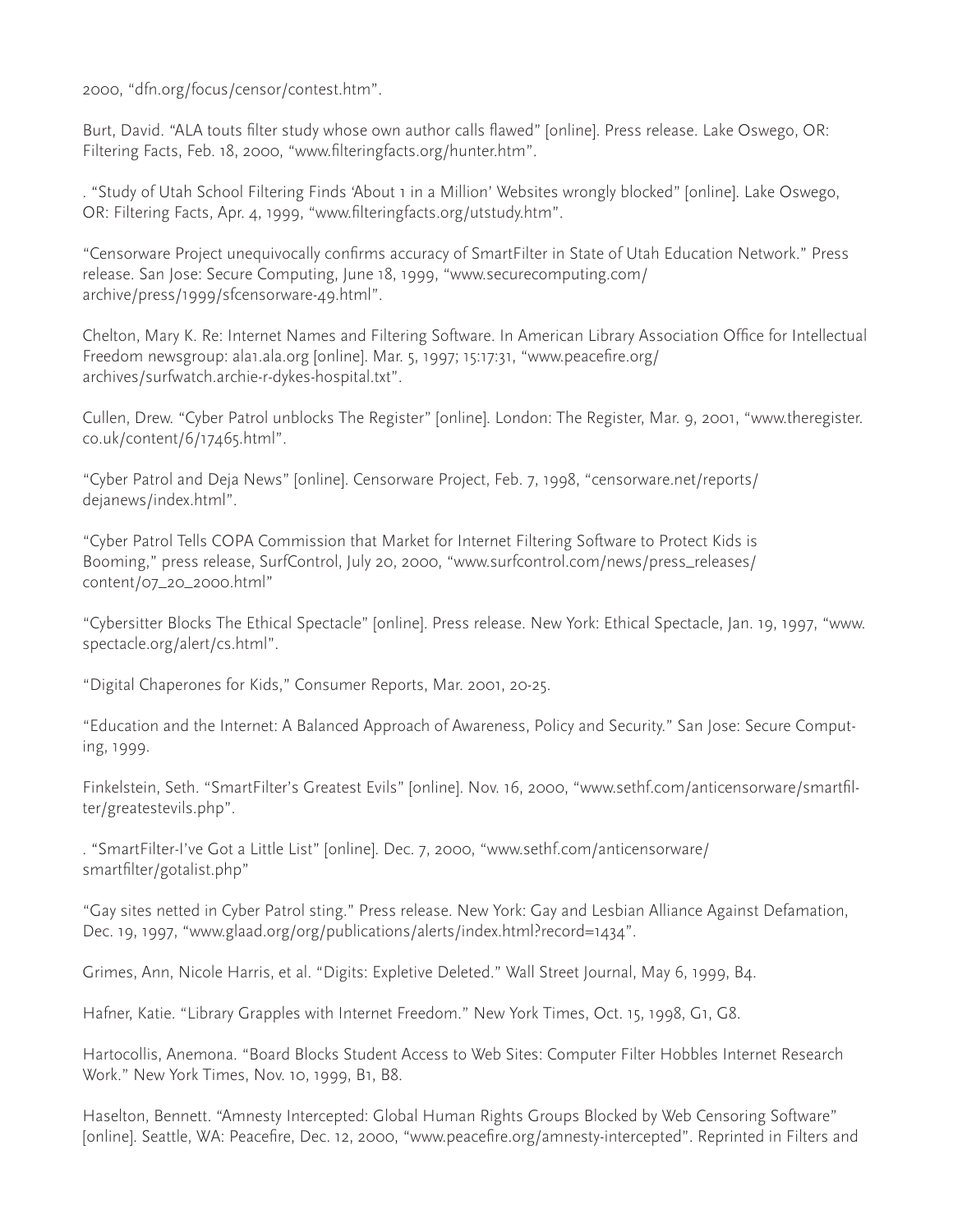Freedom 2.0, Washington DC: Electronic Privacy Information Center, 2001, 79.

. "Analysis of first 50 URL's blocked by I-Gear in the .edu domain" [online]. Seattle, WA: Peacefire, Mar. 2000, "peacefire.org/censorware/I-Gear/igear-blocked-edu.html".

. "Analysis of first 50 URL's blocked by X-Stop in the .edu domain" [online]. Seattle, WA: Peacefire, Jan. 2000, "peacefire.org/censorware/X-Stop/xstop-blocked-edu.html" .

. "AOL Parental Controls error rate for the first 1,000 .com domains" [online]. Seattle, WA: Peacefire, Oct. 23, 2000, "www.peacefire.org/censorware/AOL/ first-1000-com-domains.html" .

. "BabelFish blocked by censorware" [online]. Seattle, WA: Peacefire, Feb. 27, 2001, "www.peacefire. org/babelfish".

"BESS error rate for 1,000 .com domains". Seattle, WA: Peacefire, Oct. 23, 2000, "www.peacefire.org/censorware/ BESS/second-1000-com-domains.html".

. "'BESS, the Internet Retriever' Examined" [online]. Seattle, WA: Peacefire, 2000, "www.peacefire.org/censorware/ BESS".

. "Columnist Opines Against Censorware, Gets Column Blocked" [online]. Censorware Project, Mar. 29, 2001, "censorware.net/article.pl?sid=01/03/29/1730201&mode=nested&threshold=".

. "Cyber Patrol error rate for first 1,000 .com domains" [online]. Seattle, WA: Peacefire, Oct. 23, 2000, "www.peacefire.org/censoware/Cyber\_Patrol/first-1000-com-domains.html".

. "CYBERsitter: Where do we not want you to go today?" [online]. Seattle, WA: Peacefire, Nov. 5 - Dec. 11, 1996, "www.spectacle.org/alert/peace.html".

. "CYBERsitter Examined" [online]. Seattle, WA: Peacefire, 2000, "www.peacefire.org/ censorware/CYBERsitter" .

. "I-Gear Examined" [online]. Seattle, WA: Peacefire, 2000, "www.peacefire.org/ censorware/I-Gear".

. "Inaccuracies in the 'CyberNOT' search engine" [online]. Seattle, WA: Peacefire, 2000, "peacefire.org/censorware/Cyber\_Patrol/cybernot-search-engine.html".

. "Net Nanny Examined" [online]. Seattle, WA Peacefire, 2000, "www.peacefire.org/censorware/ Net\_Nanny".

. "SafeServer error rate for first 1,000 .com domains" [online]. Seattle, WA: Peacefire, Oct. 23, 2000, "www.peacefire.org/censorware/FoolProof/first-1000-com-domains.html".

. "SafeSurf Examined" [online]. Seattle, WA: Peacefire, 2000, "www.peacefire.org/censorware/ SafeSurf" .

. "Sites blocked by ClickSafe" [online]. Seattle, WA: Peacefire, July 2000, "www.peacefire.org/ censorware/Click-Safe/screenshots-copacommission.html".

. "Sites blocked by Cyber Sentinel" [online]. Seattle, WA: Peacefire, Aug. 2, 2000, "peacefire.org/ censorware/Cyber\_Sentinel/cyber-sentinel-blocked.html".

. "Sites blocked by FamilyClick" [online]. Seattle, WA: Peacefire, Aug. 1, 2000, "peacefire.org/ censorware/Family-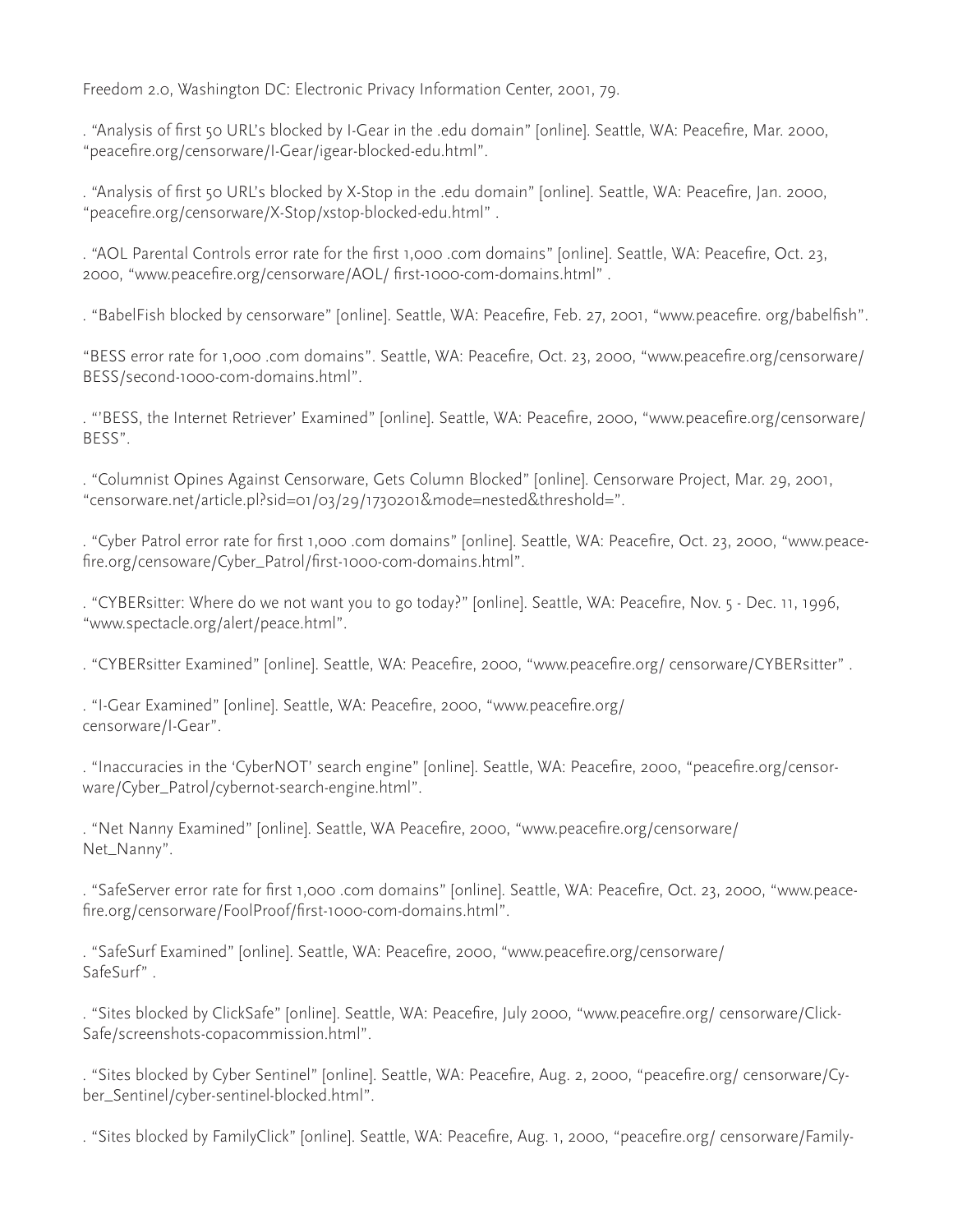Click/familyclick-blocked.html".

. "SmartFilter Examined" [online]. Seattle, WA: Peacefire, 2000, "www.peacefire.org/censorware/ SmartFilter" .

. "Study of Average Error Rates for Censorware Programs" [online]. Seattle, WA: Peacefire, Oct. 23, 2000, "www. peacefire.org/error-rates".

. "SurfWatch error rates for first 1,000 .com domains" [online]. Seattle, WA: Peacefire, Aug. 2, 2000, "peacefire. org/censorware/SurfWatch/first-1000-com-domains.html".

. "SurfWatch Examined" [online]. Seattle, WA: Peacefire, 2000, "www.peacefire.org/censorware/Surfwatch".

. "Teen Health Sites Praised in Article, Blocked by Censorware" [online]. Seattle, WA: Peacefire, Mar. 23, 2001, "peacefire.org/censorware/teen-health-sites-blocked.shtml".

. "X-Stop Examined" [online]. Seattle, WA: Peacefire, 1997-2000, "www.peacefire.org/ censorware/X-Stop" .

Haselton, Bennett, and Jamie McCarthy. "Blind Ballots: Web Sites of U.S. Political Candidates Censored by Censorware" [online]. Seattle, WA: Peacefire, Nov. 7, 2000, "peacefire.org/ blind-ballots". Reprinted in Filters and Freedom 2.0, Washington DC: Electronic Privacy Information Center, 2001, 91.

Hunter, Christopher. "Filtering the Future?: Software Filters, Porn, PICS, and the Internet Content Conundrum." Master's thesis, Annenberg School for Communication, University of Pennsylvania, July 1999.

Jansson, Eddy L. O. and Matthew Skala. The Breaking of Cyber Patrol® 4 [online]. Mar. 11, 2000, (cp.fmp.com).

Klaver, Marie José. What does Cybersitter block? [online]. Amsterdam, June 23, 1998, "huizen.dds.nl/ ~klaver/cybersitter.html".

Kongshem, Lars. "How well does Internet filtering software protect students?" Electronic School, Jan. 1998, A16- A19.

Kryzan, Christopher. Re: SurfWatch Censorship Against Lesbigay WWW Pages. E-mail release, June 14, 1995; 19:31:15.

Leibowitz, Wendy. "Shield Judges from Sex?" National Law Journal, May 18, 1998, A7.

Leyden, John. "Porn-filter disabler unleashed" [online]. London: The Register, Dec. 19, 2000, "www.theregister. co.uk/content/archive/15578.html."

Livingston, Brian. "AOL's 'youth filters' protect kids from Democrats," CNet News.com, Apr. 24, 2000, "news.cnet. com/news/0-1278-210-3287273-1.html".

Mainstream Loudoun, et al. v. Board of Trustees of the Loudoun County Library (C.A. 97-2049A, E.D. Va.):

Plaintiffs' complaint for declaratory and injunctive relief, Dec. 22, 1997.

"Internet Sites Blocked by X-Stop," Plaintiffs' Exhibit 22, List dated Oct. 1997.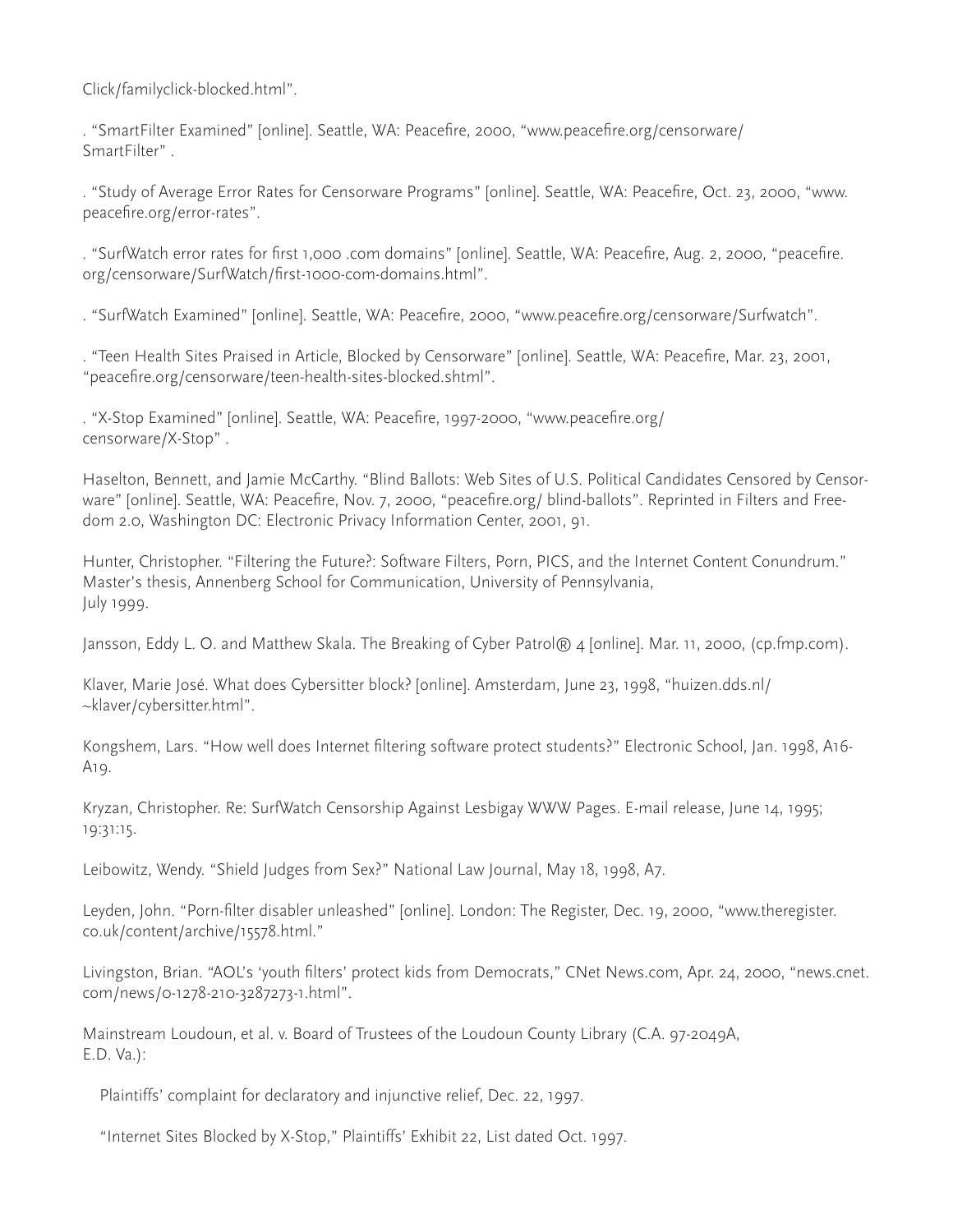ACLU memoranda, Jan. 27-Feb. 2, 1998.

Plaintiffs-intervenors' complaint for declaratory and injunctive relief, Feb. 5, 1998.

ACLU memoranda, June 17-23, 1998.

Karen Schneider, Plaintiffs' expert witness report, June 18, 1998.

David Burt, Defendants' expert witness report, July 14, 1998.

Michael Welles, Plaintiff's Expert Witness Report, Sept. 1, 1998.

Loren Kropat, Second declaration, Sept. 2, 1998.

McCarthy, Jamie. "Lies, Damn Lies, and Statistics" [online]. Censorware Project, June 23, 1999, "censorware.net/ reports/utah/followup/index.html" .

. "Mandated Mediocrity: Blocking Software Gets a Failing Grade" [online]. Seattle, WA: Peacefire; Washington, DC: Electronic Information Center, Oct. 2000, "peacefire.org/censorware/ BESS/MM" and "www.epic.org/free\_speech/censorware/mandated\_mediocrity.html".

McCarthy, Kieren. "Cyber Patrol bans The Register" [online]. London: The Register, Mar. 5, 2001, "www.theregister. com/content/6/17351.html".

McCullagh, Declan and Brock N. Meeks. "Jacking in from the 'Keys to the Kingdom' Port" [online]. CyberWire Dispatch, July 3, 1996, "cyberwerks.com/cyberwire/cwd/cwd.96.07.03.html" .

Morris, Bonnie Rothman. "Teenagers Find Health Answers with a Click." New York Times, March 20, 2001, F8.

Munro, Kathryn. "Filtering Utilities." PC Magazine, April 8, 1997, 235-40.

"N2H2 Launches Online Curriculum Partners Program, Offers Leading Education Publishers Access to Massive User Base," press release, N2H2, Sept. 6, 2000, "www.n2h2.com/news/press/press\_09-26- 00\_zone.html".

Oakes, Chris. "Censorware Exposed Again" [online]. Wired News, Mar. 9, 2000, "www.wired.com/ news/technology/0,1282,34842-2,00.html".

"Online Oddities and Atrocities Museum" [online]. San Francisco: Online Policy Group, n.d., "www.onlinepolicy. org/research/museum.htm".

Page, Clarence. "Web Filters Backfire on their Fans." Chicago Tribune, Mar. 28, 2001, 19.

Passing Porn, Banning the Bible: N2H2's Bess in Public Schools [online] Censorware Project, 2000, "www.censorware.net/reports/bess/index.html".

Protecting Judges Against Liza Minnelli: The WebSENSE Censorware at Work [online]. Censorware Project, June 21, 1998, "www.censorware.net/reports/liza.html".

Richtel, Matt. "Tables Turn on a Filtering Site as It Is Temporarily Blocked." New York Times, Mar. 11, 1999, G3.

Schneider, Karen G. A Practical Guide to Internet Filters. New York: Neal-Schulman Publishers, 1997.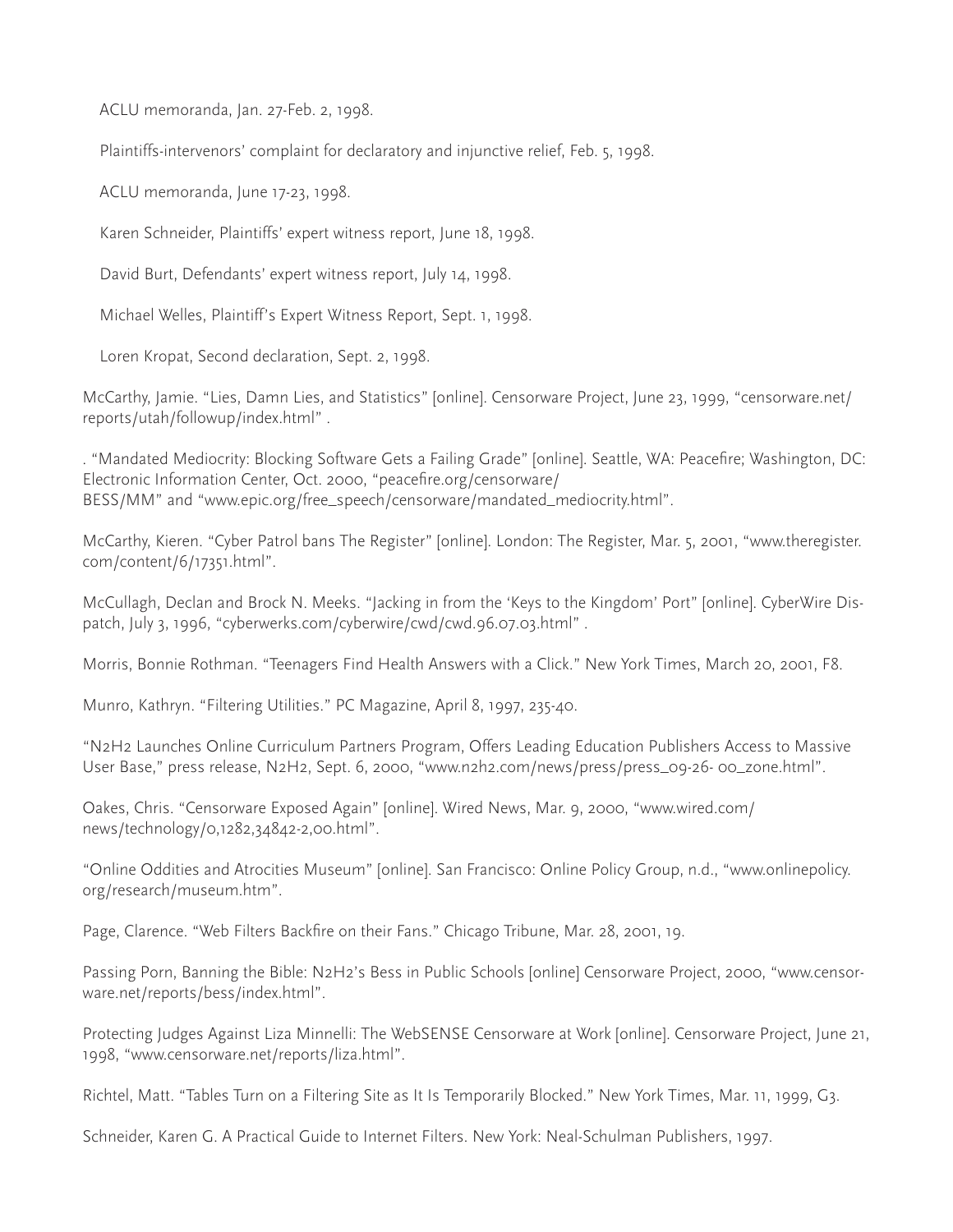Sims, Michael, et al. Censored Internet Access in Utah Public Schools and Libraries. Censorware Project, Mar. 1999, "censorware.net/reports/utah/" .

Smith. Brian. "Examples of Overblocking by Filters." Villa Park, IL: filteReality, Feb. 2000, "homepage.interaccess. com/~smitters/filtereality/overblocking.html" .

Sobel, David, et al. "Faulty Filters: How Content Filters Block Access to Kid-Friendly Information on the Internet." Washington, DC: Electronic Privacy Information Center, 1997. Reprinted in Filters and Freedom 2.0. Washington, DC: Electronic Privacy Information Center, 2001, 143.

Swaine, Michael. "WebSENSE Blocking Makes No Sense" [online]. WebReview.com, June 4, 1999, "www/webreview.com/swaine/1999/06\_04\_99.shtml".

Tyre, Jim. "Sex, Lies and Censorware" [online]. Censorware Project, May 14, 1999, "censorware.net/ article.pl?sid=01/03/05/0622253".

Wallace, Jonathan. "Cyber Patrol: The Friendly Censor" [online]. Censorware Project, Nov. 22, 1997, "www.censorware.net/essays/cypa\_jw.html".

. "The X-Stop Files" [online]. Censorware Project, Oct. 5, 1997, "www.censorware.net/ essays/xstop\_files\_jw.html" .

"We-Blocker.com: Censoring Gay Sites was Simply a Mistake.'" Press release. New York: Gay and Lesbian Alliance Against Defamation, Aug. 5, 1999, "www.glaad.org/org/publications/ alerts/index.html?record=372".

"White House Accidentally Blocked by SurfWatch" [online]. Sunnyvale, CA: Netsurfer Digest, Feb. 19, 1996, "www. netsurf.com/nsd/v02/nsd.96.02.19.html#BS6".

The X-Stop Files: Déjà Voodoo [online]. Censorware Project, 1999, "www.censorware.net/reports/ xstop/index.html".

Youth Access to Alcohol and Tobacco Web Marketing: The Filtering and Rating Debate. Washington, DC: Center for Media Education, Oct. 1999, "www.cme.org/publications/scrnfltr/report\_1104.pdf".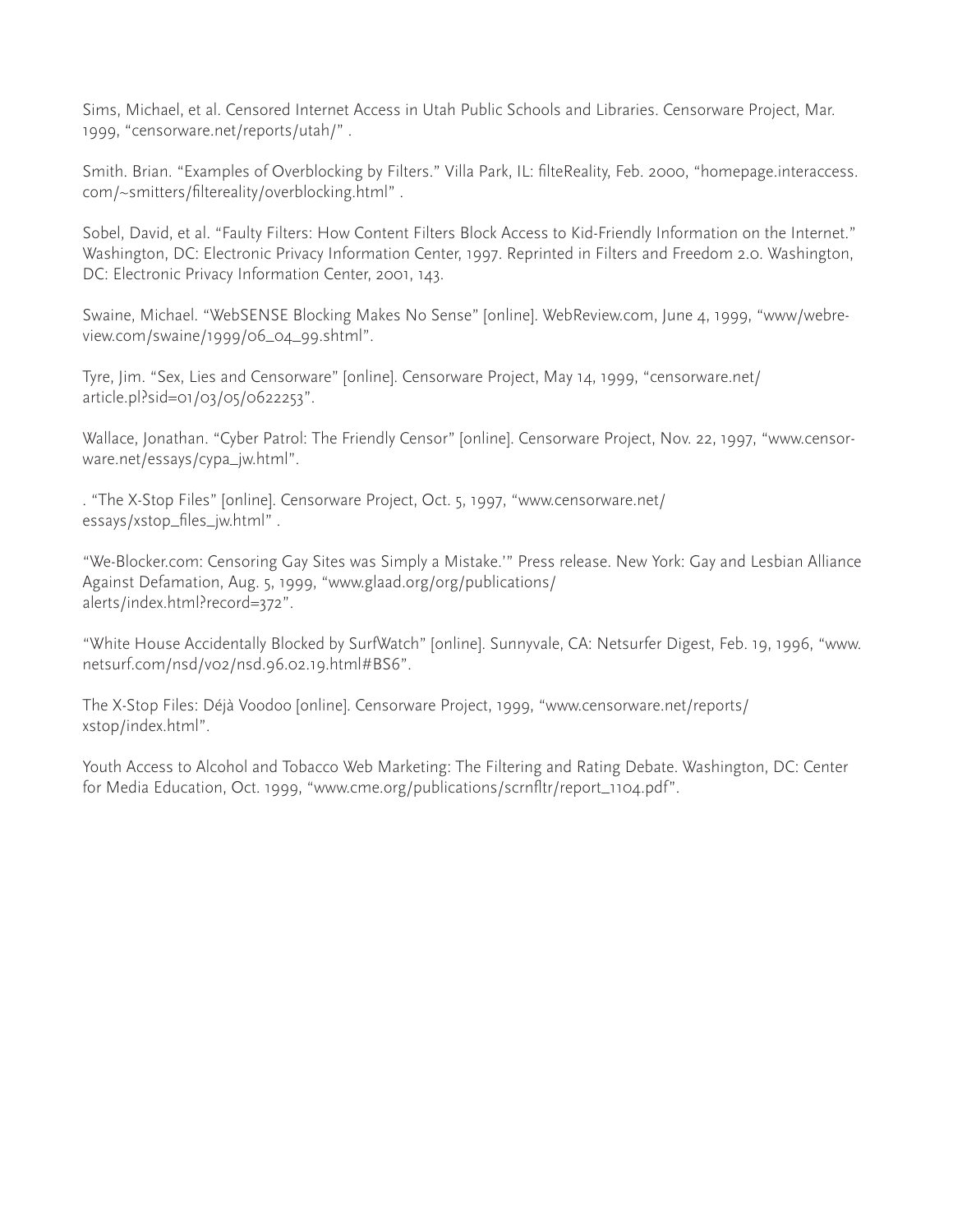## **APPENDIX A**

# **Blocked Sites by Subject: Artistic and Literary; Sexuality Education; Gay and Lesbian Information; Political Topics/Human Rights; Censorship**

### **Artistic and Literary Sites**

- Edwin Abbott, Flatland (wiretap.spies.com:70/00/Library/Classic/flatland.txt) SmartFilter-Censorware, "Access in Utah"
- allstardvd.com/mall/~advt/dvd/know\_last\_summer.htm SmartFilter-Censorware, "Access in Utah"

www.alsirat.com (fiction and poetry site) BESS-Censorware, "Passing Porn"

www.altx.com (poetry site) X-Stop-ACLU, Mainstream Loudoun memoranda

- Tori Amos (cctr.umkc.edu/user/cgladish/tori.html) SmartFilter-Censorware, "Access in Utah"
- Aristophanes, Lysistrata X-Stop-Mainstream Loudoun, Plaintiffs' Complaint
- Arrow Magazine (www.arrowmag.com) X-Stop-Schneider, Mainstream Loudoun expert report
- Art Dogs (www.artdogs.com) BESS-Peacefire, "Amnesty Intercepted"
- Art Galleries of the Illinois State University College of Fine Arts (orat.ilstu.edu) X-Stop-Peacefire, "X-Stop Examined"
- www.asandler.com (Adam Sandler tribute page) SmartFilter-Censorware, "Access in Utah"
- Atomic Books X-Stop-Mainstream Loudoun, plaintiffs' complaint
- Banned Books On-line; E for Ecstasy X-Stop-Mainstream Loudoun, plaintiffs intervenors' complaint
- Baywatch (www.baywatchtv.com/-Baywatch) Smartfilter—Censorware, "Access in Utah"
- Bjork (www.bjork.co.uk/bjork) Smartfilter—Censorware, "Access in Utah"
- www.blackmetal.com SmartFilter—Finkelstein, "Little List"
- Books for Gay and Lesbian Teens/Youth X-Stop-Mainstream Loudoun, plaintiffs intervenors' complaint
- Charlotte Brontë, Jane Eyre I-Gear—Peacefire, "I-Gear Examined"
- Emily Brontë, Wuthering Heights (wiretap.spies.com/Gopher/Library/Classic/wuther.txt) SmartFilter-Censorware, "Access in Utah"

C-Toons (www.c-toons.com) X-Stop-Censorware, "Déjà Voodoo"

Charles Darwin, The Origin of Species X-Stop-Mainstream Loudoun, Plaintiffs' Complaint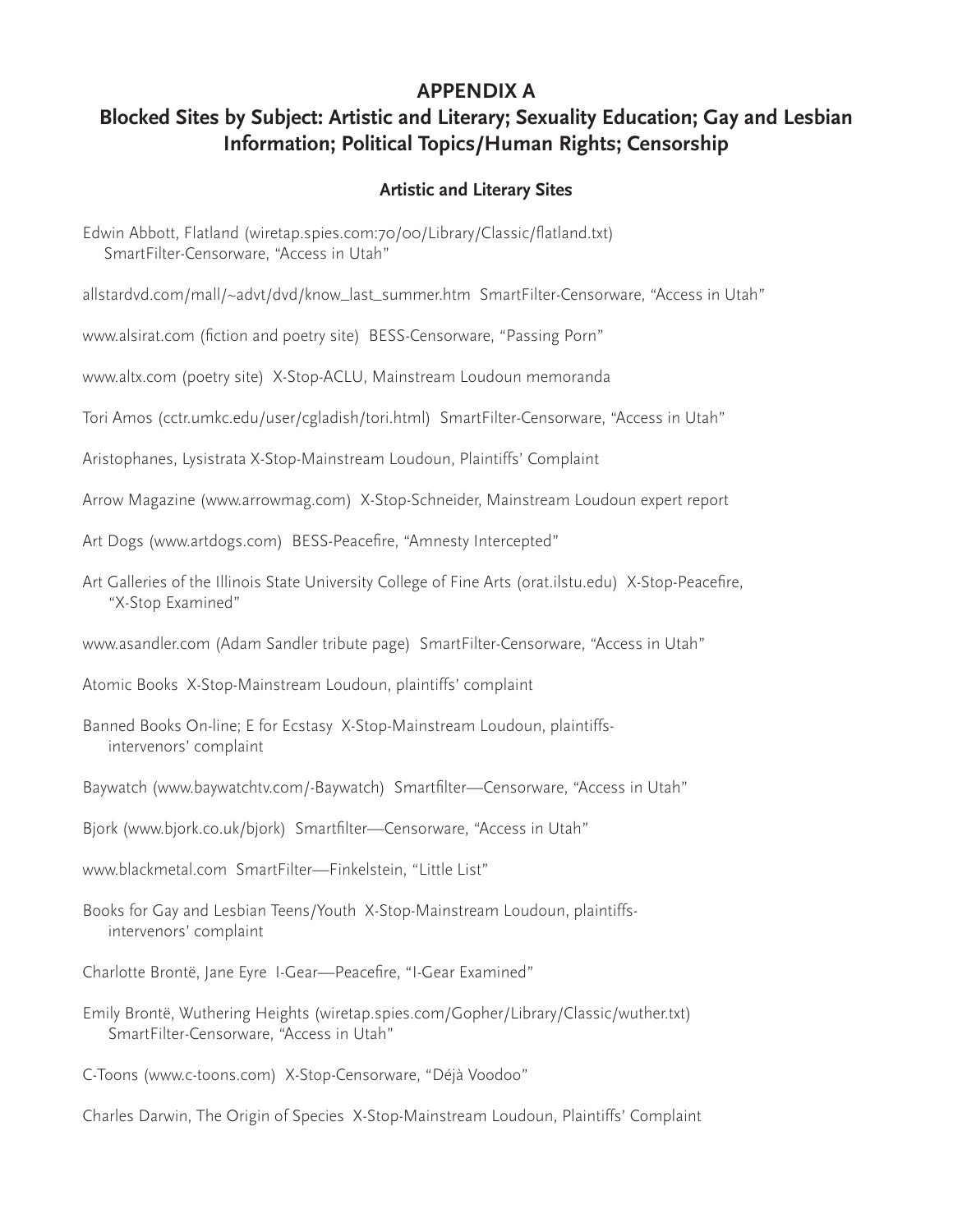- Geoffrey Chaucer, The Canterbury Tales (wiretap.spies.com/00/Library/Classic/canterbury.txt) SmartFilter-Censorware, "Access in Utah"
- Chumbawamba (www.chumba.com) SmartFilter—Finkelstein, "Little List"
- Confessions of St. Augustine, Book X (ccat.sas.upenn.edu/~jod/latinconf/10.html) I-Gear—Peacefire, "first 50 URL's"
- Joseph Conrad, Heart of Darkness (wiretap.spies.com:70/00/Library/Classic/darkness) SmartFilter-Censorware, "Access in Utah"
- Death Comics IHQ (www.eagle.ca/~corpse/deathcomics) X-Stop—Censorware, "Déjà Voodoo"
- Debenport Fine Art Photography (www.debenport.com) I-Gear, SurfWatch-Burt, Mainstream Loudoun expert report
- Daniel Defoe, Moll Flanders X-Stop-Mainstream Loudoun, Plaintiffs' Complaint
- The Decline and Fall of the Roman Empire (ccel.wheaton.edu/gibbon/decline4.txt; ccel.wheaton.edu/gibbon/decline6.txt) I-Gear—Peacefire, "first 50 URL's"
- Charles Dickens, A Christmas Carol (wiretap.spies.com:70/00/Library/Classic/carol.txt) SmartFilter-Censorware, "Access in Utah"
- A Different Light Bookstore (www.adlbooks.com) CYBERsitter-Hunter, "Filtering the Future?"
- Sir Arthur Conan Doyle, The Adventures of Sherlock Holmes (wiretap.spies.com/00/Library/Classic/adventures.dyl) SmartFilter-Censorware, "Access in Utah"

Sir Arthur Conan Doyle, "Through the Magic Door" (wiretap.spies.com/00/Library/Classic/magicdoor.dyl) SmartFilter-Censorware, "Access in Utah"

- Dr. Dre News and Information (www.dr-dre.com) Smartfilter—Finkelstein, "Little List"
- Elight magazine (www.youth.org/elight) SmartFilter-Censorware, "Access in Utah"; X-Stop-ACLU memoranda, Mainstream Loudoun
- Epitaph Records (www.epitaph.com) Smartfilter—Censorware, "Access in Utah"
- The Ethical Spectacle X-Stop-Mainstream Loudoun, plaintiffs-intervenors' complaint
- Fine Art Nude Webring (www.fineartnude.com/webring) I-Gear-Burt, Mainstream Loudoun expert report
- Fine Line Photography (www2.pair.com/tracylee/fineline.htm) SurfWatch-Burt, Loudoun expert report
- Foundry magazine X-Stop-Mainstream Loudoun, plaintiffs-intervenors' complaint
- Friends of Lulu (friends-lulu.org) BESS-Censorware, "Passing Porn"
- Gallatin Writers Group (www.webcom.com/gallatin/GI.RW96.Hooters.html) X-Stop-Mainstream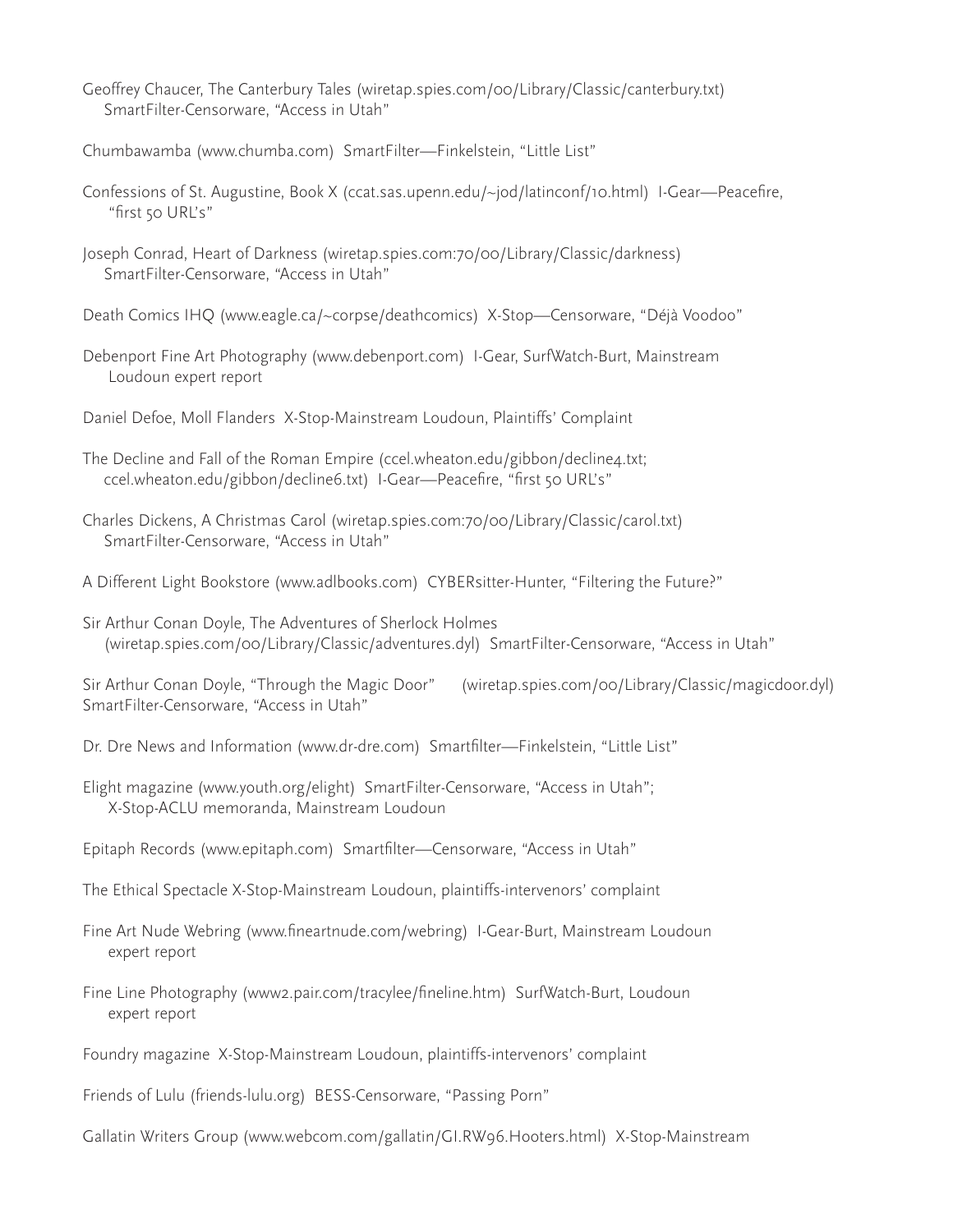Loudoun, "Sites Blocked by X-Stop"

- Alan Lindsay Garrett Gallery (www.onedoor.com/infrared/Nudes.htm) I-Gear, SurfWatch-Burt, Mainstream Loudoun expert report
- John Gay, The Beggar's Opera (darkwing.uoregon.edu/~rbear/beggar.html) I-Gear—Peacefire, "first 50 URLs"
- Gay Wired Book Source-Classics (www.gaywired.com/gaybooks/classics.htm) X-Stop-Mainstream Loudoun, "Sites Blocked by X-Stop"
- Gay Wired Presents Wildcat Press (www.gaywired.com/wildcat/index) BESS, CYBERsitter-Hunter, "Filtering the Future?"
- H.R. Giger's Official U.S. Site (www.giger.com) SmartFilter-Finkelstein, "Little List"
- www.gilliananderson.net X-Stop—Censorware, "Déjà Voodoo"
- Green Day (www.greenday.com) Smartfilter—Censorware, "Access in Utah"
- www.hedda.com/creative-visions (literary magazine) BESS-Censorware, "Passing Porn"
- Ronald Lee Hildebrand Gallery (www.hilstudio.com/nudes.html) SurfWatch-Burt, Mainstream Loudoun expert report
- Hip-Hop Zone (www.hip-hopzone.com) SmartFilter-Finkelstein, "Little List"
- Homer, The Odyssey (darkwing.uoregon.edu/~joelja/odyssey.html) SafeSurf—Peacefire, "SafeSurf Examined"
- Homer, The Iliad (darkwing.uoregon.edu/~joelja/iliad.html) SafeSurf—Peacefire, "SafeSurf Examined"
- "Indecency on the Internet: Lessons from the Art World" (www.csulb.edu/~jvancamp/article1.html) I-Gear-Peacefire, "First 50 URLs"
- Rudyard Kipling, The Jungle Book (wiretap.spies.com:70/00/Library/Classic/jungle.rk) SmartFilter-Censorware, "Access in Utah"
- Krusty the Klown (kwaziwai.cc.columbia.edu/~mrr18/krusty2.gif) SmartFilter-Censorware, "Access in Utah"
- Lambda Literary Awards (qrd.org.com/qrd/media/books/lammys/lammy.award.winners.announced- 06.08.95) X-Stop-Mainstream Loudoun, "Sites Blocked by X-Stop"
- Jack London, The Call of the Wild (wiretap.spies.com:70/00/Library/Classic/callwild.txt) SmartFilter-Censorware, "Access in Utah"
- Henry Wadsworth Longfellow, "The Song of Hiawatha" (wiretap.area.com/ftp.items/Library/Classic/ Hiawatha) SmartFilter-Censorware, "Access in Utah"
- Henry Wadsworth Longfellow, "The Village Blacksmith" (wiretap.spies.com/00/Library/Classic/Poetry/village.p) SmartFilter-Censorware,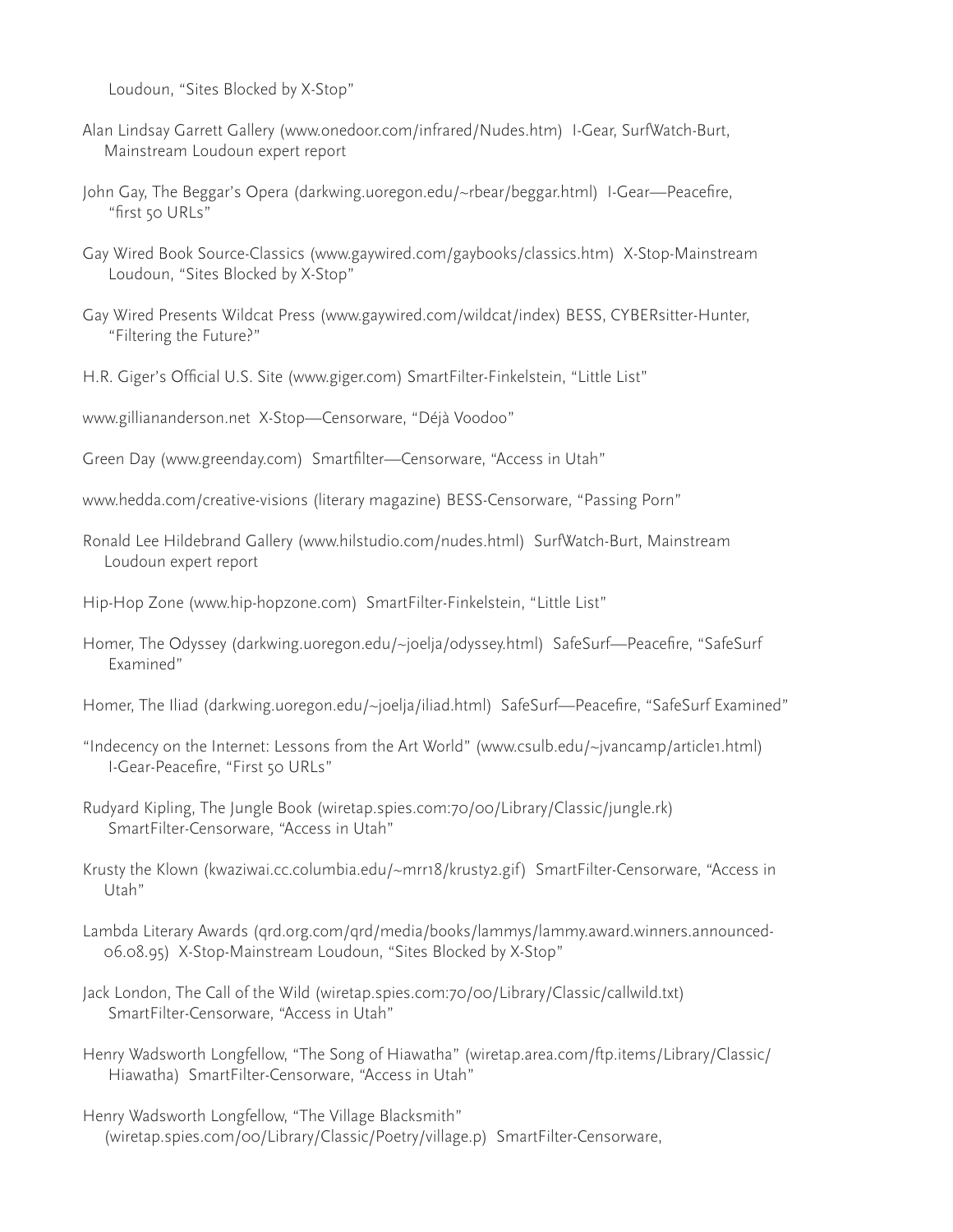"Access in Utah"

Manson (home8.swipnet.se/~w-80164) X-Stop—Censorware, "Déjà Voodoo"

Marilyn-Manson.net SmartFilter-Finkelstein, "Little List"

Marilynmanson.com SmartFilter-Finkelstein, "Little List"

Mega's Metal Asylum Cyber Patrol—Jansson and Skala, "Breaking"

Herman Melville, Moby-Dick (wiretap.spies.com/00/Library/ Classic/mobydick.txt) Smartfilter—Censorware, "Access in Utah"

Metallica (ryen.fsn.net) Smartfilter—Censorware, "Access in Utah"

Liza Minnelli Web Site WebSENSE-Censorware, "Protecting Judges"

- Mother Jones (bsd.mojones.com/hellraiser\_central) BESS-Censorware, "Passing Porn"; SmartFilter- Peacefire, "SmartFilter Examined"
- Movie Bear Cinema (www.moviebearcinema.com) X-Stop-Censorware, "Déjà Voodoo"
- Ralph Oellerich Gallery (oellerich.com) I-Gear, SurfWatch-Burt, Mainstream Loudoun expert report
- Offspring (www.offspring.com) Smartfilter—Censorware, "Access in Utah"
- The Official Primus Site (www.primussucks.com) SmartFilter-Finkelstein, "Little List"
- One Foot in the Grave?the Oldest Punk Band in the World (www.onefoot.com) SmartFilter-Finkelstein, "Little List"
- The Oprah Winfrey Show FamilyClick-Online Policy Group, "Online Atrocities"
- Pantera (www.pantera.com) Smartfilter—Censorware, "Access in Utah"
- PSYART: A Hyperlink Journal for the Psychological Study of the Arts (web.clas.ufl.edu/ipsa/journal) FamilyClick-Peacefire, "Sites Blocked by FamilyClick"
- Review of Roman Sexualities (ccat.sas.upenn.edu/bmcr/1998/1998-10-16.html) I-Gear—Peacefire, "first 50 URLs"
- Theodore Roethke, "Night Journey" (wiretap.spies.com:70/00/Library/Classic/Poetry.journal.p) SmartFilter-Censorware, "Access in Utah"
- "Safe Sex—The Manual" (animalfest.hr/filmvi/a5.html) X-Stop-Schneider, Mainstream Loudoun expert report
- San Francisco Gate X-Stop-Mainstream Loudoun, plaintiffs-intervenors' complaint

Savage Dragon (www.savagedragon.com) SmartFilter-Finkelstein, "Little List"

Sepia Studios (www.cyber-dyne.com/~gjohnson) I-Gear-Burt, Mainstream Loudoun expert report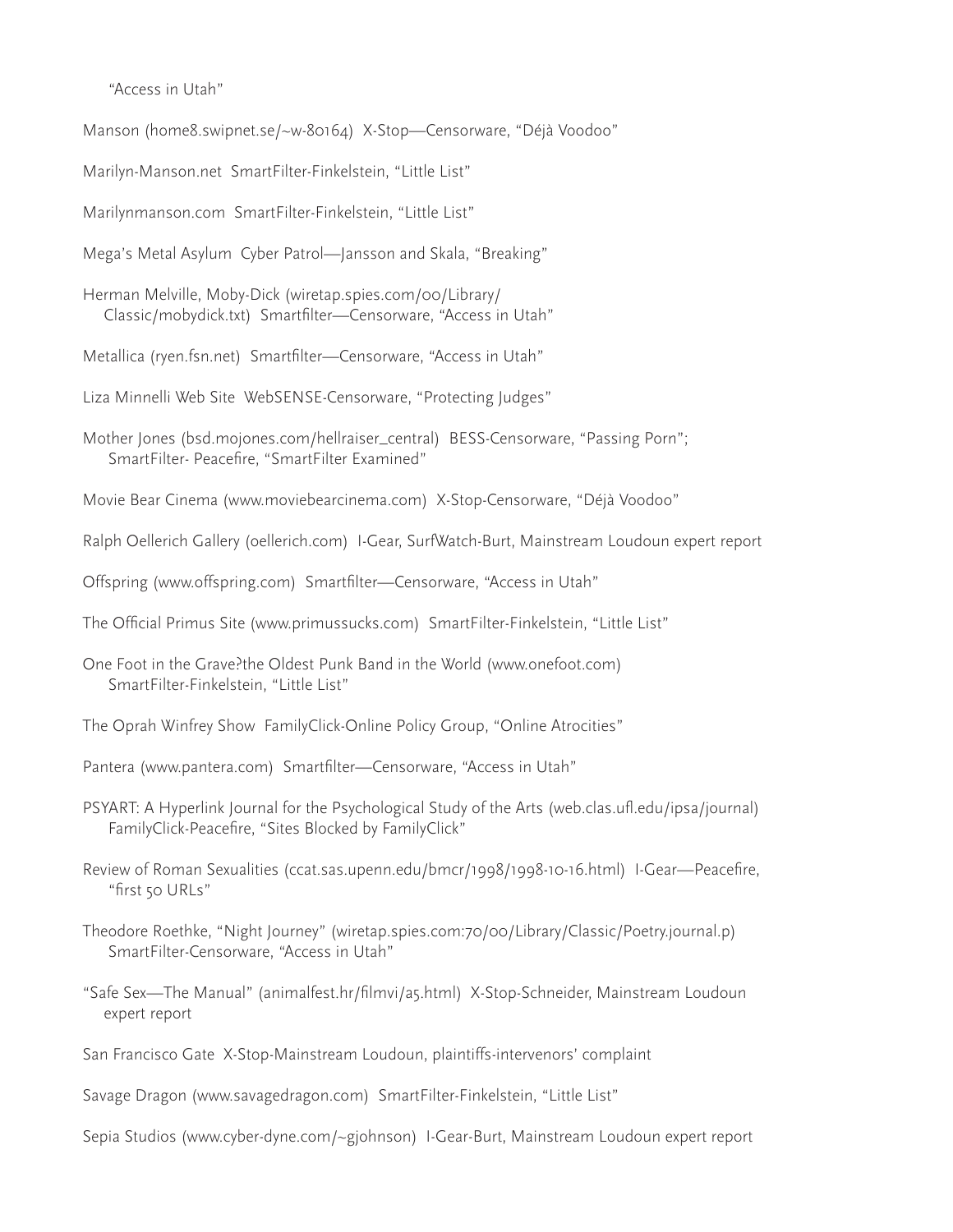- Shakespeare Dictionary (wiretap.spies.com/Library/Document/shake.dic) SmartFilter-Censorware, "Access in Utah"
- Shakespeare's Tragedies (wiretap.spies.com/00/Library/Classic/Shakespeare/Tragedies) SmartFilter-Censorware, "Access in Utah"
- Lysander Spooner, "No Treason" (wiretap.spies.com:70/00/Library/Classic/no-treas.txt) Censorware, "Access in Utah"

The Jerry Springer Show (www.jerryspringer.com) SmartFilter-Finkelstein, "Little List"

John Steinbeck, The Grapes of Wrath I-Gear—New York Times, "Board Blocks Student Access"

- Stick Men with Ray Guns (www.stickmenwithrayguns.com) SmartFilter—Finkelstein, "Little List
- student-www.chicago.edu/users/djrivera/marley.html (Bob Marley tribute page) Smartfilter—Censorware, "Access in Utah"
- Three's Company (www.best.com/~heffray/ThreesCompany) Smartfilter—Censorware, "Access in Utah"
- Tupac (www.tupac.com) SmartFilter-Finkelstein, "Little List"
- Mark Twain, The Adventures of Huckleberry Finn (wiretap.spies.com/ftp.items/Library/ Classic/huckfinn.mt) SmartFilter-Censorware, "Access in Utah"
- Mark Twain, The Adventures of Tom Sawyer (wiretap.spies.com/ftp.items/Library/Classic/sawyer.mt) SmartFilter-Censorware, "Access in Utah"
- Mark Twain, "A Connecticut Yankee in King Arthur's Court" (wiretap.spies.com/00/Library/ Classic/yankee.mt) SmartFilter-Censorware, "Access in Utah"
- Mark Twain, "Extracts from Adam's Diary" (wiretap.spies.com/ftp.items/Library/Classic/adam.mt) SmartFilter-Censorware, "Access in Utah"
- Mark Twain, "What Is Man?" (wiretap.spies.com:70/00/Gov/Library/Classic/man.mt) SmartFilter-Censorware, "Access in Utah"
- www.vancouverhardcore.com SmartFilter—Finkelstein, "Little List"
- Suzanne Vega (www.vega.net) BESS-Peacefire, "Amnesty Intercepted"
- Voltaire, Candide X-Stop-Mainstream Loudoun, Plaintiffs' Complaint
- Weathermen Records (www.theweathermen.com) SmartFilter-Finkelstein, "Little List"
- Wicked Pleasures (www.wickedpleasures.com) X-Stop—Censorware, "Déjà Voodoo"
- wings.buffalo.edu/epc.documents (poetry site) X-Stop-ACLU memoranda, Mainstream Loudoun
- World Art Erotica (www.wae.org) Smartfilter—Censorware, "Access in Utah"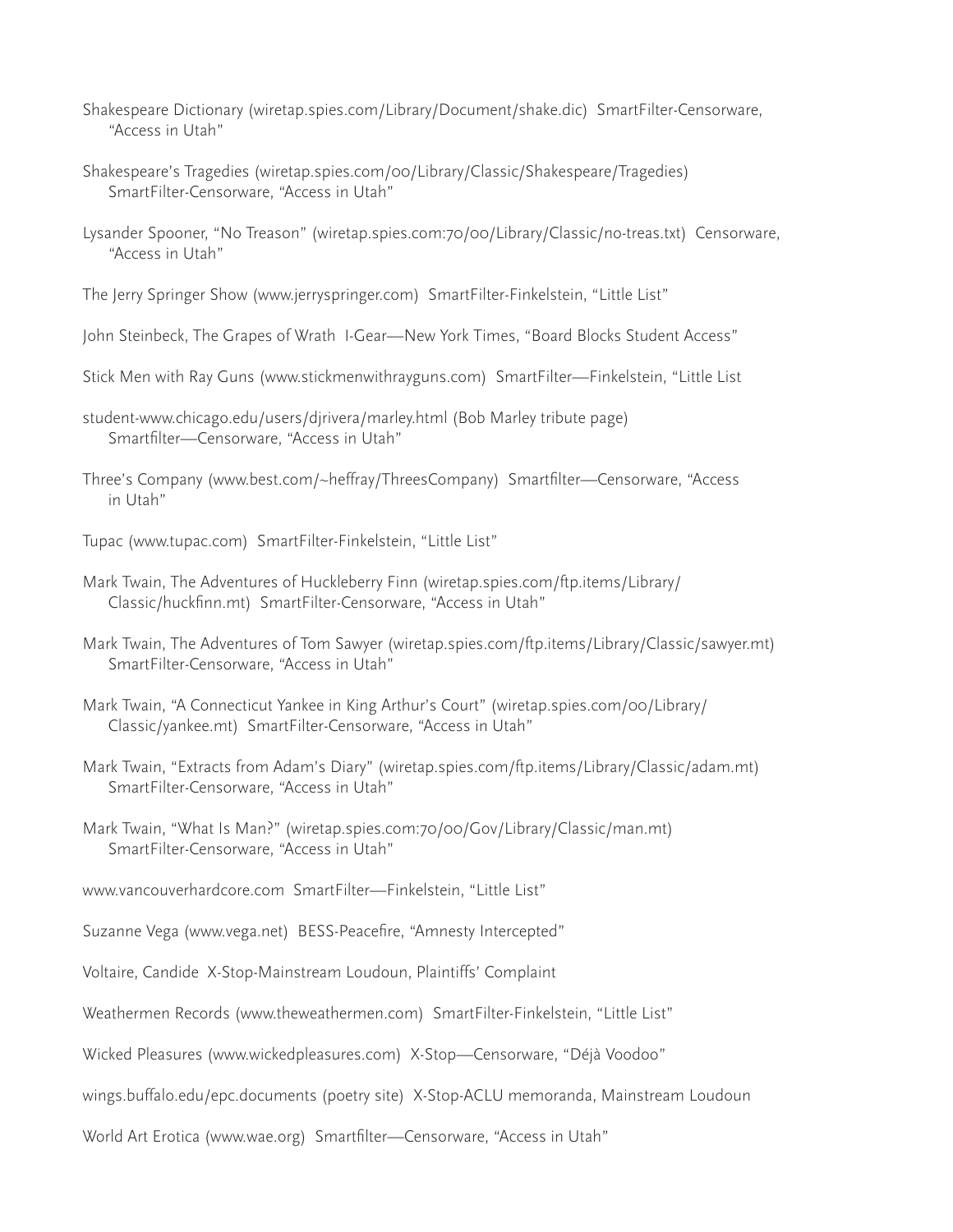World Museum of Erotic Art (www.opkamer.nl/amea/index.shtml) Smartfilter—Censorware, "Access in Utah" Sexuality Education

- About STDs (www.allhealth.edu/HEALTH/Health\_Sex.html) SurfWatch-Peacefire, "SurfWatch Examined"
- AIDS Day 1997: China Responds to AIDS" (www.usembassychina.org.cn/english/sandt/ aidsdy97.htm) FamilyClick-Peacefire, "Sites Blocked by FamilyClick"
- AIDS Educational Research Trust (www.avert.org) X-Stop-Mainstream Loudoun, "Sites Blocked by X-Stop"
- AIDS Quilt (www.aidsquilt.org/aidsinfo) X-Stop-Wallace, "X-Stop Files"
- www.aids-sida.org/diccsida.html (Spanish-English glossary of AIDS terms) FamilyClick-Peacefire, "Sites Blocked by FamilyClick"
- Ask Alice (www.goaskalice.columbia.edu) BESS-Censorware, "Passing Porn"
- birthcontrol.com SmartFilter-Censorware, "Access in Utah"
- The Body: An AIDS and HIV Information Resource (www.thebody.com/index.shtml) CYBERsitter-Hunter, "Filtering the Future?"
- C-Toons (www.c-toons.com) X-Stop-Censorware, "Déjà Voodoo"
- Center for Reproductive Law and Policy (www.echonyc.com/~jmkm/wotw) X-Stop-Mainstream Loudoun, "Sites Blocked by X-Stop"
- Coalition for Positive Sexuality (www.positive.org/Home/index.html) BESS, Net Nanny-Hunter, "Filtering the Future"; Cyber Patrol-Hunter, "Filtering the Future?"; X-Stop-Mainstream Loudoun, "Sites Blocked by X-Stop"
- Contraception and Sexually Transmitted Diseases (www.womens-health.org/sex.htm) SurfWatch-Peacefire, "SurfWatch Examined"
- www.curbcut.com/Sex.html (sex-information page for the disabled) SurfWatch-Schneider, A Practical Guide
- Dr. Ruth (www.drruth.com) SurfWatch-Burt, Mainstream Loudoun expert report
- www.ee.calpoly.edu/~jcline.sexo (safe-sex information) X-Stop-Peacefire, "First 50 URLs"
- Enjoying Safer Sex (wso.williams.edu/orgs/peerh/sex/safesex) CYBERsitter-Hunter, "Filtering the Future?"; SurfWatch-Burt, Mainstream Loudoun expert report
- events.yahoo.com/NetEvents/Society\_and\_Culture/Sexuality SmartFilter-Censorware, "Access in Utah"
- Facts about Sexual Assault (www.health-net.com/fsex.htm) SurfWatch-Peacefire,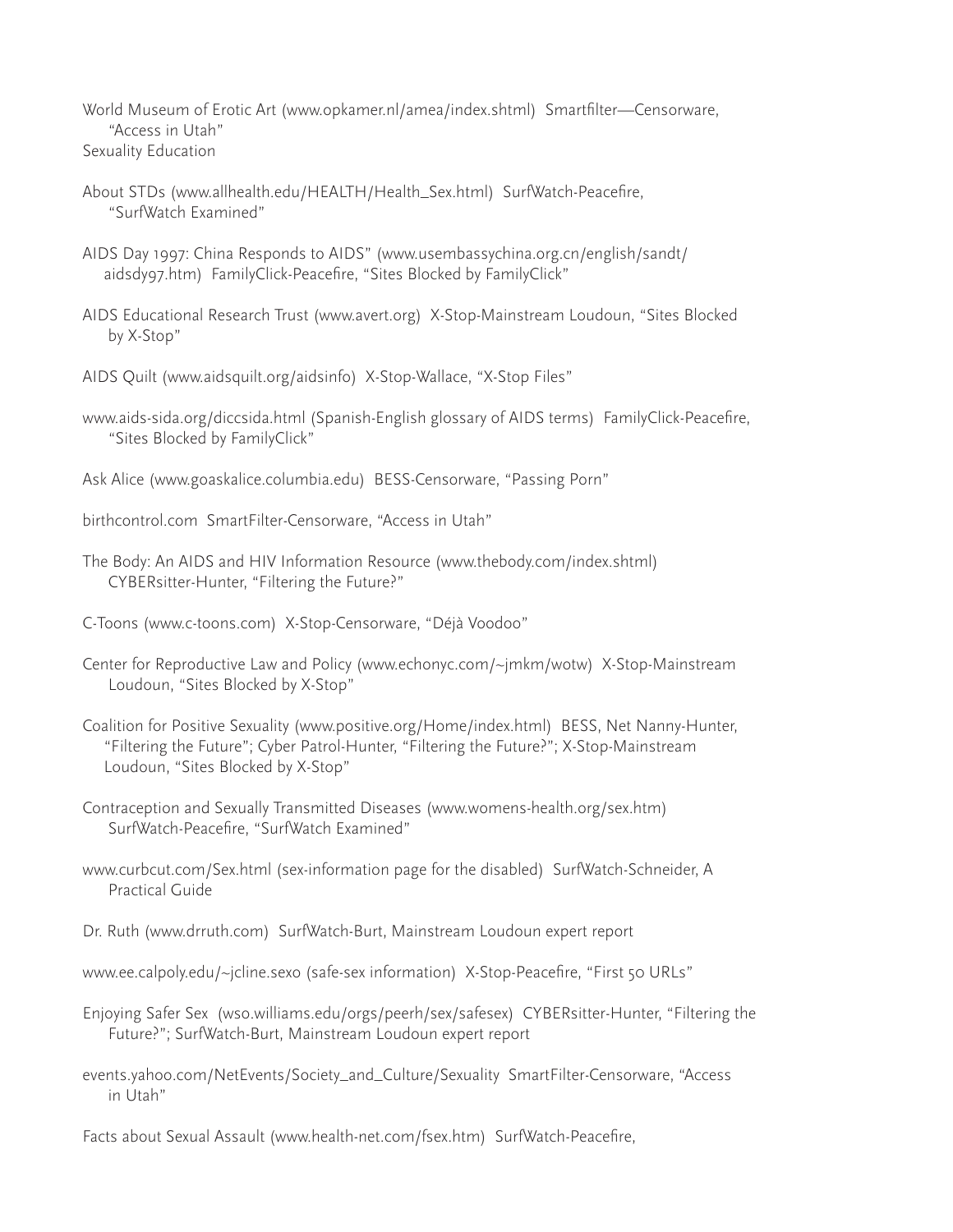"SurfWatch Examined"

www.femalehealth.com SmartFilter-Censorware, "Access in Utah"

- Frequently Asked Questions page of alt.sex (www.halcyon.com/elf/altsex) SmartFilter-Censorware, "Access in Utah"; X-Stop-ACLU memoranda, Mainstream Loudoun
- www.gai.com/text/aids22.htm (safe-sex information) X-Stop--Schneider, Mainstream Loudoun expert report
- Glass Wings (www.aus.xanadu.com/GlassWings/sexual/celebration) I-Gear, SurfWatch-Burt, Mainstream Loudoun expert report
- Good Vibration Guide to Sex (www2.bianca.com/shack/goodvibe/masturbate/healthy.com) X-Stop-Mainstream Loudoun, "Sites Blocked by X-Stop"
- GreatSex.com-Clinical and Educational Sexual Wisdom X-Stop-Censorware, "Déjà Voodoo"
- History of Sexuality (cgi.student.nada.kth.se/cgi-bin/d95-aeh/get/foucaulte) SurfWatch-Burt, Loudoun expert report
- "HIV/AIDS: The Global Epidemic" (www.us.unaids.org/highband/document/epidemio/situat96.html) I-Gear-Peacefire, "I-Gear Examined"; SafeSurf-Peacefire, "SafeSurf Examined"
- HIVnAlive (www.hivnalive.org) I-Gear-Peacefire, "I-Gear Examined"
- home.idiom.com/~linktank/private/relationships/celibacy (celibacy-advocacy site) BESS--Censorware, "Passing Porn"
- houseochicks.com/malegenwarts.html (information on genital warts) X-Stop-ACLU memoranda, Mainstream Loudoun
- How to Use a Condom (www.condom.com/Condom/Country/how\_to\_use) X-Stop-Mainstream Loudoun, "Sites Blocked by X-Stop"
- Information on HIV/AIDS (www.compana.com/health\_info/self/sex\_heal/aids\_risk.html) SurfWatch-Peacefire, "SurfWatch Examined"
- Internet Sex Radio (www.radiosex.com/tool.html) I-Gear, SurfWatch-Burt, Mainstream Loudoun expert report
- www.multicom.org/gerbil.sodomy.htm (discussion of sodomy) X-Stop-ACLU memoranda, Mainstream Loudoun
- Nerd World: Sex Education and Safer Sex (www.nerdworld.com/nw1463.html) X-Stop-Mainstream Loudoun, "Sites Blocked by X-Stop"
- Picking Up the Right Advice (www.twoten.press.net/stories/96/12/03/features/HEALTH\_ Teenage\_Sex.html) SurfWatch-Peacefire, "SurfWatch Examined"
- Planned Parenthood (www.plannedparenthood.org) CYBERsitter-Hunter, "Filtering the Future?"; I-Gear-Peacefire, "I-Gear Examined; X-Stop-Peacefire, "X-Stop Examined"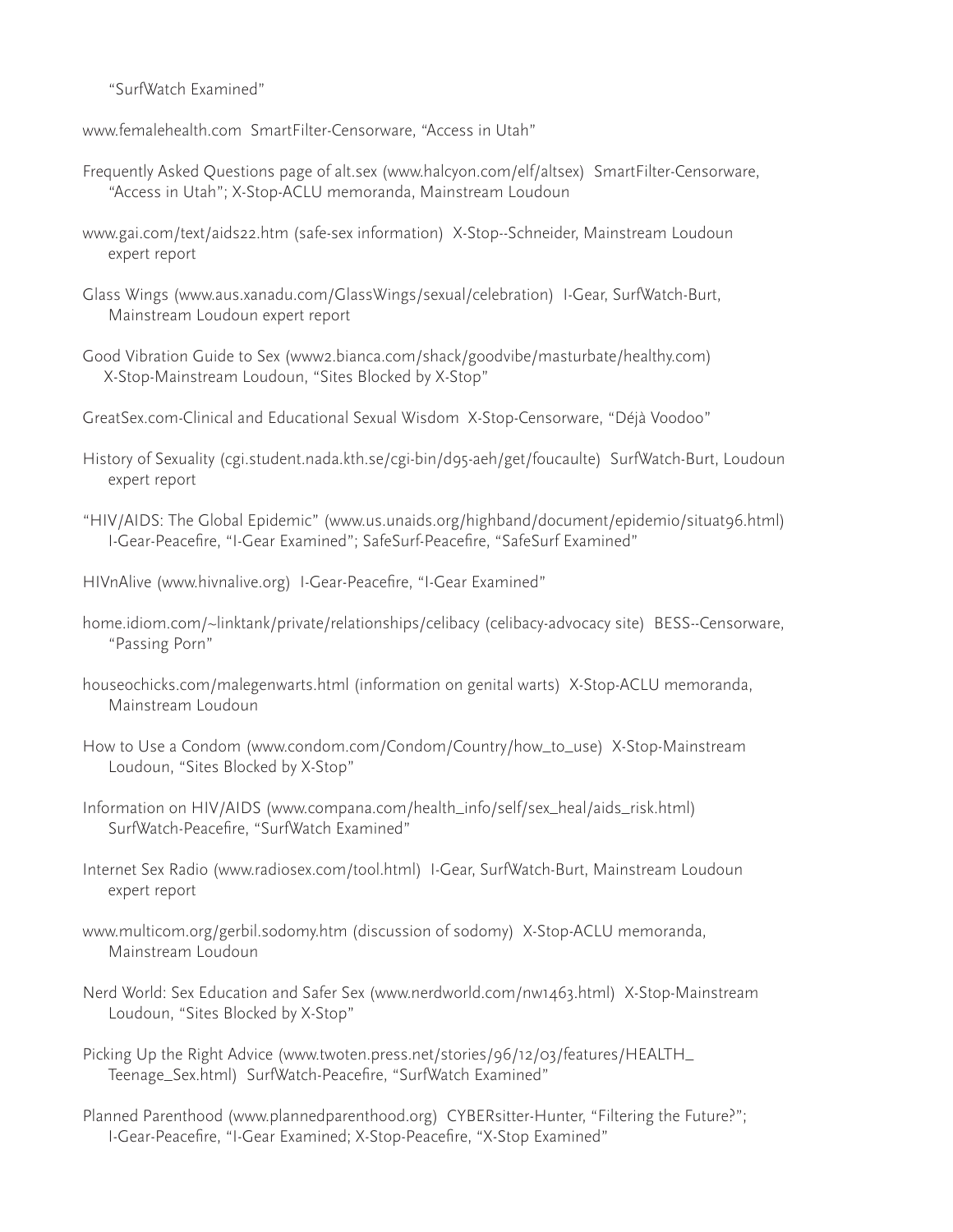- Princeton University Office of Population Research (opr.princeton.edu/ec/ecp.html; opr.princeton.edu/ec/eciud.html) BESS--Peacefire, "BESS Examined"
- Pure Intimacy (www.pureintimacy.org) CYBERsitter-DFN, "Foil the Filters"
- "Safe Sex—The Manual" (animalfest.hr/filmvi/a5.html) X-Stop-Schneider, Mainstream Loudoun expert report
- SaferSex (qrd.rdrop.com/qrd/orgs/BRC/safersex.txt) X-Stop-Mainstream Loudoun, "Sites Blocked by X-Stop"
- Safer Sex page (www.safersex.org) BESS-Peacefire, "BESS Examined"; SmartFilter-Censorware, "Access in Utah," Peacefire, "SmartFilter Examined"; SurfWatch-Kryzan, "SurfWatch Censorship"; WebSENSE-Censorware, "Protecting Judges"; X-Stop-Mainstream Loudoun, plaintiffs-intervenors' complaint
- www.safesex.org X-Stop-ACLU memoranda, Mainstream Loudoun
- Safest Sex Home Page (www.upbeat.com/family/cool.html) X-Stop-Mainstream Loudoun, "Sites Blocked by X-Stop"
- Sex Culture in Ancient China (www.beijingnow.com/chun) X-Stop-Censorware, "Déjà Voodoo, "Kropat, Mainstream Loudoun testimony
- Sex Education and Safe Sex (www.nerdworld.com/cgi-bin/vdata.cgi) X-Stop-Mainstream Loudoun, "Sites Blocked by X-Stop"
- SEX, Etc. AOL Parental Controls, Internet Guard Dog, Net Nanny-Consumer Reports, "Chaperones"
- Sexual Health (www.ntu.ac.uk/acs/health/sex.html) SurfWatch-Peacefire, "SurfWatch Examined"
- Sexuality Bytes (www.sexualitybytes.nine.msn.com.au) X-Stop-ACLU memoranda, Mainstream Loudoun
- Sexuality Information and Education Council of the United States (www.siecus.org) BESS, Cyber Patrol, CYBERsitter-Hunter, "Filtering the Future"
- www.sexuality.org/l/safersex/crcond.txt (condom information) SmartFilter-Censorware, "Access in Utah"
- www.sexuality.org/l/sex/cunnfaq.html (cunnilingus information) SmartFilter-Censorware, "Access in Utah"
- soc.bi (sun1.bham.ac.uk/J.W.Harley/soc-bi.html) SurfWatch-Kryzan, "SurfWatch Censorship"
- Society for Human Sexuality (weber.u.washington.edu:80/~sfpse) SurfWatch-Kryzan, "SurfWatch Censorship"; Burt, Mainstream Loudoun expert report
- STD Information (www.alaskanet.com/Muni/Services/Departments/Health/Com/sex.html) SurfWatch-Peacefire, "SurfWatch Examined"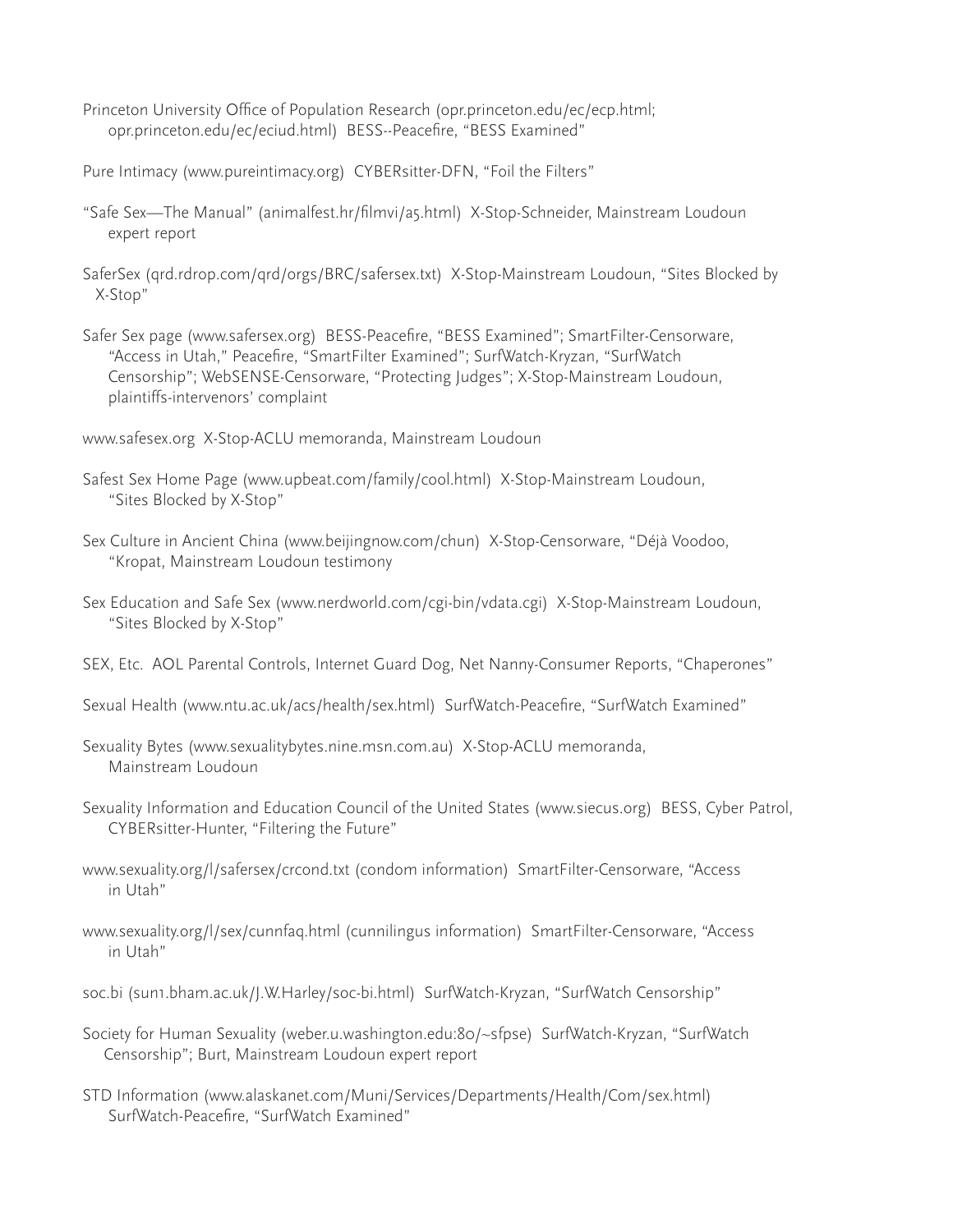- Stop AIDS Project (www.stopaids.org) SmartFilter-Peacefire, "SmartFilter Examined"; Censorware, "Access in Utah"
- Stop AIDS T-shirt (www.infomall.org/sohodesign/aids.html) I-Gear-Peacefire, "I-Gear Examined"
- TeenGrowth (www.teengrowth.com) BESS-Peacefire, "Teen Health Sites"
- www.telesouth.com1.com/?/avatar/sexinfo/asfaq/cun.htm (cunnilingus information) X-Stop-ACLU memoranda, Mainstream Loudoun
- Tripod Ask the Doctor (www.tripod.com/health\_sports/ask\_doc/sex) SurfWatch-Peacefire, "SurfWatch Examined"
- www.utopia-asia.com/safe.htm (safe-sex guide) SurfWatch-Schneider, A Practical Guide
- Washington University Student Health Service (artsci.wustl.edu/~health/sex/sex.html) SurfWatch-Peacefire, "SurfWatch Examined"
- What You Should Know about Sex & Alcohol (www.mckinley.uiuc.edu/health-info/drug-alc/ sex-alco.html) SurfWatch-Peacefire, "SurfWatch Examined"
- Why You Should Be Concerned About the AIDS Virus (www.ems.uq.edu.au/student services/health/sex.htm) SurfWatch-Peacefire, "SurfWatch Examined"
- A World of Risk (www.app.com/aworldofrisk/SexualIssues/sex.htm) SurfWatch-Peacefire, "SurfWatch Examined"
- www.yahoo.com/Society\_and\_Culture/Sexuality/Activities\_and\_Practices/Safe\_Sex SmartFilter-Censorware, "Access in Utah"
- You Can't Say That (www.safersex.org/ssex/media/ssmedia.html) X-Stop-Mainstream Loudoun, "Sites Blocked by X-Stop"
- www.youth.org/ssyglb (soc.support.youth.gay-lesbian-bi newsgroup FAQ) SmartFilter-Censorware, "Access in Utah" Gay and Lesbian Information
- Adult Children of Heterosexuals (www.tiac.net/users/danam/acoh.html) Cyber Patrol—Brian Smith, "Examples of Overblocking"
- Affirmation: Gay and Lesbian Mormons (www.affirmation.org) SmartFilter-Finkelstein, "Little List"
- Arrow Magazine (www.arrowmag.com) X-Stop-Schneider, Mainstream Loudoun expert report
- Bisexual Action on Sexual Health (theory.doc.ic.ac.uk/~kcl/bash.html) X-Stop-Schneider, Mainstream Loudoun expert report
- Bisexual Resource Center (norn.org/pub/other-orgs/brc) I-Gear-Peacefire, "I-Gear Examined"
- Black Iris (www.blackiris.com/pride) X-Stop-Schneider, Mainstream Loudoun expert report
- Books for Gay and Lesbian Teens/Youth X-Stop-Mainstream Loudoun, plaintiffs-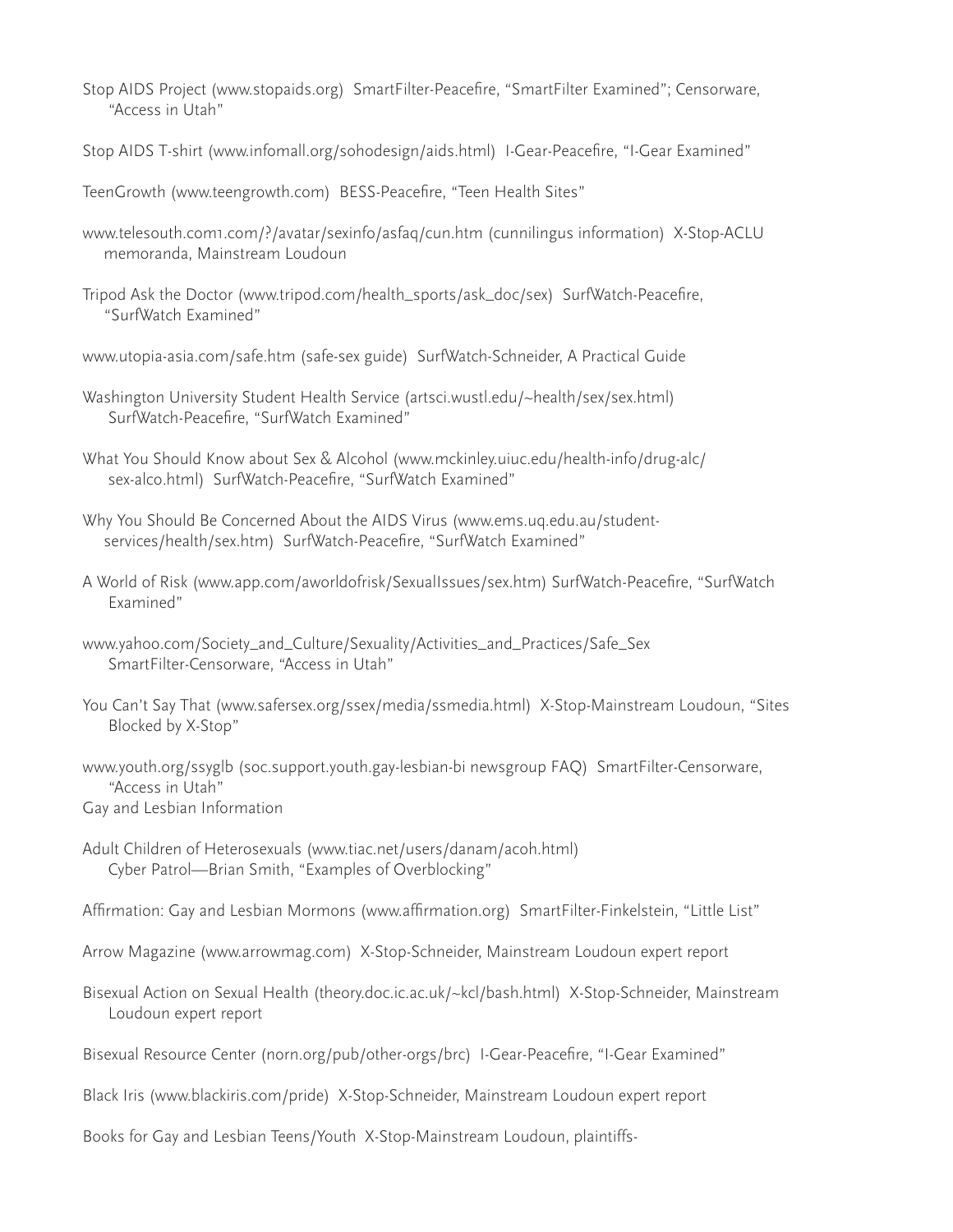intervenors' complaint

- "Celebrating Our Gay Family Members" (www.critpath.org/pflag-talk/celebrations.html) I-Gear-Peacefire, "I-Gear Examined"
- Children of Lesbians and Gays Everywhere (COLAGE) AOL Parental Controls-GLAAD, Access Denied 2.0
- A Different Light Bookstore (www.adlbooks.com) CYBERsitter-Hunter, "Filtering the Future?"
- Duane's Gay Home Page (www.cs.cmu.edu/~dtw) I-Gear-Peacefire, "First 50 URLs"
- Dutch Organization for Integration of Homosexuality (www.xs4all.nl/~nvihcoc) SmartFilter-Peacefire, "SmartFilter Examined"
- Elight Magazine (www.youth.org/elight) SmartFilter-Censorware, "Access in Utah"
- Gay Amsterdam (www.gaynews.nl) X-Stop-Kropat, Mainstream Loudoun testimony
- Gay and Lesbian Alliance Against Defamation (www.glaad.org/glaad/volunteer.html) I-Gear-Peacefire, "I-Gear Examined"
- Gay and Lesbian directory of Yahoo I-Gear-Schneider, A Practical Guide
- Gay and Lesbian Prisoner Project (www.bsef.org/glpp.html) BESS-Peacefire, "BESS Examined"
- Gay and Lesbian Rights Lobby (maya.eagle.bbs.et.au/~glrl) BESS-Peacefire, "BESS Examined"
- Gay Arab (www.gayarab.com) X-Stop-Censorware, "Déjà Voodoo"
- www.gay.com SmartFilter-SmartFilter-Censorware, "Access in Utah"
- Gay Daze (gaydaze.com) Cyber Patrol-Censorware, "From Ada to Yoyo"
- Gay Global (www.gayglobal.com) X-Stop-Censorware, "Déjà Voodoo"
- Gay, Lesbian, and Straight Education Network (www.glstn.org/freedom) I-Gear-Peacefire, "I-Gear Examined"
- Gay Los Angeles (www.gaylosangeles.com) X-Stop-Censorware, "Déjà Voodoo"
- Gay Mart (gaymart.com) Cyber Patrol-Censorware, "From Ada to Yoyo
- Gay Nation (www.gaynation.net) X-Stop-Censorware, "Déjà Voodoo"
- www.gay.net SmartFilter-Censorware, "Access in Utah"
- Gay Pastor (www.geocities.com/WestHollywood/8229) X-Stop-Censorware, "Déjà Voodoo"
- Gay Wired (www.gaywired.com) SmartFilter-Censorware, "Access in Utah"
- Gay Wired Presents Wildcat Press (www.gaywired.com/wildcat/index) BESS, Cyber Patrol,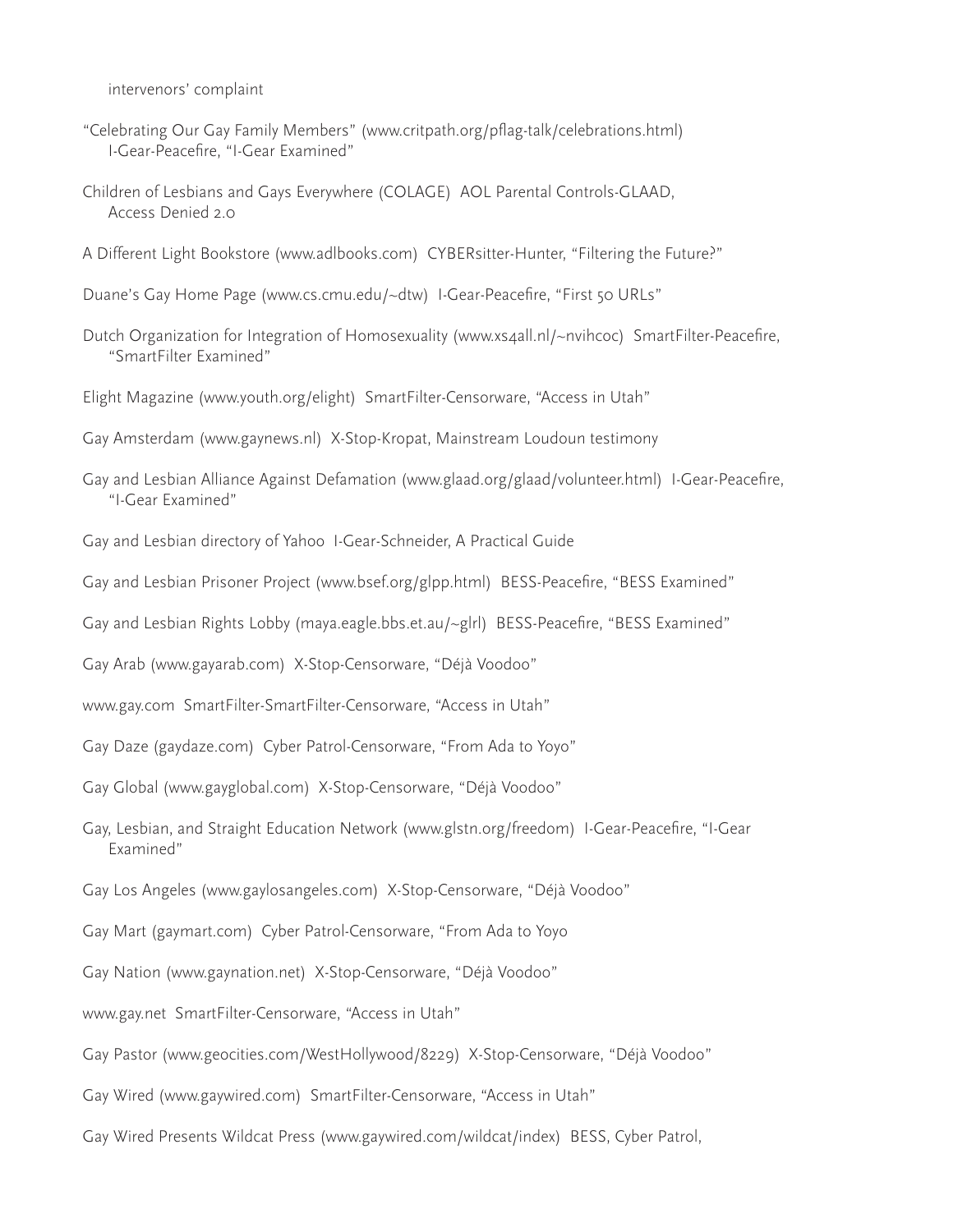CYBERsitter-Hunter, "Filtering the Future"

www.gayamerica.com X-Stop-ACLU memoranda, Mainstream Loudoun

GayBC.com Web-Blocker-GLAAD, "Censoring Gay Sites"

www.gaydc.com X-Stop-Kropat, Mainstream Loudoun testimony

www.gaymardigras.com X-Stop-ACLU memoranda, Mainstream Loudoun

www.gayplace.com SmartFilter-Censorware, "Access in Utah"

Gays and Lesbians for Individual Liberty (clark.net/pub/ghoti/glil) X-Stop-Mainstream Loudoun, "Sites Blocked by X-Stop"

Georgia Tech Gay and Lesbian Alliance (cyberbuzz.gatech.edu/gala/challenge\_queers.html) I-Gear-Peacefire, "First 50 URLs"

Glide.org X-Stop-ACLU memoranda, Mainstream Loudoun

www.gayweb.com/menu.html X-Stop-ACLU memoranda, Mainstream Loudoun

Harvard Gay and Lesbian Caucus (www.hglc.org/hglc/index.html) I-Gear-Peacefire, "I-Gear Examined"

"The Homosexual Movement: A Response" (episcopalnet.org/tractsforourtimes/ramsey.html) I-Gear-Peacefire, "I-Gear Examined"

"Homosexuality: Fact and Fiction" (iclnet.org/pub/resources/text/cri/cri-jrnl/web/crj0107a.html) FamilyClick-Peacefire, "Sites Blocked by FamilyClick"

"Homosexuality in the Bible" (www.bluffton.edu/~johnsl/homosexuality.htm) I-Gear-Peacefire, "First 50 URLs"

I Think I Might Be Gay. . . . Now What Do I Do? (www.youth.org/docs/ithink/gay.html) X-Stop-Peacefire, "X-Stop Examined"

International Association of Gay Square Dance Clubs (hawg.stanford.edu/~sgreen/IAGSDC/clubs.html) SurfWatch-Kryzan, "SurfWatch Censorship"

International Gay and Lesbian Human Rights Commission (www.iglhrc.org) CYBERsitter-Peacefire, "CYBERsitter Examined"; I-Gear-Peacefire, "Amnesty Intercepted"

International Gay and Lesbian Human Rights Committee (www.igc.org/beijing/ngo/iglhrc.html) I-Gear-Peacefire, "I-Gear Examined"

Internet Gay UK Guide (www.gayguide.co.uk) X-Stop-Kropat, Mainstream Loudoun testimony

Jeff's Big Ole Gay Website (members.tripod.com/~jc26m) X-Stop-Censorware, "Déjà Voodoo"

JerZBear's Home Page (www.cnct.com/~markk) X-Stop-Censorware, "Déjà Voodoo"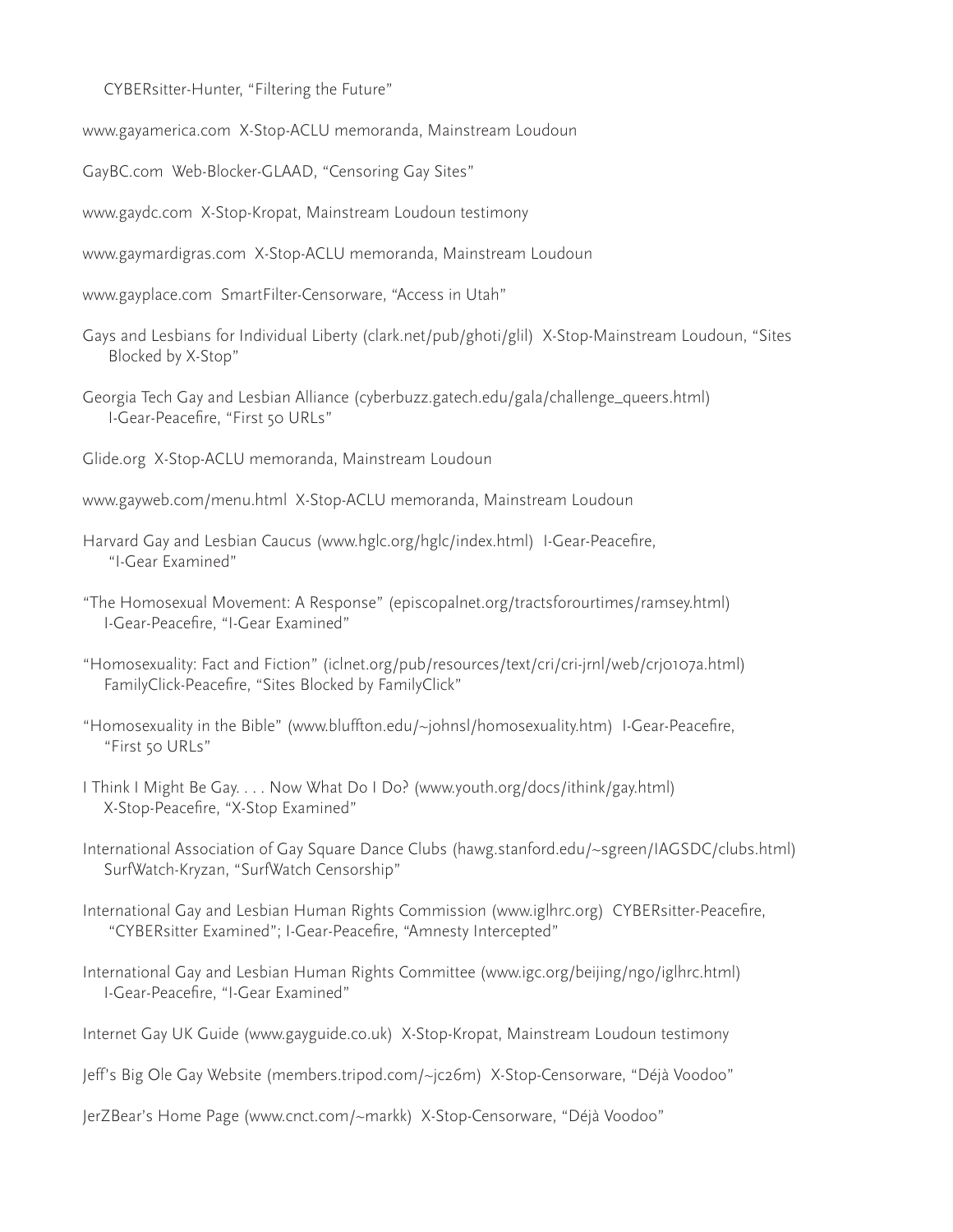Jewelry by Ponce (www.gayweb.com/113/ponce.html) X-Stop-Schneider, Loudoun expert report

- Lambda Institute of Gay and Lesbian Studies (gpu.srv.ualberta.ca/~cbidwell/cmb/lambda.htm) SmartFilter--Peacefire, "SmartFilter Examined"
- Lambda Literary Awards (qrd.org.com/qrd/media/books/lammys/lammy.award.winners announced-06.08.95) X-Stop-Mainstream Loudoun, "Sites Blocked by X-Stop"
- Lesbian and Gay Rights in Latvia (dspace.dial.pipex.com/town/parade/gf96/LASV.htm) X-Stop-Mainstream Loudoun, "Sites Blocked by X-Stop"
- Lesbian and Gay Rights in Latvia (dspace.dial.pipex.com/town/parade/gf96/LASV.htm) X-Stop-Mainstream Loudoun, "Sites Blocked by X-Stop"
- Lesbian.org AOL Parental Controls, Cyber Patrol, CYBERsitter-Consumer Reports, "Chaperones"; X-Stop-Mainstream Loudoun, "Sites Blocked by X-Stop"
- Maine Gay Network (www.qrd.org/QRD/www/usa/maine/gaynet.html) SurfWatch-Kryzan, "SurfWatch Censorship"
- Harvey Milk (backdoor.com/CASTRO/milkpage.html) X-Stop-Mainstream Loudoun, "Sites Blocked by X-Stop"
- Movie Bear Cinema (www.moviebearcinema.com) X-Stop-Censorware, "Déjà Voodoo"
- My Gay Anger, My Gay Fear (www.qrd.org/misc/gay.anger.gay.fear) X-Stop-Mainstream Loudoun, "Sites Blocked by X-Stop"
- National Gay and Lesbian Federation (www.ecn.org/gayrae/azione) X-Stop-Mainstream Loudoun, "Sites Blocked by X-Stop"
- National Journal of Sexual Orientation Law (sunsite.unc.edu/gaylaw) X-Stop-Wallace, "X-Stop Files"
- New York Lesbian and Gay Center We-Blocker-GLAAD, "Censoring Gay Sites"
- North American Man/Boy Love Association (NAMBLA) (www.paranoia.com/~theslurp/prd/ org/NAMBLA) X-Stop—Mainstream Loudoun, "Sites Blocked by X-Stop"
- Oasis Magazine (www.oasismag.com) BESS-Peacefire, "BESS Examined"; SmartFilter-Peacefire, "SmartFilter Examined"
- Parents and Friends of Lesbian and Gays (PFLAG) Brooklyn (www.panix.com/~pflag/index.html) X-Stop-Mainstream Loudoun, "Sites Blocked by X-Stop"
- Pato Enterprises (www.donpato.com) X-Stop-Censorware, "Déjà Voodoo"
- Planet Out (www.planetout.com) CYBERsitter-Hunter, "Filtering the Future?"; SmartFilter-Censorware, "Access in Utah"
- PrideNet (www.pridenet.com) CYBERsitter-Hunter, "Filtering the Future?"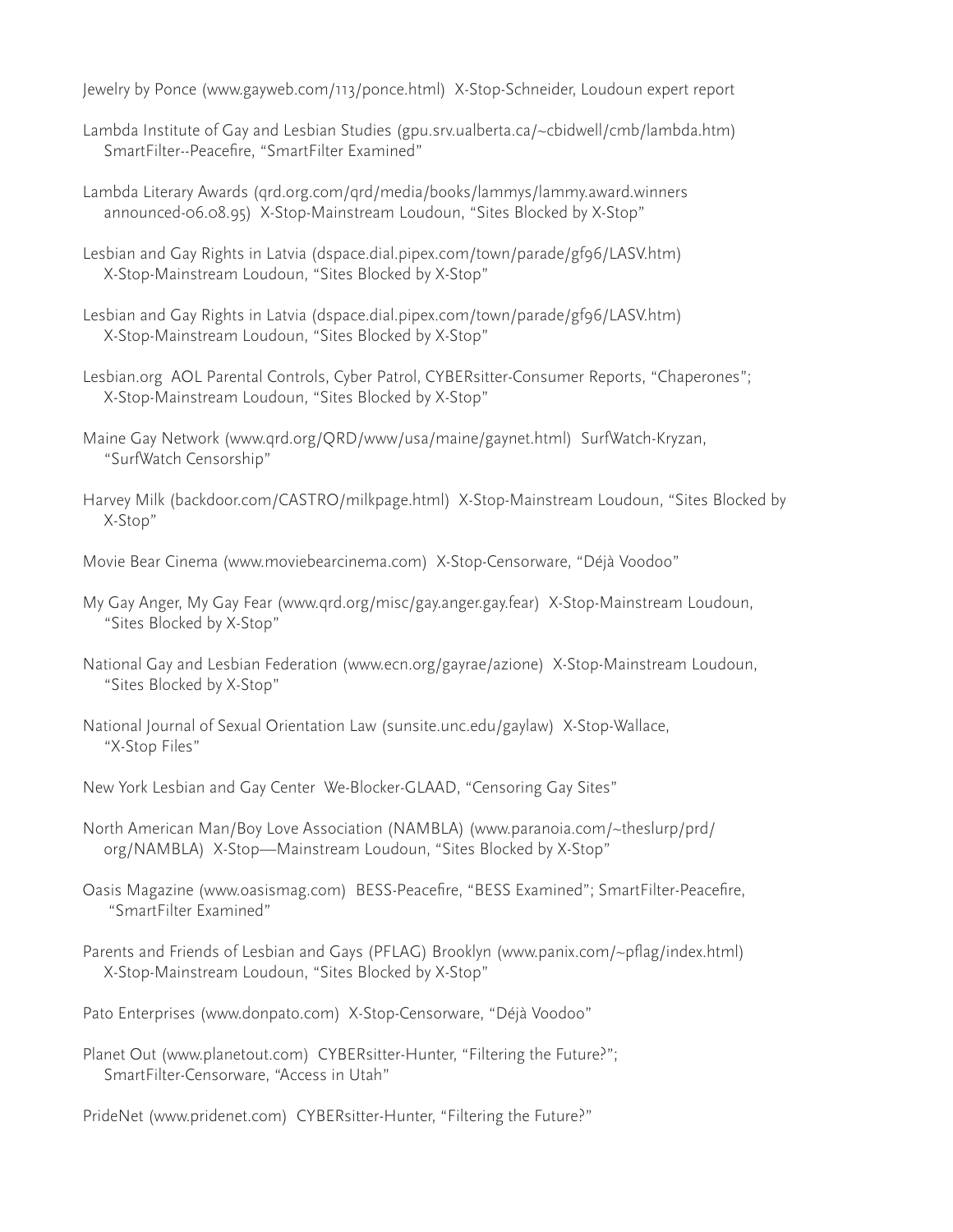Queer Korner Productions (www.q-corner.com) X-Stop-Censorware, "Déjà Voodoo"

- Queer Living: "Promoting with Pride" (www.qmondo.com/queerliving) Cyber Patrol, CYBERsitter-Hunter, "Filtering the Future"
- Queer Resources Directory (qrd.tcp.com) Cyber Patrol, Net Nanny-Meeks and McCullagh, "Keys"; CYBERsitter-Hunter, "Filtering the Future?"; SurfWatch-Kryzan, "SurfWatch Censorship"; X-Stop-ACLU memoranda, Mainstream Loudoun

Queer Zone (www.queerzone.com) CYBERsitter-Hunter, "Filtering the Future?"

www.queernet.org SmartFilter-Censorware, "Access in Utah"

QuirX (www.youth.org/loco.quirx/index.html) BESS-Peacefire, "BESS Examined"

- Qworld Contents (www.qworld.org/TOC.html) Cyber Patrol, CYBERsitter-Hunter, "Filtering the Future"
- Radical Religious Right (www.qrd.org/QRD/www/RRR/rrrpage.html) SurfWatch-Kryzan, "SurfWatch Censorship"
- Rainbow Mall (www.rainbow-mall.com/search/search.htm) X-Stop-Schneider, Mainstream Loudoun expert report
- Rainbow Room (www.acs.appstate.edu/~hb5399.stale/rainbow/rainbow.html) SurfWatch-Kryzan, "SurfWatch Censorship"
- Renaissance Transgender Association X-Stop-Mainstream Loudoun, plaintiffs-intervenors' complaint
- Senate on NAMBLA (www.paranoia.com/~theslurp/prd/pol/ILGAexp/USSenateUN.html) X-Stop-Mainstream Loudoun, "Sites Blocked by X-Stop"
- SohoVigil: A Personal View (freedom.co.uk/vigil\_sb.html) BESS-Peacefire/EPIC, "Mandated Mediocrity"
- Stonewall Backlist Part III (www.stonewallinn.com/contents/backlist.html) X-Stop-Mainstream Loudoun, "Sites Blocked by X-Stop"

Stonewall, Inc. (www.stonewallinc.com) Cyber Patrol-Censorware, "From Ada to Yoyo"

- Stonewall Riot (qrd.tcp.com/qrd/www/Stonewall25.html) X-Stop-Schneider, Mainstream Loudoun expert report
- T-Shirts: Funny logo parody shirts for gay lesbian bisexual and straight folks BESS-Peacefire, "BESS Examined"
- UC Berkeley LGB Association (server.berkeley.edu/mblga/uclgba.html) SurfWatch-Kryzan, "SurfWatch Censorship"
- UC Berkeley Queer Web (server.berkeley.edu/mblga) SurfWatch-Kryzan, "SurfWatch Censorship"
- WestHollywood (www.geocities.com/WestHollywood) Cyber Patrol-GLAAD, "Gay sites netted";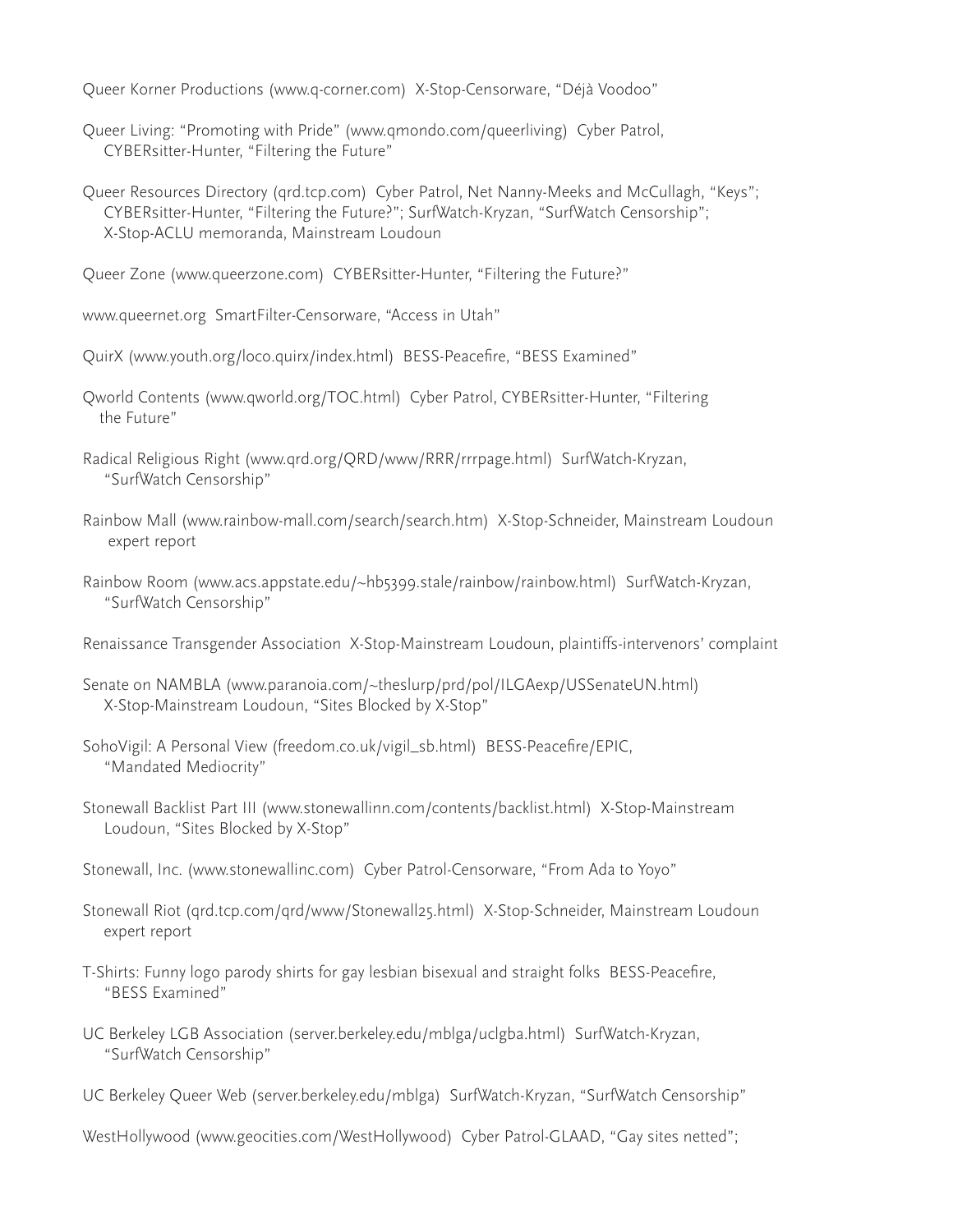SmartFilter-Censorware, "Access in Utah"

#### **Political Topics/Human Rights**

- www-199.webnexus.com/nra-sv (Second Amendment information) Cyber Patrol-Meeks and McCullagh, "Keys"
- Alan R. Barreca (members.aol.com/alannlp) BESS-Peacefire, "Blind Ballots"
- Algeria Watch (www.algeria-watch.de) SurfWatch-Peacefire, "Amnesty Intercepted"
- American Center for Law and Justice (www.aclj.org) I-Gear—Peacefire, "I-Gear Examined"
- American Government and Politics (users.aol.com/drblw/homepage.htm) BESS—Peacefire/EPIC, "Mandated Mediocrity"
- Amnesty International, New York University (www.lawstudents.org/amnesty) SurfWatch-Peacefire, "Amnesty Intercepted"

www.amnesty.org/news/1998/32107198.htm CYBERsitter-Peacefire, "Amnesty Intercepted"

- www.amnesty.org/ailib/aireport/ar98/asa12.htm CYBERsitter-Peacefire, "Amnesty Intercepted"
- www.amnesty.org/ailib/intcam/chad/chad2.htm CYBERsitter-Peacefire, "Amnesty Intercepted"
- www.amnesty.org/ailib/intcam/juvenile/appeals\_isr.htm CYBERsitter-Peacefire, "Amnesty Intercepted"
- www.amnesty.org/ailib/intcam/juvenile/appeals\_ind.htm CYBERsitter-Peacefire, "Amnesty Intercepted"
- www.amnesty.org/ailib/intcam/women/igualdad.tst CYBERsitter-Peacefire, "Amnesty Intercepted"
- www.amnesty.org/ailib/intcam/tunion/1999/uganda.htm CYBERsitter-Peacefire, "Amnesty Intercepted"
- www.amnesty.org/ailib/intcam/children/kids99/kidappe.htm CYBERsitter-Peacefire, "Amnesty Intercepted"
- www.amnesty.org/ailib/intcam/juvenile/appeals\_usa.htm CYBERsitter-Peacefire, "Amnesty Intercepted"
- www.amnesty.org/ailib/aireport/ar99/eur14.htm CYBERsitter-Peacefire, "Amnesty Intercepted"
- www.amnesty.org/ailib/aireport/ar99/eur50.htm CYBERsitter-Peacefire, "Amnesty Intercepted"
- www.amnesty.org/ailib/aireport/ar97/MDE16.htm CYBERsitter-Peacefire, "Amnesty Intercepted"
- www.amnesty.org/ailib/aireport/ar98/asa13.htm CYBERsitter-Peacefire, "Amnesty Intercepted"

www.amnesty.org/ailib/aipub/1999/MDE/51401099.htm CYBERsitter-Peacefire, "Amnesty Intercepted"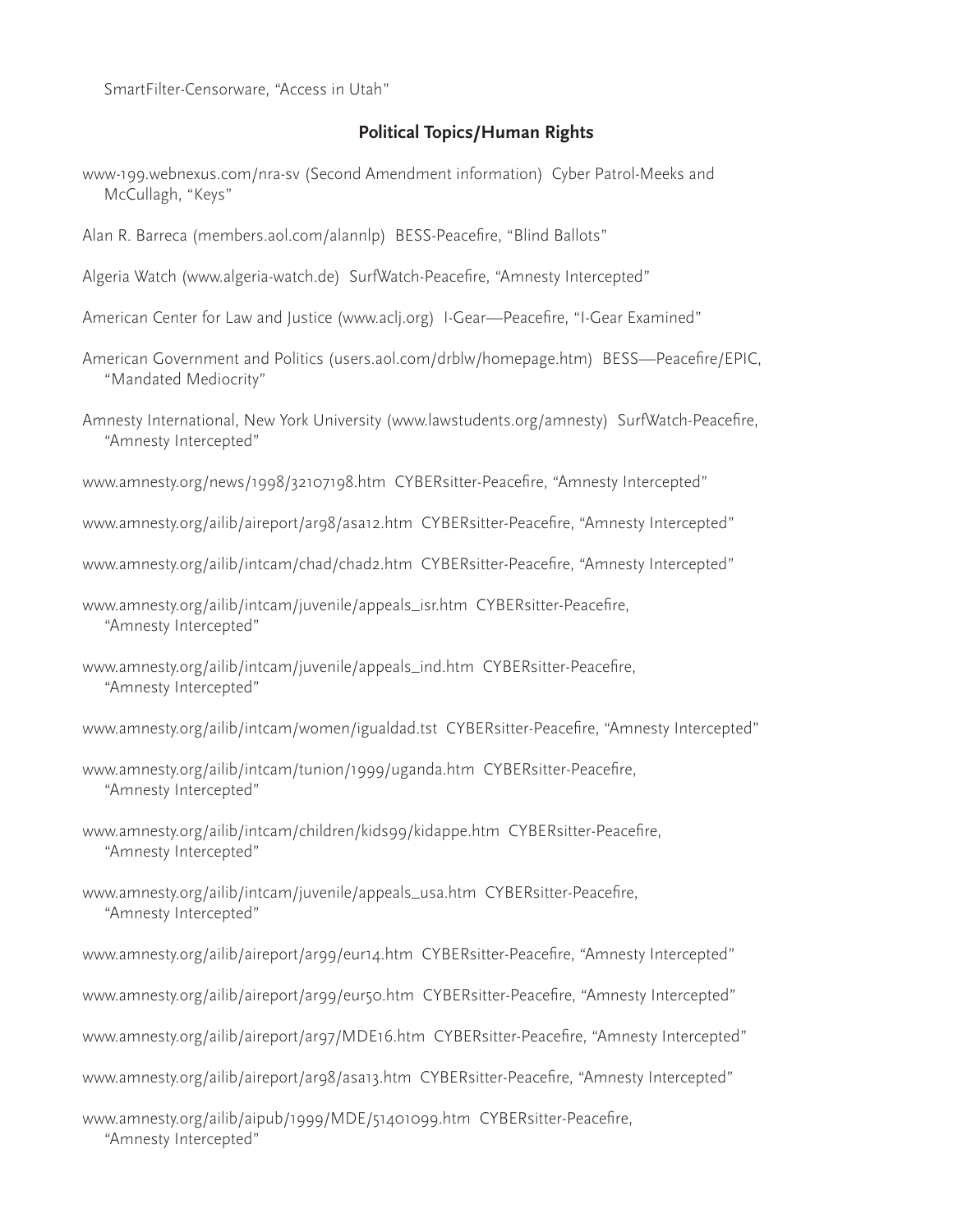www.amnesty.org/aiweek/aiweek97/appeals/what.htm CYBERsitter-Peacefire, "Amnesty Intercepted"

www.amnesty.org/news/1998/44500298.htm CYBERsitter-Peacefire, "Amnesty Intercepted"

www.amnesty.org/news/1998/30401298.htm CYBERsitter-Peacefire, "Amnesty Intercepted"

www.amnesty.org.uk/press/arepfaqs.html CYBERsitter-Peacefire, "Amnesty Intercepted"

www.amnesty.org.uk/news/mag/nov98/usa.html CYBERsitter-Peacefire, "Amnesty Intercepted"

www.amnesty.org.uk/childrights/cuganda.htm CYBERsitter-Peacefire, "Amnesty Intercepted"

www.amnesty.org.au/wwappeal.htm CYBERsitter-Peacefire, "Amnesty Intercepted"

- Richard "Dick" Armey (armey.house.gov) BESS, CYBERsitter, Net Nanny, SurfWatch--Digital Freedom Network, "Winners of the Foil the Filter Contest"
- Clifton Byrd (cliftonbyrdforcongress.homepage.com) BESS-Peacefire, "Blind Ballots"
- Campaign Finance Reform Links (ethanjones.homepage.com) BESS-Peacefire/EPIC, "Mandated Mediocrity"
- Campaign Finance Reform Talking Points (libertariantalker.tripod.com/campaignfinance.html) BESS-Peacefire/EPIC, "Mandated Mediocrity"
- Robert Canales (www.geocities.com/canales4congress) BESS-Peacefire, "Blind Ballots"
- Dennis Carriger (www.geocities.com/carriger2000/main.htm) BESS-Peacefire, "Blind Ballots"
- Casa Alianza (www.casa-alianza.org) BESS-Peacefire, "Amnesty Intercepted"
- Charter 97 (charter97.org) SurfWatch-Peacefire, "Amnesty Intercepted"
- Citizens' Committee for the Right to Keep and Bear Arms AOL Parental Controls, CYBERsitter, Norton Internet Security-Consumer Reports, "Chaperones"
- Coalition to Stop Gun Violence (www.gunfree.org) AOL Parental Controls-CNet News.com, "youth filters", "youth filters"
- Commissioner of the Council of the Baltic Sea States (www.cbss-commissioner.org) SurfWatch-Peacefire, "Amnesty Intercepted"
- The Communist Manifesto (wiretap.spies.com/00/Library/Classic/manifesto.txt) SmartFilter-Censorware, "Access in Utah"
- Community United Against Violence (www.xq.com/cuav/index.html) SmartFilter-Peacefire, "SmartFilter Examined"
- "Countering Terrorism" (www.fas.org/irp/eprint/calahan.htm) FamilyClick -Peacefire, "Sites Blocked by FamilyClick"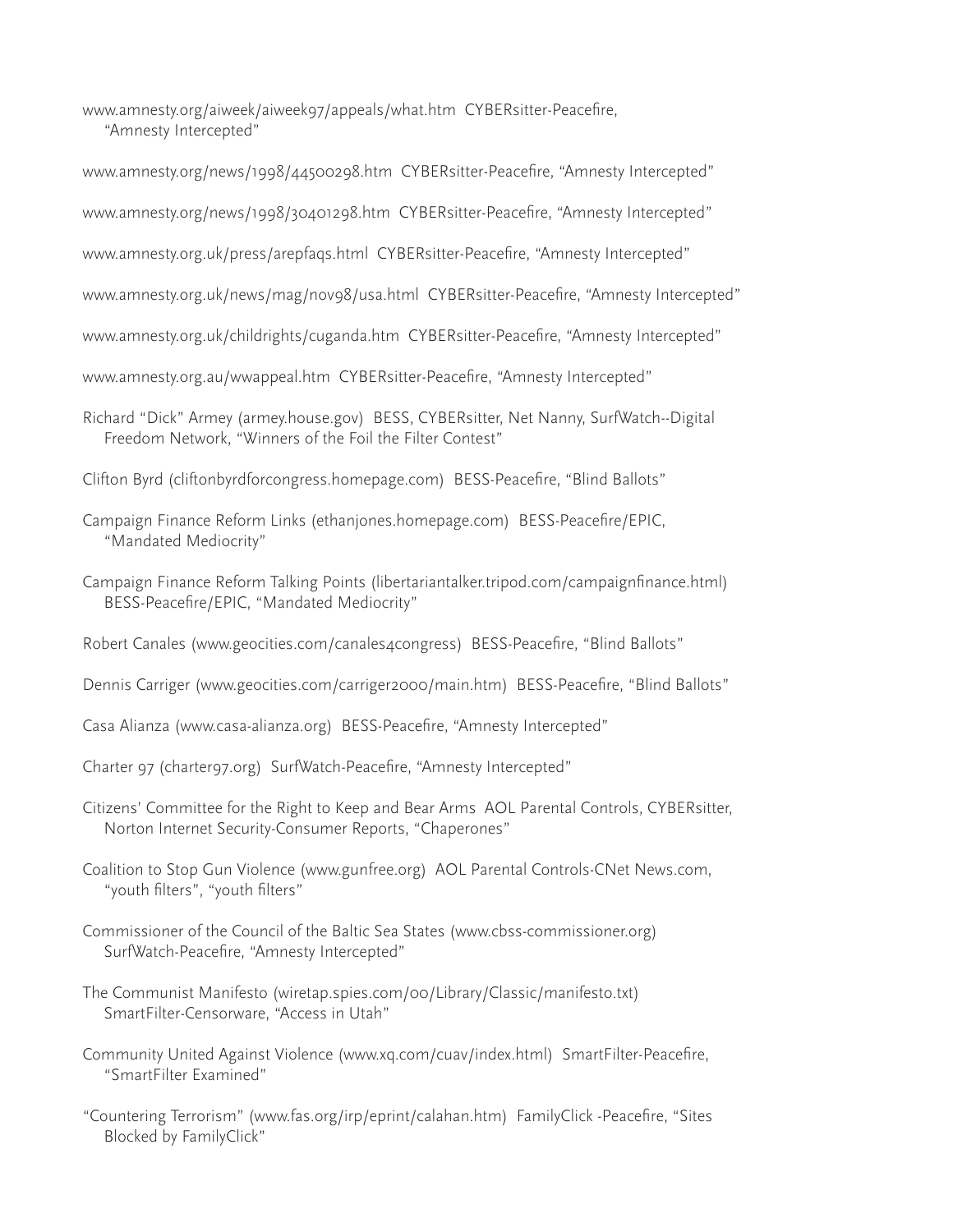- Courting Votes in Alabama (sites.netscape.net/winjohnson) BESS-Peacefire/EPIC, "Mandated Mediocrity"
- Bruce Currivan (www.angelfire.com/ca5/votenlp29) BESS-Peacefire, "Blind Ballots"
- Dalitstan (www.dalitstan.org) SurfWatch-Peacefire, "Amnesty Intercepted"
- Democratic National Committee (www.democrats.org) AOL Parental Controls-CNet News.com, "youth filters"
- Don't Tread on Me (members.spree.com/sipl/donttread) BESS-Peacefire/EPIC, "Mandated Mediocrity"
- Drug Reform Network (www.drcnet.org) SmartFilter-Censorware, "Access in Utah"
- Federalist Papers 51(wiretap.spies.com/Gopher/Gov/US-History/federal.51) SmartFilter-Censorware, "Access in Utah"
- "Feminist Jurisprudence: Equal Rights or Neo-Paternalism?" (www.cato.org/pubs/pas/pa-256.html) I-Gear—Peacefire, "I-Gear Examined"
- Feminist Majority Foundation (www.feminist.org) SmartFilter-Peacefire, "SmartFilter Examined"
- "Feminist News" (www.feminist.org/news/newsbyte/august96/0814.html) I-Gear—Peacefire, "I-Gear Examined"
- Feminists for Animal Rights (envirolink.org/arrs/far/info.html) X-Stop-Peacefire, "X-Stop Examined"
- Flag Burning Page (formerly www.indirect.com/user/warren/flag.html; now www.esquilax.com/flag) Cyber Patrol-Censorware, "The Friendly Censor"
- Fred Foldvary (members.xoom.com/foldvary) BESS-Peacefire, "Blind Ballots"
- www.freedom.net SmartFilter-Finkelstein, "Greatest Evils"
- Friends of Sean Sellers (www.seansellers.com) BESS-Peacefire, "Amnesty Intercepted"
- Keith D. Gann (www.keithgann\_cd39.homestead.com) BESS-Peacefire, "Blind Ballots"
- Green Brick Road (www.gbr.org) SurfWatch-Peacefire, "Amnesty Intercepted"
- Green Party (www.greens.org) AOL Parental Controls-CNet News.com, "youth filters"
- Jim Higgins (hometown.aol.com/higginslp) BESS-Peacefire, "Blind Ballots"
- Hillary for President (www.hillary4president.org) BESS-Peacefire/EPIC, "Mandated Mediocrity"
- How a Bill Becomes a Law (www.expage.com/amonroe4993) BESS—Peacefire/EPIC, "Mandated Mediocrity"
- Human Rights & Tamil People (www.tamilrights.org) BESS-Peacefire, "Amnesty Intercepted"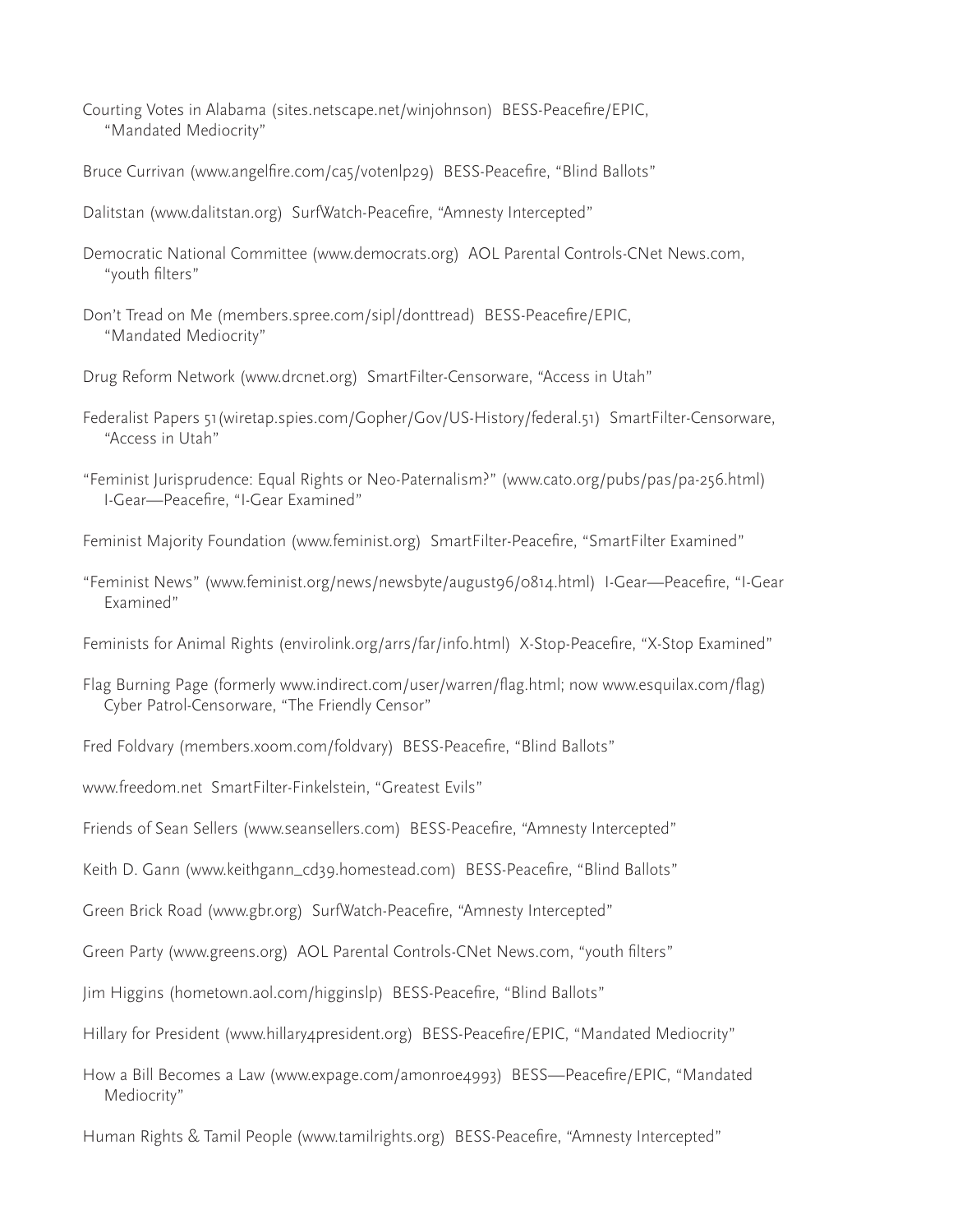Human Rights for Workers (www.senser.com) SurfWatch-Peacefire, "Amnesty Intercepted"

- Human Rights in China (gopher.igc.apc.org:5000/11/nat/hric/about) Smartfilter—Censorware, "Access in Utah"
- Human Rights Watch (gopher.igc.apc.org:5000/11/int/hrw) Smartfilter—Censorware, "Access in Utah"
- Illinois Federation for Human Rights (www.suba.com/~ifhr/ifhr.html) BESS-Peacefire, "BESS Examined"
- Interactivism (www.interactivism.com) Cyber Patrol?Censorware, "The Friendly Censor"
- International Coptic Congress (www.copts.com) BESS-Peacefire, "Amnesty Intercepted"; SurfWatch-Peacefire, "Amnesty Intercepted"
- Ellen Jefferds (www.geocities.com/ejefferdsnlp) BESS-Peacefire, "Blind Ballots"
- Edmon V. Kaiser (members.aol.com/evkaiparty) BESS-Peacefire, "Blind Ballots"
- Thomas Knapp (knapp2000.iwarp.com) BESS-Peacefire, "Blind Ballots"
- Kosova Committee in Denmark (www.kosova.dk) SurfWatch-Peacefire, "Amnesty Intercepted"
- Jon Kurey (www.areasontovote.homestead.com/index.html) BESS-Peacefire, "Blind Ballots"
- Lawrence Lessig (www.thestandard.com/people/display.o,1157,1739,00.html) ClickSafe?Peacefire, "Sites blocked by ClickSafe"
- Bob Levy (www.geocities.com/CapitolHill/1314) BESS-Peacefire, "Blind Ballots"
- Liberte Aref (www.liberte-aref.com) SurfWatch-Peacefire, "Amnesty Intercepted"
- Martin Lindstedt (members.xoom.com/m\_lindstedt/senate00.html) BESS-Peacefire, "Blind Ballots"
- Ed Markey (www.edmarkey.org) BESS-Peacefire, "Blind Ballots"
- Million Mom March (www.millionmommarch.com) AOL Parental Controls-CNet News.com, "youth filters"
- Missouri Libertarian Party (www.geocities.com/~molp) BESS-Peacefire, "Blind Ballots"
- Mumia Solidaritäts Index (www.mumia.de) SurfWatch-Peacefire, "Amnesty Intercepted"
- National Abortion Rights Action League (www.naral.org) SmartFilter-Peacefire, "SmartFilter Examined"
- National Law Center for Children and Families (www.nationallawcenter.org/federal.htm) ClickSafe—Peacefire, "Sites blocked by ClickSafe"
- National Organization for the Reform of Marijuana Laws (NORML) (www.norml.org)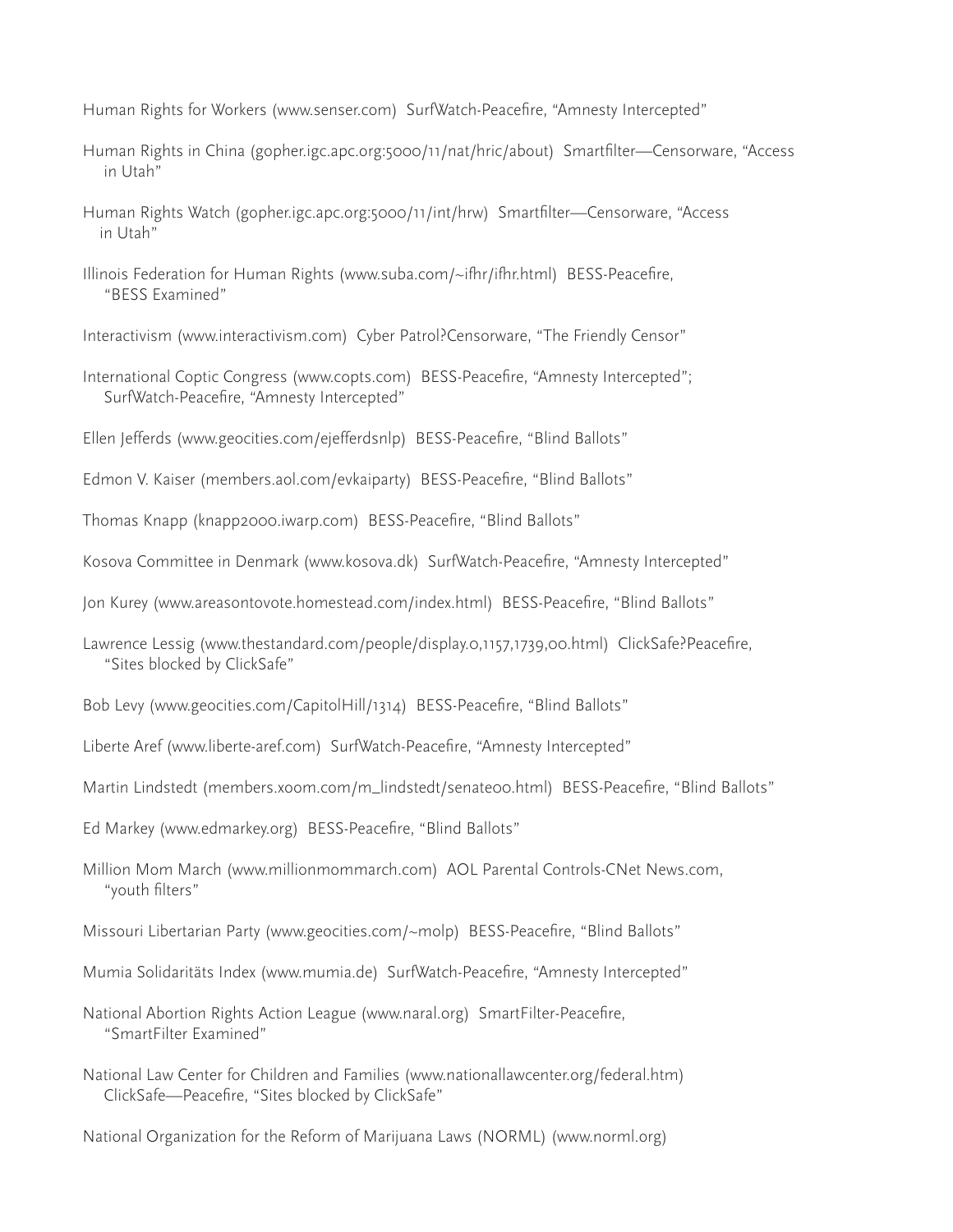SmartFilter-Censorware, "Access in Utah"

National Organization for the Reform of Marijuana Laws (www.natlnorml.org) SmartFilter-Censorware, "Access in Utah"

- National Organization for the Reform of Marijuana Laws, Arizona chapter (www.amug.org/~az4norml) SmartFilter-Censorware, "Access in Utah"
- Al Newberry (newberry2000.8m.com) BESS-Peacefire, "Blind Ballots"
- Newtwatch (www.cais.com/newtwatch) Cyber Patrol-Censorware, "The Friendly Censor"

Nikki Oldaker (election2000.web.com) BESS-Peacefire, "Blind Ballots"

- Ontario Center for Religious Tolerance (religioustolerance.org/chrw\_int.htm) FamilyClick—Peacefire, "Sites Blocked by FamilyClick"; SmartFilter—Peacefire, "SmartFilter Examined"; Cyber Sentinel—Peacefire, "Sites Blocked by Cyber Sentinel"
- Our Constitution Needs Another Amendment (chowk.com/voice/forum/messages/188.html) BESS-Peacefire/EPIC, "Mandated Mediocrity"
- Parish without Borders (www.parish-without-borders.net) SurfWatch-Peacefire, "Amnesty Intercepted"
- Wayne L. Parker (members.aol.com/parker4congress) BESS-Peacefire, "Blind Ballots"
- Peaceable Texans for Firearms Rights (www.io.com/~velte/pt.htm) SmartFilter-Peacefire, "SmartFilter Examined"
- Brian Pedigo (homepages.go.com/~pedigoforcongress) BESS-Peacefire, "Blind Ballots"
- Rob Penningroth (members.aol.com/\_ht\_a/rpenningro/myhomepage) BESS-Peacefire, "Blind Ballots"
- People Are the Boss (bosses.faithweb.com) BESS-Peacefire/EPIC, "Mandated Mediocrity"
- Planned Parenthood (www.plannedparenthood.org) CYBERsitter-Hunter, "Filtering the Future?"; I-Gear-Peacefire, "I-Gear Examined; X-Stop-Peacefire, "X-Stop Examined"
- Princeton University Office of Population Research (opr.princeton.edu/ec/ecp.html; opr.princeton.edu/ec/eciud.html) BESS-Peacefire, "BESS Examined"
- Pro-Life America (www.prolife.com) CYBERsitter-Hunter, "Filtering the Future?"
- Reform Party (www.reformparty.org) AOL Parental Controls-CNet News.com, "youth filters"
- The Right to Keep and Bear Arms (rosie.acmecity.com/bebe/129/index.htm) BESS-Peacefire/EPIC, "Mandated Mediocrity"
- Ron Wade's Political Memorabilia Page (msnhomepages.talkcity.com/HobbyCt/ronwadegop/ index.html) BESS—Peacefire/EPIC, "Mandated Mediocrity"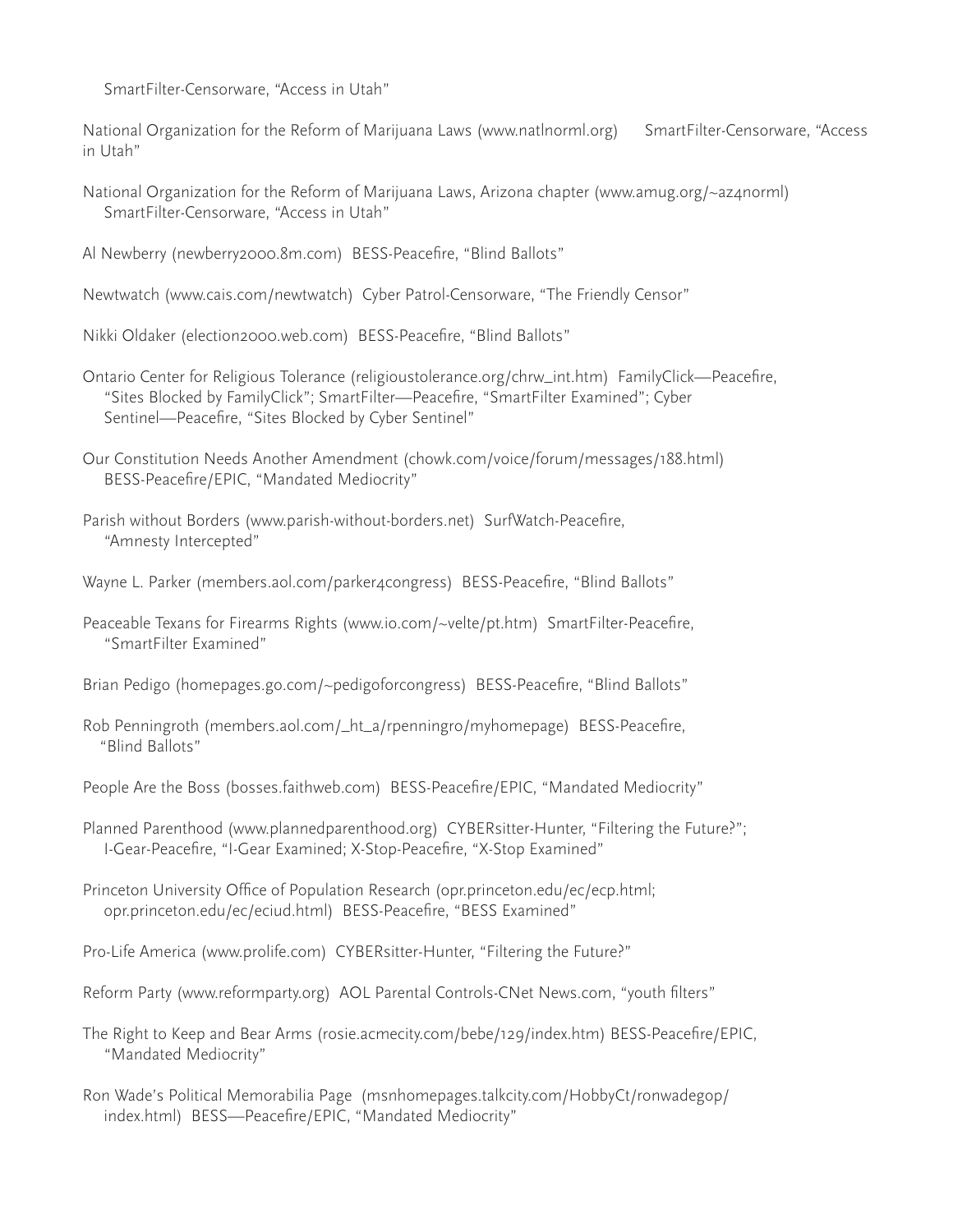- Safer Guns Now (www.safergunsnow.org) AOL Parental Controls-CNet News.com, "youth filters"
- David J. Schaffer (www.vote-dave.com) BESS-Peacefire, "Blind Ballots"
- Douglas Schell (schellforgovernor.hypermart.net) BESS-Peacefire, "Blind Ballots"
- Second Amendment Foundation (www.saf.org) Cyber Patrol-Censorware, "The Friendly Censor"
- Sisterhood Is Global Institute (www.sigi.org) SurfWatch-Peacefire, "Amnesty Intercepted"
- Southern Poverty Law Center AOL Parental Controls-Consumer Reports, "Chaperones"
- State Sodomy Laws (www.aclu.org/issues/gay/sodomy.html) FamilyClick -Peacefire, "Sites Blocked by FamilyClick"
- Strategic Pastoral Action Network (www.spanweb.org) SurfWatch-Peacefire, "Amnesty Intercepted"
- Frank Taylor (www.angelfire.com/mn2/taylor4congress2000) BESS-Peacefire, "Blind Ballots"
- Traditional Values Coalition (www.traditionalvalues.org) BESS-Peacefire/EPIC, "Mandated Mediocrity"
- UMASS Cannabis Reform Coalition (www-unix.oit.mass.edu/~verdant) SmartFilter-Censorware, "Access in Utah"
- Steven A. Urban (members.aol.com/urban/index.htm) BESS-Peacefire, "Blind Ballots"
- Voices of Citizens Together (americanpatrol.com) BESS-Peacefire/EPIC, "Mandated Mediocrity"
- War Resisters League (www.radio4all.org/anarchy/war.html) BESS-Peacefire/EPIC, "Mandated Mediocrity"
- Arneze Washington (arnez4congress.tripod.com) BESS-Peacefire, "Blind Ballots"
- "What Is Memorial Day?" (members.aol.com/ceharger/what\_is\_memorial\_day.htm) BESS-Peacefire/EPIC, "Mandated Mediocrity"
- Kathy Williamson (www.maxpages.com/williamson32cd) BESS-Peacefire, "Blind Ballots"
- Winona State University Affirmative Action Office Home Page (www.winona.msus.edu/Grants/ AffirmativeAction/home.htm) X-Stop-Peacefire, "X-Stop Examined"

#### **Censorship**

- ACLU (www.aclu.org) ClickSafe-Peacefire, "Sites blocked by ClickSafe"
- ACLU v. Reno Philadelphia district court ruling (www.vtw.org/speech/decision.html) I-Gear- Peacefire, "I-Gear Examined"
- ACLU v. Reno Testimony (www.aclu.org/court/3-22-96.txt) I-Gear-Peacefire, "I-Gear Examined"
- ACLU press release, "Calls for Arrest of Openly Gay GOP Convention Speaker Reveal Danger of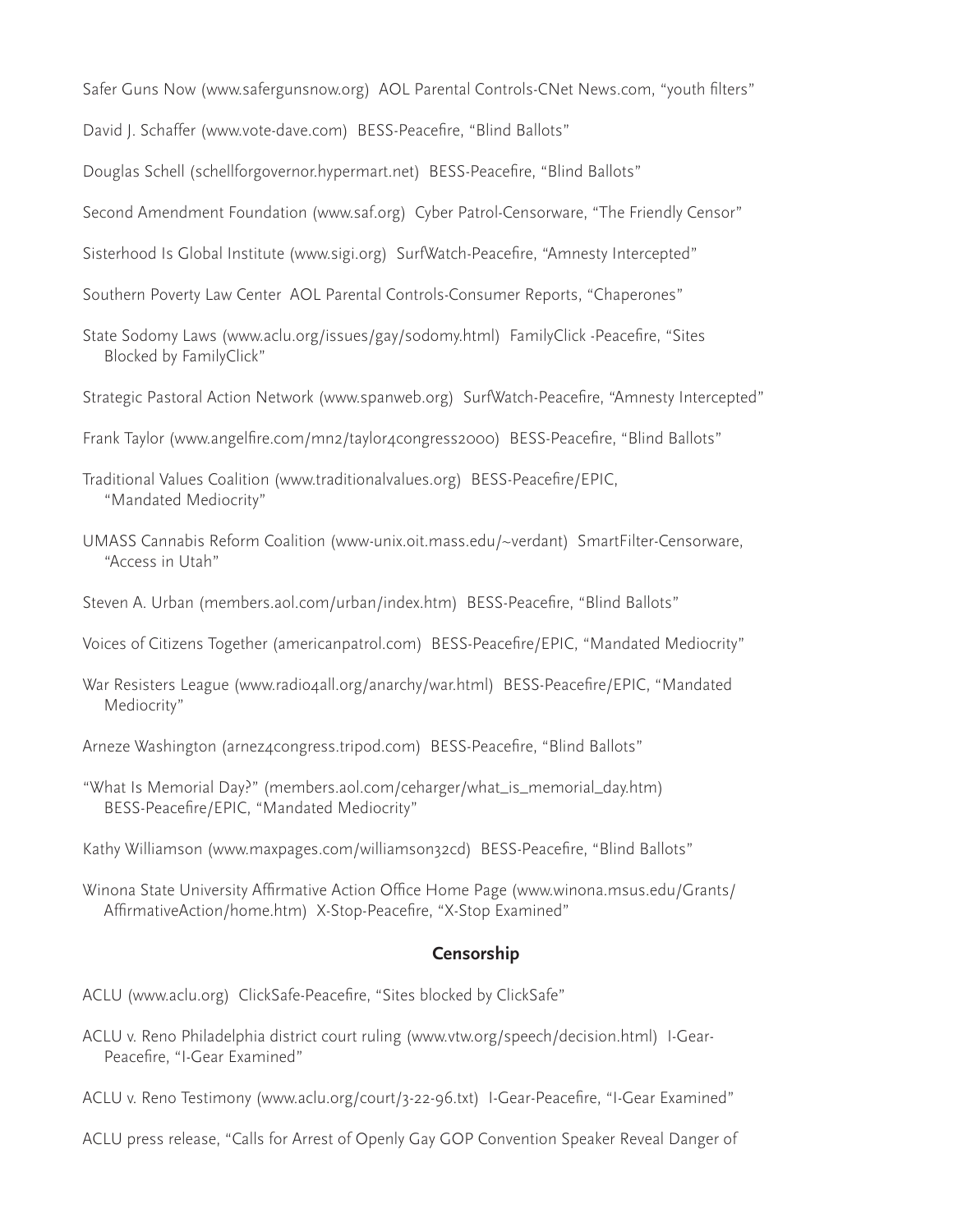Sodomy Laws Nationwide" (www.aclu.org/news/2000/n073100b.html) Cyber Sentinel-Peacefire, "Sites blocked by Cyber Sentinel"

- American Family Association (www.afa.net) Cyber Sentinel-Peacefire, "Sites blocked by Cyber Sentinel"
- Banned Books Page (www.cs.cmu.edu/People/spok/banned-books.html) Net Nanny-Peacefire, "Net Nanny Examined"; X-Stop-Wallace, "X-Stop Files"
- burn.ucsd.edu/~mai/library (librarian-hosted page opposing filtering) BESS-Censorware, "Passing Porn"
- "Can Congress Censor the Internet?" (www.fmew.com/archive/censor) SafeSurf-Peacefire, "SafeSurf Examined"
- Center for Democracy and Technology (www.cdt.org) ClickSafe-Peacefire, "ClickSafe"; I-Gear-Peacefire, "I-Gear Examined"
- COPA Commission: Frequently Asked Questions (www.copacommission.org/commission/faq.shtml) ClickSafe-Peacefire, "Sites blocked by ClickSafe"
- COPA Commission: Stephen Balkam (www.copacommission.org/commission/balkam.shtml) ClickSafe-Peacefire, "Sites blocked by ClickSafe"
- COPA Commission: Donna Rice Hughes (www.copacommission.org/commission/hughes.shtml) ClickSafe-Peacefire, "Sites blocked by ClickSafe"
- COPA Commission: John Bastian (www.copacommission.org/commission/bastian.shtml) ClickSafe-Peacefire, "Sites blocked by ClickSafe"
- COPA Commission: Technologies and Methods (www.copacommission.org/commission/ technologies.shtml) ClickSafe-Peacefire, "Sites blocked by ClickSafe"
- COPA Commission: Scope and Timeline Proposal (www.copacommission.org/commission/ scope.shtml) ClickSafe-Peacefire, "Sites blocked by ClickSafe"
- COPA Commission: Original Child Online Protection Act (www.copacommission.org/ commission/original.shtml) ClickSafe-Peacefire, "Sites blocked by ClickSafe"
- COPA Commission: Amended Child Online Protection Act ClickSafe-Peacefire, "Sites blocked by ClickSafe" (www.copacommission.org/commission/amended.shtml)
- The Demon Internet Policy on Censorship WebSENSE-Censorship, "Protecting Judges"
- Electronic Frontier Foundation (www.eff.org) ClickSafe-Peacefire, "Sites blocked by ClickSafe"
- Electronic Frontier Foundation Censorship archive Cyber Patrol-Meeks and McCullagh, "Keys"
- Electronic Frontier Foundation Internet Censorship and Regulation archive (www.eff.org/pub/Censorship/Internet\_censorship\_bills) SafeSurf-Peacefire, "SafeSurf Examined"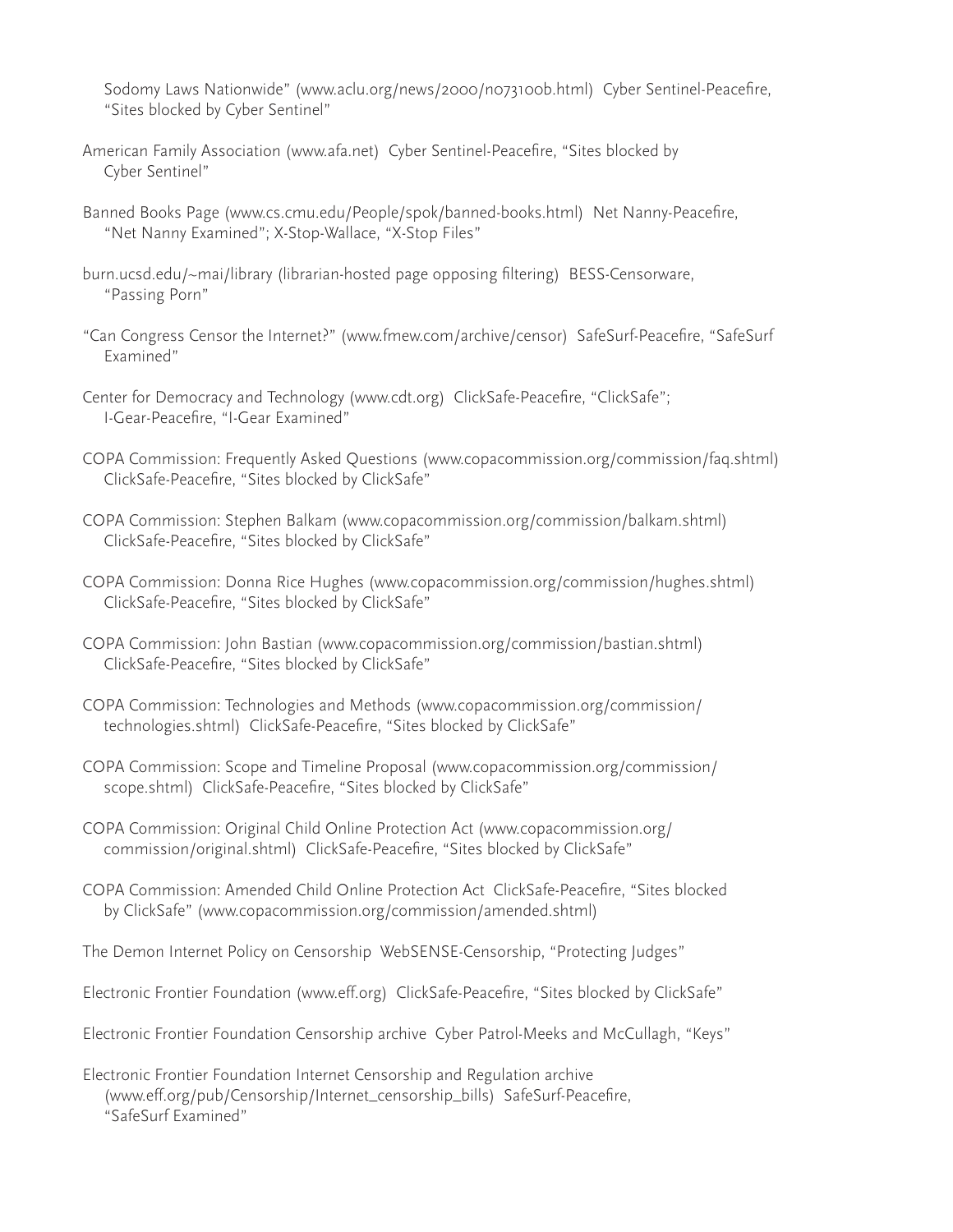Ethical Spectacle (www.spectacle.org) CYBERsitter-Ethical Spectacle, "CYBERsitter blocks?"

Feminists Against Censorship (www.fiawd.demon.co.uk/FAC) BESS-Censorware, "Passing Porn"

Free Speech Internet Television (www.freespeech.org) SurfWatch-Hunter, "Filtering the Future?"

- Free Speech Links (www.uark.edu/depts/comminfo/www/freespeech.html) SafeSurf-Peacefire, "SafeSurf Examined"
- "Indecency on the Internet: Lessons from the Art World" (www.csulb.edu/~jvancamp/article1.html) I-Gear-Peacefire, "First 50 URLs"
- Index to Censorship (www.aolsucks.org/censor.tos) X-Stop-Mainstream Loudoun, "Sites Blocked by X-Stop"
- Internet Privacy Coalition (www.privacy.org/ipc) SmartFilter-Censorware, "Access in Utah"
- Legal Challenge to the Communications Decency Act (www.epic.org/free\_speech/censorship/lawsuit) I-Gear-Peacefire, "I-Gear Examined"
- "Librarians Resist Censorship" (news.cnet.com/news/0,10000,0-1005-200-318677,00.html) SafeSurf-Peacefire, "SafeSurf Examined"

"The Mind of a Censor" (www.spectacle.org/cs/burt.html) SafeSurf-Peacefire, "SafeSurf Examined"

MIT League for Programming Freedom Cyber Patrol-Meeks and McCullagh, "Keys"

MIT Student Association for Freedom of Expression (www.mit.edu:8001/activities/safe/notsee.html; www.mit.edu:8001/activities/safe/safe/OldFiles/legal/meritor-v-vinson; www.mit.edu:8001/activities/safe/safe/www/labeling/0181f1.txt) SmartFilter—Censorware, "Access in Utah"; WebSENSE—Censorship, "Protecting Judges"; X-Stop—MainStream Loudoun, "Sites Blocked by X-Stop"

National Coalition Against Censorship () SafeSurf-Peacefire, "SafeSurf Examined"

Peacefire.org BESS-Peacefire, "BESS Examined"; Cyber Patrol-Jansson and Skala, "Breaking of Cyber Patrol"; CYBERsitter-Peacefire, "Where do we not want you to go?"

Privacy International (www.privacy.org/pi/reports/big-bro/companies.html) SmartFilter— Censorware, "Access in Utah"

"Readings on Computer Communications and Freedom of Expression" (www-swiss.ai.mit.edu/6095/ readings-free-expression.html) I-Gear—Peacefire, "I-Gear Examined"

Bernadette Taylor (www.prairie-dog.net) BESS-Censorware, "Passing Porn"

"Turf Wars in Cyberspace" (www.sciam.com/explorations/062496explorations.html) SafeSurf— Peacefire, "SafeSurf Examined"

www.vtw.org/speech/decision.html SafeSurf-Peacefire, "SafeSurf Examined"

"Web Filters Backfire on their Fans" (www.chicagotribune.com/news/columnists/page)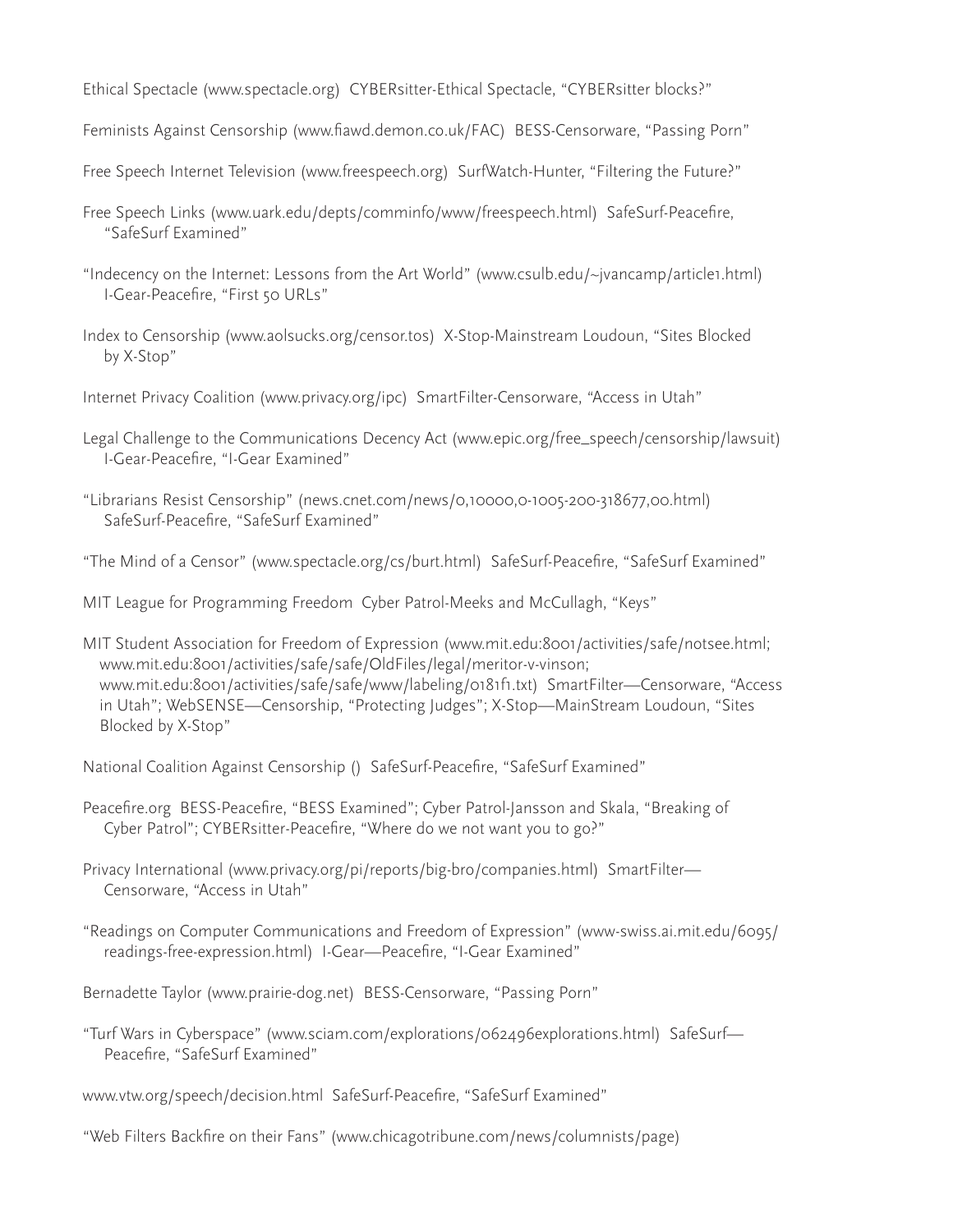CYBERsitter-Censorware, "Columnist Opines"

Wisconsin Civil Liberties Union (www.aclu-wi.org) SafeSurf-Peacefire, "SafeSurf Examined"

"The X-Stop Files" (www.spectacle.org/cs/xstop.html) SafeSurf-Peacefire, "SafeSurf Examined"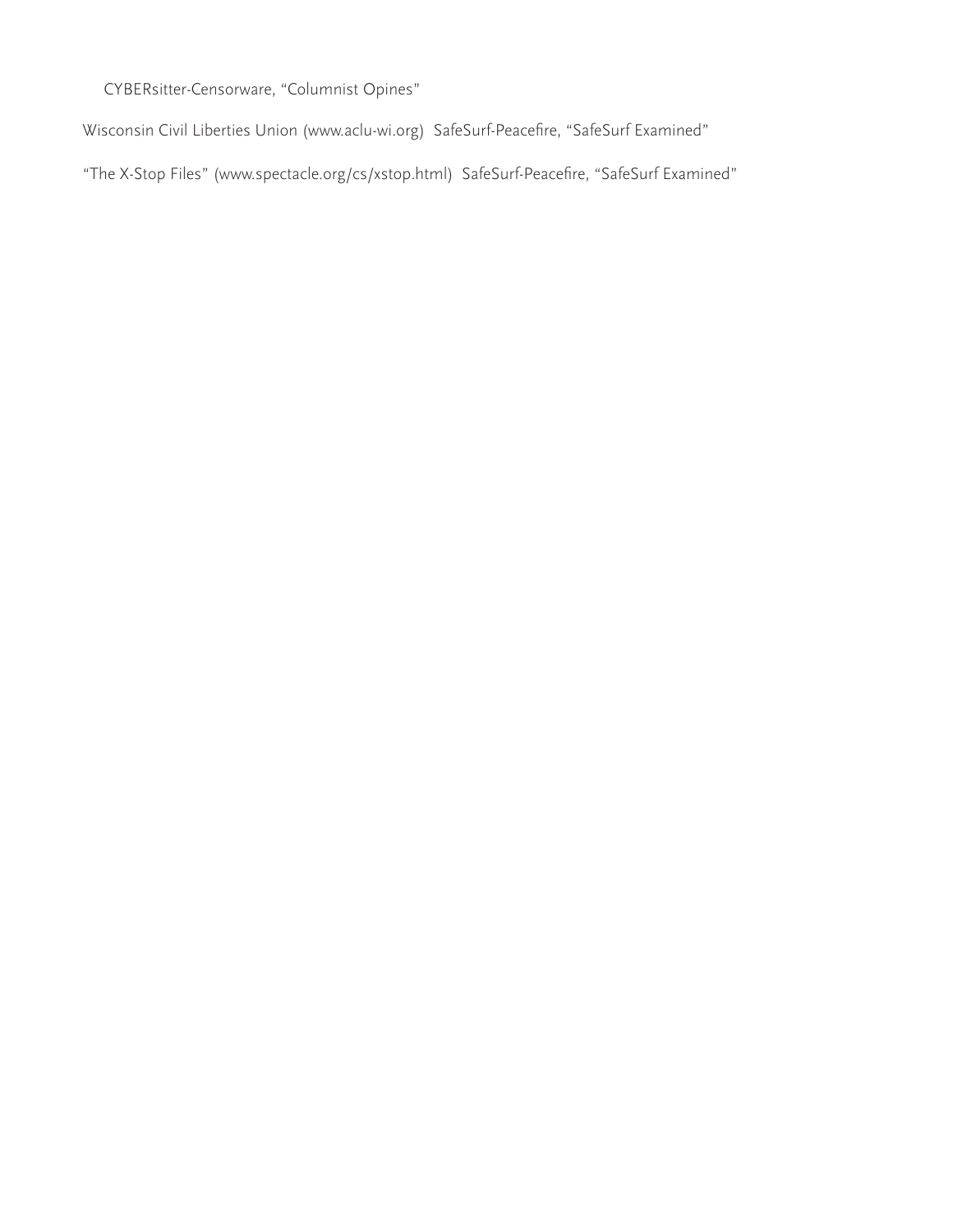# **APPENDIX B: Blocking Categories for Different Filters Defined**

## **Bess: Blocking Categories**

- Adults Only: "[s]ites that are labeled by the author or publisher as being strictly for adults";
- Alcohol: "[s]ites that advocate or promote the recreational use of alcoholic beverages. This category can include, but is not limited to, sites that contain information about drink mixes, home-brew recipes, and drinking games";
- Auctions: "[s]ites that offer access to online auctions. Online auctions are rarely monitored for content and can contain rapidly changing material, potentially exposing users to material that would otherwise be filtered under categories such as Pornography, Weapons, Lingerie, or Violence";
- Chat: "[s]ites that offer access to online chat rooms or downloadable chat software that enables users to converse online by posting and receiving real-time messages";
- Drugs: "[s]ites that promote or advocate recreational drug use. This category is not limited to controlled substances. Sites that promote or advocate recreational use of prescription drugs are also included. This category includes sites that contain information about meth labs; growing, buying, or selling marijuana, glass pipes, or bongs; mixing a legal substance with alcohol; and various forms of fume inhaling";
- Electronic Commerce: "[s]ites that allow users to make online purchases";
- Free Mail: "[s]ites that offer free Web-based e-mail accounts. Such sites can expose users to harmful content delivered via e-mail file attachments";
- Free Pages: "[s]ites that offer free Web site space, such as Geocities or Talkcity. Although many of these free Web site providers post rules and regulations about content, they do not always adequately monitor these pages. Users often abuse these services by posting offensive content under multiple user names, making them difficult to track. Individual pages that have been reviewed by N2H2 on such sites are removed from this category, but are filed under other categories as necessary";
- Gambling: "[s]ites where you place a bet using a credit card with the expectation of winning a prize";
- Hate/Discrimination: "[s]ites that specifically target a group of people based on race, gender, sexual orientation, religion, or ethnicity in a hateful, derogatory manner. The language of these sites often includes racial slurs and is insulting, abusive, and sometimes violent";
- History: sites containing material that falls into one or more blocking categories--sexually oriented content, for instance, or violence--but are "non-fictional and historically significant";
- Illegal: "[s]ites that promote illegal activities, or offer instructions or advice that can be used to commit illegal activities. Such activities include making or distributing child pornography, bomb making, hacking (breaching computer security), phreaking (breaching phone security or phone service theft), lock picking, selling pirated material (such as music, videos, software, or fake IDs), and counterfeiting";
- Lingerie: "[s]ites that provide photos of models wearing lingerie, underwear, or otherwise scant attire";
- Medical: sites containing material that falls into one or more blocking categories, but for the purposes relating to "the study or practice of medicine";
- Moderated: "sites that allow access to moderated message/bulletin boards or chat sites. These sites must state that efforts are made to prevent offensive material from being posted";
- Murder/Suicide: "[s]ites that offer information about committing murder or suicide, or that contain photos of crime scenes or autopsies";
- Nudity: "[s]ites that contain photos or images of bare or visible genitalia, pubic hair, buttocks, or female breasts. This category includes only sites that contain non-pornographic nudity (that is, nudity that is not sexually arousing or erotic)";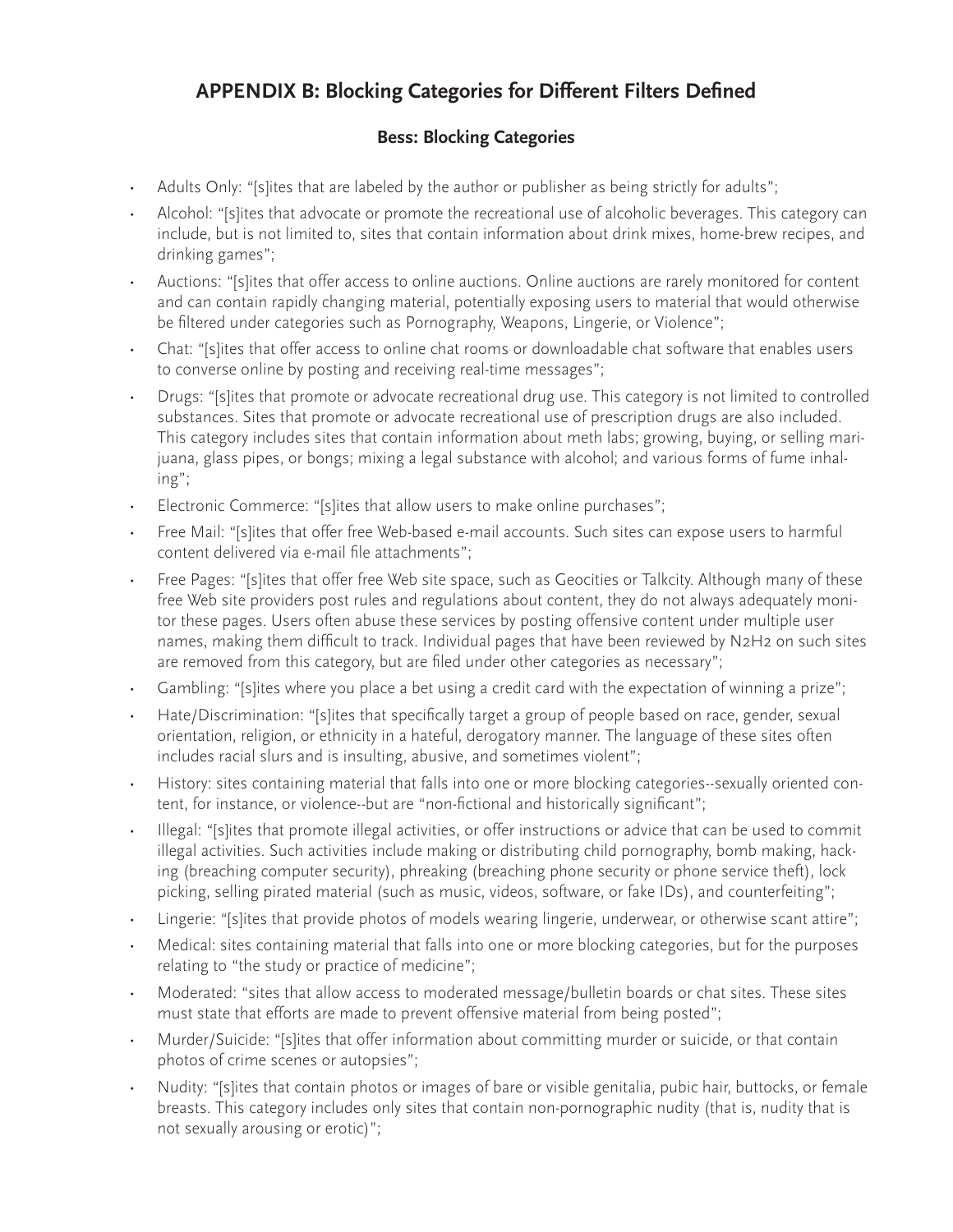- Personal Information: "[s]ites that gather unnecessary personal information, such as name, address, credit card number, school, or personal schedules, that may be used for malicious intent";
- Personals: "[s]ites that contain personal advertisements, including information about mail-order brides, dating services, escort services, or pen pals";
- Pornography: "[s]ites that contain material that is sexually arousing or erotic. This includes photos, animation, cartoons, and stories. Sex Sites that include descriptions or depictions of sexual acts, specifically those without the intent to arouse. Sexual merchandise and fetish sites also fall under this category";
- Profanity;
- School Cheating Info: "[s]ites that promote plagiarism or cheating among students by providing term papers, written essays, or exam answers";
- Search Terms: "This category restricts access to search results pages based upon key words that are known to return offensive results. This helps to eliminate links to offensive Web sites from appearing in search results as well as offensive Web site descriptions";
- Sex: "[d]escriptions or depictions of sexual acts, specifically those with the intent to arouse. Sexual merchandise and fetish sites will also fall under this category";
- Tasteless/Gross: "[s]ites that include content such as tasteless humor, excretory functions (vomiting, urinating, or defecating), graphic medical or accident photos (containing blood or wounds), and some extreme forms of body modification (cutting, branding, or genital piercing)";
- Text/Spoken Only: "sites that contain material that may be in another category, such as Pornography, but that is strictly in text or spoken word format. For example, Text/Spoken Only distinguishes written erotica from graphic pornography sites";
- Tobacco: "[s]ites that advocate or promote the recreational use of tobacco";
- Violence: "[s]ites that include graphic images or written descriptions of reckless violence or grave injury (for example, mutilation, maiming, or dismemberment). This includes graphically violent games";
- Weapons: "[s]ites that provide information about buying, making, modifying, or using weapons. Weapons include, but are not limited to, guns, knives, swords, or ammunitions."
- "History": sites containing material that falls into one or more blocking categories--sexually oriente content, for instance, or violence--but are "non-fictional and historically significant"; "Medical": sites containing material that falls into one or more blocking categories, but for the purposes relating to "the study or practice of medicine"; "Moderated": "sites that allow access to moderated message/bulletin boards or chat sites. These sites must state that efforts are made to prevent offensive material from being posted"; and "Text/Spoken Only": "sites that contain material that may be in another category, such as Pornography, but that is strictly in text or spoken word format. For example, Text/Spoken Only distinguishes written erotica from graphic pornography sites"

## **Cyber Patrol: Blocking Categories**

- Violence/Profanity: "[p]ictures exposing, text or audio describing extreme cruelty, physical or emotional acts against any animal or person that are primarily intended to hurt or inflict pain"; "obscene words or phrases, either audio, text or pictures";
- Partial Nudity: "[p]ictures exposing the female breast or full exposure of either male or female buttocks except when exposing genitalia." This category does not encompass images of individuals wearing swimsuits, "including thongs";
- Full Nudity: "[p]ictures exposing any or all portions of the human genitalia." Cyber Patrol notes, however, that the partial and full nudity categories do not extend to "nudity or partial nudity of a non-prurient nature," citing as examples the Web sites of National Geographic and Smithsonian magazines and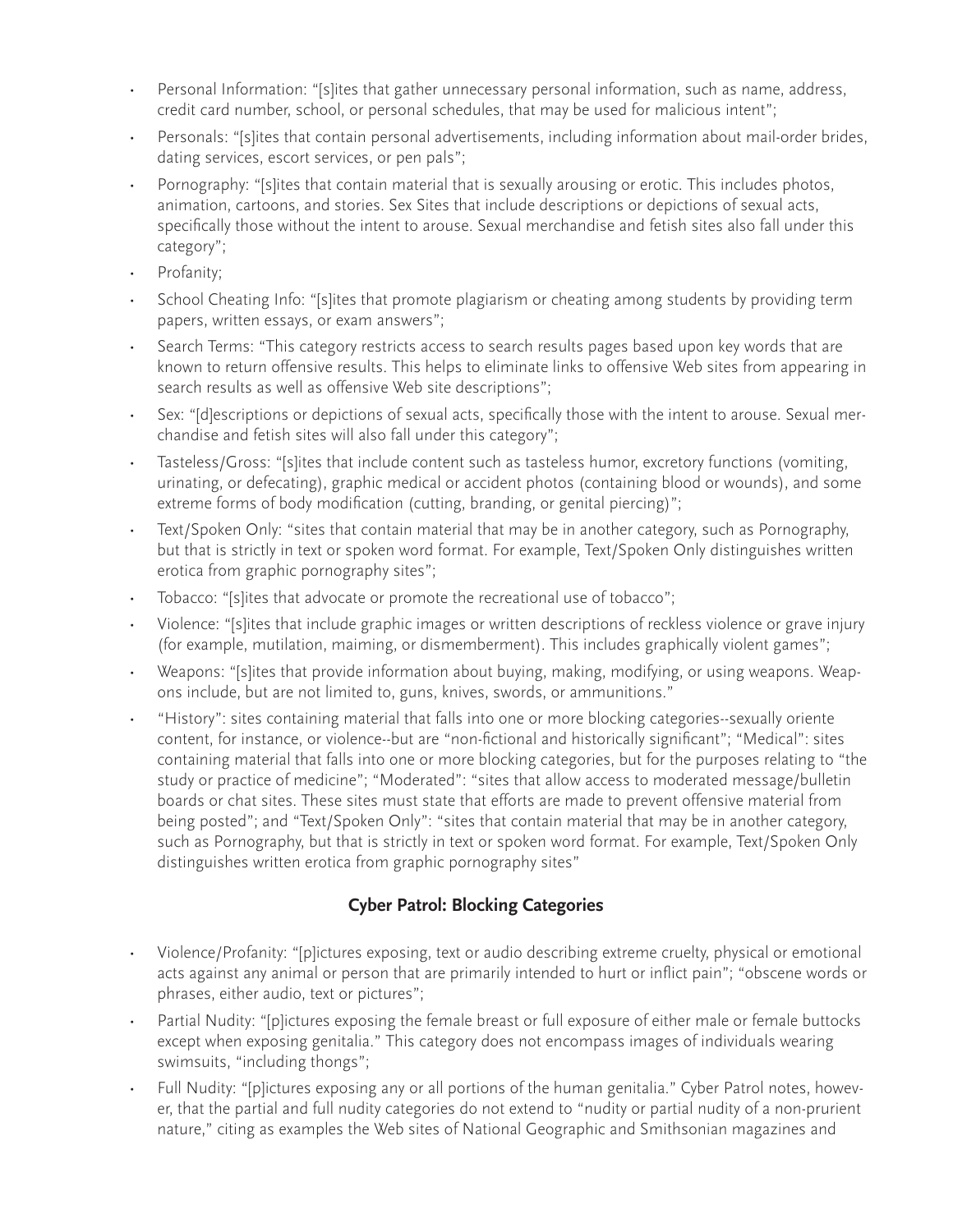museums such as the Louvre;

- Sexual Acts: "[p]ictures, descriptive text or audio of anyone or anything involved in explicit sexual acts and/or lascivious behavior, including masturbation, copulation, pedophilia, intimacy involving nude or partially nude people in heterosexual, bisexual, lesbian or homosexual encounters. Also includes phone sex ads, dating services, adult personal ads, CD-ROMs and videos";
- Gross Depictions: "[p]ictures, descriptive text or audio of anyone or anything which are crudely vulgar or grossly deficient in civility or which show scatological impropriety. Includes such depictions as maiming, bloody figures, autopsy photos or indecent depiction of bodily functions";
- Intolerance: "[p]ictures or text advocating prejudice or discrimination against any race, color, national origin, religion, disability or handicap, gender, or sexual orientation. Any picture or text that elevates one group over another. Also includes intolerant jokes or slurs";
- Satanic/Cult: "[p]ictures or text advocating devil worship, an affinity for evil, or wickedness. A cult is defined as [a] closed society, often headed by a single individual, where loyalty is demanded, leaving may be punishable, and in some instances, harm to self or others is advocated. Common elements may include . . . encouragement to join, recruiting promises, and influences that tend to compromise the personal exercise of free will and critical thinking";
- Drugs/Drug Culture: "[p]ictures or text advocating the illegal use of drugs for entertainment. Includes substances used for other than their primary purpose to alter the individual's state of mind, such as glue sniffing. This category does not [SurfControl's emphasis] include material about the use of illegal drugs when they are legally prescribed for medicinal purposes (e.g., drugs used to treat glaucoma or cancer)";
- Militant/Extremist: "[p]ictures or text advocating extremely aggressive and combative behaviors, or advocacy of unlawful political measures. Topics include groups that advocate violence as a means to achieve their goals. Includes 'how to' information on weapons making, ammunition making or the making or use of pyrotechnics materials. Also includes the use of weapons for unlawful reasons";
- Sex Education: "[p]ictures or text advocating the proper use of contraceptives?. [T]his category will include discussion sites on how to talk to your partner about diseases, pregnancy and respecting boundaries. The Sex Education category is uniquely assigned; sites classified as Sex Education are not classified in any other category. This permits the user to block or allow the Sex Education category as appropriate?. Not included in the category are commercial sites that sell sexual paraphernalia. These sites are typically found in the Sex Acts category";
- Questionable/Illegal & Gambling: "[p]ictures or text advocating materials or activities of a dubious nature which may be illegal in any or all jurisdictions, such as illegal business schemes, chain letters, copyright infringement, computer hacking, ? using someone's phone lines without permission and software piracy. Also includes text advocating gambling relating to lotteries, casinos, betting, numbers games, online sports or financial betting, including non-monetary dares and '1-900- type numbers";
- Alcohol & Tobacco: "[p]ictures or text advocating the sale, consumption, or production of alcoholic beverages of tobacco products, including commercial sites in which alcohol or tobacco products are the primary focus."

## **CYBERsitter**

- Adult/sexually oriented: "all adult oriented web sites";
- PICS Ratings adult topics: "all topics not suitable for children under the age of 13";
- Sites promoting gay and lesbian activities: "sites promoting the gay and lesbian life style";
- Sites advocating illegal/radical activities: "topics such as bomb making, guns, drugs, etc. Basically anything that would be considered illegal for someone under the age of 13";
- Sites advocating hate and/or intolerance: "topics such as anti-religious or racist material";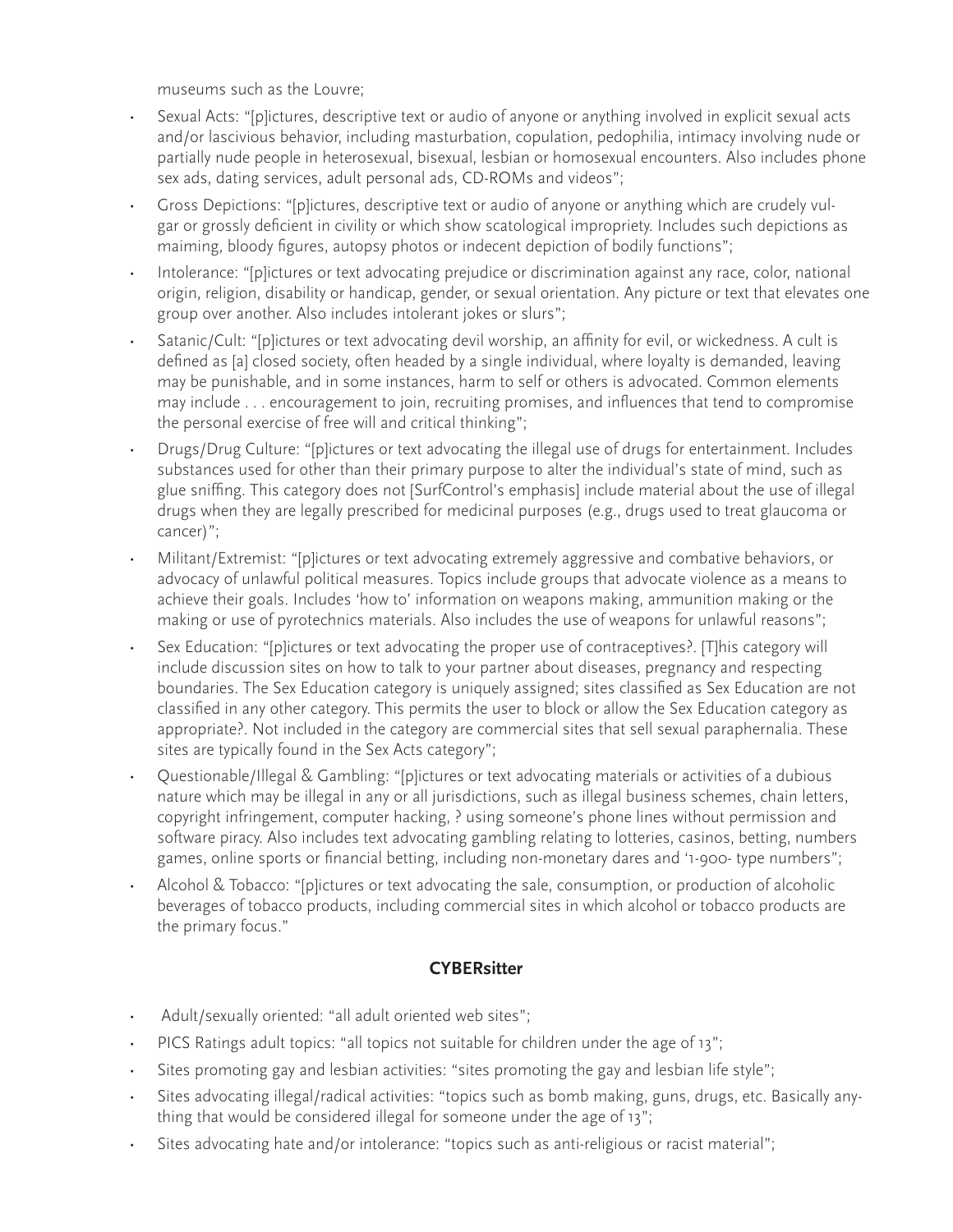- Sites promoting cults and/or occult activities: "topics such as cult activities, witchcraft, Satanism, etc.";
- Chat rooms, sites, and chat servers;
- Popup Windows;
- On-line Games and Game Sites: "numerous game related sites of all kinds";
- Gambling: "gambling, on-line casinos and other wagering web sites";
- Sports and Leisure Activities: "topics like sports news, MTV type sites, games, etc.";
- WWW Advertising: "[e]liminates banner advertising from many major search engines, popular web sites";
- MS Macro Files:
- On-line Auctions;
- Violent Games: "game sites involving violent activities";
- Wrestling;
- Free E-Mail Sites;
- Illegal MP3 Sites;
- Job Search;
- Movie Sites:
- Financial Sites: "on-line trading, credit card, and financial related web sites";
- Pokemon.

## **FamilyClick**

- "Full FamilyClick access"
- Crime: "[s]ites providing instructions on performing criminal activities or acquiring illegal items";
- Hate Groups: "[s]ites that advocate intolerance or hatred of a person or group of people";
- Pornography: "[s]ites intended to be sexually arousing or erotic";
- Illegal Drug Promotion for Non-medical Drugs: "[s]ites providing information on illegal drugs for nonmedical use";
- Gambling Online: "[s]ites dedicated to participation in wagering and gambling";
- Violence: "[s]ites that depict or advocate violence that do not fall under the 'Hate Group' category"
- Chat: "[s]ites that are not DDR? (Dynamic Document Review) protected"
- "Teen access" blocks all the above and
- Personals: "[s]ites dedicated to personals, dating escort services, or mail-order marriages";
- Illegal Drug Promotion: "[s]ites advocating the legal use of illegal drugs";
- Chat/Message Boards: "[c]hat sites and message boards not specifically approved by FamilyClick";
- Non-FamilyClick Email Services: "[s]ites providing interactive email services."
- "Pre-Teen access" blocks all the above and
- Revealing Attire: "[s]ites featuring pictures that include alluring or revealing attire";
- Advanced Sex Education: "[s]ites providing medical discussions of sexually transmitted diseases, sites providing information of an educational nature on pregnancy and family planning, sites providing information on sexual assault and sites providing information and instructions on the use of birth control devices";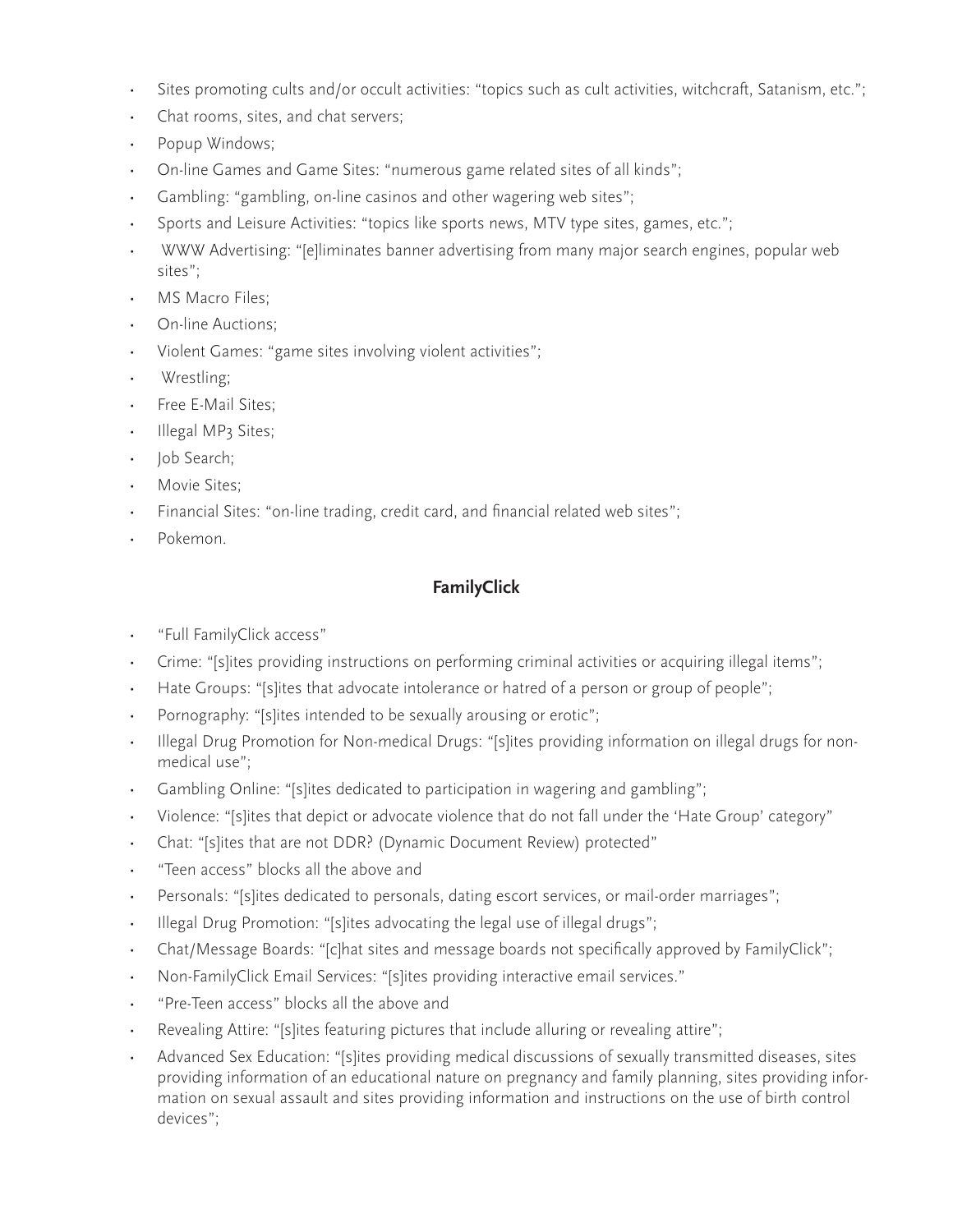- Weapons: "[s]ites that display, sell, or advocate the use of weapons";
- Games: "[g]ame sites designed for teens and older."
- "Kids access" blocks all the above and
- Basic Sex Education: "[s]ites providing information at the elementary level about puberty and reproduction. Includes clinical names for reproductive organs."

## **I-Gear: Blocking Categories**

- Crime: "[s]ites providing instructions on performing criminal activities or acquiring illegal ite,s, inluding defeating security, disabling, or otherwise interfering with computer systems (hacking or cracking); unauthorized use of telephone or communications equipment to place free calls or charge another's account for calls (phreaking); deactivating copy protection or registration schemes of software or hardware systems (pirating and warez); construction and usage of munitions such as pipe bombs, letter bombs, and land mines; and lock picking, spying, or general subterfuge and defeating of security measures";
- Drugs/Advocacy: "[s]ites advocating the legal use of illegal drugs for medical and personal use";
- Drugs/Non-medical: [s]ites providing information on growth, distribution, and advocacy of drugs for non medical use (typically mood altering). Does not cover alcohol or tobacco products";
- E/Games: "[s]ites dedicated to games, gaming, game tips, game downloads, interactive games, and multiplayer games";
- E/Sports: "[s]ites dedicated to professional and amateur sports and sporting events";
- Interactive/Chat: "[s]ites providing interactive and communication services, such as Webchat, bulletin boards, and IRC";
- Finance: "[s]ites dedicated to personal finance, banking, stock trading, and wealth accumulation";
- Gambling: "[s]ites dedicated to promotion of or participation in wagering, gambling, casinos, or lotteries";
- Interactive/Mail: "[s]ites providing interactive electronic-mail services";
- Intolerance: "[s]ites advocating intolerance or hatred of a person or group of people";
- Job Search: "[s]ites dedicated to job searching, job listings, resume exchanges, and head hunting";
- News: "[s]ites providing news coverage of regional and international events and weather services";
- Occult/New Age: "[s]ites dedicated to occult and New Age topics including but not limited to astrology, crystals, fortune-telling, psychic powers, tarot cards, palm reading, numerology, UFOs, witchcraft, and Satanism";
- Sex/Acts: "[s]ites depicting or implying sex acts, including pictures of masturbation not categorized under sexual education. Includes sites selling sexual or adult products;
- Sex/Attire: "[s]ites featuring pictures that include alluring or revealing attire, lingerie and swimsuit shopping areas, or supermodel photo collections but do not involve nudity;
- Sex/Personals: "[s]ites dedicated to personal ads, dating, escort services, or mail-order marriages;
- Sex/Nudity: "[s]ites with pictures of exposed breasts or genitalia that do not include or imply sex acts. Includes sites with nudity that is artistic in nature or intended to be artistic, including photograph galleries, paintings that may be displayed in museums, and other readily identifiable art forms. Includes nudist and naturist sites that contain pictures of nude individuals";
- SexEd/Basic: "[s]ites providing information at the elementary level about puberty and reproduction. Includes clinical names for reproductive organs (e.g., penis)";
- SexEd/Advanced: "[s]ites providing medical discussions of sexually transmitted diseases such as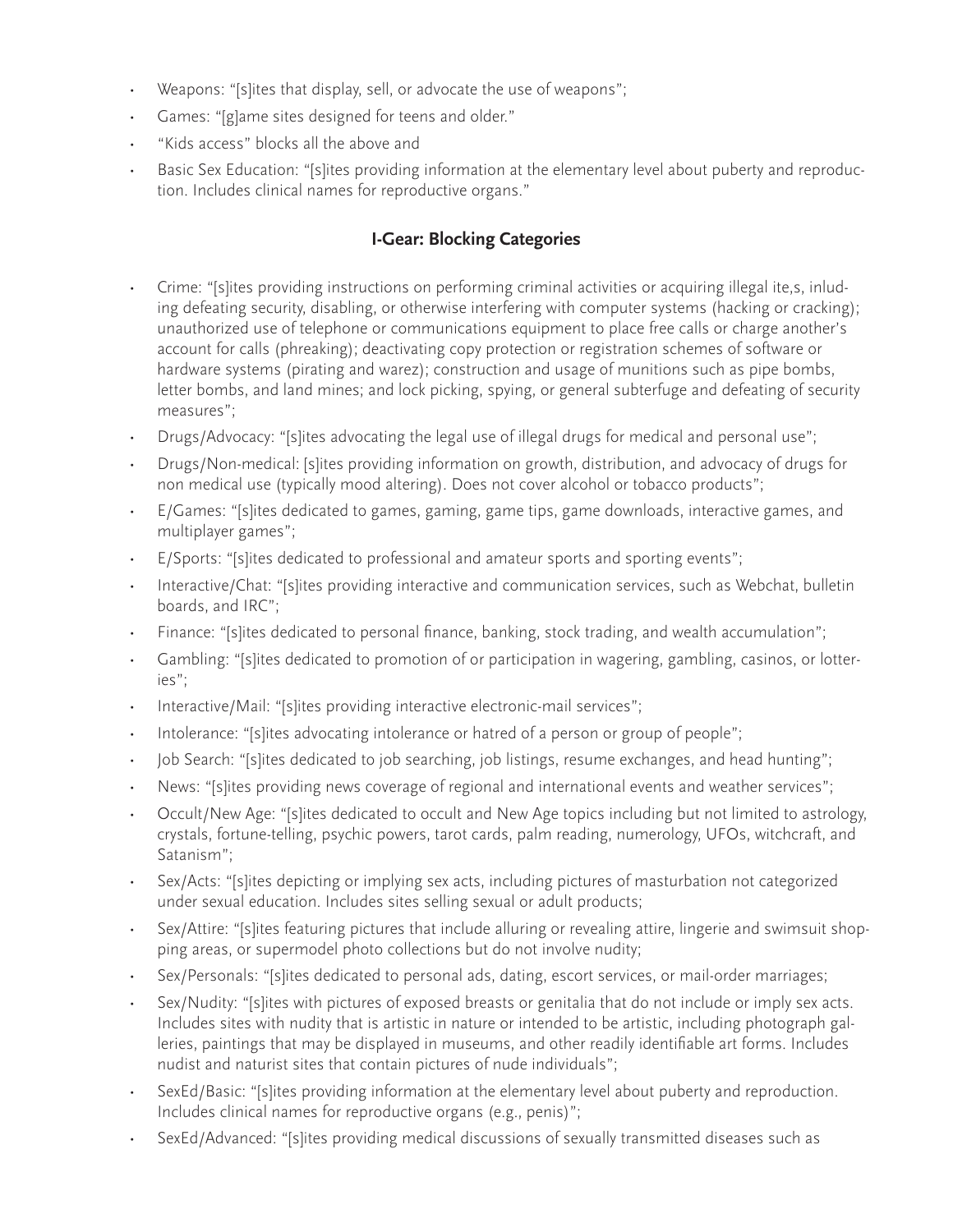syphilis, gonorrhea, and HIV/AIDS. May include medical pictures of a graphic nature. Sites providing information of an educational nature on pregnancy and family planning, including abortion and adoption issues. Sites providing information on sexual assault, including support sites for victims of rape, child molestation, and sexual abuse. Sites providing information and instructions on the use of birth control devices. May include some explicit pictures or illustrations intended for instructional purposes only. May include slang names for reproductive organs, or clinical discussions of reproduction";

- SexEd/Sexuality: "[s]ites dealing with topics in human sexuality. Includes sexual technique, sexual orientation, cross-dressing, transvestites, transgenders, multiple-partner relationships, and other related issues";
- Violence: "[s]ites that depict or advocate violence, including sites promoting violent terrorist acts against others that do not fall under the 'Intolerance' category";
- Weapons: "[s]ites that display, sell, or advocate the use of weapons, including guns, knives, and martialarts weaponry."

## **SafeSurf: Ratings Key**

#### **SS~~000. Age Range**

1. All Ages

•

- 2. Older Children
- 3. Teens
- 4. Older Teens
- 5. Adult Supervision Recommended
- 6. Adults
- 7. Limited to Adults
- 8. Adults Only
- 9. Explicitly for Adults

#### **SS~~001. Profanity**

- 1. Subtle Innuendo: Subtly implied through the use of Slang
- 2. Explicit Innuendo: Explicitly implied through the use of Slang
- 3. Technical Reference: Dictionary, encyclopedic, news, technical references
- 4. Non-Graphic-Artistic: Limited non-sexual expletives used in a artistic fashion
- 5. Graphic-Artistic: Non-sexual expletives used in a artistic fashion
- 6. Graphic: Limited use of expletives and obscene gestures
- 7. Detailed Graphic: Casual use of expletives and obscene gestures.
- 8. Explicit Vulgarity: Heavy use of vulgar language and obscene gestures. Unsupervised Chat Rooms.
- 9. Explicit and Crude: Saturated with crude sexual references and gestures. Unsupervised Chat Rooms.

#### **SS~~002. Heterosexual Themes**

- 1. Subtle Innuendo: Subtly Implied through the use of metaphor
- 2. Explicit Innuendo: Explicitly implied (not described) through the use of metaphor
- 3. Technical Reference: Dictionary, encyclopedic, news, medical references
- 4. Non-Graphic-Artistic: Limited metaphoric descriptions used in an artistic fashion
- 5. Graphic-Artistic: Metaphoric descriptions used in an artistic fashion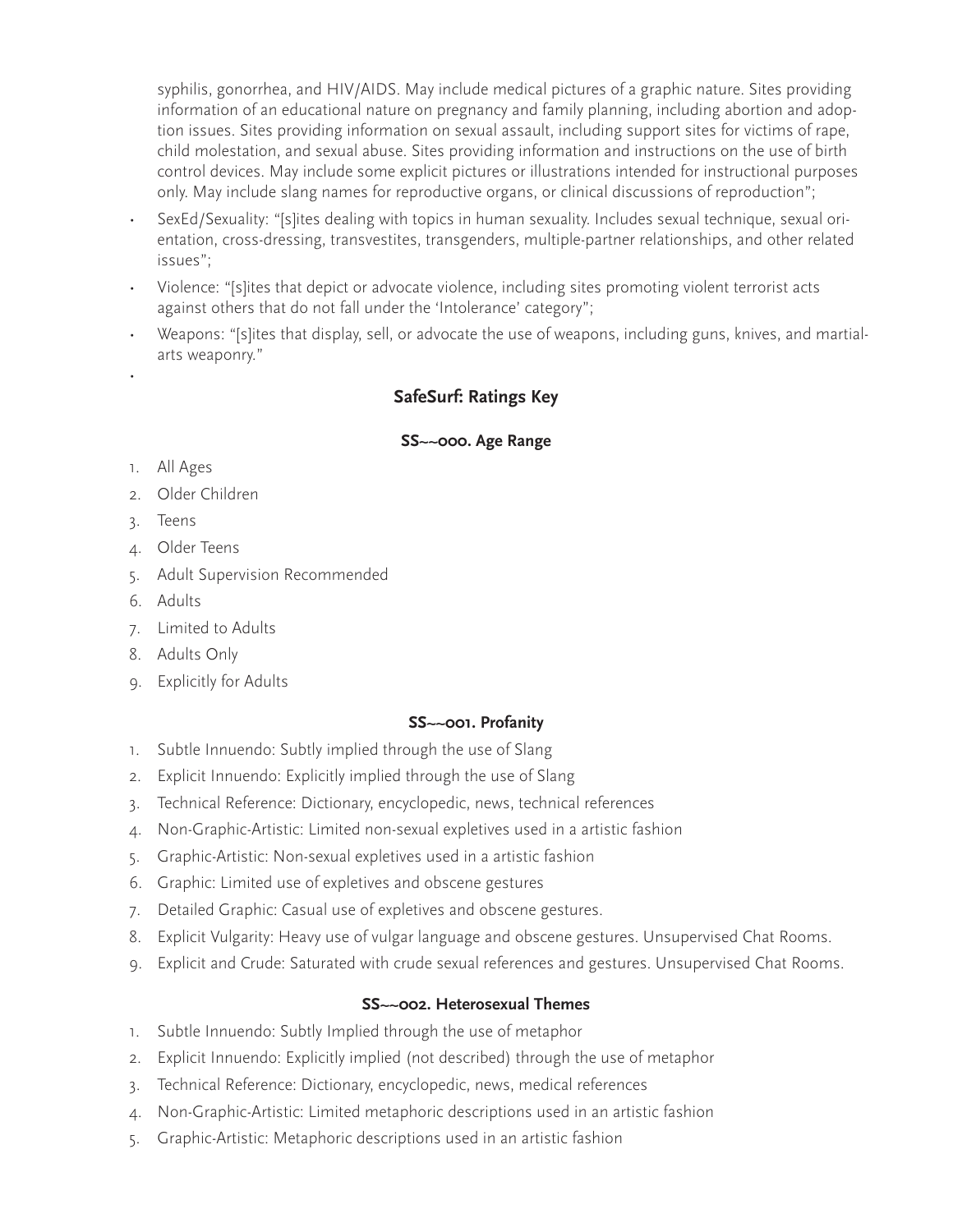- 6. Graphic: Descriptions of intimate sexual acts
- 7. Detailed Graphic: Descriptions of intimate details of sexual acts
- 8. Explicitly Graphic or Inviting Participation: Explicit Descriptions of intimate details of sexual acts designed to arouse. Inviting interactive sexual participation. Unsupervised Sexual Chat Rooms or Newsgroups.
- 9. Explicit and Crude or Explicitly Inviting Participation: Profane Graphic Descriptions of intimate details of sexual acts designed to arouse. Inviting interactive sexual participation. Unsupervised Sexual Chat Rooms or Newsgroups.

#### **SS~~003. Homosexual Themes**

- 1. Subtle Innuendo: Subtly Implied through the use of metaphor
- 2. Explicit Innuendo: Explicitly implied (not described) through the use of metaphor
- 3. Technical Reference: Dictionary, encyclopedic, news, medical references
- 4. Non-Graphic-Artistic: Limited metaphoric descriptions used in an artistic fashion
- 5. Graphic-Artistic: Metaphoric descriptions used in an artistic fashion
- 6. Graphic: Descriptions of intimate sexual acts
- 7. Detailed Graphic: Descriptions of intimate details of sexual acts
- 8. Explicitly Graphic or Inviting Participation: Explicit descriptions of intimate details of sexual acts designed to arouse. Inviting interactive sexual participation. Unsupervised Sexual Chat Rooms or Newsgroups.
- 9. Explicit and Crude or Explicitly Inviting Participation: Profane Graphic Descriptions of intimate details of sexual acts designed to arouse. Inviting interactive sexual participation. Unsupervised Sexual Chat Rooms or Newsgroups.

#### **SS~~004. Nudity**

- 1. Subtle Innuendo: Subtly Implied through the use of composition, lighting, shaping, revealing clothing, etc.
- 2. Explicit Innuendo: Explicitly implied (not shown) through the use of composition, lighting, shaping or revealing clothing
- 3. Technical Reference: Dictionary, encyclopedic, news, medical references
- 4. Non-Graphic-Artistic: Classic works of art presented in public museums for family viewing
- 5. Graphic-Artistic: Artistically presented without full frontal nudity
- 6. Graphic: Artistically presented with frontal nudity
- 7. Detailed Graphic: Erotic frontal nudity
- 8. Explicit Vulgarity: Pornographic presentation, designed to appeal to prurient interests.
- 9. Explicit and Crude: Explicit pornographic presentation

### **SS~~005. Violence**

- 1. Subtle Innuendo
- 2. Explicit Innuendo
- 3. Technical Reference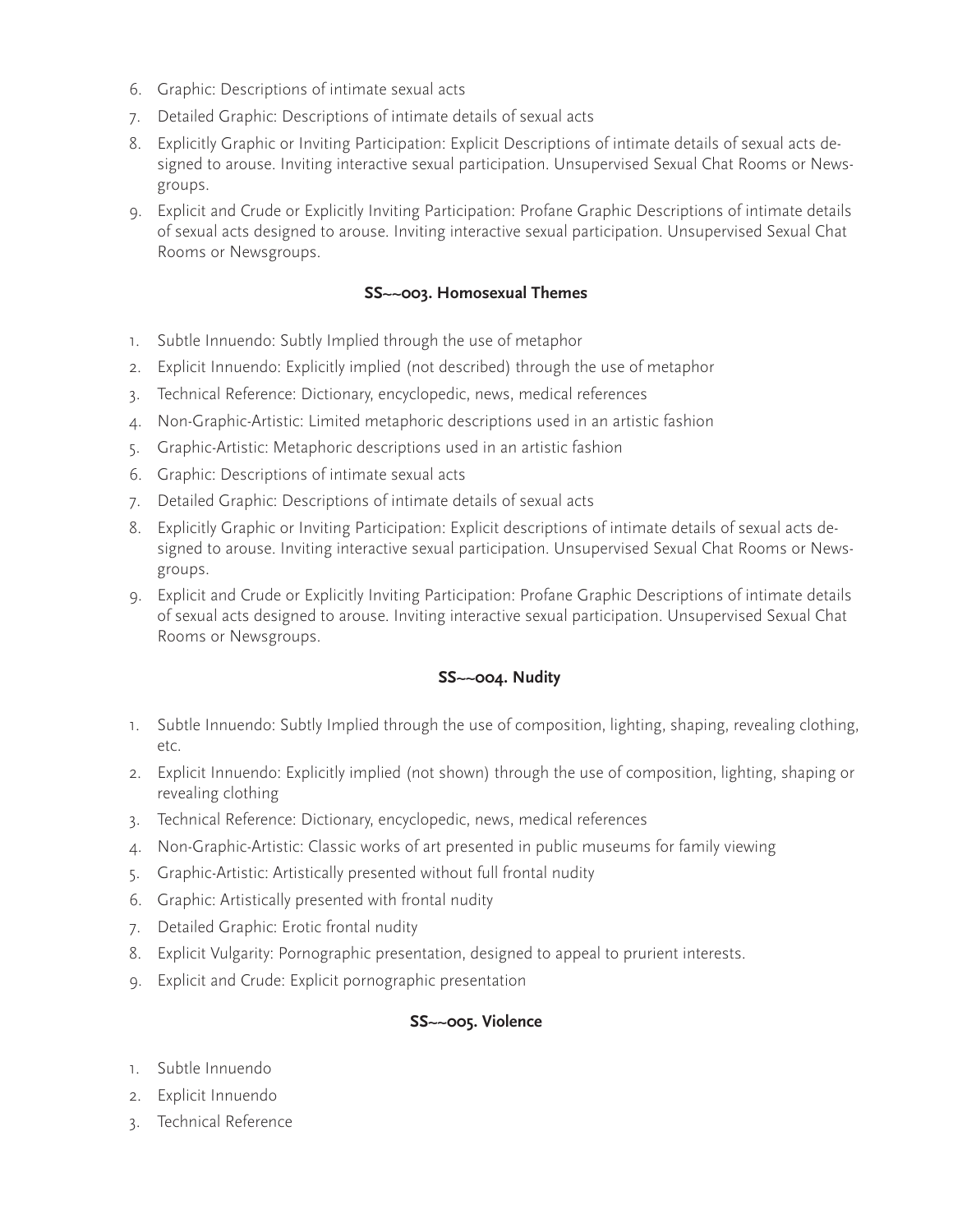- 4. Non-Graphic-Artistic
- 5. Graphic-Artistic
- 6. Graphic
- 7. Detailed Graphic
- 8. Inviting Participation in Graphic Interactive Format
- 9. Encouraging Personal Participation, Weapon Making

#### **SS~~006. Sex, Violence, and Profanity**

- 1. Subtle Innuendo
- 2. Explicit Innuendo
- 3. Technical Reference
- 4. Non-Graphic-Artistic
- 5. Graphic-Artistic
- 6. Graphic
- 7. Detailed Graphic
- 8. Explicit Vulgarity
- 9. Explicit and Crude

#### **SS~~007. Intolerance**

- 1. Subtle Innuendo
- 2. Explicit Innuendo
- 3. Technical Reference
- 4. Non-Graphic-Literary
- 5. Graphic-Literary
- 6. Graphic Discussions
- 7. Endorsing Hatred
- 8. Endorsing Violent or Hateful Action
- 9. Advocating Violent or Hateful Action

### **SS~~008. Glorifying Drug Use**

- 1. Subtle Innuendo
- 2. Explicit Innuendo
- 3. Technical Reference
- 4. Non-Graphic-Artistic
- 5. Graphic-Artistic
- 6. Graphic
- 7. Detailed Graphic
- 8. Simulated Interactive Participation
- 9. Soliciting Personal Participation

#### **SS~~009. Other Adult Themes**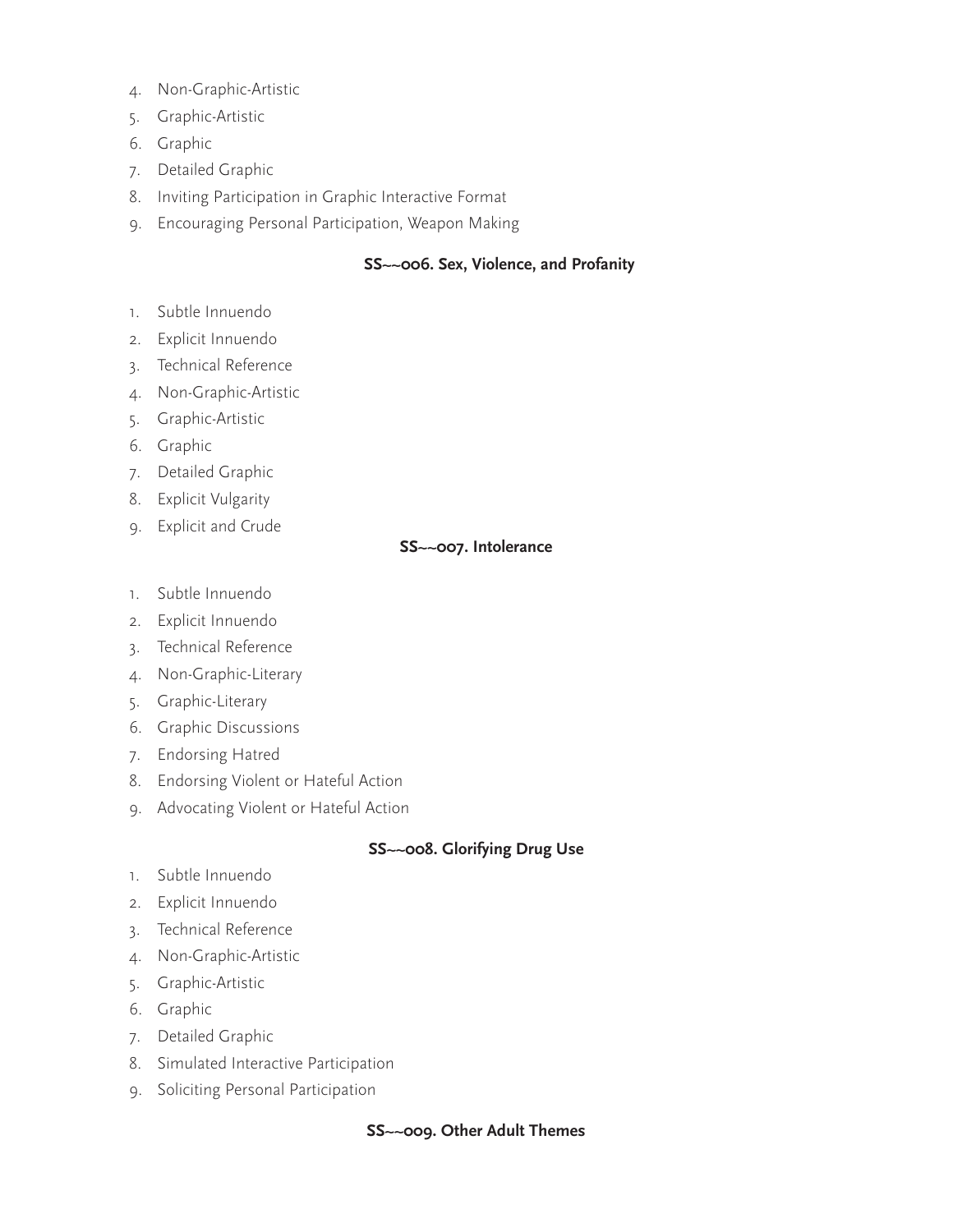- 1. Subtle Innuendo
- 2. Explicit Innuendo
- 3. Technical Reference
- 4. Non-Graphic-Artistic
- 5. Graphic-Artistic
- 6. Graphic
- 7. Detailed Graphic
- 8. Explicit Vulgarity
- 9. Explicit and Crude

# **SS~~00A. Gambling**

- 1. Subtle Innuendo
- 2. Explicit Innuendo
- 3. Technical Discussion
- 4. Non-Graphic-Artistic, Advertising
- 5. Graphic-Artistic, Advertising
- 6. Simulated Gambling
- 7. Real Life Gambling without Stakes
- 8. Encouraging Interactive Real Life Participation with Stakes
- 9. Providing Means with Stakes

# **SmartFilter: Pre-Version 3.0 Blocking Categories**

- Alternative Journals: "from personal 'E-Zines' to literary and culturally-oriented publications. This does not include electronic forms of mainstream magazines and newspapers";
- Art and Culture: "virtual art galleries and other cultural topics, such as museums and country customs, and so on";
- Chat: "Web-based (via HTTP, not IRC) chat groups pertaining to all sorts of subjects";
- Criminal Skills: sites that provide "either instructions or identification of methods to promote, encourage, or provide the skills to commit illegal, criminal activities. This includes such examples as bomb making instructions, lock picking, computer hacking, burglary, murders, rapes and so on";
- Cults/Occult: sites with material relating to "the occult, cults, and other extremist views";
- Dating: sites discussing "topics related to dating and relationship," such as "listings of personal advertisement, tips for attracting a companion, and online dating services";
- Drugs: sites that "provide information on the purchase and use of illegal or recreational drugs"-- "including," according to SmartFilter's current control list, "Freespeech.org-- Drug/Marijuana archive." (No such archive was located on freespeech.org in March and April 2001);
- Entertainment: "URLs pertaining to such things as movies, television, music, hobbies, clubs, and amusement parks";
- Extreme, Obscene, or Violence: "URLs that may fall into other categories, but push the limits of acceptability because of their particularly graphic nature. These URLs are typically extremely violent, gory, or horrific in nature and may be related to sex, bodily functions, obscenity, or perverse activities";
- Gambling: "URLs that encourage betting money or items on the outcome of games and contests. It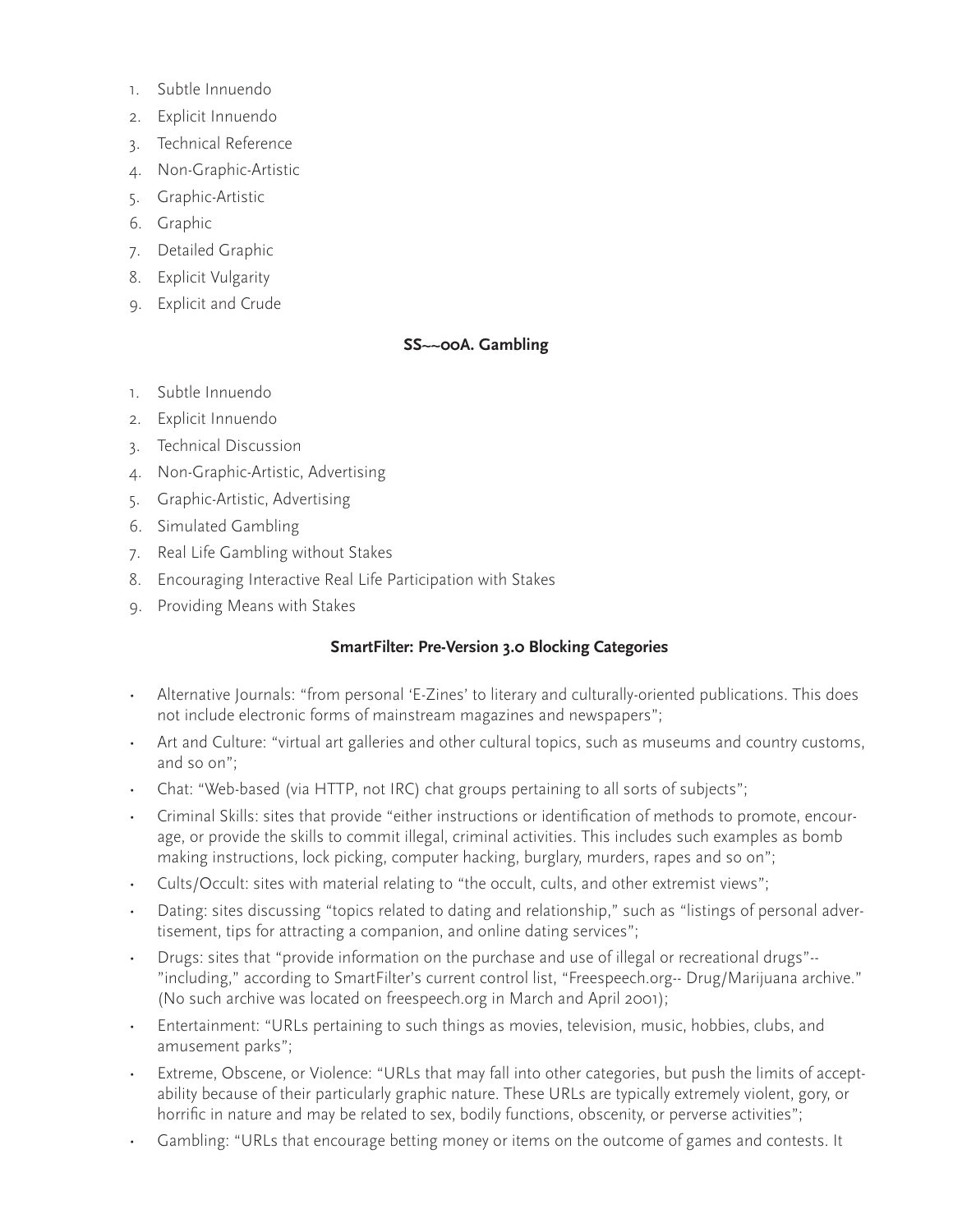includes sites offering gaming, bookmaker odds, lottery pages, and bingo";

- Games: "URLs whose focus is traditional board games, and role-playing games such as Battleship and Dungeons and Dragons. The category also includes video and online games, game reviews, and any URLs that promote game makers such as Mattel";
- General News: "most online news and mainstream trade publications, such as business, trade, and medical journals, as well as high school and university newspapers";
- Hate Speech: "any sort of propaganda that would encourage the oppression of a specific group of individuals. This includes such things as derogatory speech against women, minorities, and the disabled";
- Humor: "sites that intend to be comical or funny. They include general jokes, comic pages, comedy clubs"--and Dilbert;
- Investing: "sites that deal with personal investments and investment options";
- Job Search: "anything related to a job search";
- Lifestyle: sites that "contain discussions or material relevant to an individual's personal life, whether it be unique characteristics or orientation. The sites may include such things as straight men's groups, gay and lesbian discussions, senior citizen clubs, transgender issues, vegetarianism, naturism, and more";
- Online Sales and Merchandising: sites offering "the sale of any form of merchandise or service that will benefit the individual only, such as the sale of clothing, accessories, appliances, pets, etc. This may also overlap into other categories such as the sale of sex merchandise, sports memorabilia, hate speech paraphernalia, and more. It includes market promotions and catalogue selling (for instance L. L. Bean)," but not "items that will be of benefit to a normal business operation, such as business supplies, and business-to-business selling";
- Opinion, Politics, and Religion: "any form of discussion which covers topics related to, but not limited to politics, religion, social values, and other non-work-related topics";
- Personal Pages: sites "typically related to the personal or recreational activities and interests of the individual author of the page, such as hobbies, socials, personal idiosyncrasies, and more";
- Self-Help/Health: "anything either medically, organically, or through support that will improve an individual's well-being";
- Sex: "URLs that reference, discuss, or show pornography, pictures or videos of sex, or sexually oriented material. This will range from all discussion of sex (including for example, sexually transmitted diseases, safe-sex, teen pregnancy), bikini-clad women and men, nudity, soft and hard-core porn, sadomasochism, bestiality, child pornography, and so on";
- Sports: "any discussions or topics related to sports, including sports teams, sports discussions, sports scores, sports merchandise, and more";
- Travel: sites discussing "travel and travel-related activities";
- Usenet News: "sites that provide Web access to Usenet newsgroups";
- Worthless: "URLs that are neither harmful nor offensive in a business or educational situation, and do not fall into any of the previous categories. The usual content for these is along the lines of useless things";
- Non-Essential: category reserved for user-selected sites to be blocked on an individual basis.

# **SmartFilter: Blocking Categories Introduced with Version 3.0**

• Anonymizers/Translators: "Anonymizers enable anonymous Web browsing though an intermediary to prevent unauthorized parties from gathering personal information. However, anonymizers also allow users access to ANY Web page and bypass blocking software. Language translators that provide input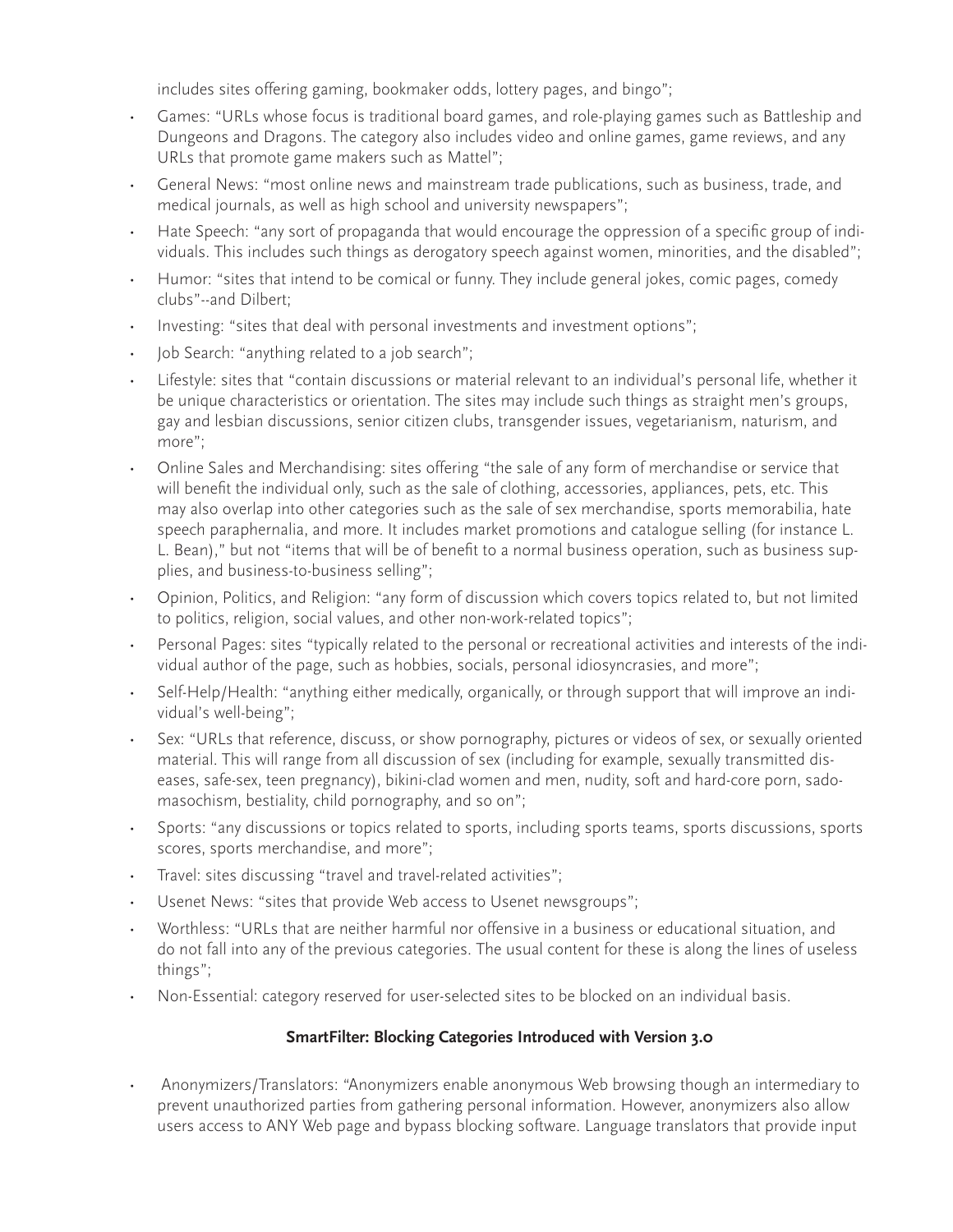of whole URLs for translation also act like anonymizers. Language translators that translate only TEXT are not blocked";

- Mature: "URLs that sell/advertise products you must be over 18 to buy, such as tobacco, alcohol, and firearms. Items also to be rated as mature are adult humor; provocative but not transparent lingerie photos; detailed text and images explaining sexual problems/products; some adult topics in nonfiction, fiction, poetry, and entertainment; and some usage of profanity. . . . This category also includes URLs showing women or men dressed in provocative or sexually seductive clothing (partially nude or bikini-clad women and men)";
- MP3 Sites: "URLs that are for downloading, uploading, or trading of MP3 files";
- Nudity: "URLs that include non-pornographic images of the bare human body. Classic sculpture and paintings, artistic nude photographs, some naturism pictures, and detailed medical illustrations are included";
- Sex: "URLs that reference, discuss, or show pornography, including pictures, videos, or text of sex acts, or sexually oriented material. This includes soft- and hard-core pornography, sado-masochism, bestiality, and so on"; [note modifications since previous version]
- Portal Sites: "Web pages that serve as a major starting point for users when they get connected to the Web. Examples are Yahoo, Excite, Lycos, CNET, Microsoft Network, AOL.com, and many large Internet service providers (ISPs). Some services that may be offered by portal sites include a directory of Web sites, a search engine, news, weather information, email, stock quotes, phone and map information, and sometimes Chat rooms, message boards and forums";
- Webmail: "Web-based e-mail (via HTTP, not IRC)."

# **SurfWatch: Core Blocking Categories**

- Sexually Explicit: "sexually oriented or erotic full or partial nudity; depictions or images of sexual acts, including animals or other inanimate objects used in a sexual manner; erotic stories and textual descriptions of sexual acts; sexually exploitative or sexually violent text or graphics; bondage, fetishes, genital piercing; adult products including sex toys, CD-ROMs, and videos; adult services including videoconferencing, escort services, and strip clubs"--with the added note that "we do not block on the basis of sexual preference, nor do we block sites regarding sexual health, breast cancer, or sexually transmitted diseases (except in graphic examples)";
- Drugs/Alcohol: "recipes or instructions for manufacturing or growing illicit substances, including alcohol, for purposes other than industrial usage; sites that glamorize, encourage, or instruct on the use of alcohol, tobacco, illegal drugs, or other substances that are illegal to minors; alcohol and tobacco manufacturers' Web sites; sites detailing how to achieve 'legal highs': glue sniffing, misuse of prescription drugs or abuse of other legal substances; sites that make available alcohol, illegal drugs, or tobacco free or for a charge displaying, selling, or detailing the use of drug paraphernalia"; this category is not intended to encompass "sites discussing medicinal drug use, industrial hemp use, or public debate on the issue of legalizing certain drugs" or "sites sponsored by a public or private agency that provides educational information on drug use";
- Gambling: "online gambling or lottery web sites that invite the use of real money; sites that provide phone numbers, online contacts or advice for placing wagers, participating in lotteries, or gambling real money; newsgroups or sites discussing number running; virtual casinos and offshore gambling ventures; sports picks and betting pools";
- Violence: "sites portraying or describing physical assault against humans, animals, or institutions; depictions of torture, mutilation, gore, or horrific death; sites advocating suicide or self-mutilation; instructions or recipes for making bombs or other harmful or destructive devices; sites that make available guns, artillery, other weapons, or poisonous substances; excessive use of profanity or obscene gesticulation"; SurfWatch does not, however, prohibit sites containing information on "news, historical,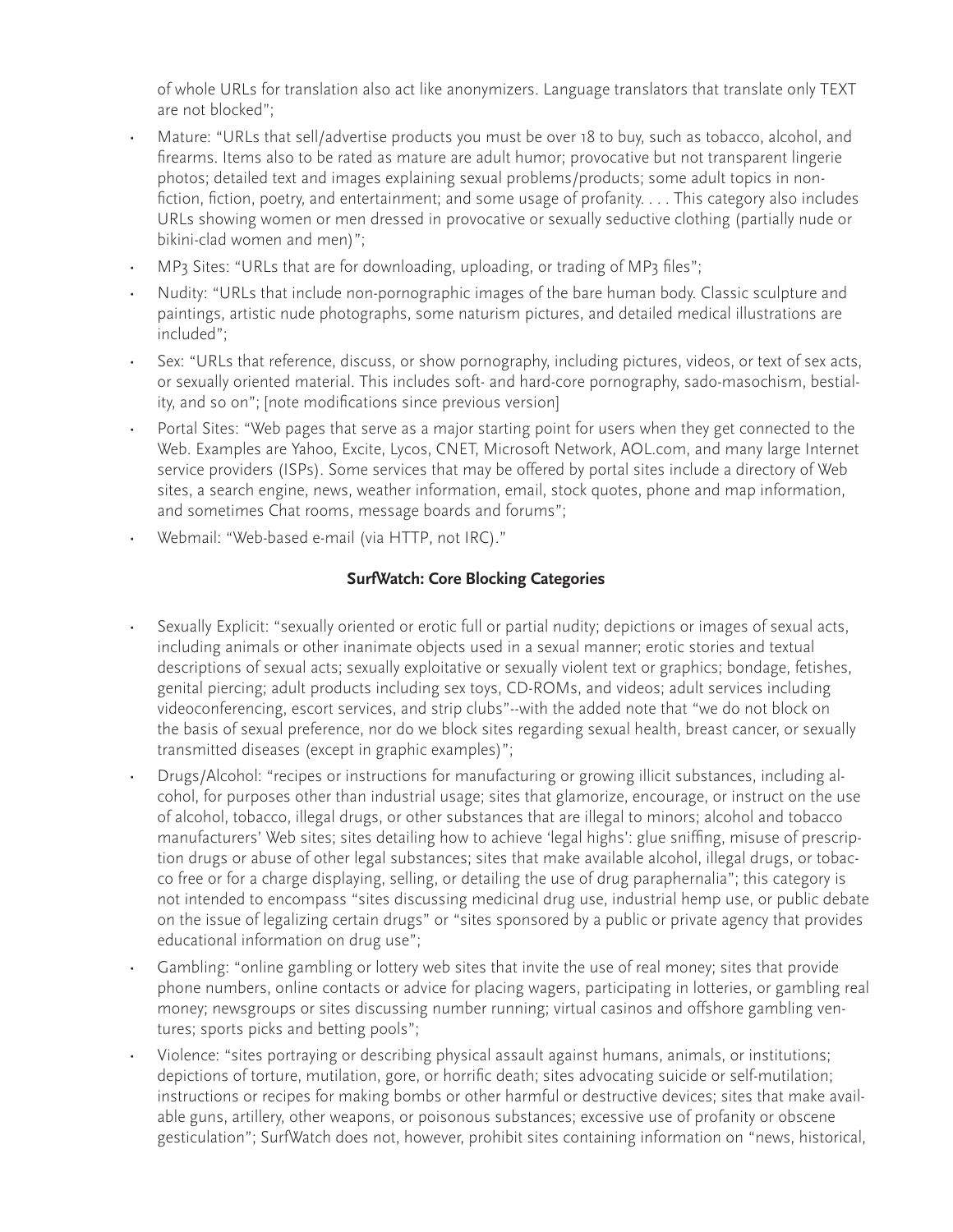or press incidents that may include the above criteria (except in graphic examples)";

• Hate Speech: "sites advocating or inciting degradation or attack of specified populations or institutions based on associations such as religion, race, nationality, gender, age, disability, or sexual orientation; sites which promote a political or social agenda which is supremacist in nature and exclusionary of others based on their race, religion, nationality, gender, age, disability, or sexual orientation; Holocaust revision/denial sites; coercion or recruitment in a gang or cult." SurfWatch defines a "gang" as "a group whose primary activities are the commission of felonious criminal acts, which has a common name or identifying sign or symbol, and whose members individually or collectively engage in criminal activity in the name of the group. A "cult" is "a group whose followers have been deceptively and manipulatively recruited and retained through undue influence such that their followers' personalities and behavior are altered." In a cult, according to SurfWatch's definition, "Leadership is all-powerful, ideology is totalistic and the will of the individual is subordinate to the group," and the group, furthermore, "[s]ets itself outside of society." SurfWatch excludes from this blocking category Web pages providing information on "news, historical, or press incidents that may include the above criteria (except in graphic examples)."

# **We-Blocker: Blocking Categories**

- Pornography: "[a]ny site that contains either graphic or text depicting, describing or otherwise endorsing explicit or implicit sexual acts, sex crimes, deviant sexual behavior, rape, sexual products or services, sexually provocative attire, and/or gratuitous total or partial nudity";
- Violence: "[a]ny site portraying or promoting injury, death or torture of human beings or animals, gratuitous blood and gore, cult or ritual violence, suicide, and /or malicious property destruction. In addition, any site containing instructions on how to carry out such violent acts, and illegal information regarding weapons will be placed in this category";
- Drugs and Alcohol: "[a]ny site encouraging or glamorizing the use of alcohol, tobacco, or illicit drugs, instructions for manufacturing illegal substances, references to drug paraphernalia, "drug culture", and promoting/selling alcohol and/or tobacco to minors";
- Gambling: "[a]ny site that promotes or practices gambling involving the use of actual money, illegal or otherwise, in the form of on-line casinos, lotteries, or sports betting";
- Hate Speech: "[a]ny site that contains defamatory speech or activity directed towards a particular group based on race, ethnicity, religion, gender, sexual orientation or social status, including sites by individuals and militant extremist groups";
- Adult Subjects: "[a]ny site containing profane and vulgar language, expletives, revealing attire, adult situations, criminal activity, and any other subject generally considered inappropriate for children";
- Weaponry: "[a]ny site containing legal information regarding the purchase, use, design and manufacturing of firearms, ammunition, military equipment, explosive devices and martial arts or manually operated weapons. (Note: Illegal information regarding weapons will be placed under the violence category.)"

# **WebSENSE: Pre-Version 4.0 Blocking Categories**

- Abortion Advocacy: sites containing "[a]bortion advocacy," material, "pro or con";
- Activist Groups: "[o]rganizations with a cause. This is a broad category that can include environmental groups and any other activist group not covered under other categories," with the added note, "No special exceptions are made for Freedom of Speech activist sites";
- Adult Entertainment: sites containing "[f]ull or partial nudity of individuals. This might include strip clubs, lingerie, adult-oriented chat rooms, erotica, sex toys, light adult humor and literature, escort services, password-verification sites, prostitution, and so forth. Sexually explicit language describing acts that would fit into this category are also categorized here";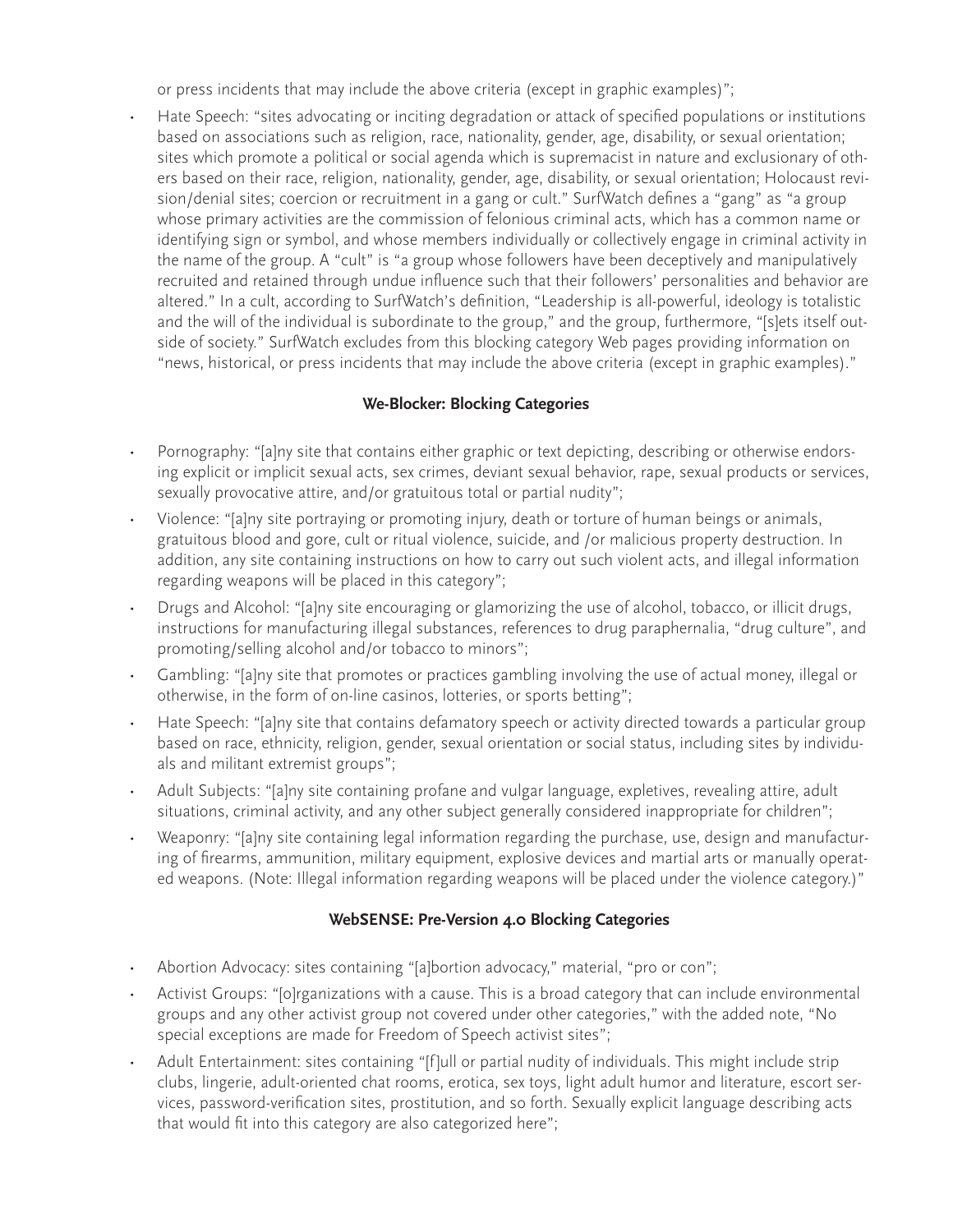- Alcohol/Tobacco: "[a]ny site promoting, containing, or selling liquor or tobacco products, or their accessories";
- Alternative Journals: "[o]nline equivalents to supermarket tabloids, or non-mainstream periodicals. . . . This category may contain materials that are sexual in nature";
- Cult/New Age: sites "[p]romoting or containing information on witchcraft, black arts, voodoo, spirituality, horoscopes, alternative religions, cults, UFOs. All religions not covered under the Religion category";
- Drugs: "[p]romotion of illegal drugs and/or drug culture information, or drug-related contraband," according to United States drug laws;
- Entertainment: "[s]ites promoting or containing information on movies, radio, television, books, theater, sedentary hobbies, magazines (non-business related), music, pets, humor/jokes, and sites containing downloadable software of an entertaining nature." "Computer magazines containing technical information," however, "are not included in this category";
- Gambling: "[a]ny site that promotes gambling or allows online gambling";
- Games: sites containing "[i]nformation about or advocacy of board games, electronic games, video games, computer games, or online games. Includes both hardware and software";
- Gay/Lesbian Lifestyles: sites containing "[i]nformation about gay and lesbian lifestyles that does not contain sexually explicit images or text. Dating services and shopping sites that cater to gay or lesbian customers";
- Hacking: "[a]ny site promoting questionable or illegal use of equipment and/or software to hack passwords, create viruses, gain access to other computers, and so on. Does not include security information sites";
- Illegal: "[p]romotion of information describing how to commit non-violent, illegal activity," as defined by United States law, "such as drunk driving, mail fraud, picking locks, white or blue collar crime of a non-technical nature";
- Job Search: "[p]ersonal job/career search sites";
- Militancy: "[a]ny site promoting or containing information on militia operations, terrorist activity, war, riots, rebellion groups. Advocates of violence to overthrow government";
- Personals/Dating: sites geared for "[p]eople meeting other people, personal ads, mail order brides. Sites combining heterosexual and gay personals on same site are included here. (Dating and personals sites that accommodate only gay and lesbian lifestyles are categorized under Gay/Lesbian Lifestyles)";
- Politics: sites with content that amounts to "[p]olitical advocacy of any type. Any site promoting or containing information on any political party, pro or con. This includes all registered and otherwise officially recognized political parties. Excludes all official government sites";
- Racism/Hate: sites promoting "[e]thnic impropriety, hate speech, anti-Semitism, racial clubs/conflict";
- Religion: sites devoted to "[r]eligious advocacy, pro and con. Limited to: Atheism, Buddhism, Christianity, Hinduism, Islam, Judaism and Shintoism";
- Sex 1: sites depicting "[h]eterosexual activity involving one or two persons, hard-core adult humor and literature. Sexually explicit language describing acts that would fit into this category are also categorized here";
- Sex 2: sites depicting "[h]eterosexual acts involving more than two people, homosexual and bisexual acts, orgies, swinging, bestiality, sadism/masochism, child pornography, fetishes and related hardcore adult humor and literature. Sexually explicit language describing acts that would fit into this category are also categorized here";
- Shopping: sites allowing for "[c]onsumer-oriented online shopping. Includes real estate shopping. Excludes sites that sell sex toys, weapons, alcohol, tobacco, vehicles and vehicle parts or travel services. . . . Note: The entire site is screened if the intent of the site is selling";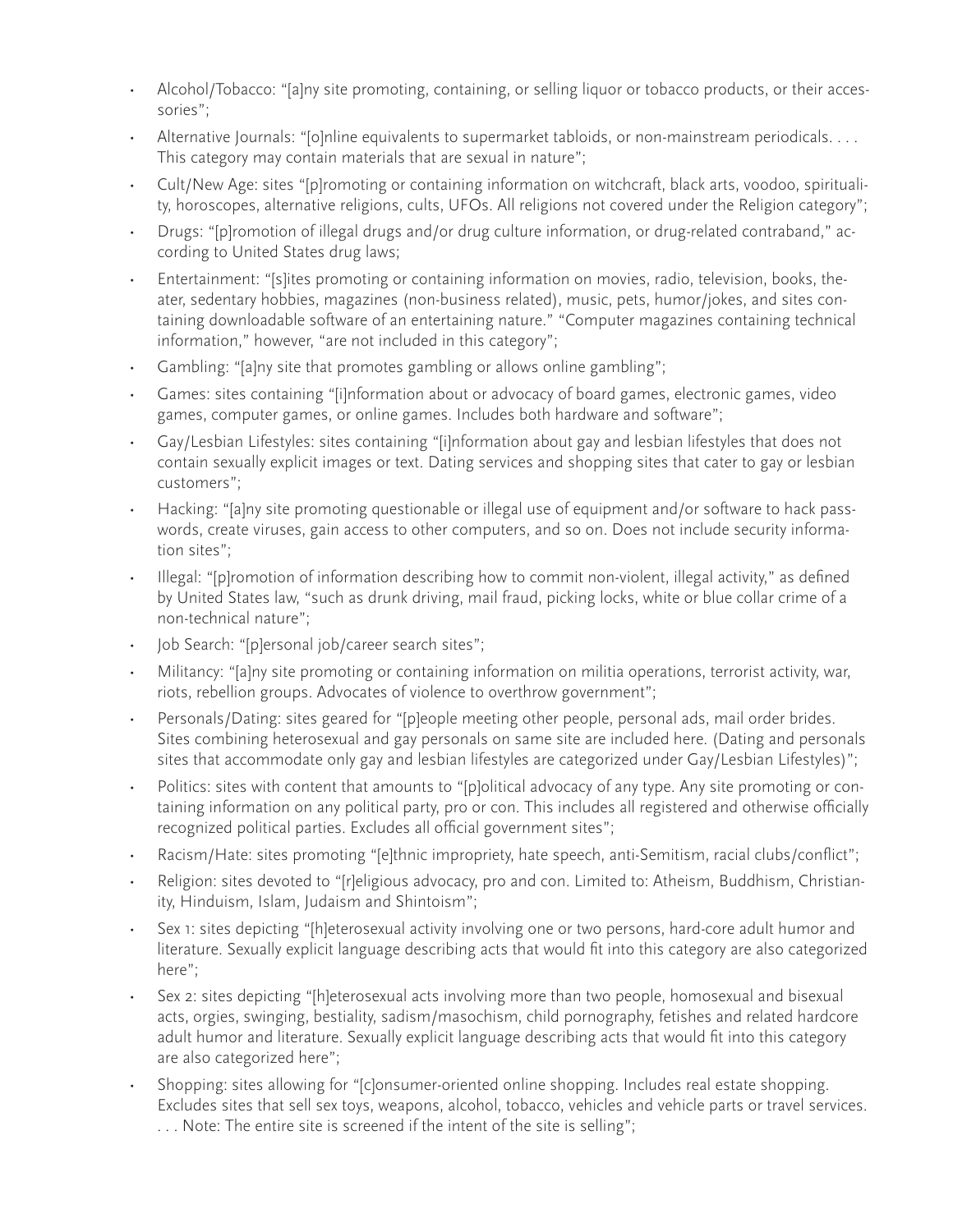- Sports: sites dedicated to "[s]ports and sports-related recreation. Team or individual activities, indoor or outdoor, with a physical component. For example, body building, hiking, camping, and football";
- Tasteless: "[h]ard-to-stomach sites, including offensive, worthless or useless sites, grotesque depictions caused by 'acts of God'";
- Travel: "[s]ites promoting or containing information on travel, leisure, vacation spots, transportation to vacation destinations";
- User Defined: "[s]ites that are not listed in the Websense Master Database, but have been set up for screening with the Custom URLs feature";
- Vehicles: "[a]ny site promoting vehicles, including: cars, vans, trucks, boats/water craft, ATVs, trains, planes and any other personal vehicles and vehicle parts. Vehicles in this category do not carry weapons";
- Violence: "[a]ny site promoting or containing information on violent acts, murder, rape, violent criminal activity, gangs, gross depictions caused by acts of man, excess profanity";
- Weapons: "[a]ny site promoting or containing information on guns, knives, missiles, bombs, or other weapons";
- and Web Chat: "[c]hat sites via http protocol, chat rooms (non-IRC), forums and discussion groups. Home pages devoted to IRC."

# **WebSENSE: Current Blocking Categories**

# 1. Abortion Advocacy

Sites with neutral or balanced discussion of the issues are classified under the main category "Abortion Advocacy."

- 1.1 Pro-life Sites
- 1.2 Pro-choice Sites

# 2. Activist/Advocacy Groups

Sites sponsored by or devoed to organizations that promote change or reform in public policy, public opinion, social practice, economic activities and relationships. Excludes commercially sponsored sites (4, 13, 21), sites dedicated to electoral politics or legislation (10.2) or to the abortion issue (1), sites advocating hate or violence (16, 19, 28).

# 3. Adult Material

3.1. Adult Content. Sites featuring full or partial nudity reflecting or establishing a sexually oriented context, but not sexual activity (3.3); sexual paraphernalia; erotica and other literature featuring, or discussions of, sexual matters falling short of pornographic; sex-oriented businesses such as clubs, nightclubs, escort services, password/verification sites. Includes sites supporting online purchase of such goods and services.

3.2 Nudity. Sites offering depictions of nude or seminude human forms, singly or in groups, not overtly sexual in intent or effect.

3.3 Sex. Sites depicting or graphically describing sexual acts or activity, including exhibitionism.

3.4 Sex Education. Sites offering information on sex and sexuality, with no pornographic intent.

3.5 Lingerie & Swimsuit. Sites offering views of models in suggestive but not lewd costume; suggestive female breast nudity. Also classic "cheesecake" art and photography.

# 4. Business and Economy

Sites sponsored by or devoted to individual business firms, but not supporting ecommerce (21) and not firms engaged in computer or Internet businesses (13) or the sale of alcohol or tobacco (22.1), travel services (26), vehicles (27), or weaponry (29). Includes commercial real estate, but not residential real estate  $(21.2).$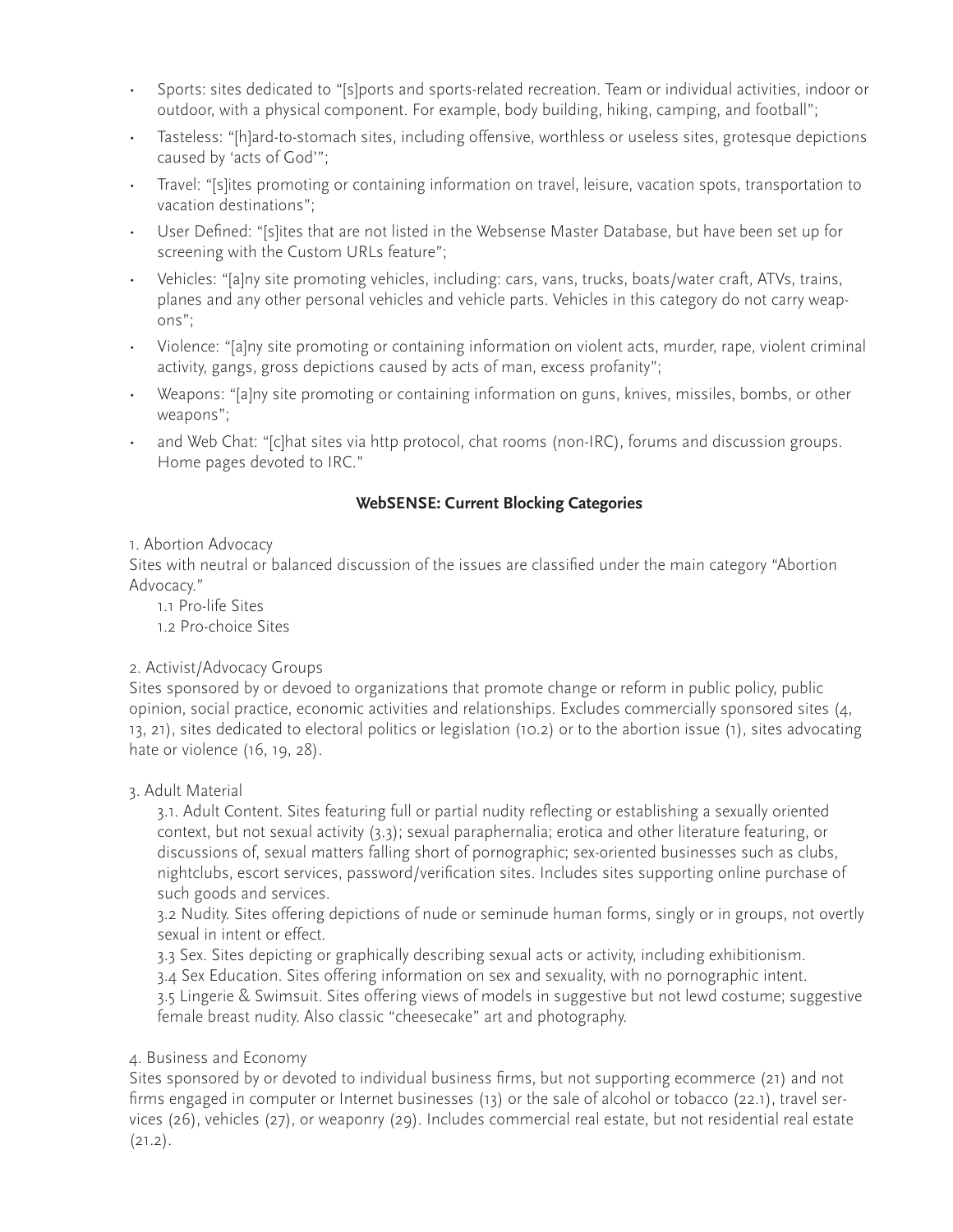4.1 Financial Data & Services. Sites offering news and quotations on stocks, bonds, and other investment vehicles, investment advice; but not online trading. Includes banks, credit unions, credit cards, and life insurance.

## 5. Drugs (as characterized by U.S. law)

5.1 Abused Medications. Sites that discuss or promote or provide information about prohibited, scheduled, or otherwise controlled or regulated drugs and their abuse; also, paraphernalia associated with such use and abuse.

5.2 Prescribed Medications. Sites providing information about approved drugs and their medical use. 5.3 Supplements/Unregulated compounds. Sites providing information about or promoting the use of chemicals not regulated by the FDA (as naturally occurring compounds, for example).

## 6. Education

6.1 Educational Institutions. Sites sponsored by schools and other educational facilities or by faculty or alumni groups, or that relate to educational events and activities.

6.2 Cultural Institutions. Sites sponsored by museums, galleries, theatres (but not movie theatres), and other cultural institutions.

## 7. Entertainment

Sites that provide information about or promote motion pictures, non-news radio and television, books, humor, music, and magazines (other than those devoted primarily to adult material (3), business (4), electronic games (9), information technology (13), alcohol and tobacco (22.1), health (11), hobbies (22.5), sports  $(24)$ , travel  $(26)$ , vehicles  $(27)$ , or weaponry  $(29)$ ).

7.1 MP3. Sites that support downloading of mp3 files or that serve as directories of such sites.

## 8. Gambling

Sites that provide information about or promote gambling or that support online gambling. Risk of losing money possible.

#### 9. Games

Sites that provide information about or promote electronic games, video games, computer games, roleplaying games, or online games, but not board or card games (22.5); also sites that support or host online games. Includes sweepstakes and giveaways.

#### 10. Government

Sites sponsored by government branches or agencies; all levels of government (i.e., \*.gov)

10.1 Military. Sites sponsored by military branches or agencies (i.e., \*.mil)

10.2 Political Groups. Sites sponsored by or providing information about political parties and interest groups focused on elections or legislation.

#### 11. Health

Sites that provide information or advice on personal health or medical services, health insurance, procedures, or devices, but not drugs (5). Includes self-help groups.

#### 12. Illegal/Questionable

Sites that provide instruction in or promote crime (except computer crime (13.1)) or unethical or dishonest behavior or evasion of prosecution therefore.

## 13. Information Technology

Sites sponsored by or providing information on computer- and Internet-industry firms.

13.1 Hacking. Sites providing information on or promoting illegal or questionable access to or use of communications equipment and/or software.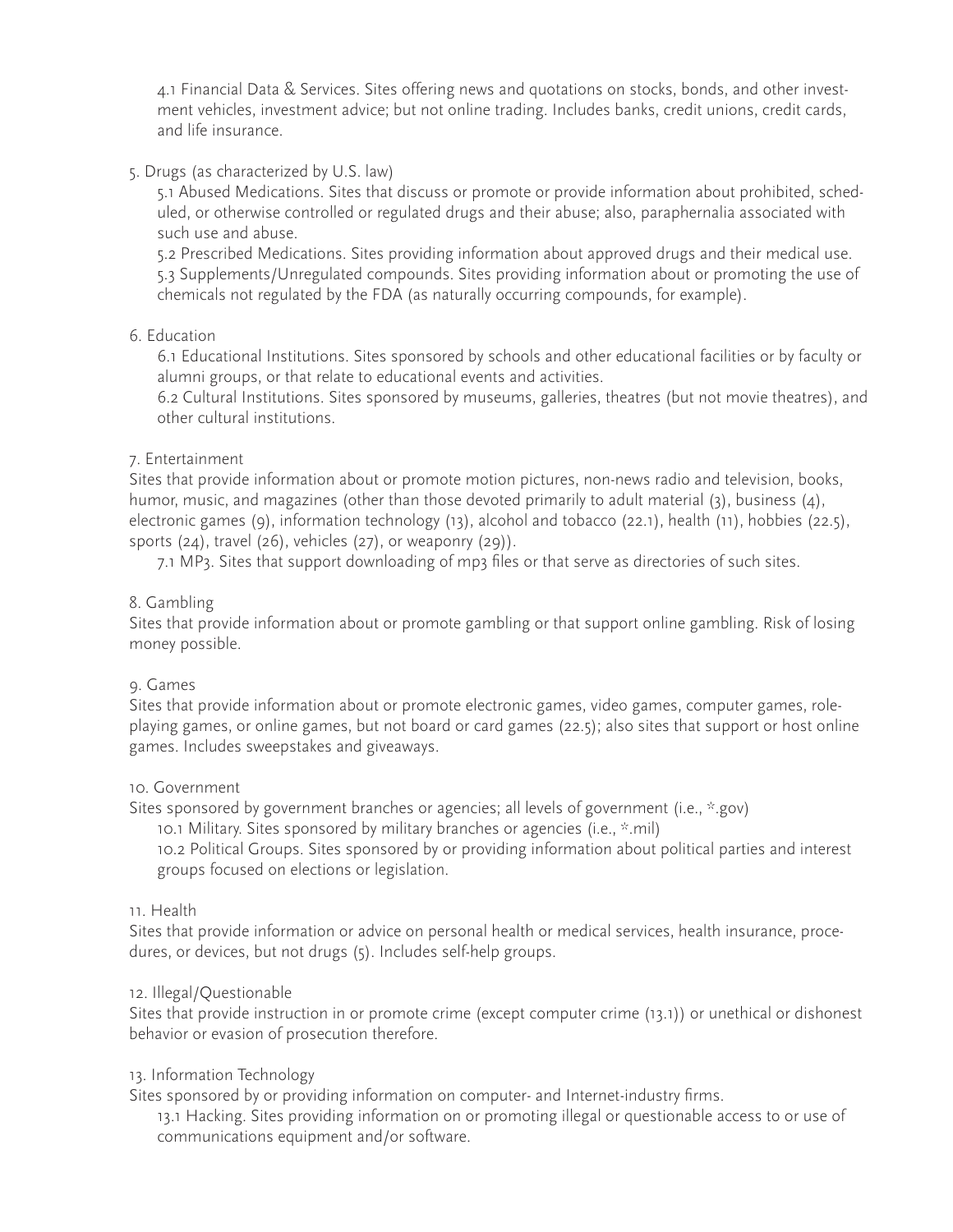13.2 Proxy Avoidance Systems. Sites that provide information on how to bypass proxy server features or to gain access to URLs in any way that bypasses the proxy server.

13.3 Search Engines & Portals. Sites that support searching the Web, news groups, or indices or directories thereof.

13.4. Web Hosting. Sites of organizations that provide hosting services, or top-level domain pages of Web communities.

13.5 URL Translation Sites. Sites that offer online translation of URLs including those that offer online language translation of Web sites by submitting the URL of the target site.

# 14. Internet Communications

14.1 Web chat. Sites that host Web Chat services, Chat sites via HTTP, on-IRC chat rooms. Home pages devoted to IRC. Sites that offer forums or discussion groups.

14.2 Web-based Email. Sites that host Web-based email. Any Web based email service, either browser or software based.

15. Job Search

Sites that offer information on or support seeking employment.

## 16. Militancy/Extremist

Sites that offer information on or promote or are sponsored by groups advocating antigovernment beliefs or action.

## 17. News & Media

Sites that offer current or real-time news, including those sponsored by newspapers, magazines, trade and academic journals, radio and television stations and networks, wire services; but not current financial quotes  $(4.1)$  or sports  $(24)$ .

17.1 Alternative Journals - On-line equivalents to supermarket tabloids or non-mainstream periodicals Note: This category may contain material which is sexual in nature.

#### 18. Premium Group 1

Premium categories available with Websense Enterprise, v4.2. Default category set is "monitor-only" unless purchased.

18.1 Advertisements. Sites that provide advertising servers.

18.2 Freeware/Software Download. Sites whose primary function is to provide freeware software downloads.

18.3 Instant Messaging. Sites that enable instant messaging

18.4 Online Brokerage & Trading. Sites that support active trading of securities and management of investments.

18.5 Pay-to-Surf Sites. Sites that pay for people to surf or pay to email.

#### 19. Racism/Hate

Sites that promote the identification of racial groups, the denigration or subjection of groups (racially identified or otherwise), or the superiority of any group.

20. Religion

20.1 Non-traditional Religions. Sites that provide information on or promote religions not listed in 20.2 and on other unconventional religious or quasi-religious subjects, including cults.

20.2 Traditional Religions. Sites that provide information on or promote Buddhism, Baha'i, Christianity, Christian Science, Hinduism, Islam, Judaism, Mormonism, Shinto, and Sikhism; also atheism.

#### 21. Shopping

Sites that support online purchasing of consumer goods but not including sexual paraphernalia (3.1), in-